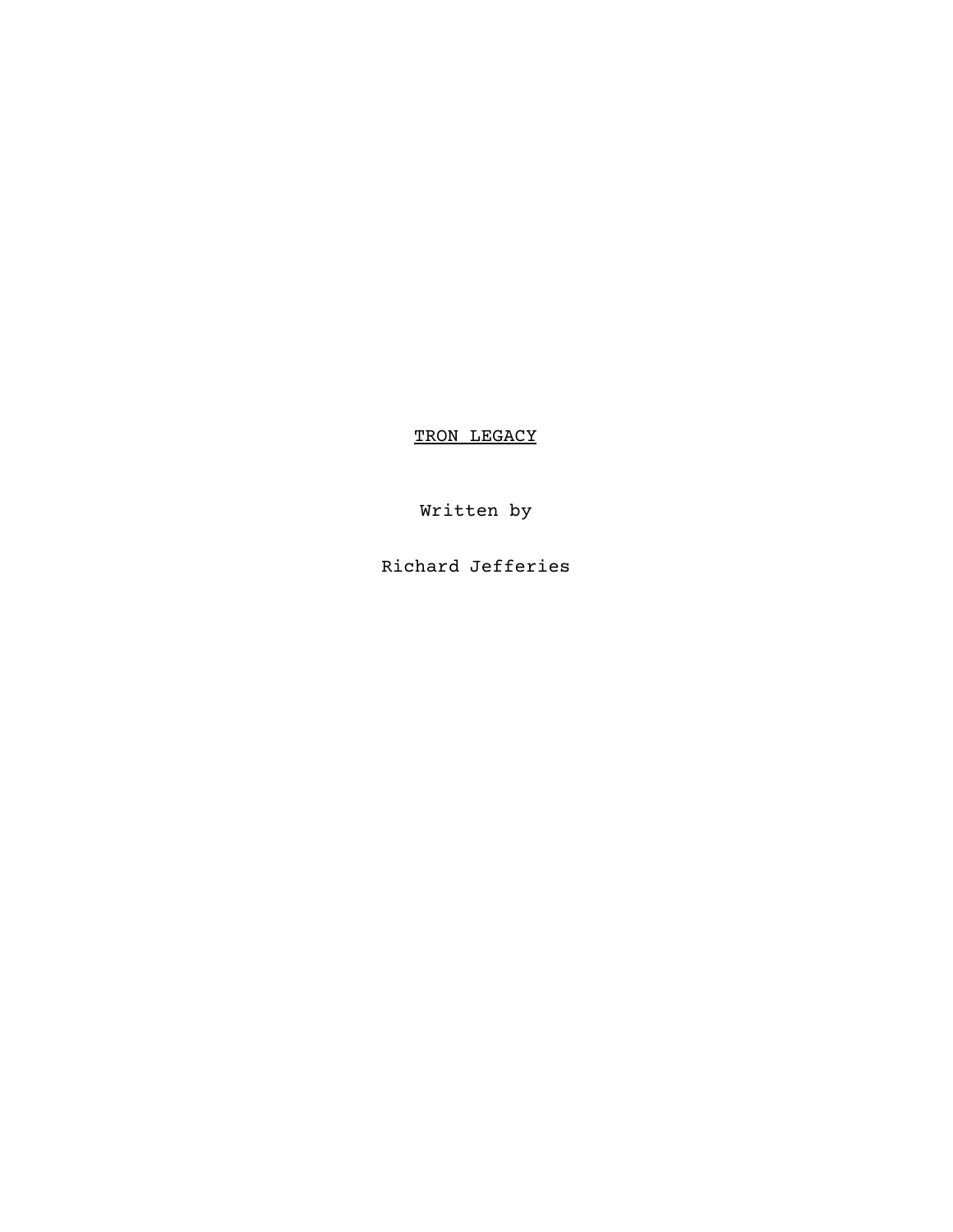#### INT. CYBERSPACE

Electric-neon netherworld. Pulsing chromatics over jet black.

CONSTRUCTION CREW toils to complete <sup>a</sup> vast SWITCHING NEXUS. CYPER-TECH CREWMEN and MACHINERY branded "X-NET".

lattice of routers, refractors, reassemblers... New, unused data OPTIK HIGHWAY routes radiate from all sides, crossing cyberspace.

X-Net Tactical Corps troops (herein X-Takks) patrol every inch.

2 INT. X-NET NEXUS - UNDER CONSTRUCTION 2

DATA "TRAIN" enters. Sliver of RED DATA ENERGY shunt off,<br>shooting into RANDOM MEMORY BUFFER - geometrically perfect lattice of PLASMA BEAMS and WHITE HOT intersection points.

X-Takks notice, moving to investigate.

DEEP IN THE LATTICE:

Red data "uploads" into solid form. A RED FIGURE. We see from the back - infrared strobing DISK, etched metallic detail, lethal EDGES -

Then slowly he - IT - turns. Hardly a face, only datahungry eyes, riveted to a TASK -

TRON 2.0.

Seriously upgraded, over-clocked, armed for trouble. The friendly hero we once knew has been re-programmed into a ruthless cyber-ninja.

X-Takks search ten story gantries.

TRON springs into the lattice, dodging PLASMA BEAMS, avoiding detection. Slips into:

3 INT. NEXUS MAIN SHAFT 3

X-Takks on high alert.

TRON slips down main shaft, freezes, confirms data. Darts behind MAIN POWER SUPPLY.

Pulls his DISK. DISK opens, extends oscillating DATA KEY.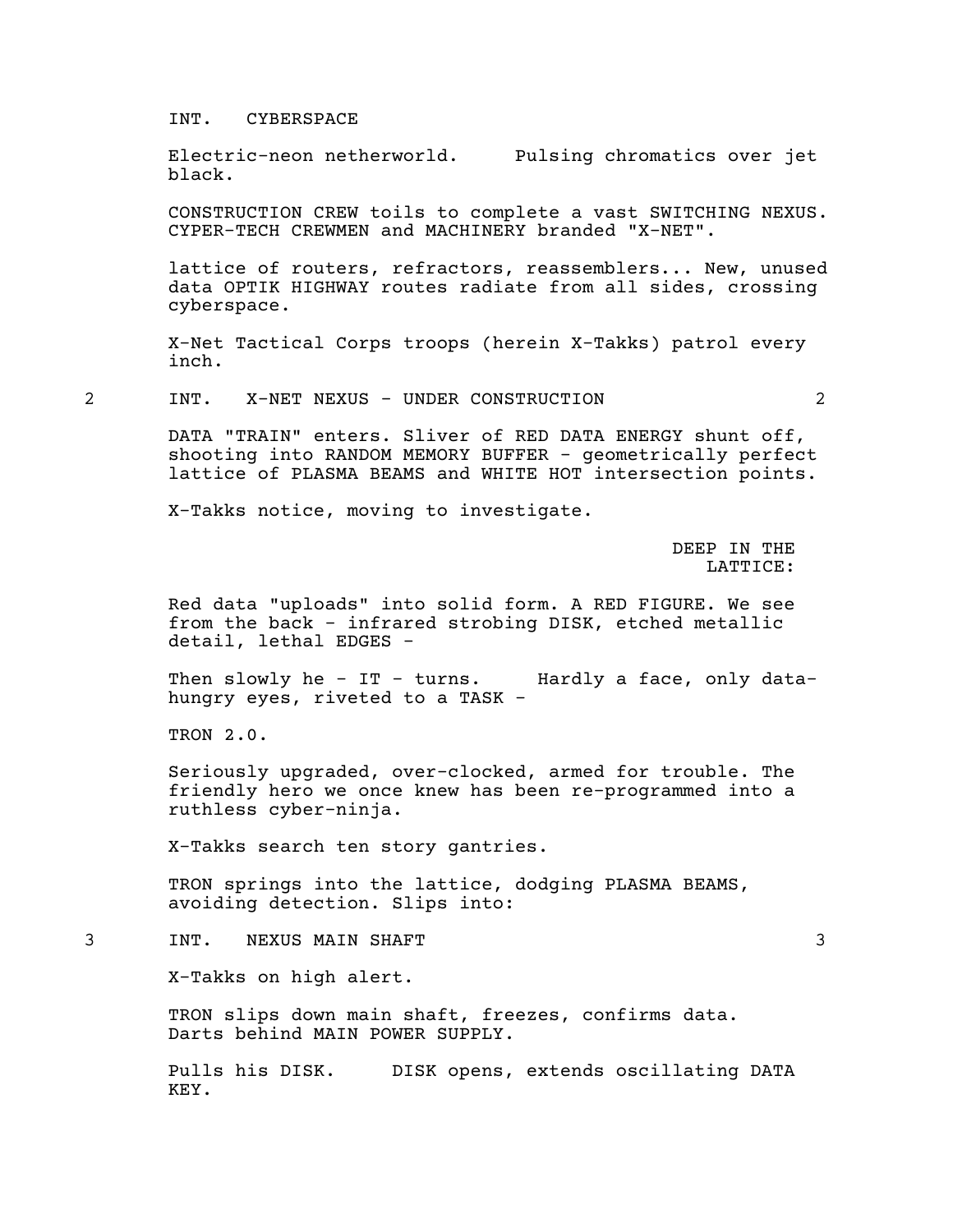TRON inserts key in and ENCRYPTION PANEL. Circuits energize. Shockwave quakes system.

POWER SUPPLY OVERLOADS, SHORTING OUT.

X-Takks spot TRON.

X-TAKKS Intruder! Fix coordinates!

POLICE POUNCE, FIRING.

Tron pulls hyper-disk off his back and HURLS IT -

DISK strikes cop, fries his circuits. Disk ricochets, brutally accurate, takes out three more Police -

TRON flips into the air - His DISK boomerangs straight for him. Certain death. But his timing is inhumanly accurate. DISK docks on his back midair, lands and bolts.

ALARMS WAIL -

POWER SUPPLY VERGES on MELTDOWN, CIRCUITS FRY, PLASMA SPEWS. X-NET CRISIS TEAM rushes in, inserts MASTER KEY. POWER SUPPLY STABILIZES. Catastrophe averted.

TRON flips away, chased by firing X-Takks -

Arriving on the scene - split-second response:

Elite team of X-NET SECURITY AGENTS, lead by:

RX23 SECURITY LEADER (Cyber-twin of our real-world hero RUSH).

TRON jumps down MAIN SHAFT - a thousand stories. Riding his DISK as a heat shield dodges X-Net fire, swerves into a DATA

CHANNEL -

RX23 and a pair of his AGENTS hop on PULSE RIDER vehicles, hotly pursuing TRON.

TRON PLUNGES onto a DATA HIGHWAY - speed out of NEXUS, hurls across cyberspace.

> AGENT 1 This is the first time an Intruder has broken into X-Net!

RX23 LEADER And it's the last. Follow him! Shut him down!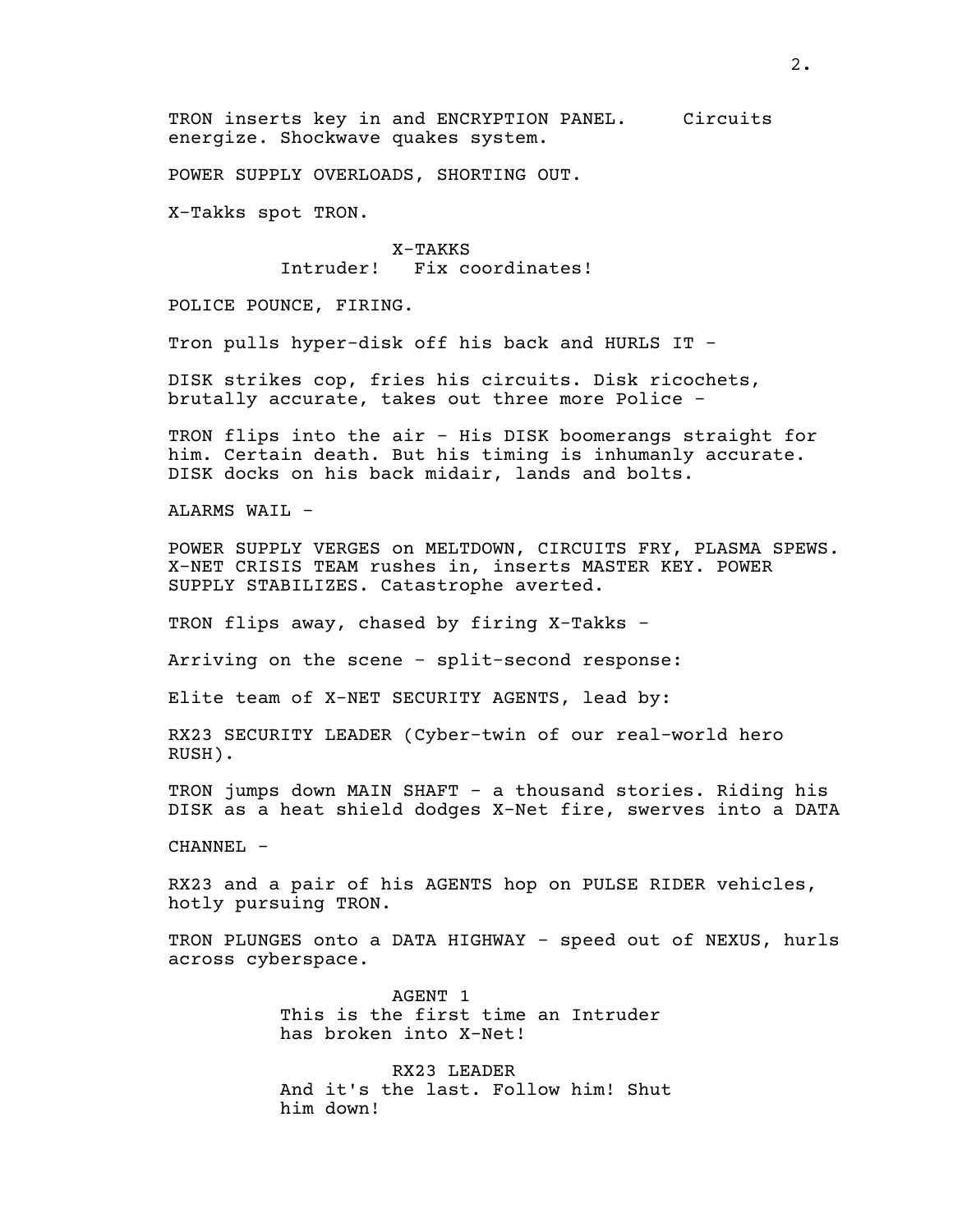They speed onto the OPTIK HIGHWAY.

4 INT. X-NET OPTIK HIGHWAY 4

Broadband, light-speed OPTIK HIGHWAY. Empty, except for: TRON - accelerating, escaping.

Rx23 and AGENTS catch up fast on Pulse Rider Vehicles.

TRON throws his disk. Blings off Agents - triggers CRASH. PLASMA BLAST rips open highway wall.

Rx23 emerges unscathed, pursuing.

5 EXT. CYBERSPACE - ANCIENT SYSTEM ZONE 5

TRON leaps out blast hole, recovers his disk, vanishes into

ANCIENT SYSTEM ZONE.

Rx23 roars after him, riding hard, joined by:

Airborne SEARCH ENGINE vehicle, piloted by a dumpy nerd program called KROD.

> KROD I got a lock. Coordinate 32937!

> > RX23

I'm on him!

RX23 chases Tron into a dark canyon. Hairpin turns and blind curves. RX23 arrives a junction. Tron has vanished.

> RX23 (CONT'D) Which way did he go?!

6 INT. ENCOM CORPORATION BETA TEST LAB - DAY 6

Rabbit warren of computer programmers in crisis mode.

A head shoots up from a cubicle. It's Rush Nortebi, 23, computer security expert. Real world version of the RX23 program. His cubicle is jammed with racks of vintage and bleeding-edge computer gear.

> RUSH I said WHICH WAY DID HE GO?

Dozens of programmers work feverishly to track the system intruder. Everybody's stumped. Dangling from desk lamps, the company toy: Conical pyramid with a square stuck on top, labeled "X-NET RULES!"

3.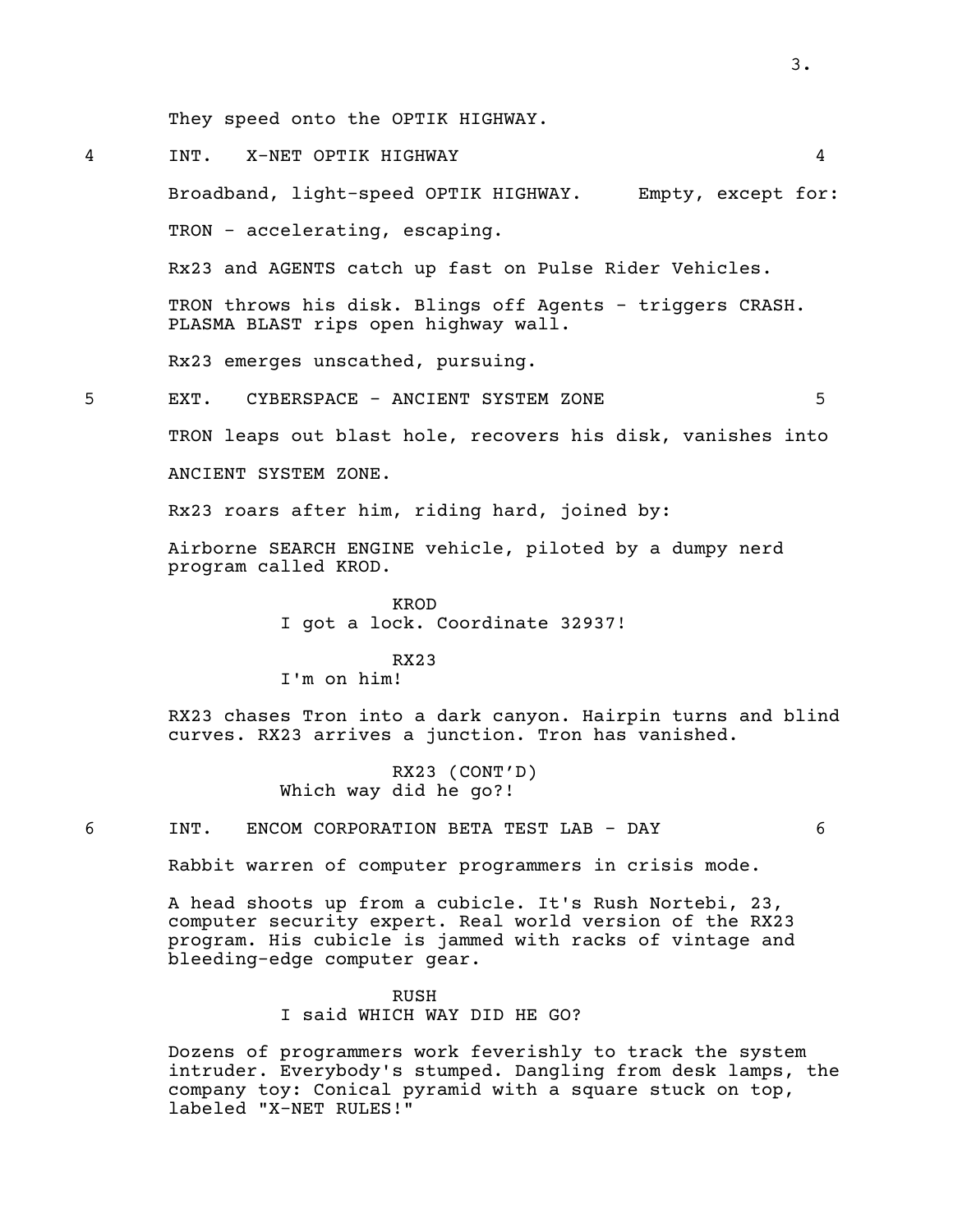RUSH (CONT'D) Come on guys! Nobody hacks X-Net. You gonna let him get away?!

MILES Rush, I think I found him!

In the adjacent cubicle: Overweight ultra-nerd MILES RABBISH - real world version of cyberworld Krod.

MILES (CONT'D) Check the old game grid!

Rush jockeys an old Apple LISA computer. On screen: a crude old vector graphics game grid.

A RED FIGURE steps appears the grid.

RUSH You get a cookie, Miles!

Programmers gather to watch Rush in action.

7 EXT. CYBERSPACE - THE OLD GAME GRID 7

Vast, low-rez, uncool, largely forgotten.

TRON pulls <sup>a</sup> LIGHT WAND from his legging, grips it. <sup>A</sup> TURBO- CHARGED LIGHT-CYCLE rezzes up beneath him. He fires his LIGHTCYCLE. ZIP, he's gone.

Onto the grid blasts RX23, speeding on his Pulse rider. He skids and swerves, learning the funky surface.

Search Engine flies onto the scene, hovering overhead.

KROD Coordinate 6532.02! There he goes!

The chase is on.

TRON escapes across the vast grid-plane, head down, eyes hollow. He gains speed, retreating to somewhere...

RX23 surges on his Pulse Rider, closing the gap.

8 INT. REAL WORLD - ENCOM BETA TEST LAB - DAY 8

Rush gets the hang of this old game.

RUSH I haven't played this since I was 4. But I was mighty awesome.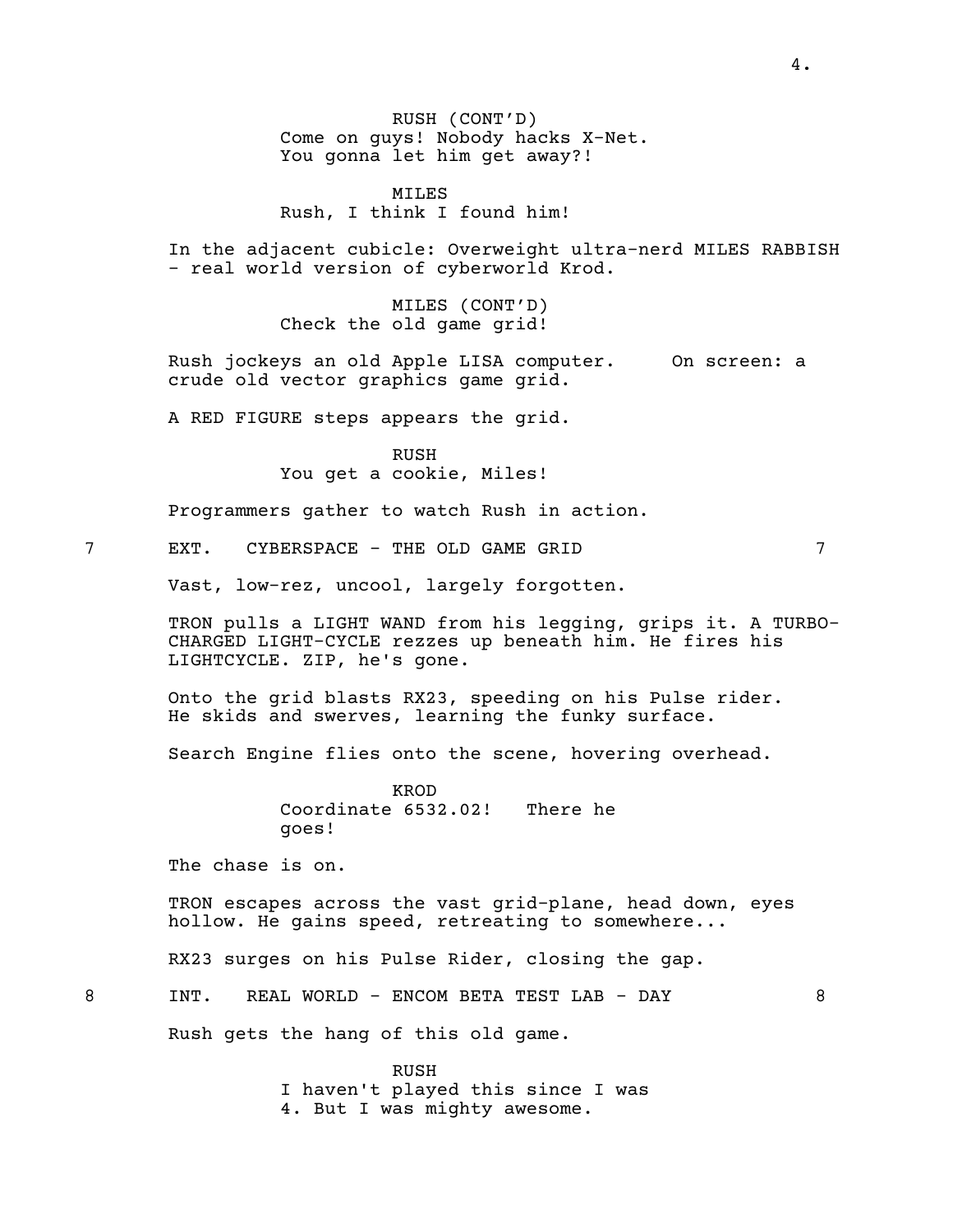RED LIGHTCYCLE turns hard 90 degrees, Rush maneuvers to counter.

Co-workers lean over the cubicle walls from all sides:

RUSH (CONT'D) Score an ID on this leech?

MILES Negative. He's nobody.

KELTER Rush, you've gotta nail him.

PHLEGMAN Or you know we're all fired.

Rush baits the RED LIGHTCYCLE. It anticipates his every move, goading him, tailing him.

> MILES Whoa, Rush! I groked a pattern in his moves! Fake left, go right!

9 INT. CYBERSPACE - GAME GRID 9

Search Engine flies overhead - Krod locks on Tron.

RX23's Pulse Rider pulls the move, surges up beside red lightcycle.

Tron pulls away, baiting his opponent.

10 INT. ENCOM CORPORATION BETA TEST LAB - DAY 10

MILES You got him on the run, dude!

OTHERS Crash him! Rush RUSH RUSH.

RUSH hits keys, jockeys mouse. Feeling good. Shifts drive status to: "TURBOJECT".

11 INT. CYBERSPACE - GAME GRID 11

RX23's Pulse Rider SCREAMS, gaining on Tron. Neck-<br>and-neck.

But Tron suddenly brakes, quitting the chase.

RX23 is puzzled. Looks forward. Eyes spring wide.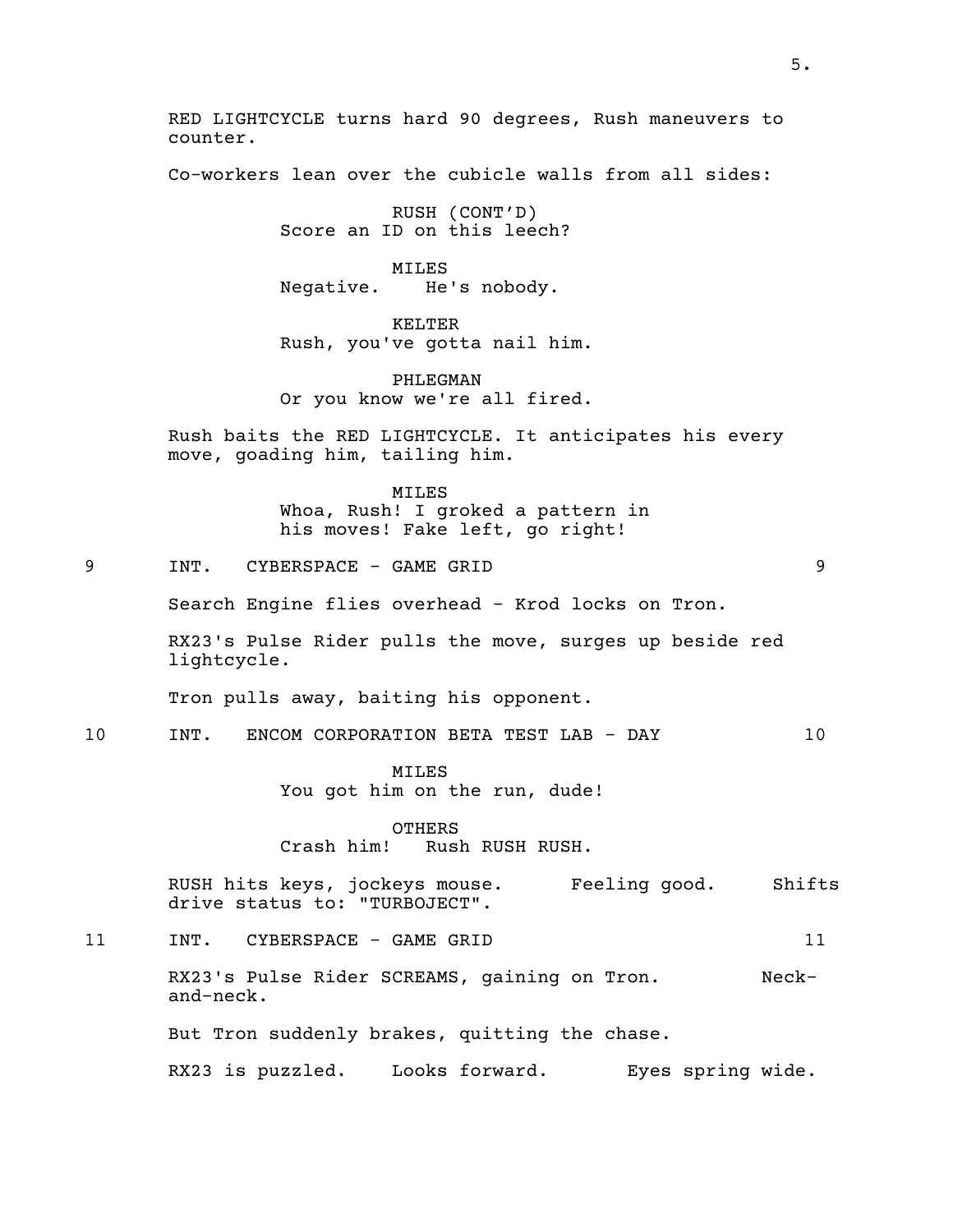# 12 INT. REAL WORLD - ENCOM CORPORATION BETA TEST LAB - DAY12

Rush's screen: His Pulse Rider speeds straight for the rocks.

RUSH

Yikes!

# 13 CYBERSPACE - GAME GRID 13 13

Pulse Rider smashes into rocks, RX23 pulverizes to neon bits. Electro SHOCKWAVE sears across game grid. Search Engine freezes overhead, glitches and CRASHES like a blimp.

All goes white - snow crash.

14 INT. REAL WORLD - ENCOM BETA TEST LAB - DAY 14

RUSH He crashed me!

NERDS FUBAR! Bad Thing! Flame War!

RUSH Miles. Did you get a trace on him?!

Miles stares at his blank screen. Blinking. Every screen in the lab is blank.

> PHLEGMAN We are so screwed.

KELTER Who tells the boss?

All eyes land on Rush.

RUSH Get the system back up! Now! Move!

15 EXT. LAWN OF ENCOM CORPORATE CAMPUS - DAY 15

PRESS CREWS camp a block away.

X-Net PR TEAM preps <sup>a</sup> media extravaganza. Shirt logo: "X- NET <sup>=</sup> TOTAL DATA SECURITY" Banners, video projections, music.

X-NET PUBLIC RELATIONS VP leads entourage on a preview.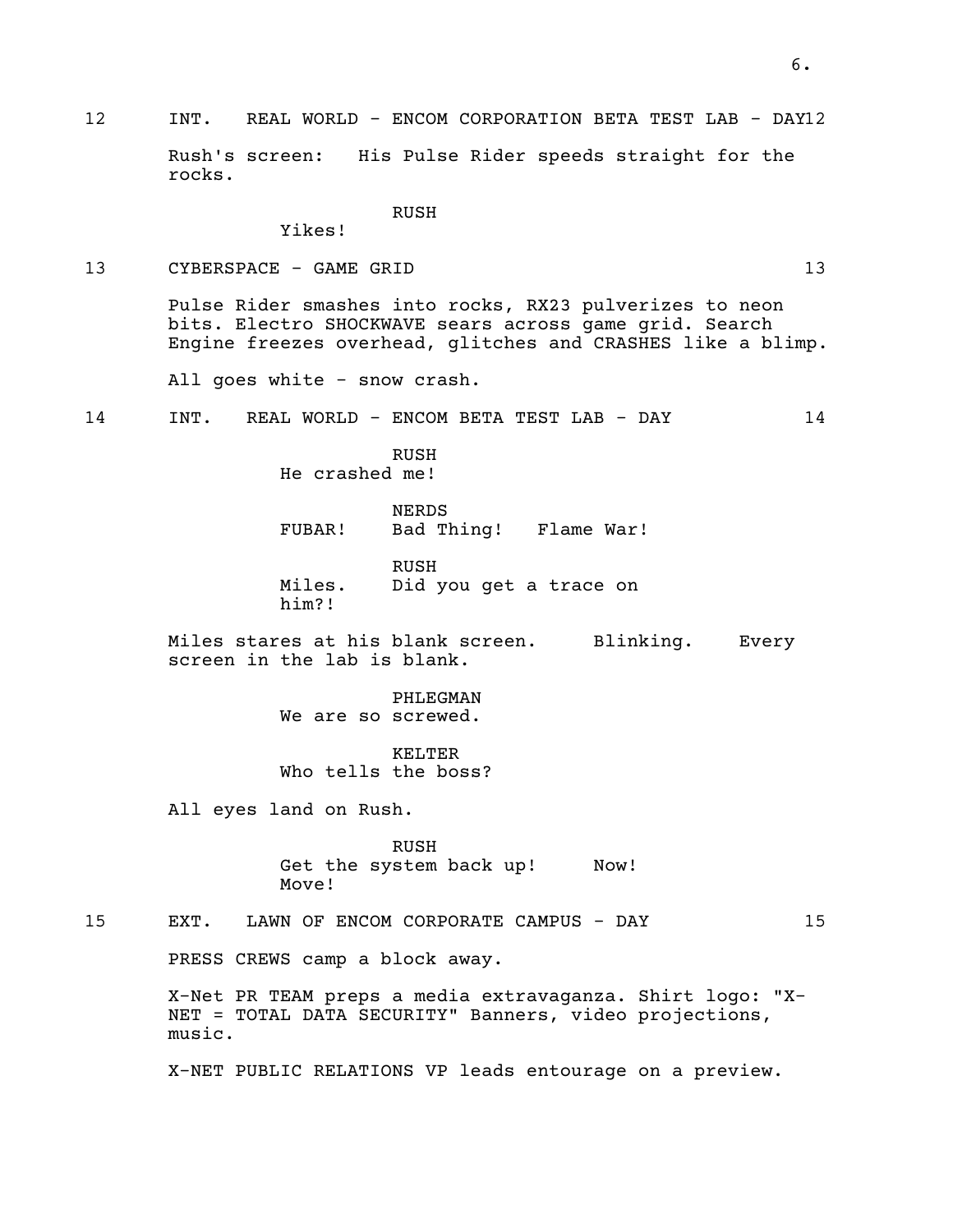PR VP Weather is holding. Dress rehearsal on for 6PM. In the morning, we let<br>the press in for a 7AM tech set-up, then you go live worldwide 9 AM sharp.

Staff defers to: GORDON SINCLAIR (45), boyish, ruthless, brilliant CEO of Encom Corporation.

SINCLAIR Delay the press until 8:30. I'll taking the stage at 8:50. Force a network break-in. Then it's news.

He catches something on a video screen, snaps his fingers.

SINCLAIR (CONT'D) Play that again.

Crew murmurs on headsets. Promo video replays:

VIDEO PLAYBACK X-Net deploys radical software design, constructs proprietary white-hot firewalls, unleashes virus killer apps. Creating the most secure data network in history. Your data can never again be hacked, corrupted, stolen or destroyed. X-Net is the final solution, totally guaranteed secure data transmission -

SINCLAIR Who changed that? Who put "99.999"?

X-Net executives chill.

PR VP Um, that would be... Legal.

Eyes land on withering LEGAL VP.

SINCLAIR Change it back to the way I wrote it. With the launch of X-Net, this company guarantees one hundred percent secure data transmission. If we can't deliver on that promise, we deserve to be out of business.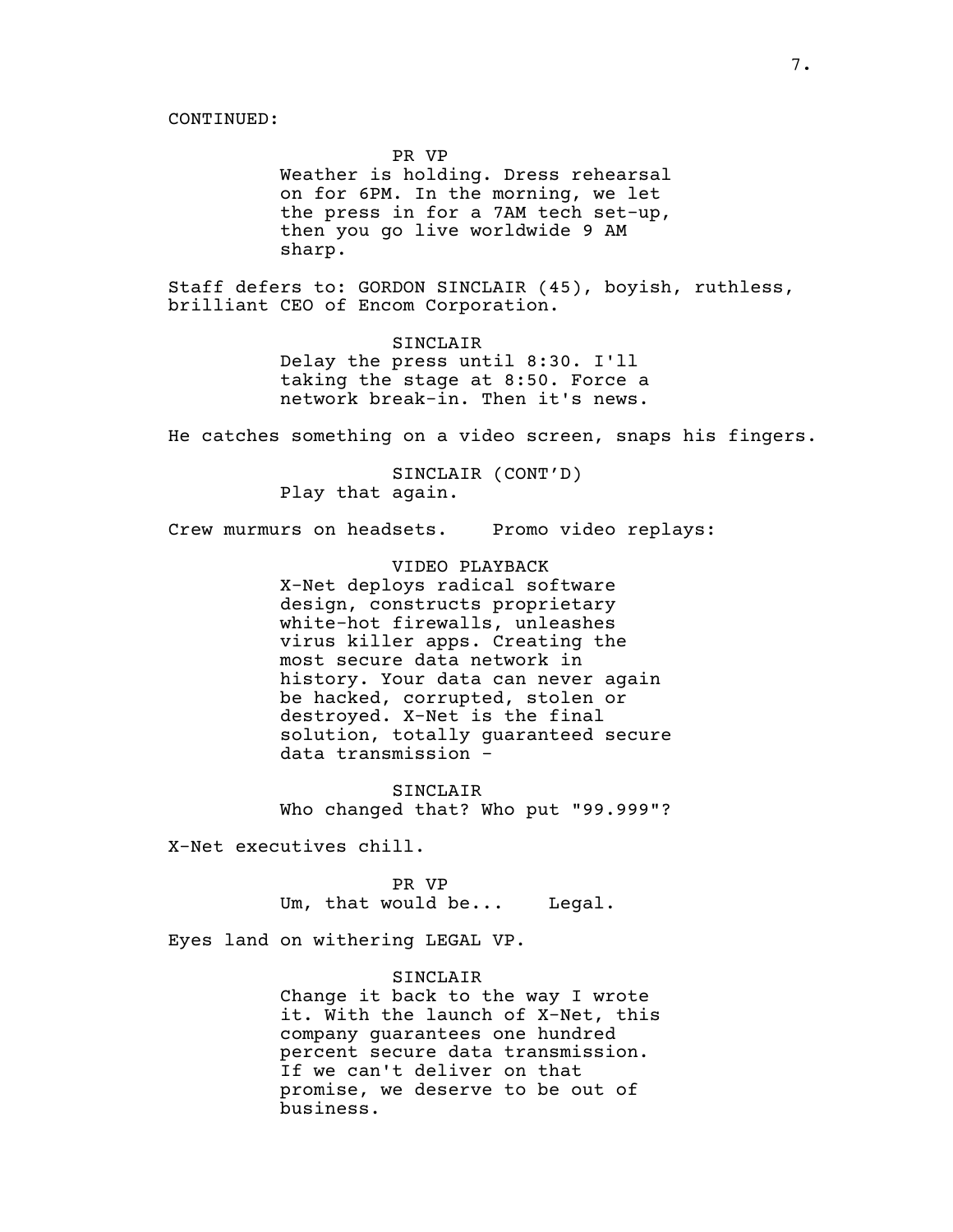SINCLAIR (CONT'D) What can't wait, Rush?

RUSH Um. X-Net was just breached by a hacker.

SINCLAIR goes pale.

RUSH (CONT'D) System's back up, no permanent damage, but... But whoever's behind this, they're good, and they're still out there.

16 INT. SINCLAIR'S OFFICE - DAY 16

Sprawling, big bucks, basketball hoop.

Sinclair enters, alone. Closes door. Uses a retinal scan ID to access his computer. Secure connection opens. As he speaks, text instantly appears:

> SINCLAIR Identify the intruder.

17 EXT. CYBERSPACE 17

Flashing circuitry, machine code bit-storm. We follow Sinclair's text message data stream

Min-blowing cyberspace fly-over.

DATA BEAM penetrates a towering shaft, reaching deep inside the MASSIVELY FORTIFIED X-NET CENTRAL SERVER.

18 INT. CYBERSPACE - X-NET CENTRAL SERVER / INNER SANCTUM 18

LONE FIGURE stands clothed in flashy cyber-armor: Fluid photons, oozing high-rez circuitry.

It's PLEXOR, cyber-twin of real-world Sinclair.

He crosses into an round inner sanctum. DATA STREAM radiates from above.

PLEXOR stands in the center, pulls his DISK off his back, raises it above his head.

Data stream converges onto disk, becomes a tight RUBY RED COMMUNICATION BEAM.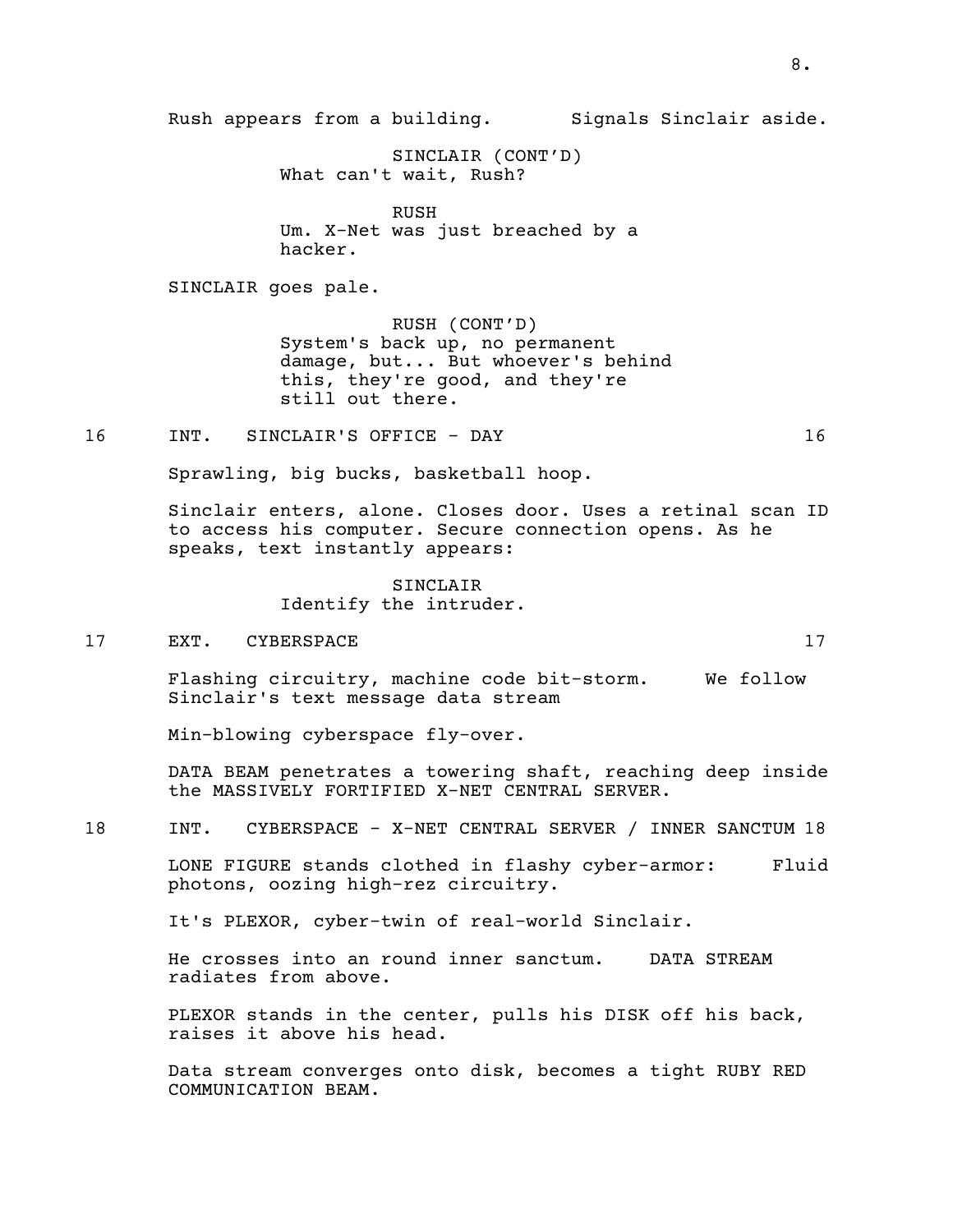Plexor's eyes decode transmission. Text races across his eyes: IDENTIFY THE INTRUDER.

> PLEXOR Identity not captured.

> > INTERCUT WITH:

19 INT. REAL WORLD - SINCLAIR'S OFFICE - DAY 19

Other side of the link. Real-world Sinclair reads text as it appear on his office screen: IDENTITY NOT CAPTURED.

> SINCLAIR How did he enter X-Net?

His text inputs. Answer comes: "Path untraceable"

SINCLAIR (CONT'D) How could you let this happen?

20 INT. CYBERSPACE - PLEXOR'S INNER SANCTUM 20

Plexor processes the input - remains emotionless.

PLEXOR <sup>I</sup> do what you programmed me to do. <sup>I</sup> am constructing X-Net.

21 INT. ENCOM CORPORATION - SINCLAIR'S OFFICE - DAY 21

SINCLAIR New instructions - find and destroy the intruder!

Text reply: "Resource allocation reconfiguration required. Estimated delay to X-Net construction: 46.4 hours."

> SINCLAIR (CONT'D) No. We can't delay the opening of X-Net. Disregard my last command. Maintain construction priority.

Sinclair cuts off the contact, pressure mounting.

22 INT. CYBERSPACE - PLEXOR'S INNER SANCTUM 22 Ruby beam goes dark. Plexor lowers his disk. His eyes are cold, his confidence supreme.

23 INT. ENCOM CORPORATION CONFERENCE ROOM - DAY 23

Crisis management team assembles. Nervous X-Net Senior Staff.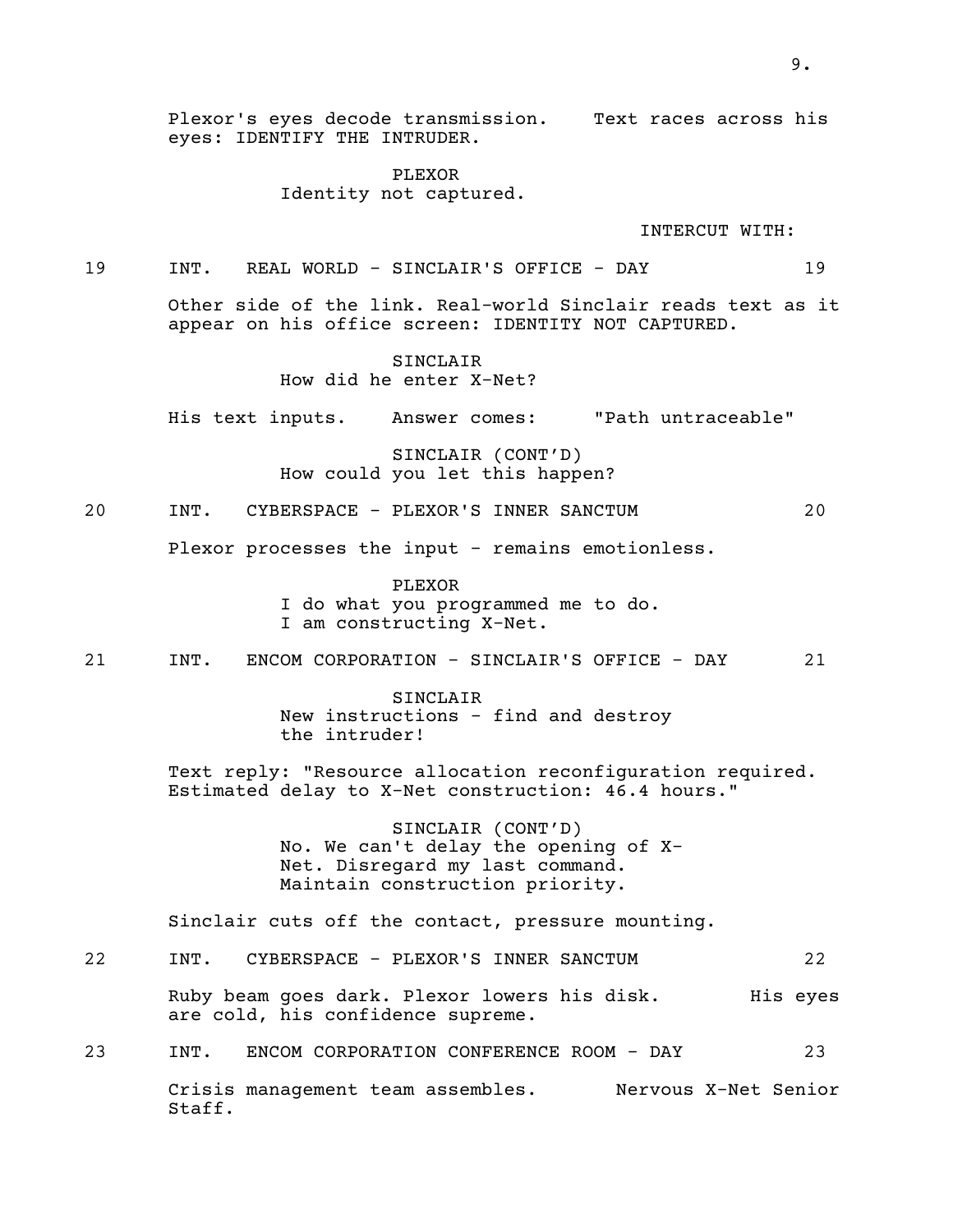Rush arrives late, out of breath, determined. Joins Phlegman and Kelter. RUSH System is stable again, keep you fingers crossed. PHLEGMAN Any luck finding the intruder? RUSH Don't ask. RUSH notices across the room: Brilliant, beautiful MEGAN RANDALL, his age. Her security ID: "LEVEL BLACK". RUSH (CONT'D) What's she doing here? This is an operations meeting. KELTER You and Meg still, eh... At it? RUSH There was never anything between us. Kelter and Phlegman trade a look. Sure. RUSH (CONT'D) She's Advanced Projects. This has nothing to do with her. Sinclair storms in. Room falls silent. SINCLAIR This company's existence depends on the flawless launch of X-Net in twenty- two hours, fifty-one minutes. Now somebody - some hacker, some competitor, somebody just proved they're smarter than us. Breaking into X-Net is theoretically impossible. Everybody looks at Rush. RUSH This creep's the best I've ever seen. He crosses platforms, cracks 128 bit encryption, cloaks every

move, never leaves a trace.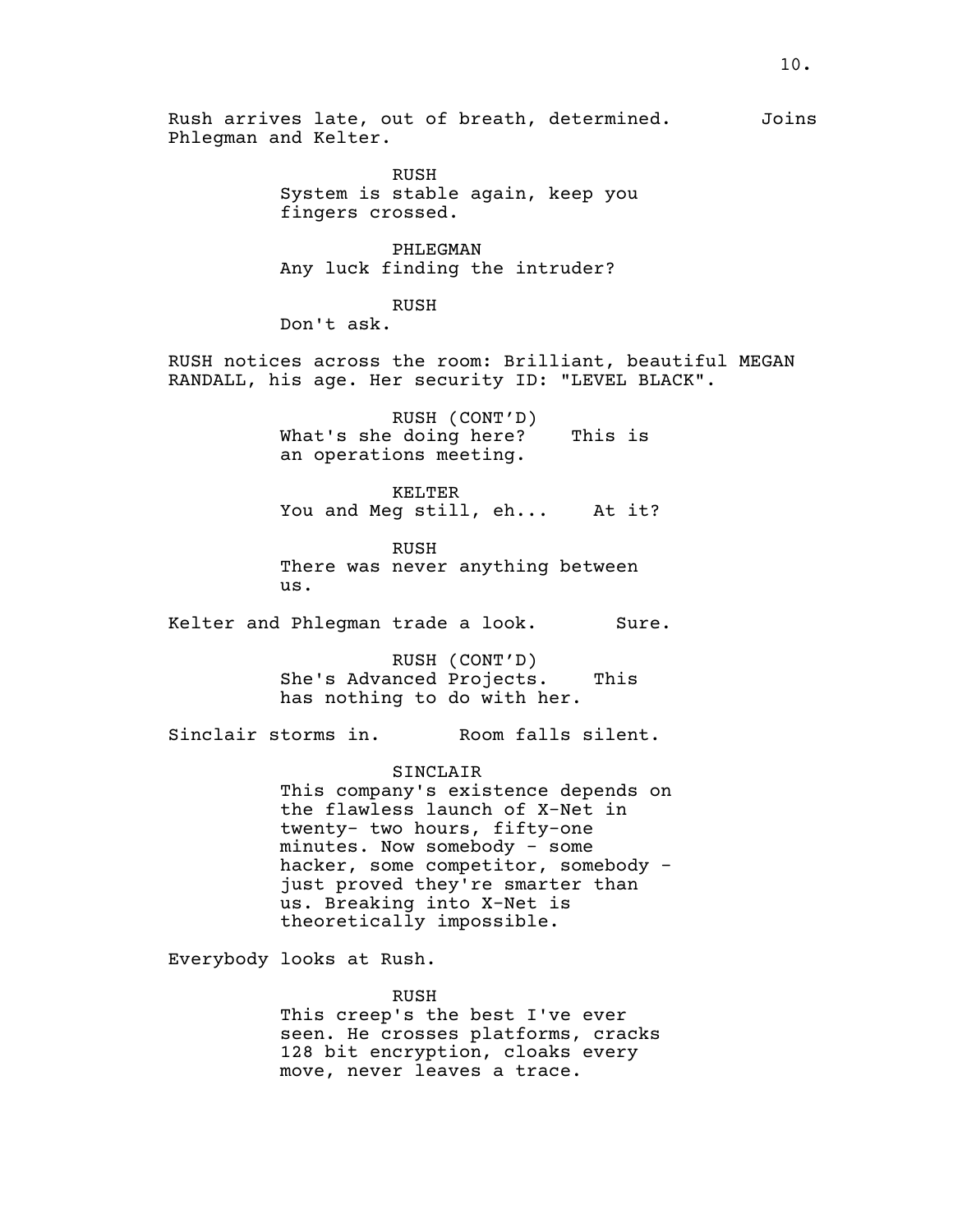SINCLAIR When you find him, I'll be sure to hire him.

CONTINUED: (2)

Chuckles around the room. Mood chills: Sinclair's not laughing.

> SINCLAIR Boys and girls, we cannot sell a secure network that is not secure.

PR VP We delay the launch.

SINCLAIR And the world assumes we've got a faulty product. And they'd be right.

KELTER We ramp up our encryption schemes -

PHLEGMAN Thicken all firewalls -

RUSH

We can't win playing defense. And it's a bigger job than just swatting an intruder program. Somewhere, there's a human mind behind this thing. We have to get to that User and shut him - or her down, or the game never ends.

Meg listens quietly. Studies Rush.

SINCLAIR What do you need, Rush?

RUSH guys for 20 days -

SINCLAIR

We don't have 20 hours. This problem needs to be gone before tomorrow Come on people, this company's future is at stake! It's time to think without a box!

Minds ponder grimly. Finally, a lone VP rises. It's RUDY, the company Archivist.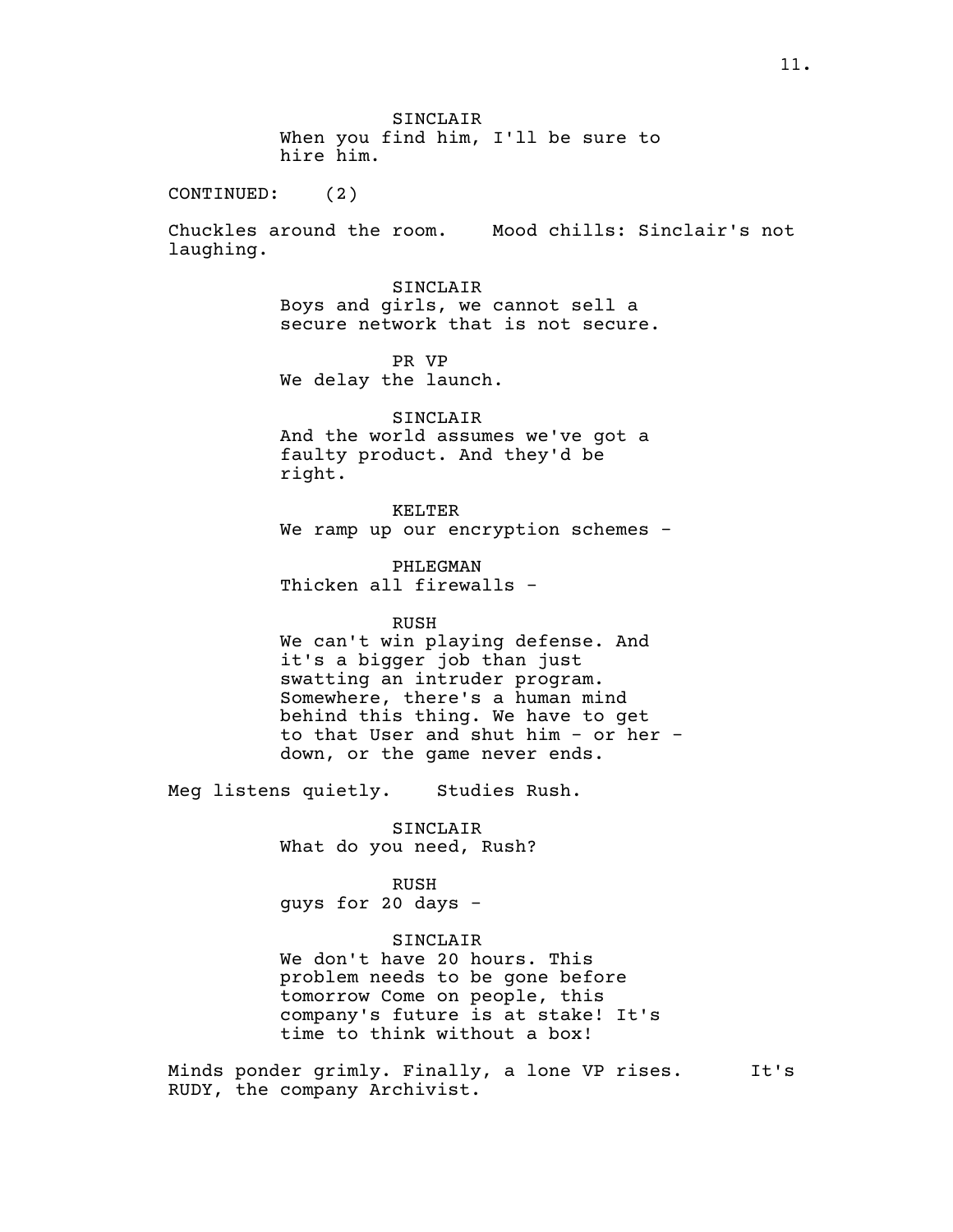RUDY

At a time like this, let's seek inspiration in the past. We should ask ourselves: What solution would spring from the inspired mind of our departed leader, Flynn.

He's got an obituary photo of FLYNN, Encom's legendary previous - and deceased - CEO.

Groans around the table. Execs rolls their eyes, disses Rudy's idea. Flynn has become a stale company joke.

Rudy sheepishly sits.

But Sinclair stops behind Rudy, eyes fixed on the photo of Flynn. An idea takes hold. He looks to Meg.

> SINCLAIR Is the QF-401 is operational?

> MEG Um... Midway into phase one testing.

Confusion among execs. Nobody knows what a "QF-401" is.<br>Not even Rush.

SINCLAIR If we can't fight this intruder from the outside, then maybe we need to fight him from the inside.

Meg's mind races.

MEG I'm ready to do my part.

SINCLAIR This company needs a hero. Who among you is the smartest, most resourceful and courageous?

Looks trade around the table. Meg slowly rises, indicating her choice.

> MEG Who else could it be?

She's singled out Rush.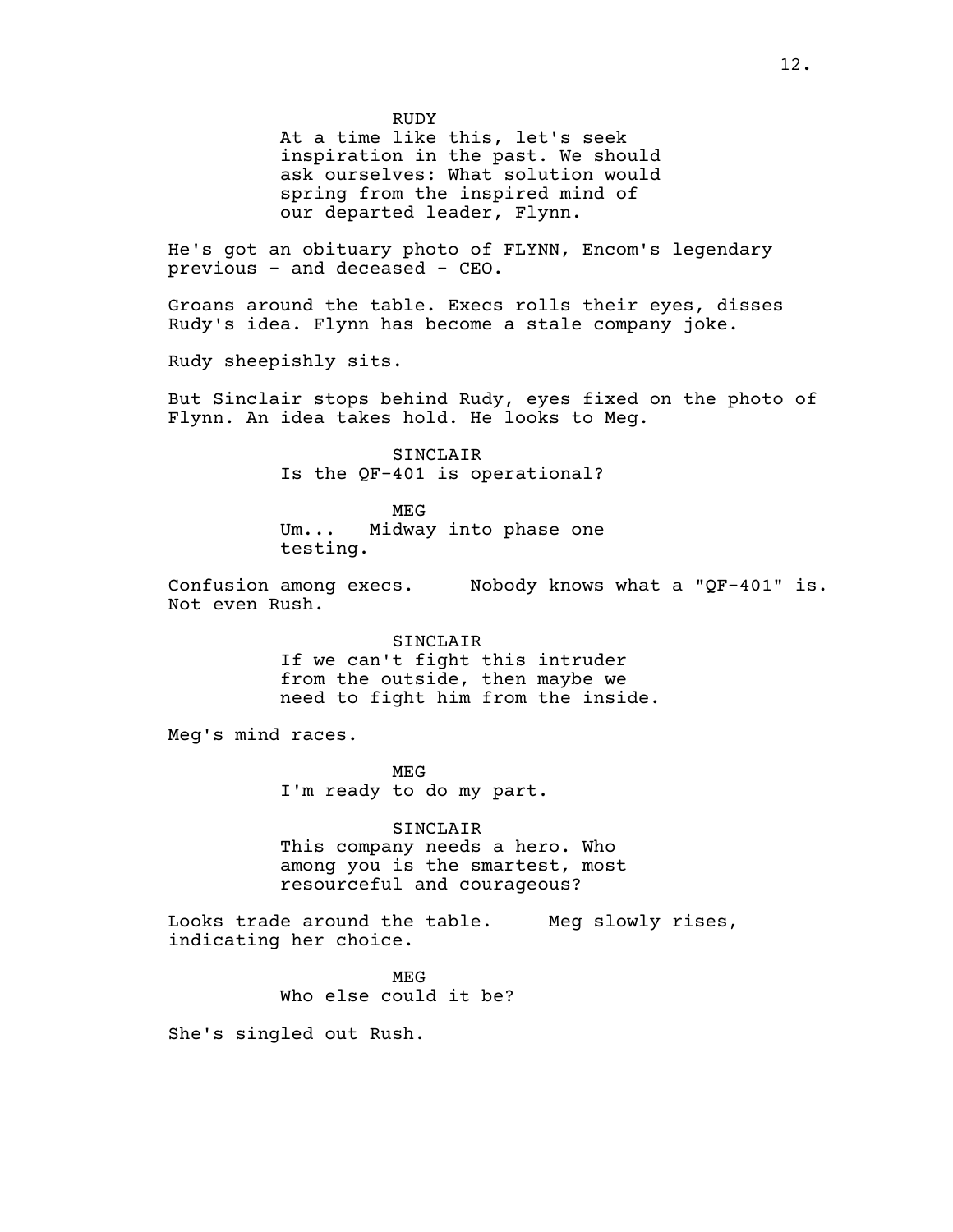Meg leads Sinclair and Rush to a SECURE ELEVATOR. Her retinal scan ID opens the door. They step in.

25 INT. ENCOM SECURE ELEVATOR - GOING DOWN - MOMENTS LATER25

RUSH

Somebody going to tell me what I've been volunteered for?

SINCLAIR Rush, you're the only one I can<br>trust to eliminate the intruder. But you won't be doing it the way you thought. Meg's been working on something down here that's, well... Beyond Top Secret.

Rush drills a look at Meg, but she keeps it all business.

26 INT. ENCOM ADVANCED RESEARCH LAB - MOMENTS LATER 26

Out the elevator, Meg leads them into a maze of ultra-tech gear.

> MEG This is where Flynn worked. And where he died.

Amid sleek new equipment, there's a glass cabinet housing a CHARRED REMNANT of strange machinery.

> SINCLAIR Meg has reconstructed Flynn's last project. This time it works.

Mega signals lab assistant DEWEY. He pokes buttons: A MASSIVE TECHNICAL DEVICE unfolds and boots up.

RUSH

You didn't pick this up at Circuit City. What is it?

MEG

<sup>A</sup> Quantum Digitizer. Prototype, only one of its kind. Flynn designed it to break down physical objects into high resolution data. Luckily, we salvaged his key components and back-engineered the system.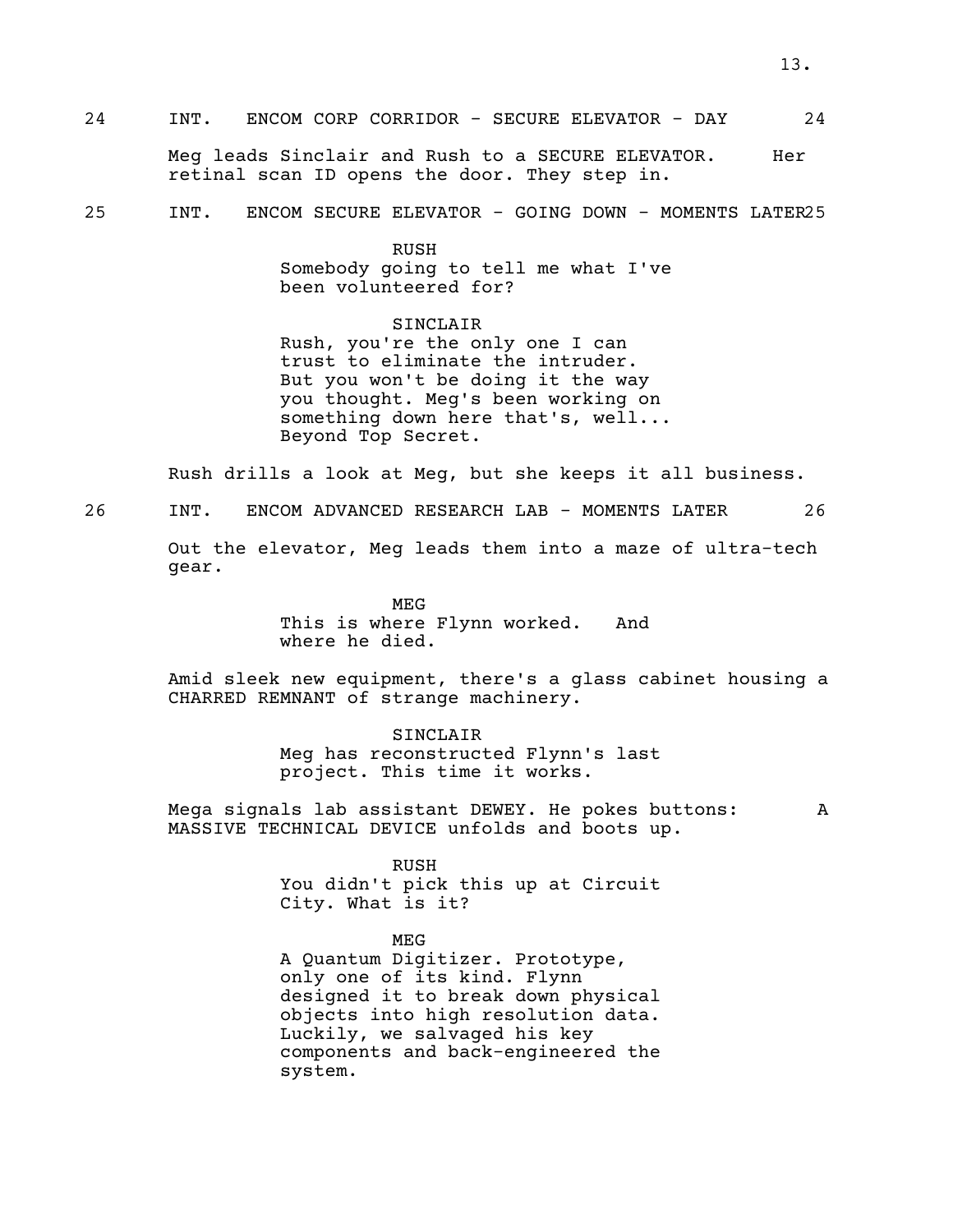Rush runs his hand over the empty target stage.

RUSH<br>That's... No Not possible.

Lab rat has vanished from the physical world. Its digitized image rotates on monitors.

> MEG Flynn was trying to take it one step further. He wanted to transport a human being into cyberspace.

RUSH You mean the urban legends? A computer sucked Flynn into cyberspace a long time ago.

SINCLAIR We think it happened.

Meg agrees. Rush gets a chill.

SINCLAIR (CONT'D) It was a fluke. But Flynn worked for years, down here, trying to make it happen again. One day a test went bad. A plasma reaction destroyed this lab. Flynn was reduced to ash.

Rush views the charred remains in the glass case. Photos of the destroyed lab. Spooky evidence of a hellish death scene.

RUSH

I was never told how he died. It was all just weird, you know, because Flynn's the guy who hired me. But he was strange, kept to himself, I didn't know what job I was supposed to be doing. (to Sinclair) Then you came onboard, the company woke up, we had a direction. It was kind of pathetic, because by the time Flynn died, everybody was too busy to care.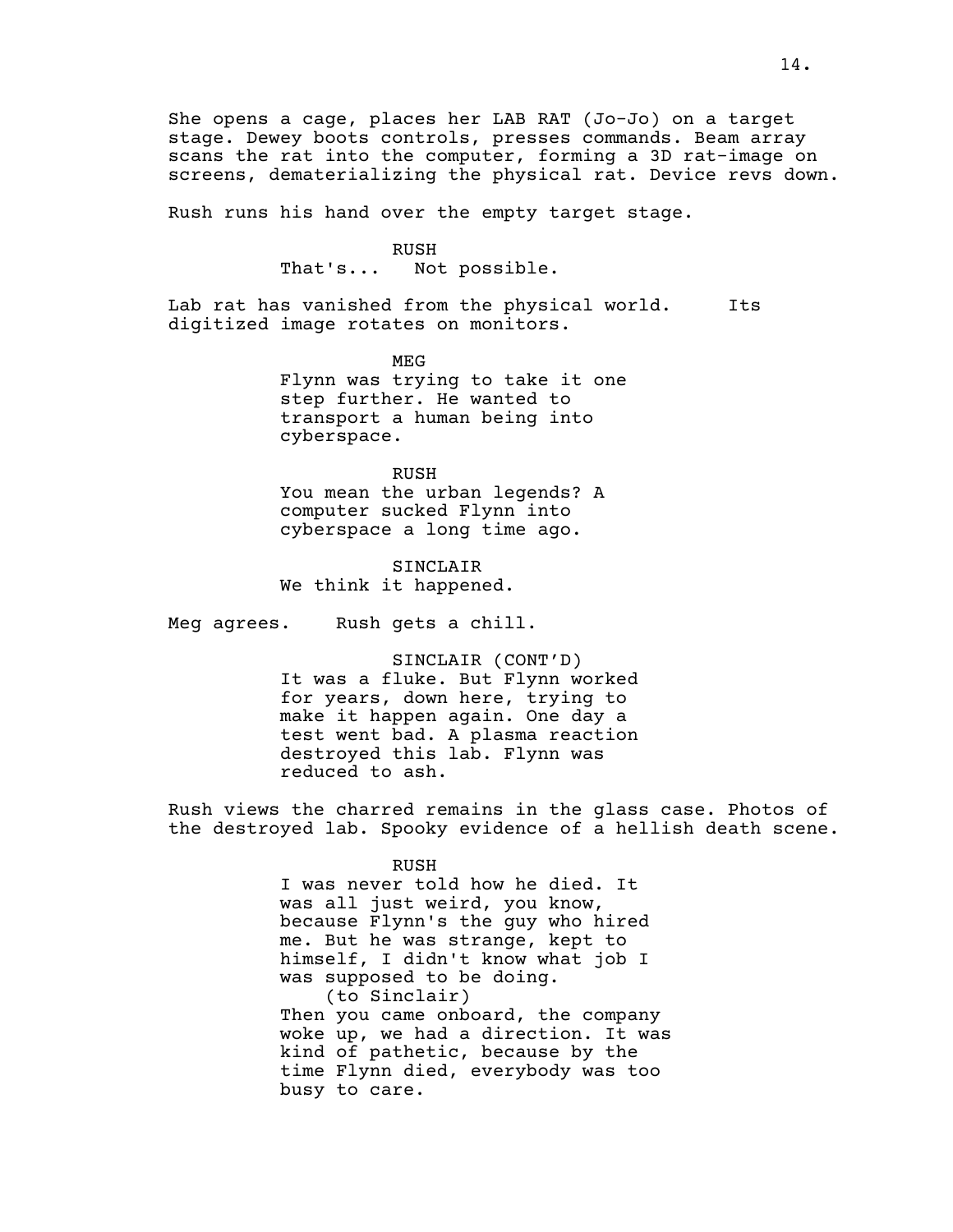SINCLAIR He was brilliant in his way, but genius without discipline leads to nothing. His reckless habits nearly ruined this company... And for sure got him killed.

A last look at the charred remains of Flynn's machine.

MEG That kind of accident can't happen again. We've upgraded the system in ways Flynn never could. The chips didn't exist until now.

She presses commands. Beams re-materialize the lab rat on the target stage. Jo-jo is as good as new.

> MEG (CONT'D) Hey, Jo-Jo. Have good trip?

She puts the rat in on her shoulder, feeds it a tidbit. Then she scrutinizes Rush.

Rush considers Meg, then turns to Sinclair.

RUSH You want her to send me into cyberspace to catch that jerk who hacked us?

SINCLAIR The future of this company depends on it.

Rush looks to Meg. She offers a reassuring nod.

RUSH You can bring me back okay?

MEG

Ask Jo-Jo.

Lab rat is perched happily on her shoulder.

SINCLAIR Destroy the intruder by 9AM tomorrow, Rush. I know if anyone can, it's you. I've had my eye on you for a long time. Score this hit and I'll make you my full partner in this company.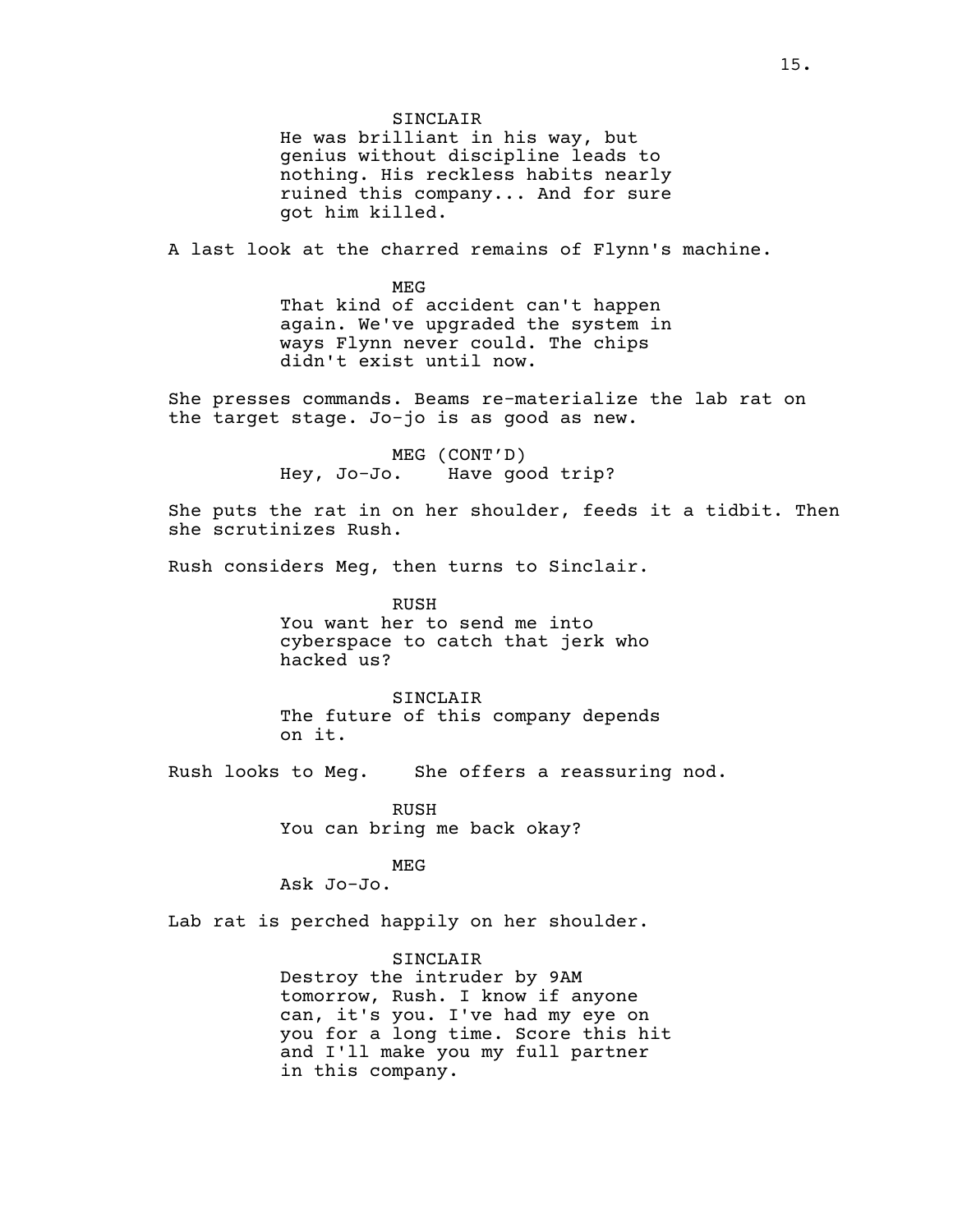RUSH I won't let you down. Let's do it.

Meg removes target stage, swings a custom TARGET CHAIR in place. Rush lowers in place. Meg buckles him in. Last chance for a private word:

> MEG I promise I'll get you back safely by 9AM tomorrow. But you have to promise me something too -

> > RUSH

You're a piece of work. You dumped me because you said I was too much about the company's needs and not enough about yours. Well here we are, the company needs their best guy, and you just can't admit how much to hurts to nominate me.

MEG

This bigger than us, Rush. Listen to me. I don't know what you're going to find in there, but whatever it is, promise you'll follow your heart and do the right thing.

Rush stares at here, in shock.

RUSH Oh. So you think I have a heart?

Meg breaks away, retreating to the controls with Sinclair. Rush's trails her with his eyes - he can't stop looking.

> RUSH (CONT'D) (under his breath) I promise.

Meg initiates Quantum Digitizer sequence.

Rush watches PULSING CHROMATIC LIGHT build down the unit's column, coming toward him.

Plasma strobes CYAN/MAGENTA. Unit HUMS... Then GROANS WILDLY. Flashes randomize. Something's off balance -

Meg worries. Moves for the "abort" button.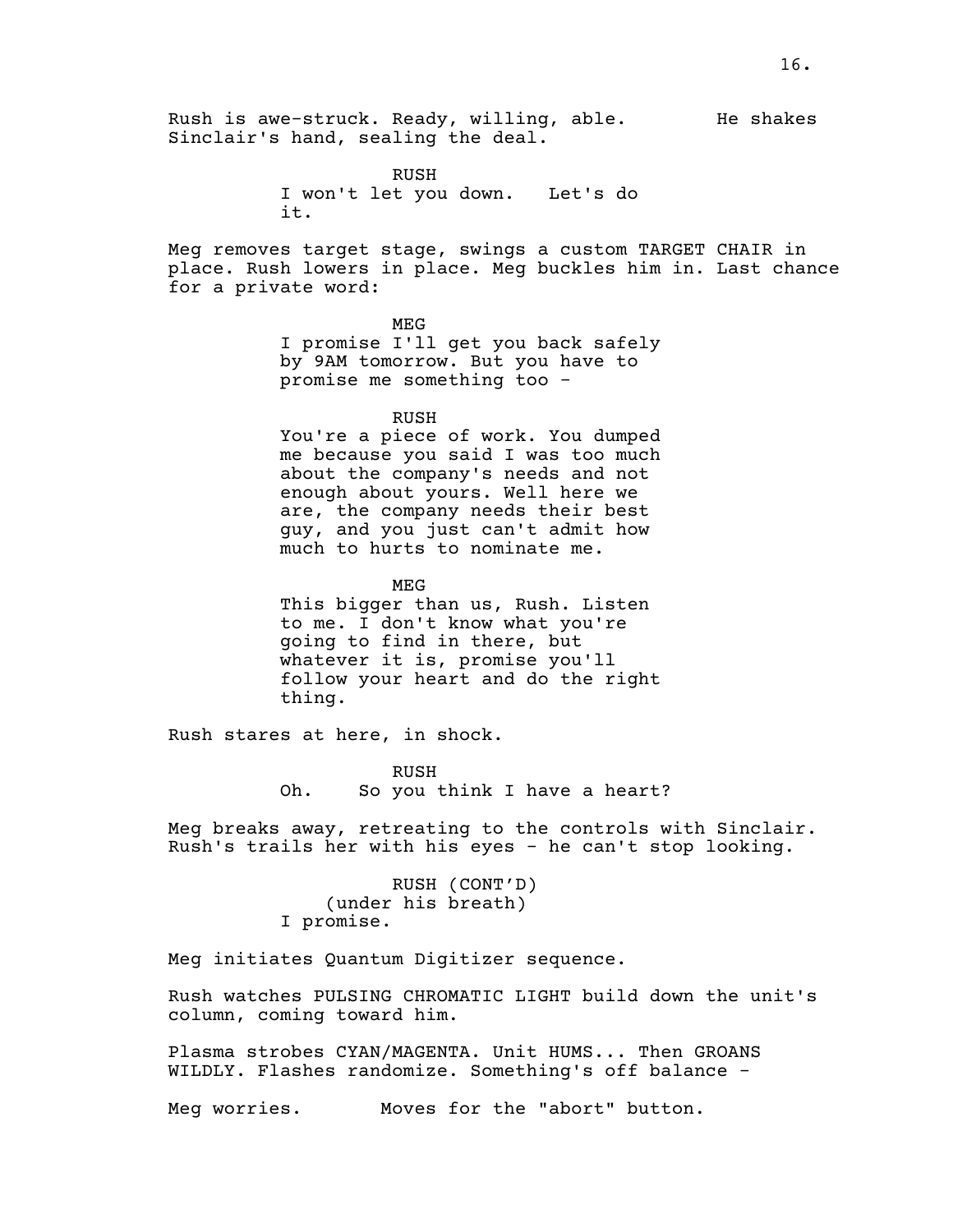DEWEY It's overloading! Unit sparks. Ceramic components STRESS and CRACK. Rush clenches his seat, terrified. RUSH What's happening?! MEG System is losing stability! Sinclair sees: Monitor sounds company-wide alert: "X-<br>NET BREECH! INTRUDER DETECTED!" SINCLAIR There's been another breech! RUSH It's the Intruder again! MEG We have to abort! SINCLAIR We might not get another chance! RUSH DO IT! Sinclair pulls Meg's hand from the "abort" button and slams his hand on "DIGITIZE". BEAM ARRAY scans Rush's body, reducing it to bits - Meg worries - Sinclair dives for cover - PLASMA BALL engulfs Quantum Digitizer. FINAL BITS of Rush scan away. Plasma ball FRIES the unit. Breakers trip. Power fades. Meg and Sinclair come up to find: Quantum Digitizer: In a smoking heap. Target chair: Empty.

17.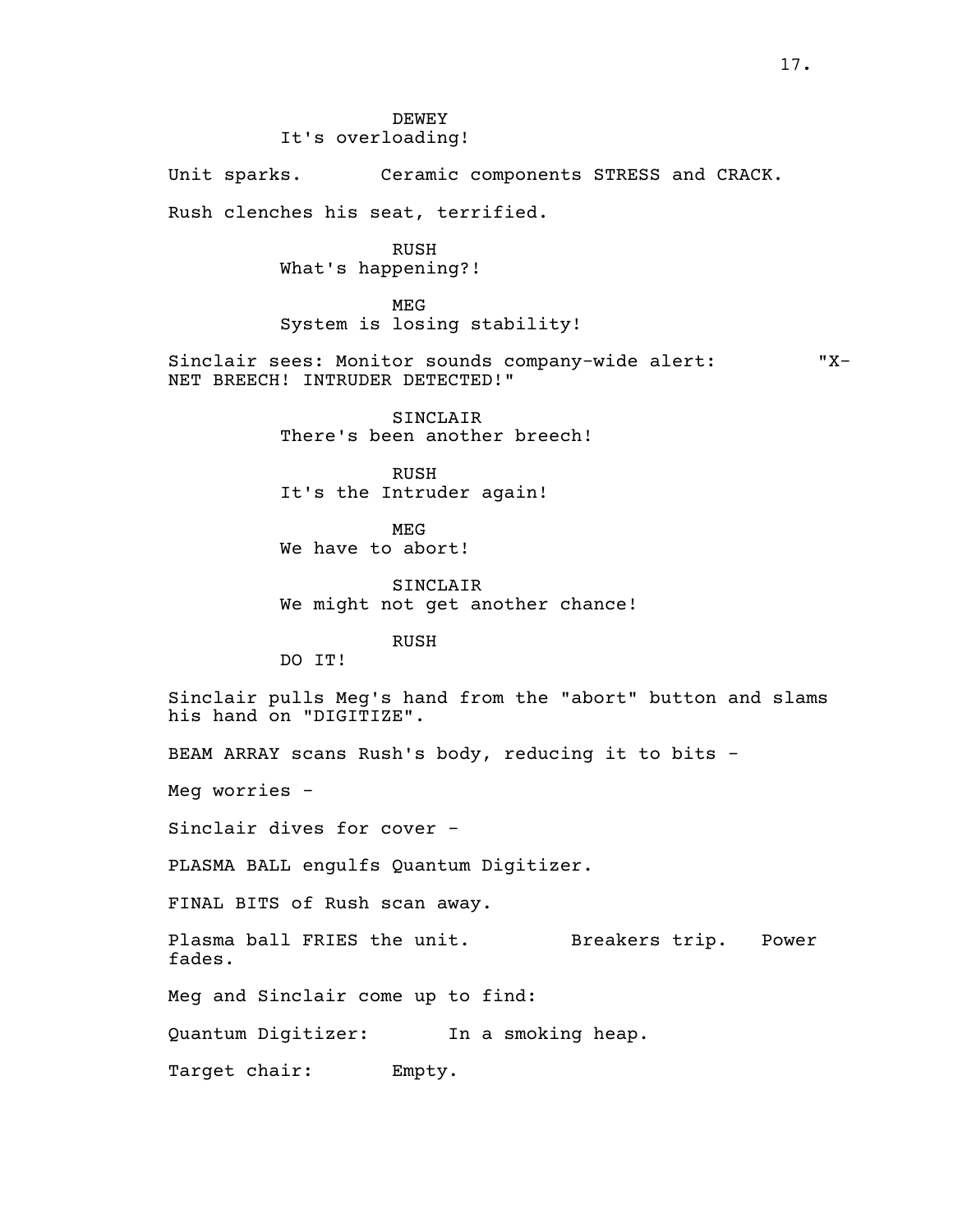### 27 EXT. CYBERSPACE TRANSITION 27

Light-speed thrill-ride, hurling into digital chaos.

Rush's electrified body hurtles across the void, eyes filled with TERROR and AWE.

TRANSFORMS TO:

#### 28 EXT. CYBERSPACE - X-NET CENTRAL SERVER 28

Shimmering bits morph into an awesome cyberscape.

Rush enters this bizarre world - CRASH/FLASH - stranger in a strange land. Data energy ZAPS off his body, interacting with the landscape circuitry around him. He fights it, tries to control it.

28 CONTINUED: 28

Rush stands, beholds the place. Looks at his hands and arms, clad in circuitry. He finds he had landed outside:

Fortress-like X-NET CENTRAL SERVER. ALARMS SOUNDING inside.

He turns, looks up a FIREWALL. Hundreds of X-Takk Troops hurry to look down. FIRING WEAPONS.

A FIGURE comes at him, down the wall, STREAKING RED.

BLAMMO!

TRON lands on a plateau above Rush, gazing down.

They face each other, equally perplexed.

Rush is no longer human, but not quite a program either. Energy zaps off his body, infusing the surrounding circuitry.

Tron stares, unblinking - Cyber-Ninja.

RUSH It's YOU! The intruder!

Rush's body circuits PULSE with anger - data surges out his feet, across floor circuitry, up to the plateau. Energy interacts with Tron's body circuits, siphoning off bits of code.

Code races across Rush's eyes. Identification data.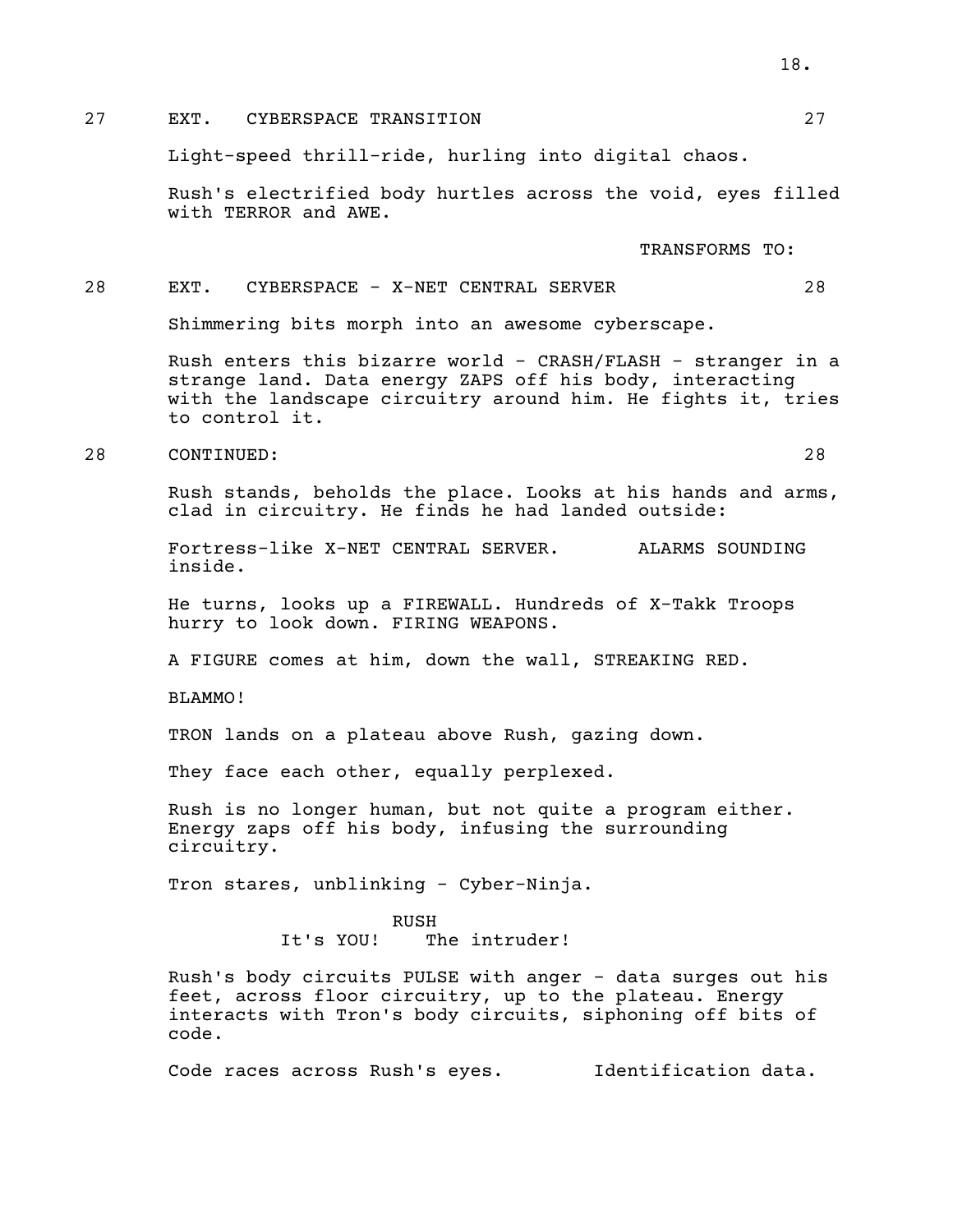X-Takks hustle onto the scene.

Tron leaps off the plateau, cutting the data connection. He whips his disk off his back and THROWS.

Disk SLAMS Rush in the gut, knocks him flat.

RUSH (CONT'D)

ARRRGHH!

X-Takks pursue Tron -

Tron recovers his disk - vanishes in an OUTBOUND DATA STREAM, losing his pursuers.

X-Takks pull Rush to his feet, shocked.

X-TAKK 1

RX23?!

28 CONTINUED: (2) 28

X-TAKK 2 But... You crashed irrecoverably!

RUSH Uh, well, I'm not exactly -

X-TAKK 3 RX23 has been rebooted!

VOICE RX23 reboot was not authorized!

Pushing through Police: A sleek, smart cyber-babe MEGA. (She's Meg's cyber-twin: Twice the edge, half the patience, all the curves.)

Rush is awed by the sight of her.

RUSH Yow. I know who programmed you.

MEGA I am Mega, X-Net Intelligence.

RUSH Mega. Cool. I am -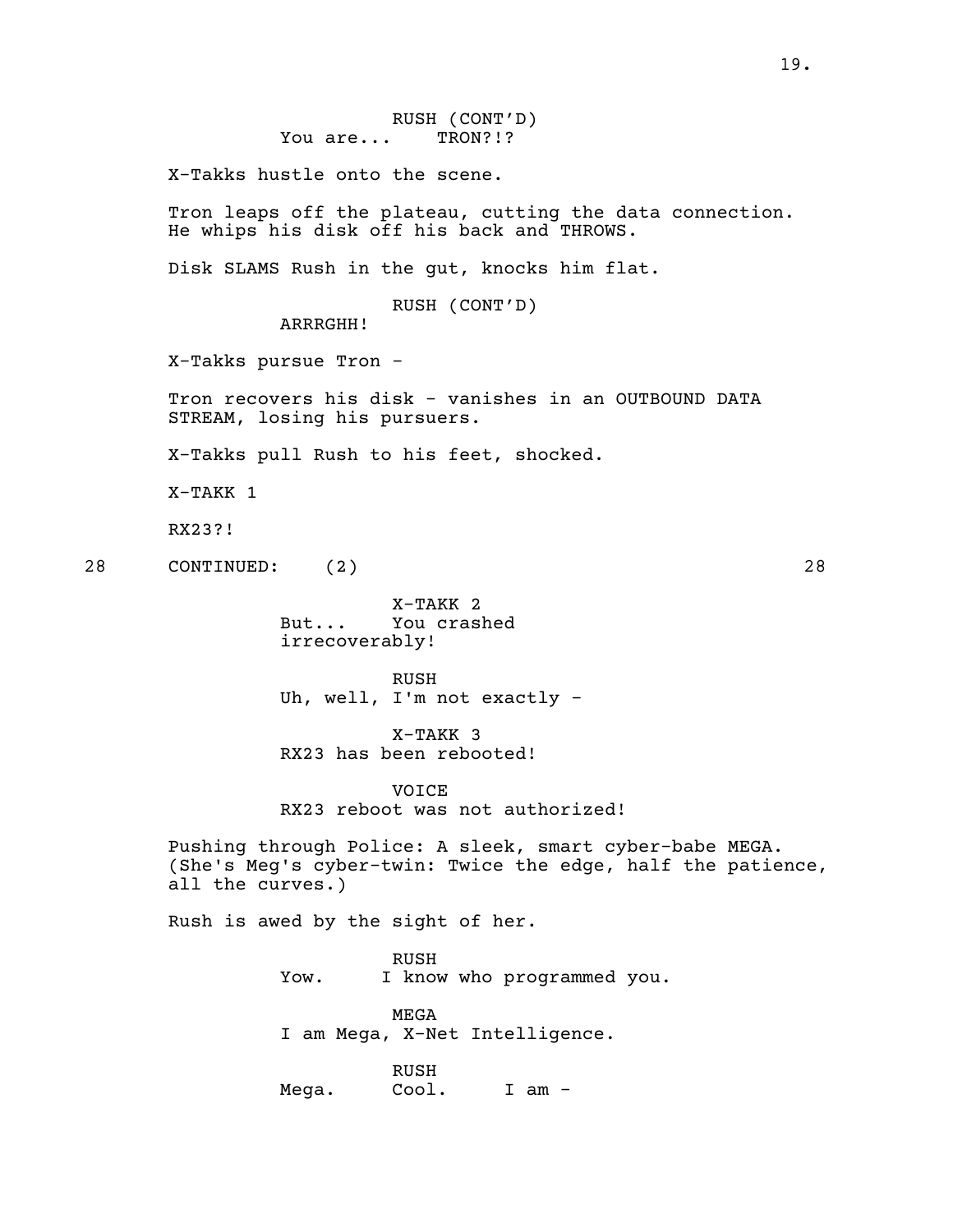MEGA

A spy? Posing as RX23? Under which register were you rebooted?

RUSH

I'm a User.

Mega and X-Takks look at him like he's crazy.

MEGA Detain this impostor.

X-Takks move to seize Rush.

RUSH No wait, look. We're on the same side here. I got an ID on the intruder!

Mega touches Rush, exciting his energy flow. She reads data streaming in his eyes - TRON'S ID info.

MEGA "Tron"?

X-TAKK 2 How did he get that??

MEGA Plexor must know of this!

## 29 EXT. CENTRAL CONTROL SERVER 29

Mega and X-Takks escort Rush across bridges, in security portals. Firewalls cool and part, allowing them to pass.

Down a grand corridor, past towering energy columns and throbbing green memory banks. They cross a bridge. View includes: Vast square concentric security rings surround a massive cubic POWER SUPPLY CORE.

30 INT. PLEXOR CPU 30

Plexor toils over the latest security breech, failing to decipher recordings of the Intruder.

Rush is brought in buy Mega. He double-takes on Plexor,<br>the cyber-twin of Sinclair.

MEGA

Plexor. This is the one.

Plexor steps closer, scanning Rush.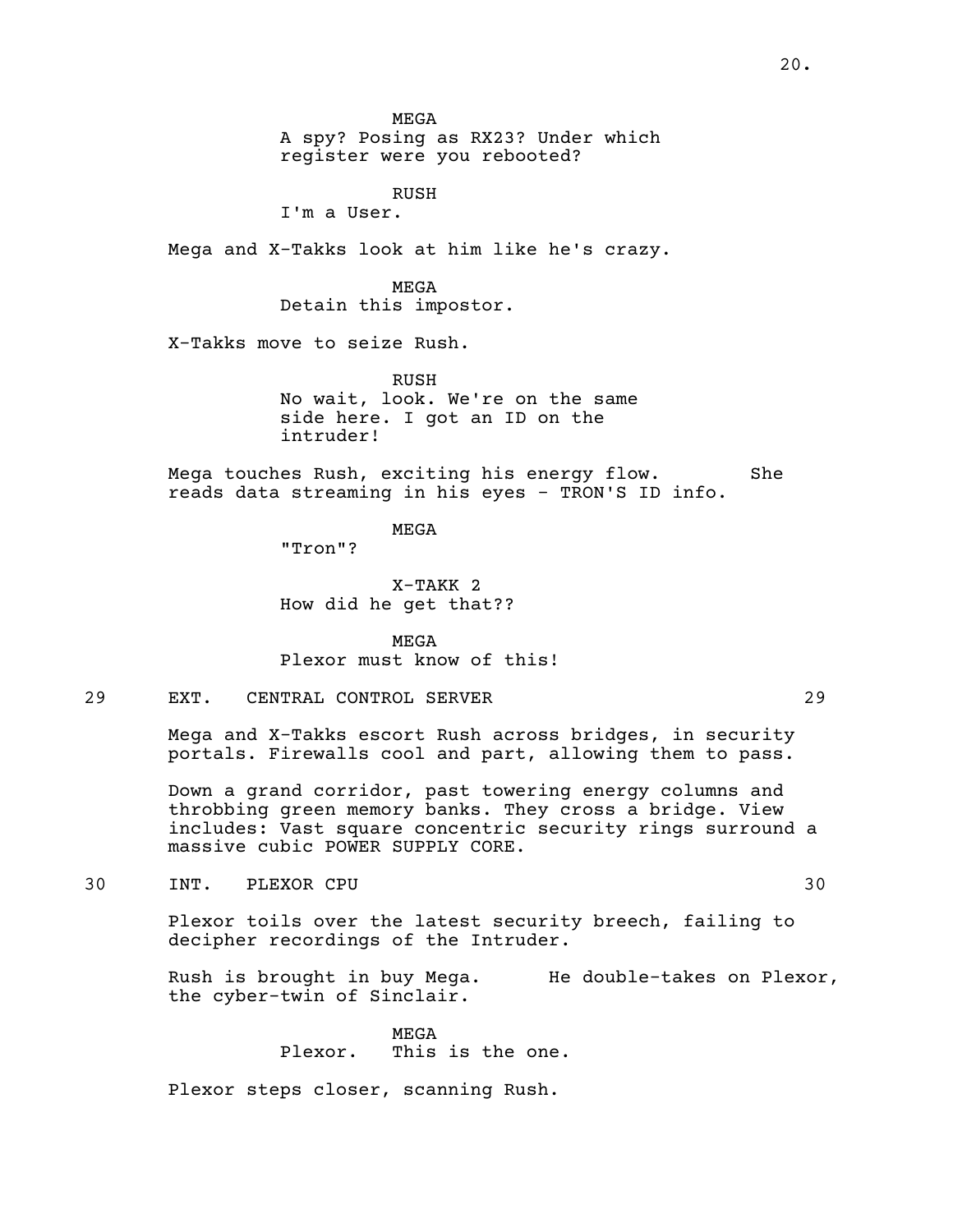PLEXOR You are not RX23.

RUSH

My name is Rush. I'm a - Look, I got an ID on the Intruder. Do you know the program they used to call Tron?

Plexor activates memory banks. Accesses archive files of the original low-rez Tron: So harmless, so many years ago. Bears little resemblance to the upgraded Tron.

> PLEXOR You are in error. Zero match.

> > RUSH

Exactly. That's how he's getting past you. You don't see him for gone bad. Tron was a crude security<br>program from Encom's old days. Strictly low-rez, right? Archived and forgotten. But his source code contains all the architecture of every Encom system, including X- net. That's why some smart User dusted him off and upgraded him -

PLEXOR

"User"?

RUSH People. Like me. From the outside. People who write all of your instructions.

Plexor and Mega trade a look.

MEGA He displays random instability.

PLEXOR Users do not exist.

RUSH How do we contact Sinclair? He'll explain.

PLEXOR Define "Sinclair".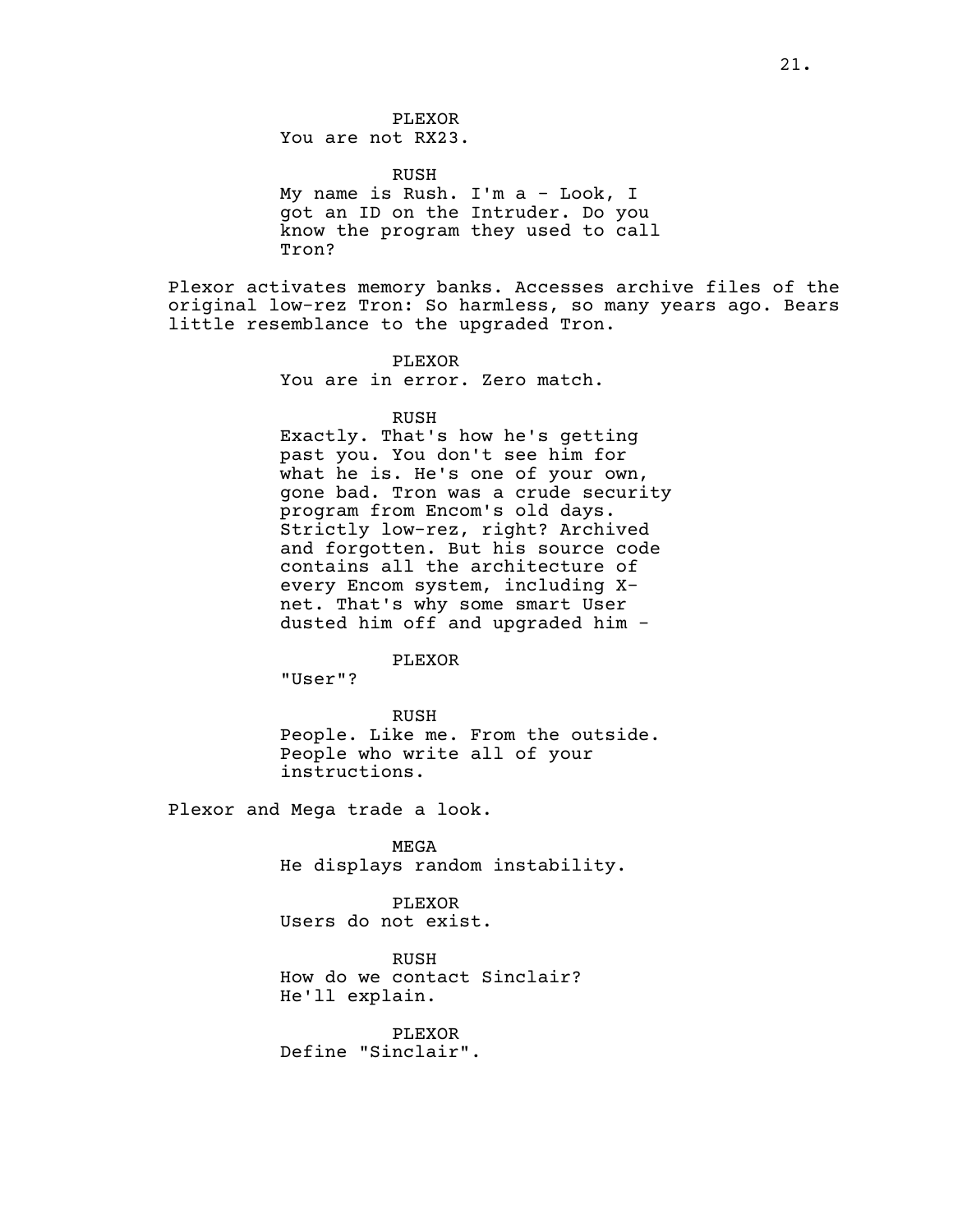RUSH You don't know? Oh geez. There must be a way to link him into this. Rush touches Plexor's command console, but his energy OVERLOADS the system - X-Takks pull Rush away. MEGA Zero match for a "Sinclair". RUSH He's your boss. Everybody's boss. Outside, in the real world. PLEXOR Assuming the existence of a world beyond this, is a fatal error. MEGA Plexor issues all commands. X-TAKKS Grep grep. Rush considers his predicament. RUSH Okay. Sorry. I'm a program, guess I got a piece of my code corrupted. Whatever it is, it's given me power over Tron. (to X-Takks and Mega) They saw me read his circuits. Can any other program do that? Plexor looks to Mega. MEGA He creates alternative data channels at will. PLEXOR Chaos. RUSH Yeah, I'm a little unstable. But I can find Tron for you. Plexor processes. His eyes stream barcode data to X- Takks:

22.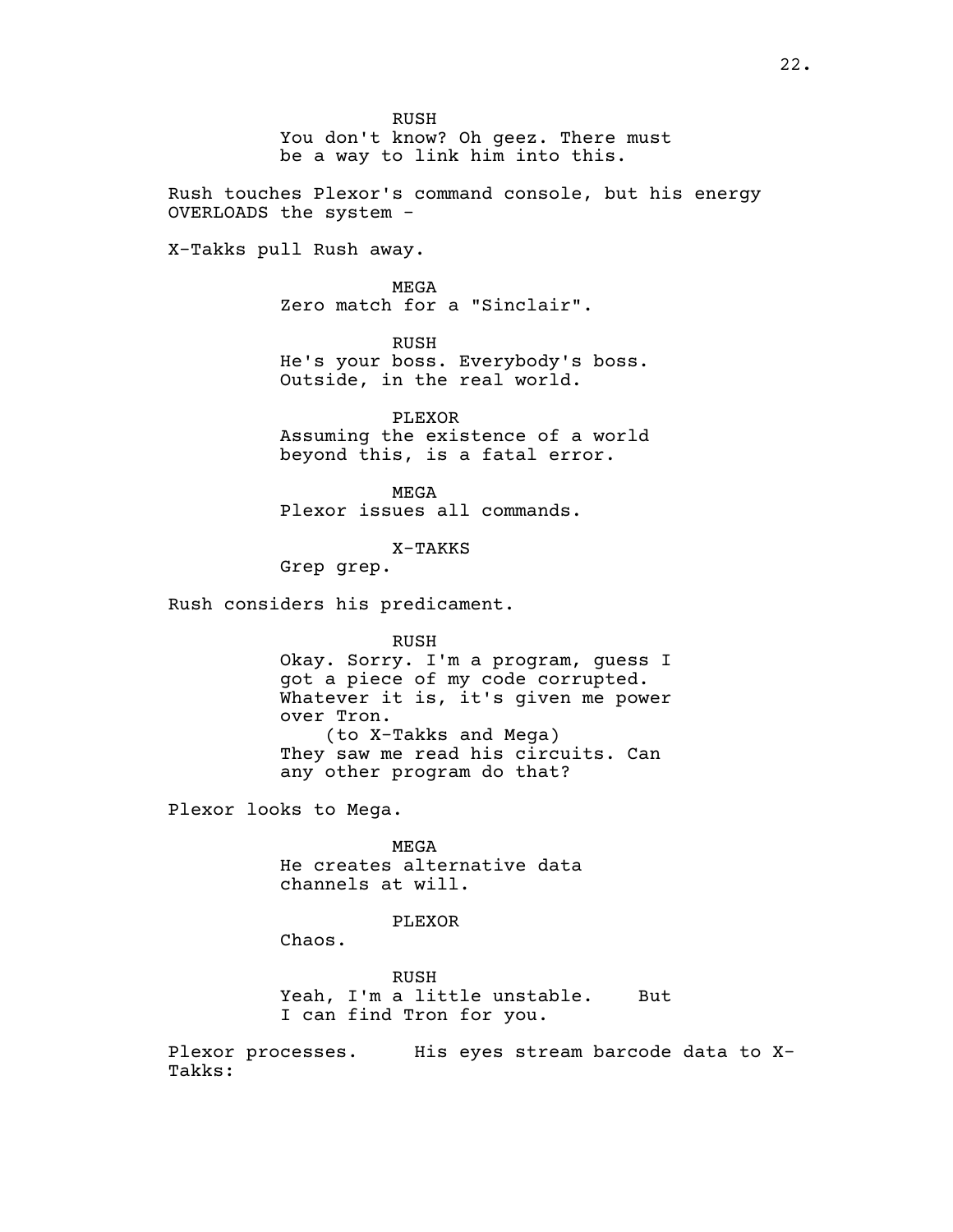#### PLEXOR Release him.

X-Takk Troops read Plexor's barcode command with their eyes.

They let go of Rush.

Plexor turns to Mega. Issues more barcode.

PLEXOR (CONT'D) Interface with this one. Exploit<br>his ability. Locate the program "Tron" and destroy him on sight.

MEGA Instructions received, Plexor.

Mega exits with Rush. Plexor's gaze lingers on Rush.

31 EXT. CENTRAL CONTROL SERVER 31

Security PORTAL opens.

Ultra sleek STRAITHE vehicle glides out, accesses a shiny new, EMPTY X-NET DATA OPTIK HIGHWAY.

32 INT. STRAITHE VEHICLE - RACING DOWN X-NET OPTIK HIGHWAY32

Mega at the controls. Rush rides, beholding the lightshow wonder of Cyberspace.

> RUSH I need to find a program called KROD. He's a specialist in pattern recognition. He snagged the last known position on Tron for me.

Mega scans data, gets a fix on "KROD".

MEGA

This is a waste of X-Net resources. You're strictly random. We will never find the intruder this way.

RUSH<br>Plexor ordered us to work together. You can't doubt his instructions,<br>right?

MEGA Of course not. But I am programmed to predict all possible errors. You contain an infinite quantity.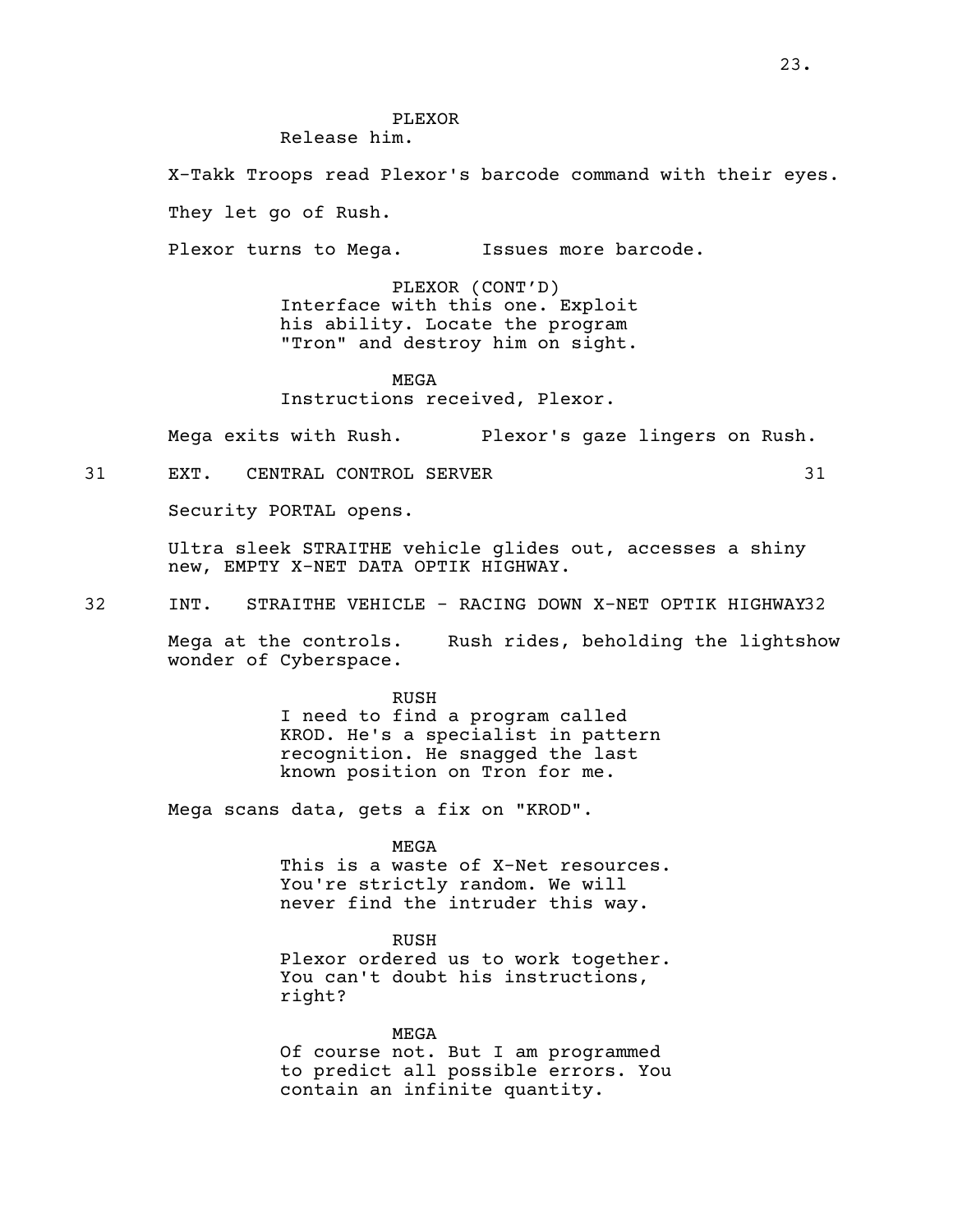RUSH Meg for sure programmed you.

MEGA I have no data on "Meg".

RUSH Never mind. I'm being random.

Mega speeds along empty X-Net OPTIK HIGHWAY. Wide, secure,<br>newly constructed. High above the tangle of chaotic, clogged

OLD DATA ARTERIES.

RUSH X-Net is amazing. It's going to change everything. Unless one rogue program called Tron brings it down. Do you believe he could?

MEGA <sup>I</sup> calculated the probability. (soberly) He could crash it all.

RUSH So we're working together on this?

MEGA As instructed, I will interface.

Mega pulls STRAITHE into:

33 INT. X-NET SWITCHING NEXUS/HUB CITY 33

Construction nearly complete. High security.

Mega leads Rush to secured encryption gates. Ther eyes light with data, the gate opens.

MEGA

The program "KROD" is over there.

Across a bridge: An old-network HUB CITY. Like Hong Kong in wilder days. Jammed with Programs, colorful data, loud data transfer screams.

RUSH

What a dump.

He heads across, but Mega hesitates.

RUSH (CONT'D) Hey. Interface.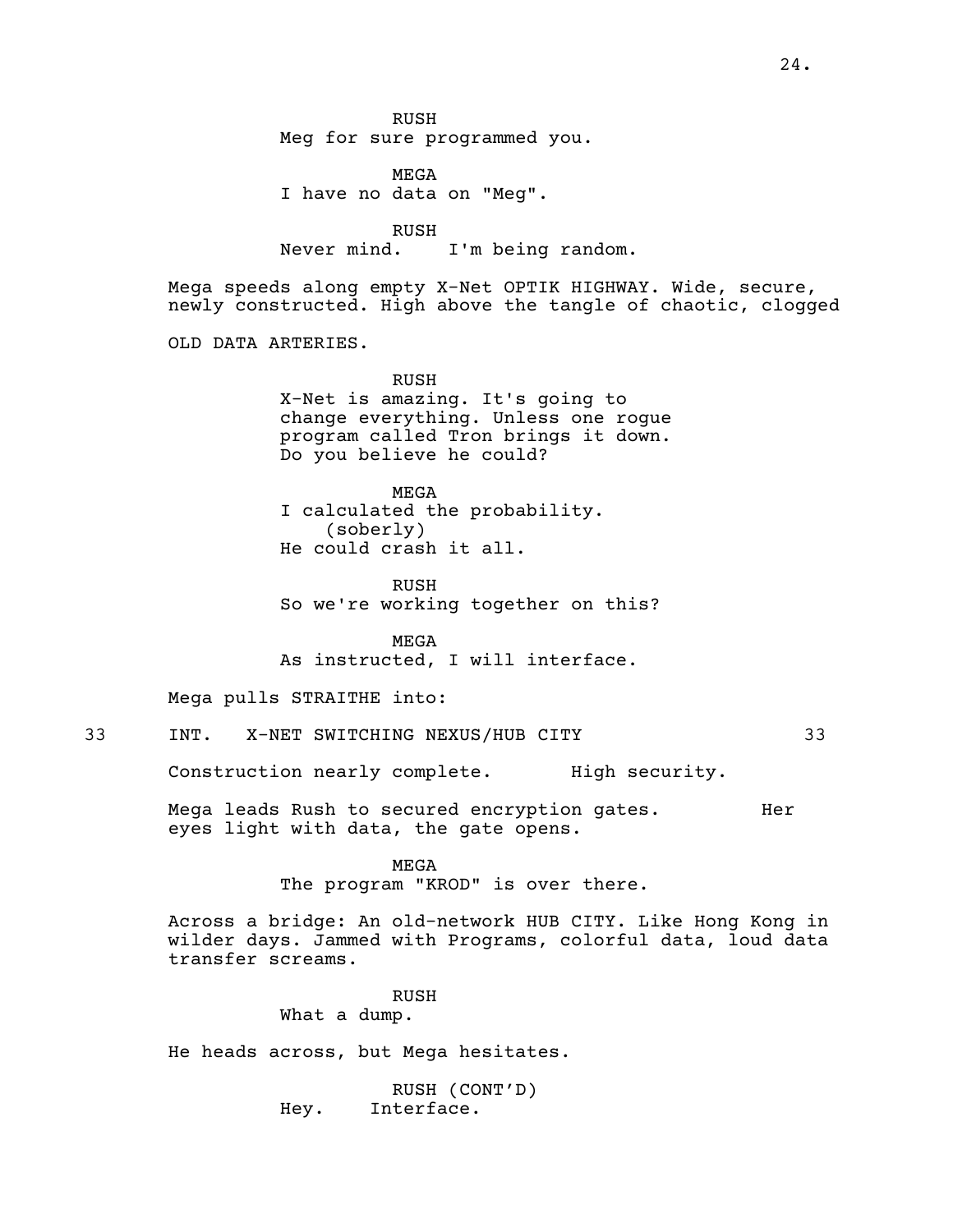34 EXT. HUB CITY 34

Electro-pop overload. Rush and Mega squeeze through crowds, past screaming data pipes and sizzling circuitry.

City is dominated by mugshots of TRON: "ENEMY OF THE FUTURE"

Mega locates a gleaming X-NET KIOSK. A PROMOTER (KROD) extoles the virtues of the X-Net system:

> KROD Three more hub cities have been attacked by viruses! (crowd gets scared) But X-Net opens soon! You will travel in total security!

Crowd buzzes. They can't wait.

MEGA This is the one you seek?

Rush approaches Krod. Looks like Miles Rabbish. There's <sup>a</sup> bizarre moment of recognition between them.

34 CONTINUED: 34

RUSH It's gotta be -

KROD

Krod!

RUSH

Krod!

KROD Yeah, yeah - Heeey!

RUSH The best pattern recognition program ever. (to Mega) This guy can filter a river of junk data and pull out the good stuff.

KROD

You know it, dude!

Krod smiles big at Mega, refers to Rush: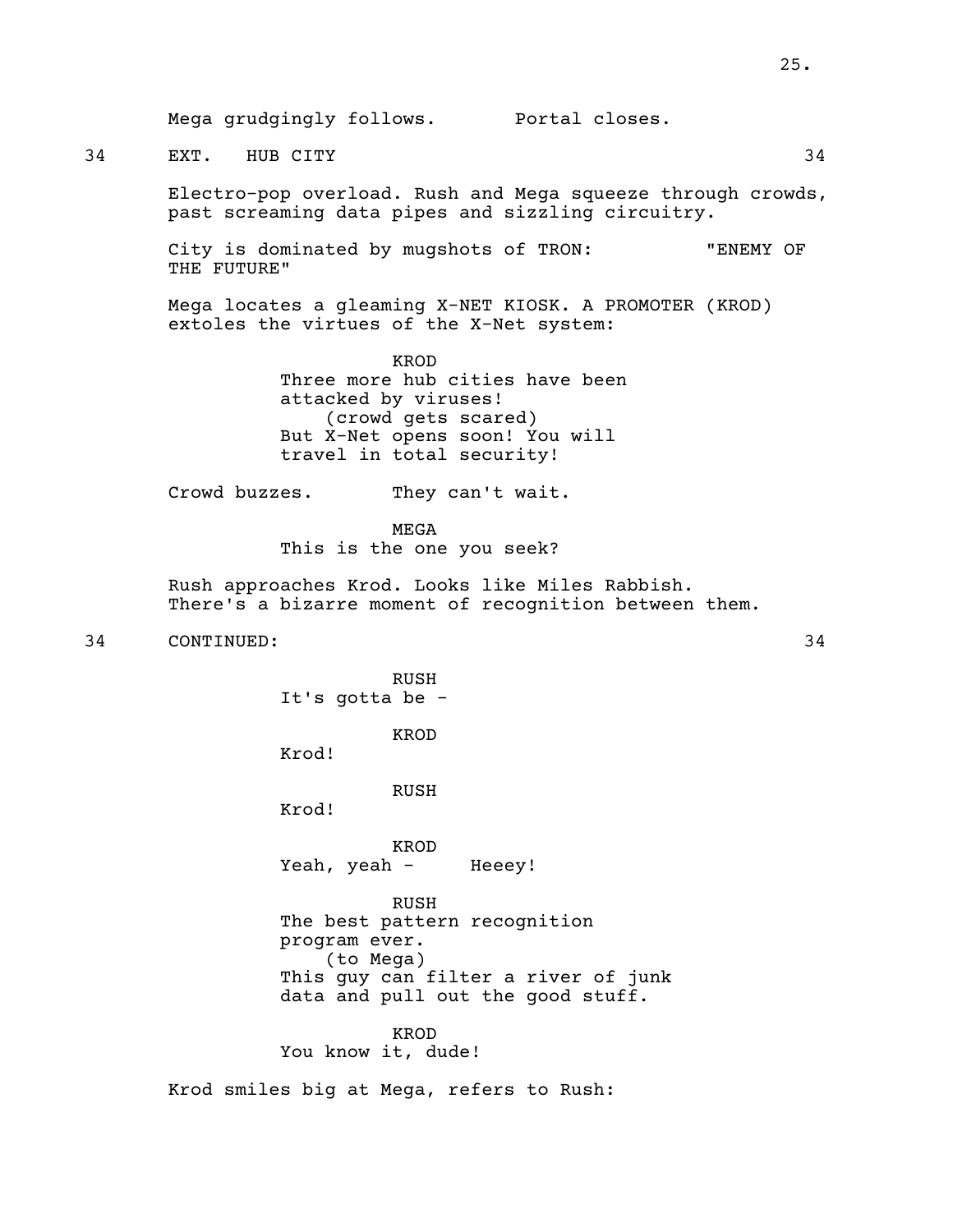KROD (CONT'D) Who is this guy?

Rush pulls Krod aside.

#### RUSH

Miles - I mean Krod, you flew the search engine. You ran a trace on a hotshot lightcycle rider. The red guy. Remember?

KROD

Well. Eh. I'd like to help you, but truth is, I just got rebooted from a big crash. There's nothing left in my memory from before.

He taps his head.

MEGA This will yield zero.

#### RUSH

Hang on.

Rush thinks, touches a surface. Concentrates. Circuitry zaps from data coming off his hands. Connections illuminate, data races around walls and floors.

Programs stop what they're doing, amazed by the feat.

Mega is astonished - and privately worried.

Rush's data flow illuminates surfaces with images from HIS memory - the opening light cycle race.

> RUSH (CONT'D) Remember, Krod? You were watching this lightcycle duel, a red guy and a green guy, head-to-head.

Krod gawks at the image, but he's stumped.

RUSH (CONT'D) The green guy faked out the red guy, but the red guy double-faked the green guy.

Bingo.

KROD

Okay! YES! And the green guy splattered big time! It was awesome! How could I forget that?!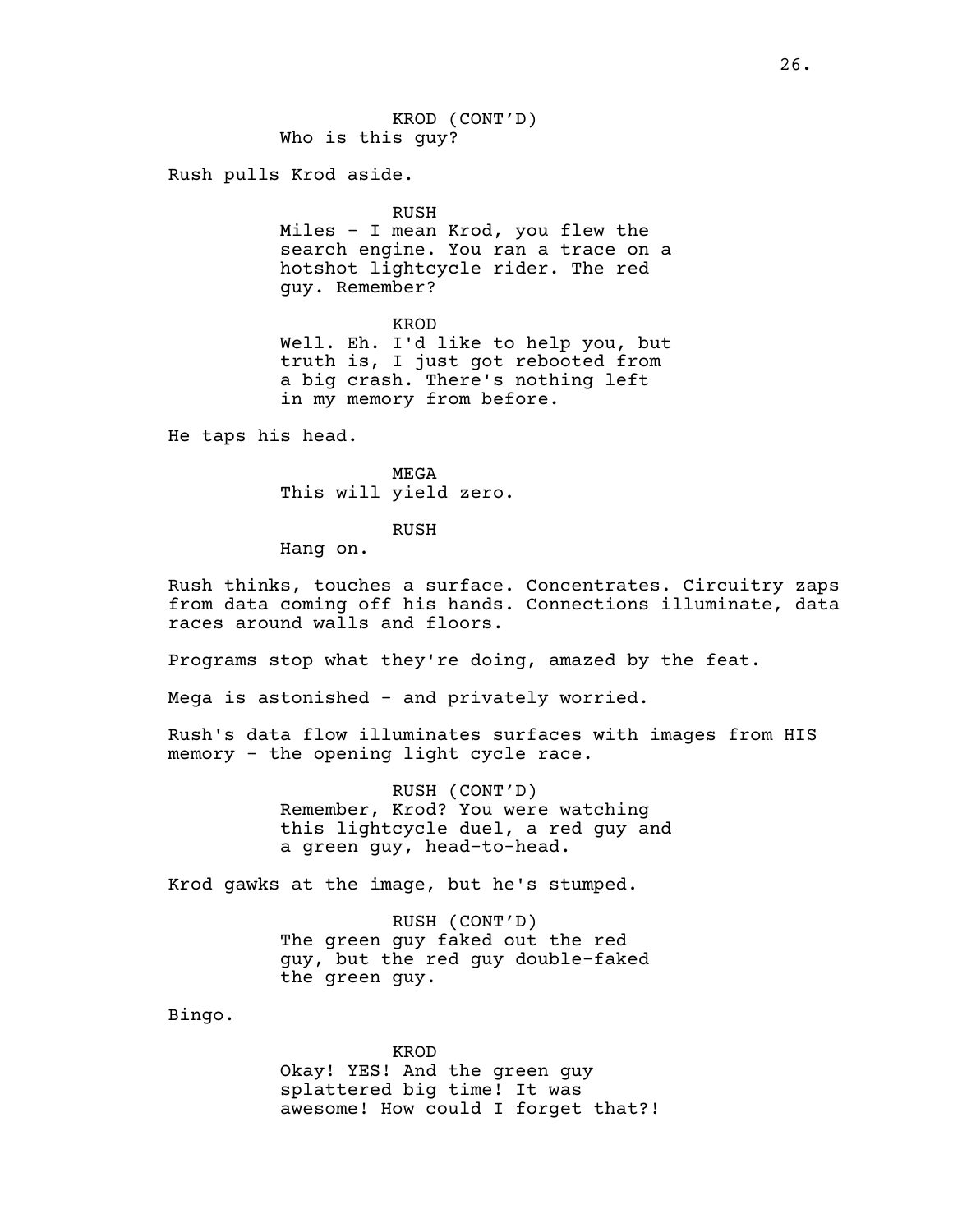Splat happens in Rush's memory image. All goes white. RUSH Where did the red guy go after that? You didn't crash right away. KROD He escaped out this hidden exit - Krod's points to another screen. "Wanted" image of Tron. KROD (CONT'D) THAT GUY! The RED GUY! RUSH Did you jack his coordinate? KROD Tr165444.018! They slap high fives. Krod double-takes on Rush. KROD (CONT'D) And the green guy was YOU! You got rebooted?! They called you, um - Don't tell me, <sup>I</sup> got it, eh - RUSH Call me Rush. 34 CONTINUED: (3) 34 KROD Yeah! Whatever. You're good. How'd you do that thing with your hands? RUSH It's complicated. You're coming with us to the old game grid. We're going to find Tron and shut him down. KROD Beats working. They head out. Krod falls in beside Mega, impressed by her. KROD (CONT'D) Hey babe. Did I ever know you?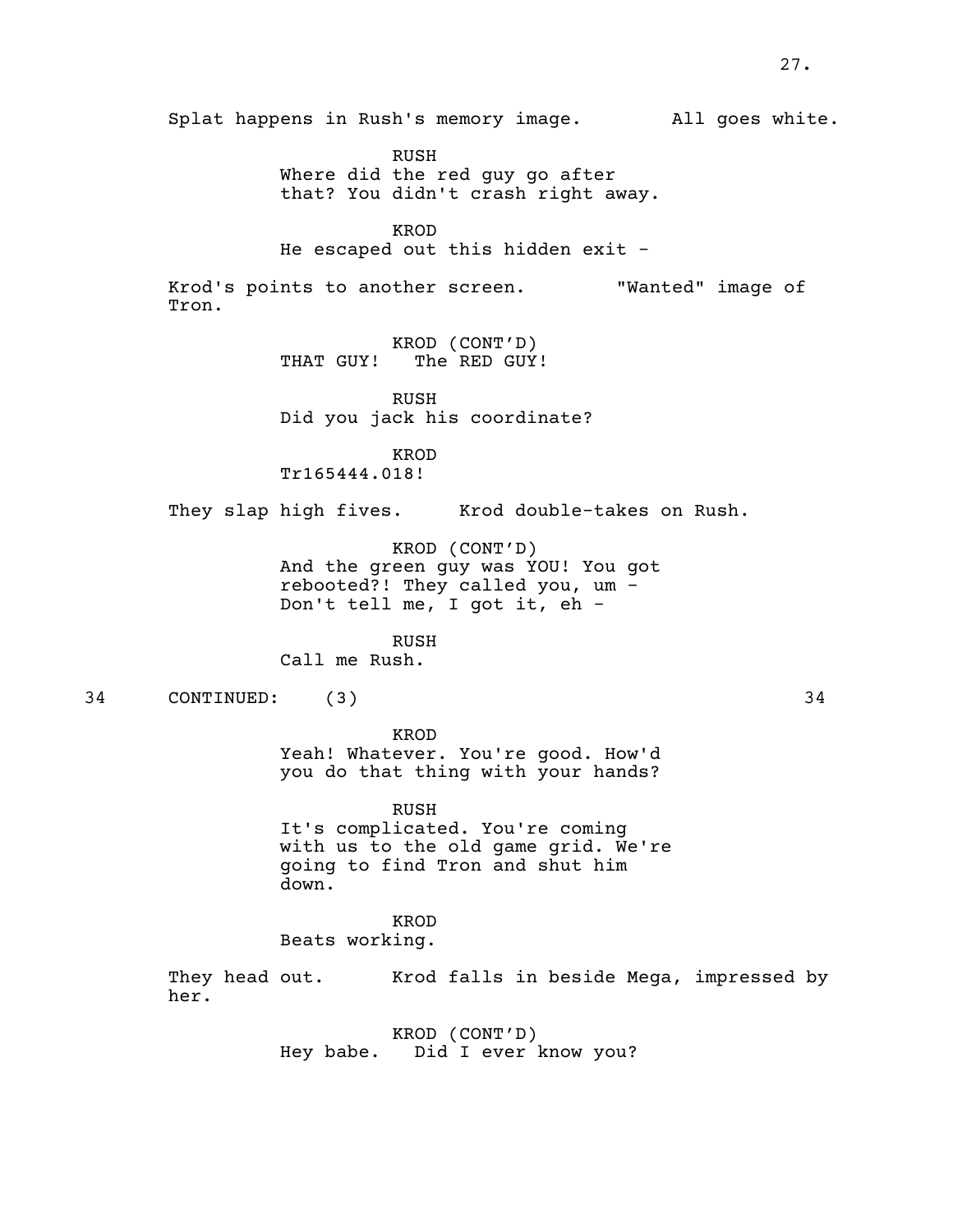# 35 EXT. ANCIENT COMPUTER SYSTEM I/O PORT 35

Rush, Krod and Mega head deep into an obsolete, abandoned region of low-rez circuitry.

> KROD The old game grid is this way -

He spins. Rush and Mega aren't behind him. They've climbed inside a defunct I/O Port: Like a retro-tech temple.

> RUSH How do I uplink to the real world?

MEGA<br>The real world doesn't exist. Nobody can uplink. These ports were for simulation only.

RUSH Right... But how did those poor misguided fools boot up the link?

MEGA They stood in the center. Held their disk above their head.

Rush pulls his disk off his back, aims it skyward. Concentrates. Energy flows off his feet, interacts with the I/O Port floor.

RUBY COMMUNICATION BEAM shoots skyward.

36 INT. REAL WORLD - SINCLAIR'S OFFICE - DAY 36

Kelter and Phlegman report to Sinclair:

KELTER & PHLEGMAN Intruder attempted another breakin. We patched the firewall, but our manpower getting is maxed out.

SINCLAIR Stay on it! Nobody sleeps!

Guys hustle out. Sinclair wheels, as Meg storms in.

MEG There's a message on your secure link!

Sinclair enters retinal ID. Text forms: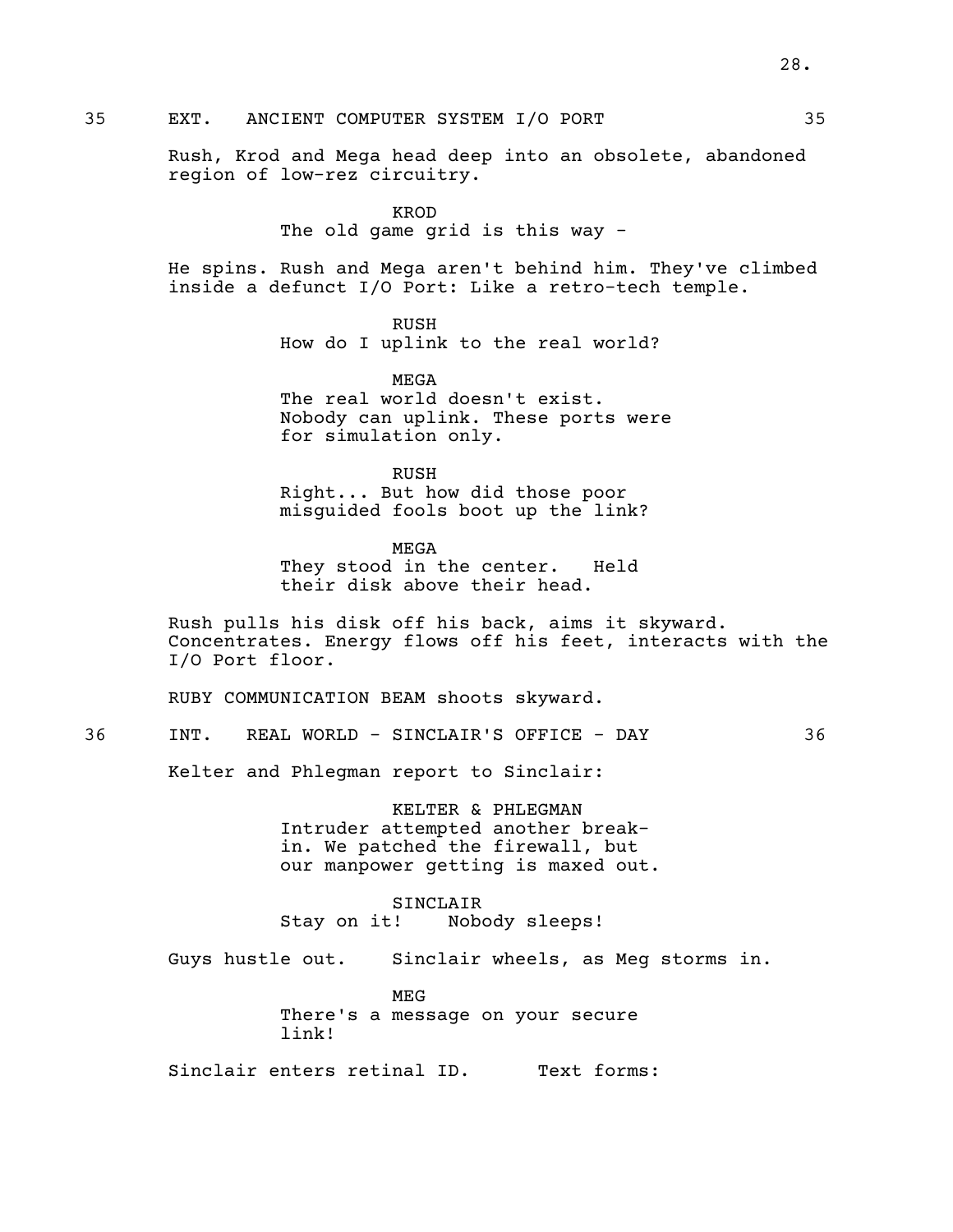INTRUDER IDENTIFIED.

SINCLAIR Where is this coming from  $-$  ?

Meg hurries to the screen.

MEG

It's HIM.

Text appears: I AM RUSH.

SINCLAIR My God, he's there.

MEG Rush, it's Sinclair and Meg.

Her words transform into text.

37 EXT. CYBERSPACE - ANCIENT I/O PORT 37

Rush raises his disk, beaming data into the great unknown. Smiles as he downloads the response.

Mega and Krod watch nearby.

RUSH I identified the intruder.

I/O PORT walls ZAP ENERGY, STRESSING Rush's CONNECTION -

38 INT. REAL WORLD - SINCLAIR'S OFFICE - DAY 38

Text appears: INTRUDER IS UPGRADED VERSION OF TRON.

38 CONTINUED: 38

SINCLAIR Tron? Wasn't Tron one of our programs?

Sinclair and Meg trade baffled looks.

39 INT. CYBERSPACE - X-NET NEXUS 39

Plexor oversees construction. X-Takk Commander points to something in the distance.

Beyond the horizon, the RUBY RED BEAM reaches to the heavens.

Plexor sees it, alarmed.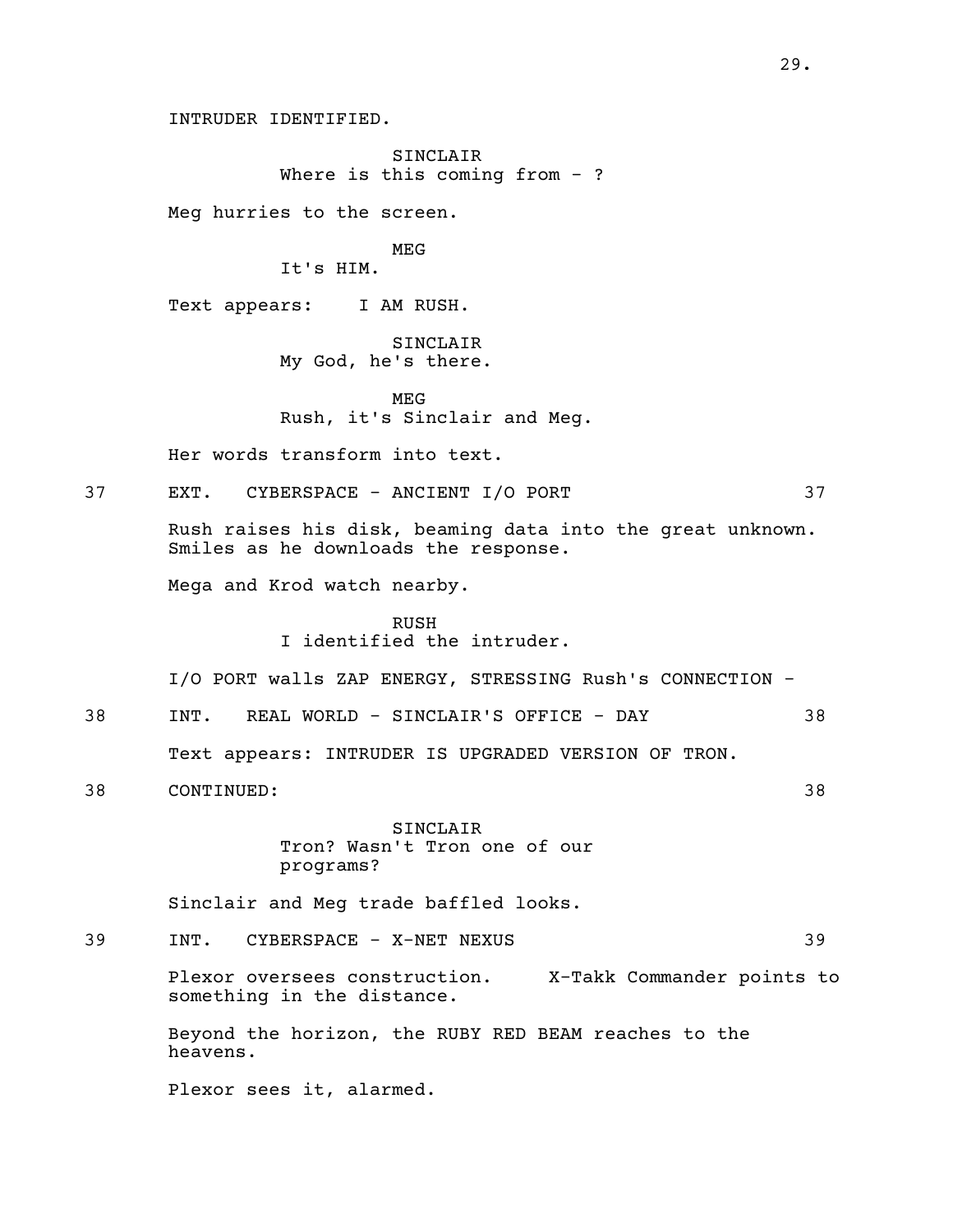Text forms in magenta circuitry - GOOD WORK PARTNER.

RUSH I have a plan to crash Tron.

Mega turns with alarm.

#### MEGA

ABORT!

Walls THUNDER and CRASH IN -

Rush leaps clear with his disk -

MASSIVE ROMBALL (data reformatting orb) hurtles around the I/O Port, ZAPPING all it touches, de-rezzing data structures into neutral gray "blank matter".

ROMBALL loops skyward.

GIANT D-REZZ PROGRAM crashes down from above, retrieves ROMBALL - He's ENORMOUS, TOUGH, SINGLE-MINDED.

41 INT. ENCOM CORPORATION - SINCLAIR'S OFFICE - DAY 41

Sinclair and Meg hang on the broken transmission:

MEG

Rush?

Words appear: END OF LINE.

SINCLAIR He'd better not fail.

42 EXT. ANCIENT COMPUTER SYSTEM I/O PORT 42

D-Rezz screams like a modem, hurls ROMBALL -

Mega and Krod dive clear -

ROMBALL misses them, but BLAZES DOWN two more I/O Ports. D- rezz retrieves ROMBALL, bears down on Mega and Krod.

> RUSH Hey! Double points if you nail me! Bring it on!

D-Rezz turns his ugly sights on Rush, baited away from Mega and Krod.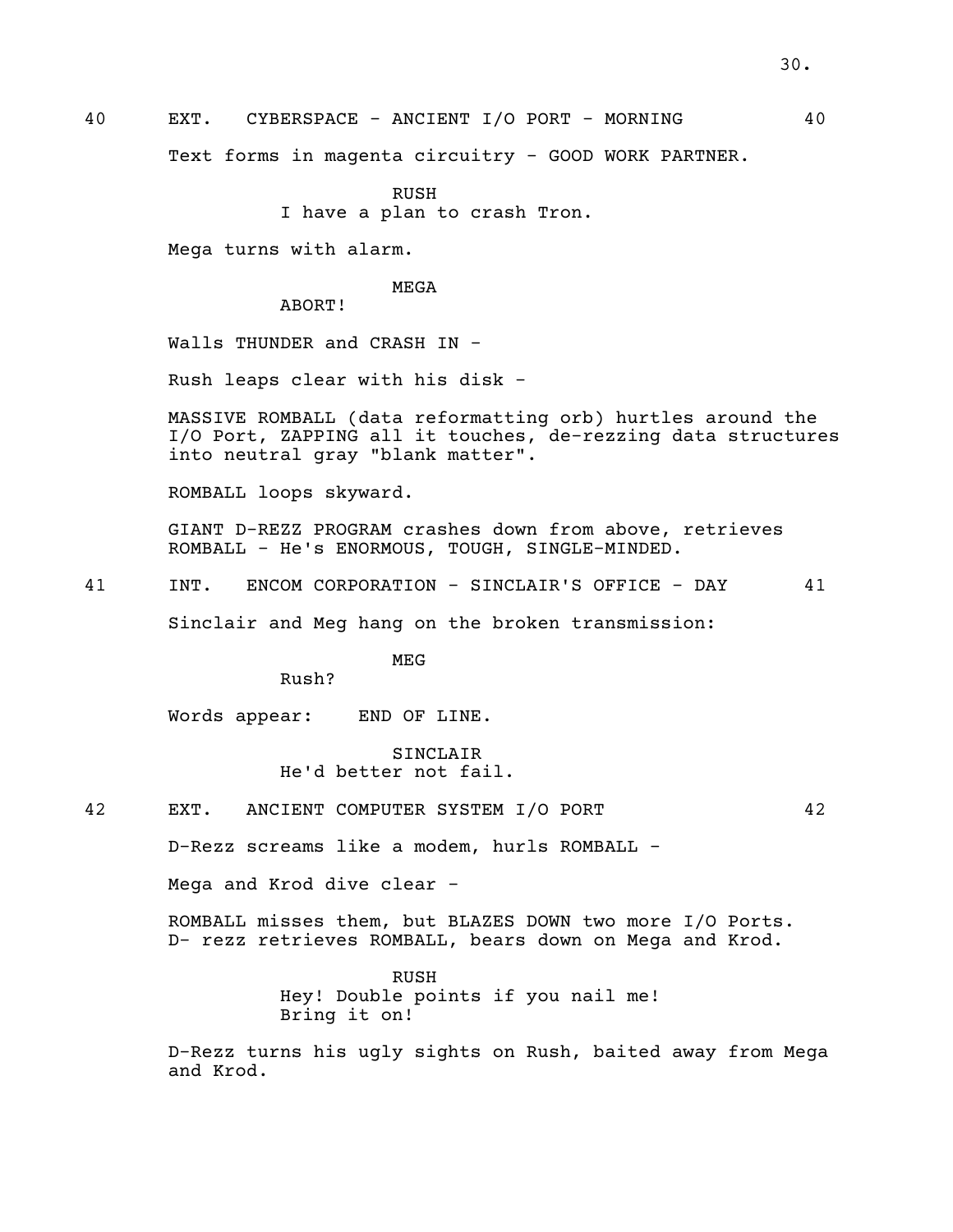D-rezz flexes and ROARS, revealing an X-NET LOGO on his chest.

> RUSH (CONT'D) Stop! End your routine!

D-rezz corners Rush, hurls his ROMBALL - Ball fires every circuit in its path, bleaching away data energy.

Rush dodges -

RUSH (CONT'D) Cease! Desist! We're on the same team!

Mega throws her disk, plings D-rezz on the skull. D- rezz turns on her -

Rush runs, LEAPS on D-Rezz's back. Like riding a gorilla -

D-Rezz flips Rush to the ground, pins him with one mighty hand, raises his ROMBALL for the kill.

> RUSH (CONT'D) I'm X-Net too!

Data flows from Rush's body, up D-Rezz's clamping arm. Radiant energy between predator and prey.

Digits race in D-rezz's eyes. A code unlocks. He looks down, finally registering the X-Net markings on Rush's outfit.

D-Rezz lets go of Rush, slumps back on his haunches. Lowers his head in shame.

> RUSH (CONT'D) No, hey, hey big guy, don't take it so hard. We all have bad days.

RUSH rolls the BIG ROMBALL over: A peace offering.

Mega and Krod cautiously approach.

MEGA He was carrying out his programming. All I/O Ports are scheduled for de- rezz.

D-rezz hears this, happy to be understood. (He never talks.)

KROD Easy, big guy. No harm, no foul.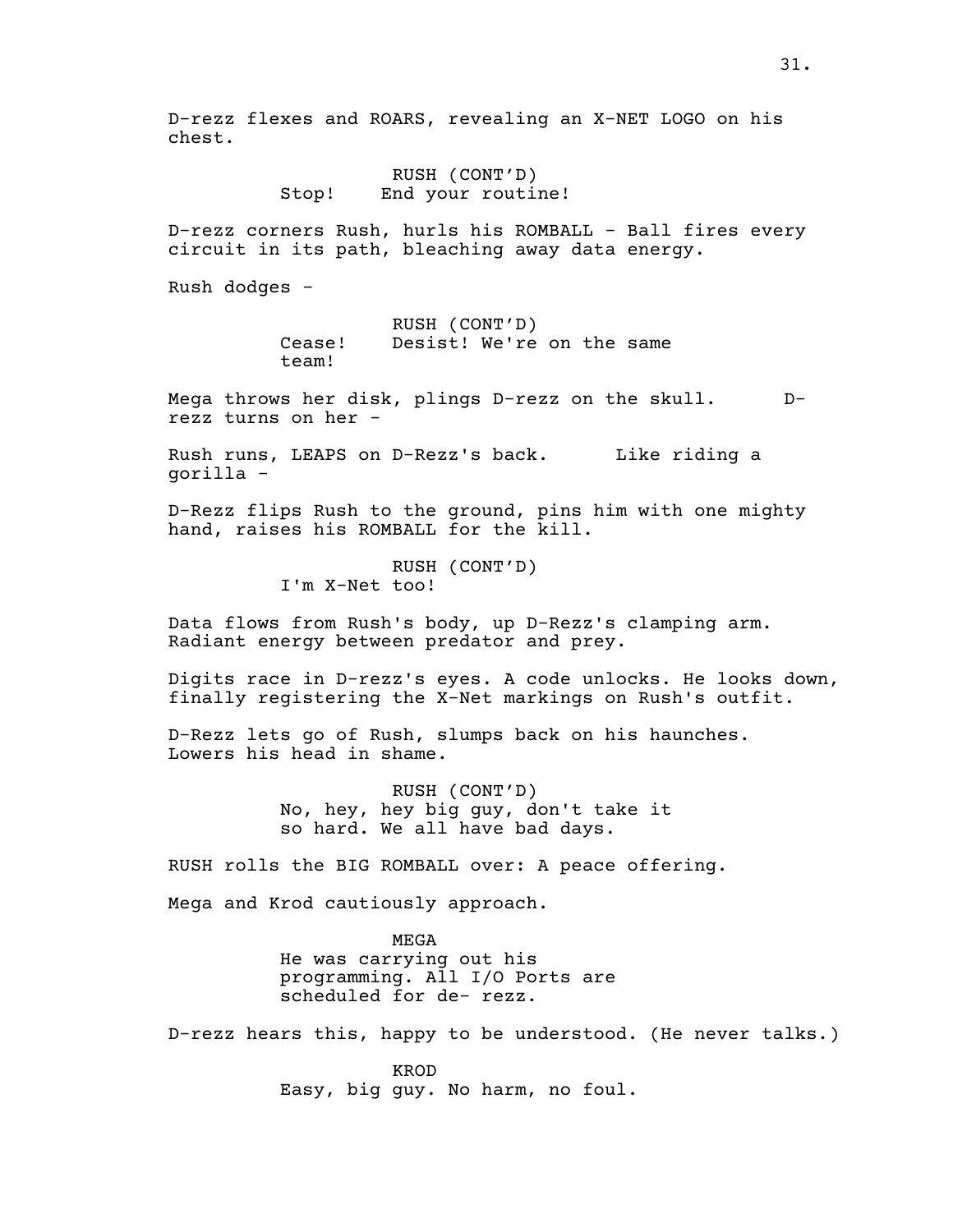RUSH D-Rezz, we can use a guy with your raw power. You ready to be a hero for X-Net? D-Rezz stands, clutches his ROMBALL. Reporting for duty. KROD Cool. Now I've got somebody I can boss around. D-rezz modem-growls at Krod. KROD (CONT'D) Or not. RUSH Let's get to the game grid. Rush leads them up an incline. MEGA (grudgingly, to Rush) You have a skill for manipulating other programs. RUSH When do I get a shot at hacking your code? MEGA Never. Our operating systems are incompatible. RUSH You act like I've got a virus. They come to a spectacular vista of the OLD GAME GRID. Low resolution, uncool, largely forgotten. KROD There it is. RUSH The place we nail Tron. 43 EXT. GAME PORTAL OUTPOST 43 Obsolete, abandoned computer game entry portal, guarding entry to the old game grid beyond. An electro-tech carnival zone gone dark. No life in sight... Then:

Beam of DATA ENERGY sling-shots at ground level, solidifying to become: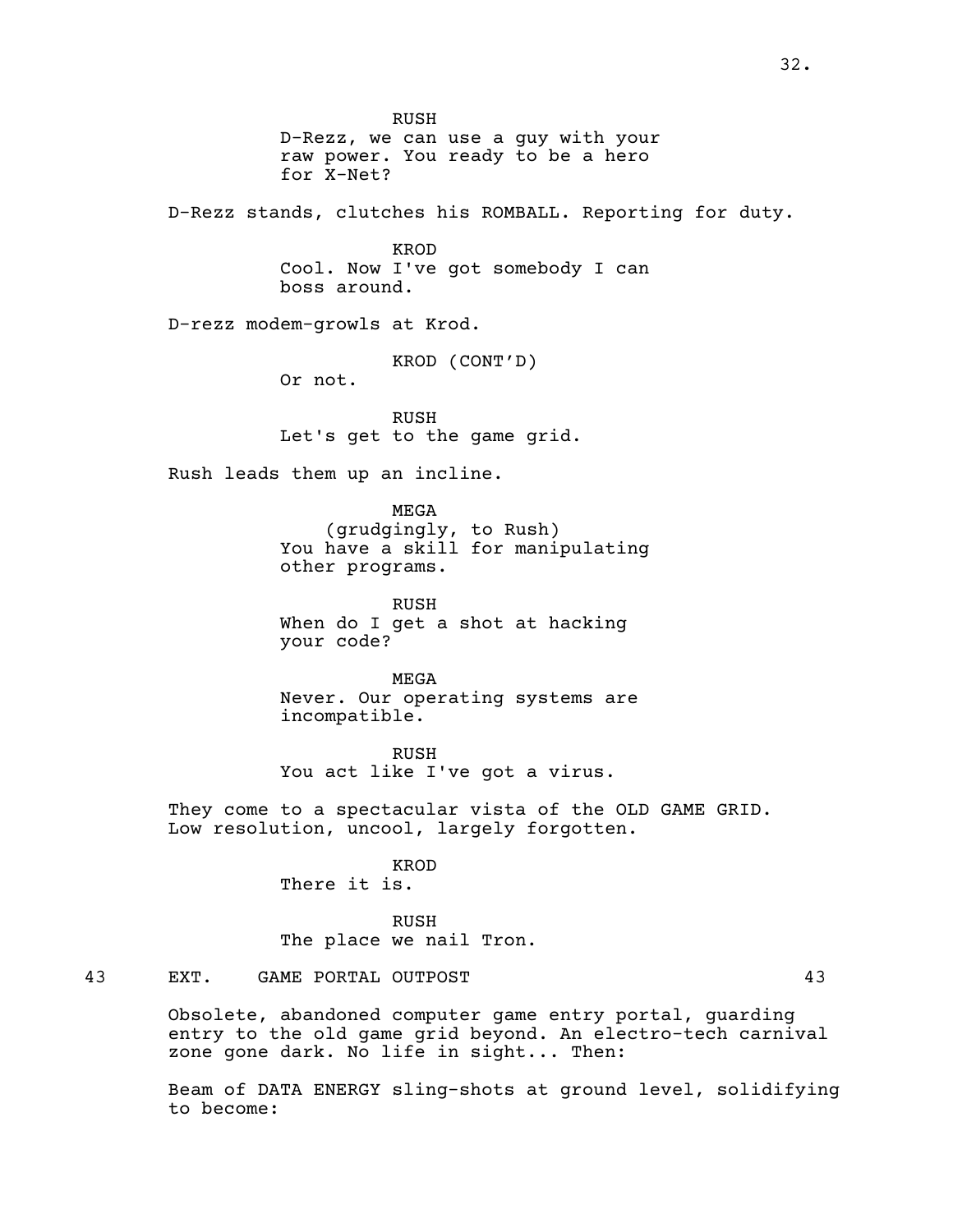A slender, jumpy Program called I-BEEM. He wears the X-Net logo and a cracked disk on his back. He's highly unstable and way unplugged from the system (like one of those Japanese soldiers still fighting alone in the hills 10 years after WWII was over).

I-Beem sees something - he PANICS, zapping away in characteristic streaks of airborne data. He reassembles in a hiding place, skittish, observing:

Rush, Mega, Krod and D-Rezz arrive. See GIANT PILE of GAME VEHICLE PARTS blocking access to the grid.

Rush picks up an old LIGHT WAND. Krod finds one too.

RUSH D-rezz. Cut a path.

D-Rezz hurls his Romball, ZAPS into VEHICLE PARTS. A dent.

> KROD That's good. Keep doing it.

D-rezz retrieves Romball for another whack -

ZAP - DATA ENERGY BEAM snaps in front of them, becoming I-<br>Beem. He grips his rickety disk, challenging them.

I-BEEM Violation! Go away! Access denied!

RUSH

Relax, buddy -

Mega scans I-beem. He freaks, drops his disk, grabs for it.

> KROD Pound him to bits, D-rezz.

43 CONTINUED: 43

D-Rezz raises his Romball to pulverize I-Beem.

I-Beem freaks, ZAPS away in his data beam as Romball crashes down. I-Beem reforms further way, then beside them - He snatches his pancake disk, the zaps away again, emerging then high on the pile of parts.

> RUSH He's wireless.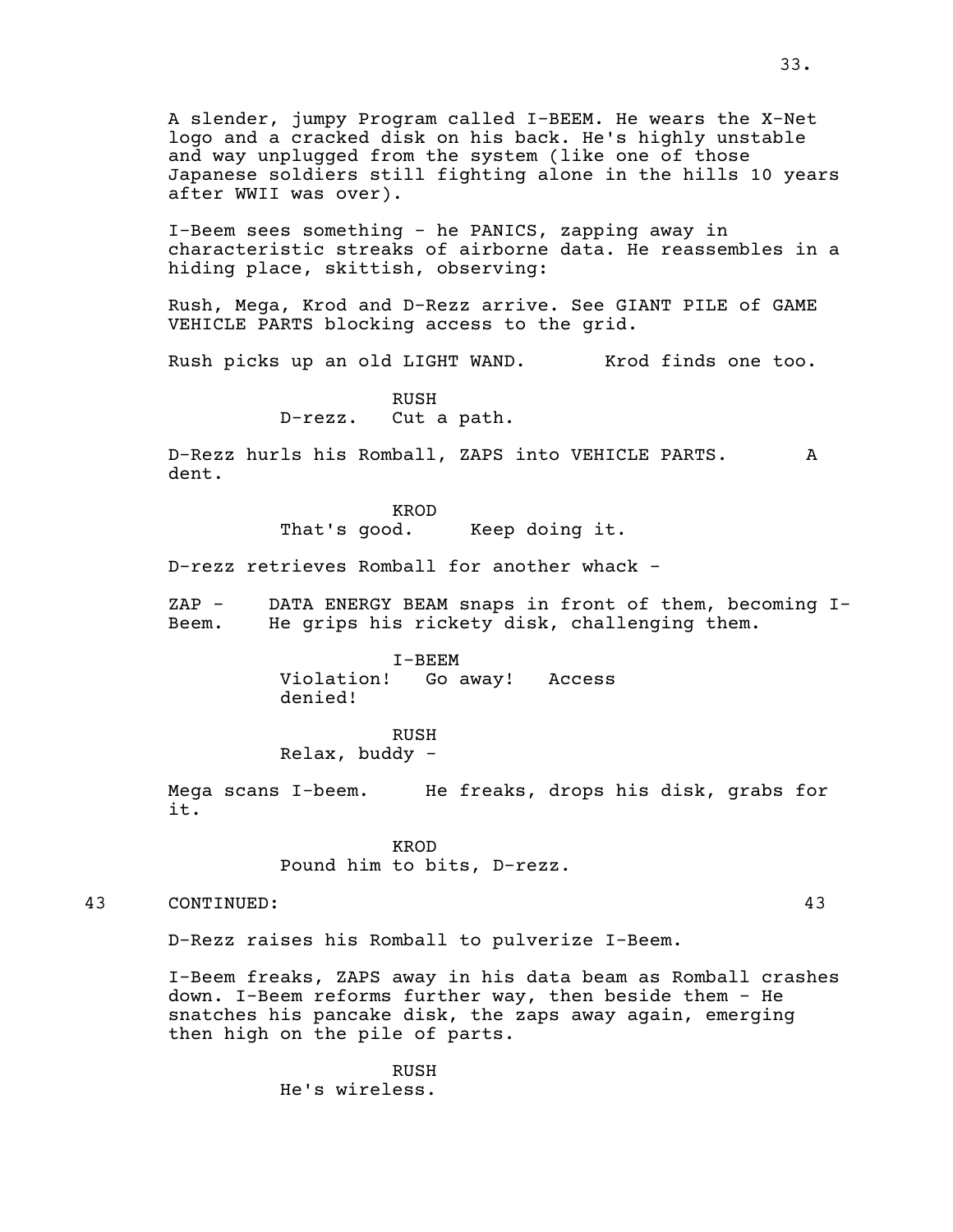KROD

Freaky.

MEGA<br>Searching data bank. "I-Beem". Security Specialist, damaged in service, rated unstable.

I-BEEM<br>(ranting from above) "Unstable"! Like they aren't?! They booted me off X-Net! I'll show them! I'm doing my subroutine out here! Nobody gets through this portal!

He kicks parts - avalanche fills the gap D-rezz blasted.

KROD D-rezz, take out this blip.

D-rezz cocks Romball. I-Beem freaks, sling-shots all over the place via his data beam, tossing his wobbly disk.

Rush catches I-Beem's disk. Holds off D-Rezz.

RUSH Hang on. I-Beem. We're from X-Net CPU. You're doing a great job out here. Everybody knows it.

Mega throws Rush a look. I-beem comes up, grateful.

I-BEEM

They do?!

RUSH That's right. Now, have you seen a rogue Program around here? He's red. Super fast. Known as "Tron".

Data zags to Rush, forming into: I-Beem. Wide-eyed.

I-BEEM

The red one! That illegal function! He blasts through here and JUMPS OVER THE TOP! I tell him access denied - he JUMPS RIGHT OVER like I was never there!

RUSH When did he come through last?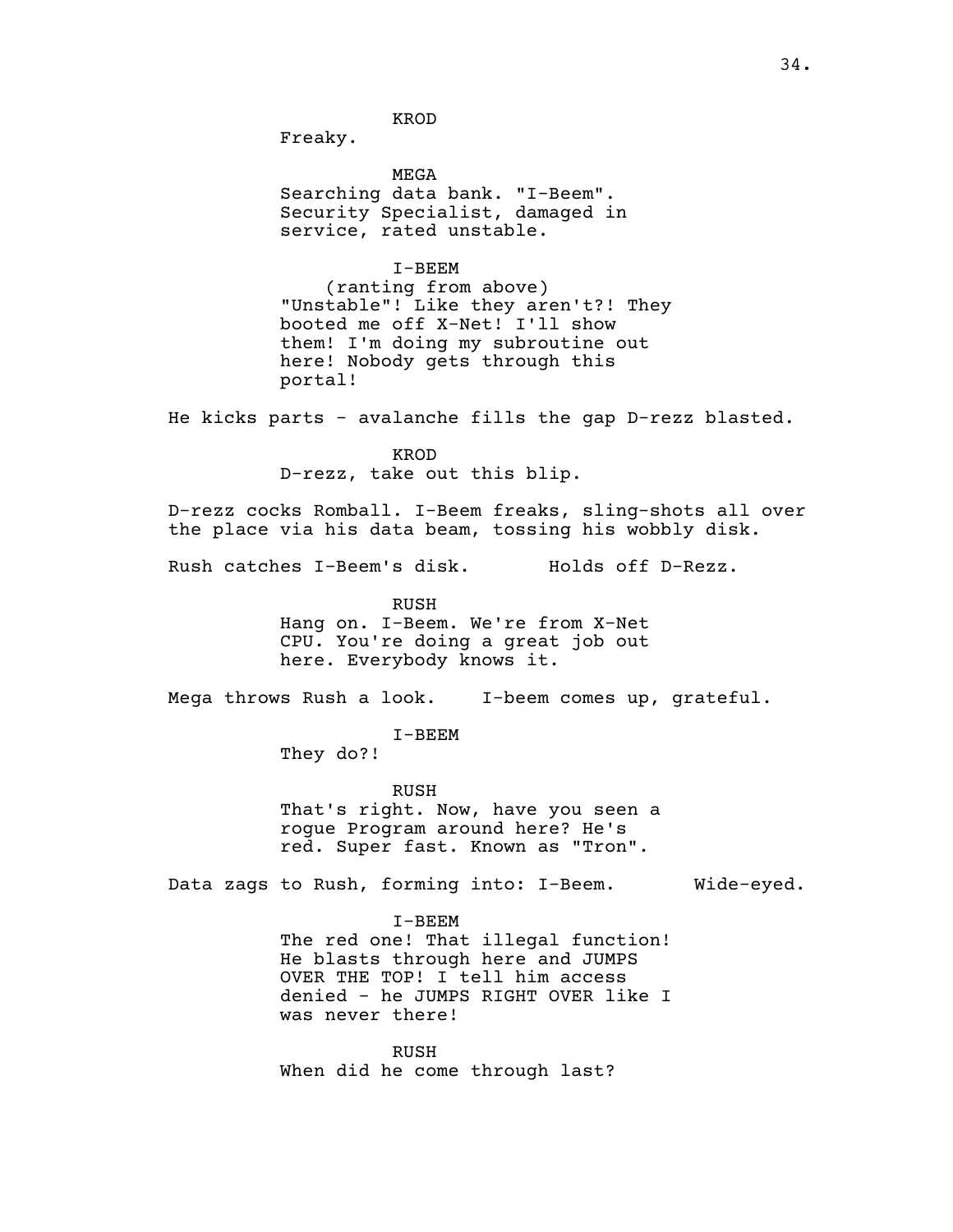I-BEEM Right before you got here.

Rush trades looks with Mega, Krod and D-Rezz. Trail is hot.

> RUSH I-beem, we've got a plan to shut down that red violator. You're going to help us.

I-BEEM Let me at him!

RUSH First, you've got to let us onto the game grid.

I-Beem stiffens, reflexively vigilant. He scans the four of them again, finally softening. He zaps to a wall near his<br>giant barrier, then proudly pushes aside a thin panel. Beyond a corridor of game gear, view expanses to reveal:

44 EXT. OLD GAME GRID 44

Rush steps across the vast vector-graphic grid surface.

Eerie. Quiet. Pure.

Mega, I-Beem, Krod and D-rezz follow.

MEGA This region is obsolete.

Rush kneels, touches grid lines. Circuits energize, as his energy surges in all directions.

> RUSH There's bits of Tron's code all over. Krod, give D-Rezz and I-beem the escape coordinate Tron used on me.

Krod's eyes flash data to I-Beem and D-rezz. "Tr165444.018".

> I-BEEM Coordinate captured.

D-Rezz nods, palming his Romball.

RUSH That's where Tron will bail out. We'll make sure he needs to. (MORE)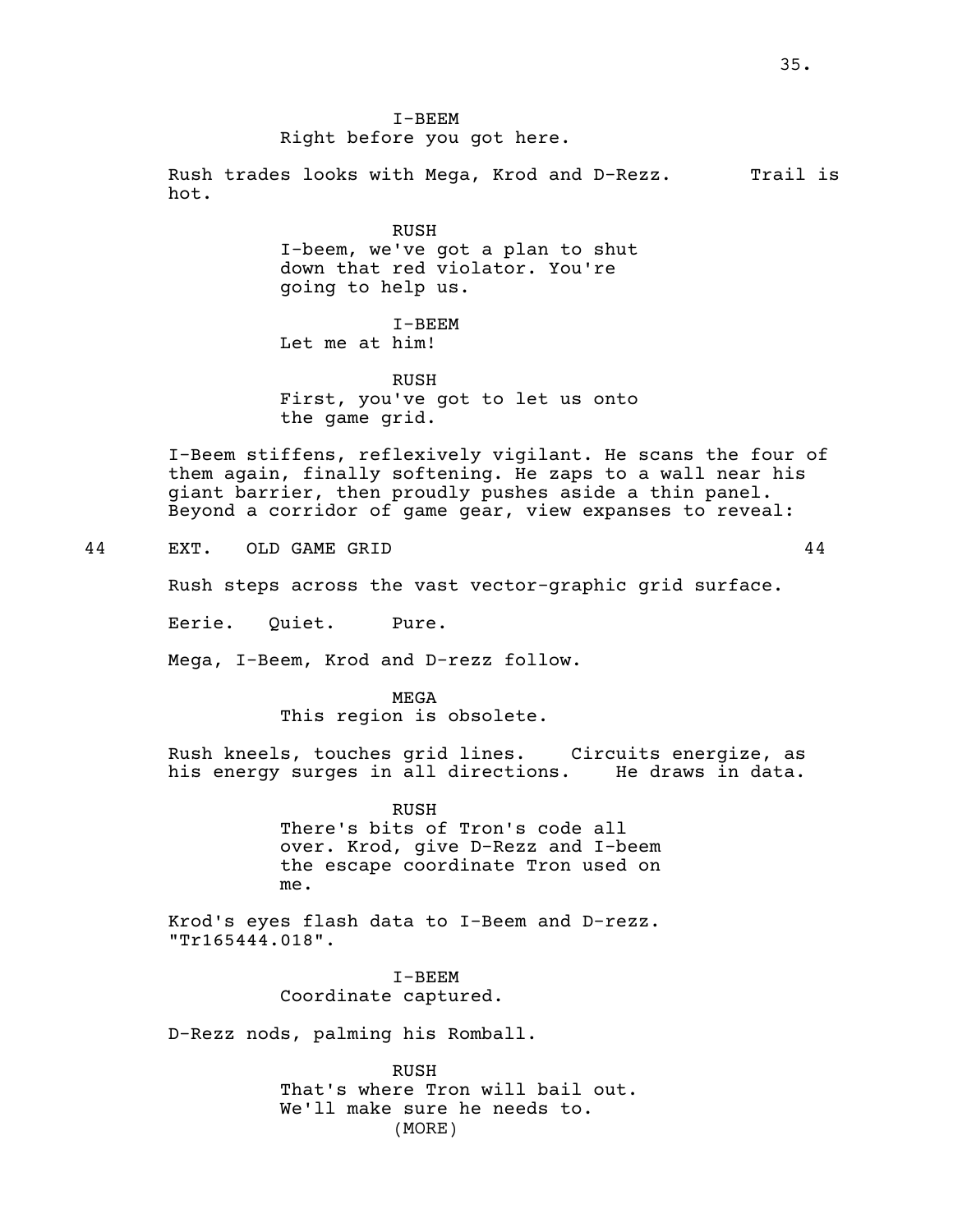Go set up the trap.<br>(to D-rezz) You only get one shot at this, big guy. Stop him but don't destroy him, right? He's got data I need. D-rezz grips Romball, grunts affirmation. He and I-beem head for the perimeter of the grid. MEGA If this is Tron's territory, he'll know we're here. He'll hide. RUSH<br>He can't resist a grudge match. He'll take risks trying to beat me.<br>That's how we trip him up.<br>(to Krod) Whip it out. Rush unsheathes his LIGHT WAND. Krod pulls out his own LIGHT WAND. They both look at Mega. She's got no light wand. KROD You didn't bring one? MEGA I don't have one. KROD Hey, not a problem - Krod holds his light wand forward, activates it. LIGHT CYCLE up-rezzes under him. He revs it, ready to go. KROD (CONT'D) (to Mega) - Hop on! RUSH Hang on, Krod. Rush activates his light wand. LIGHT CYCLE up-rezzes under him, with a special two tier seat for a second rider. RUSH (CONT'D) RUSH (CONT'D)

36.

I upgraded my unit.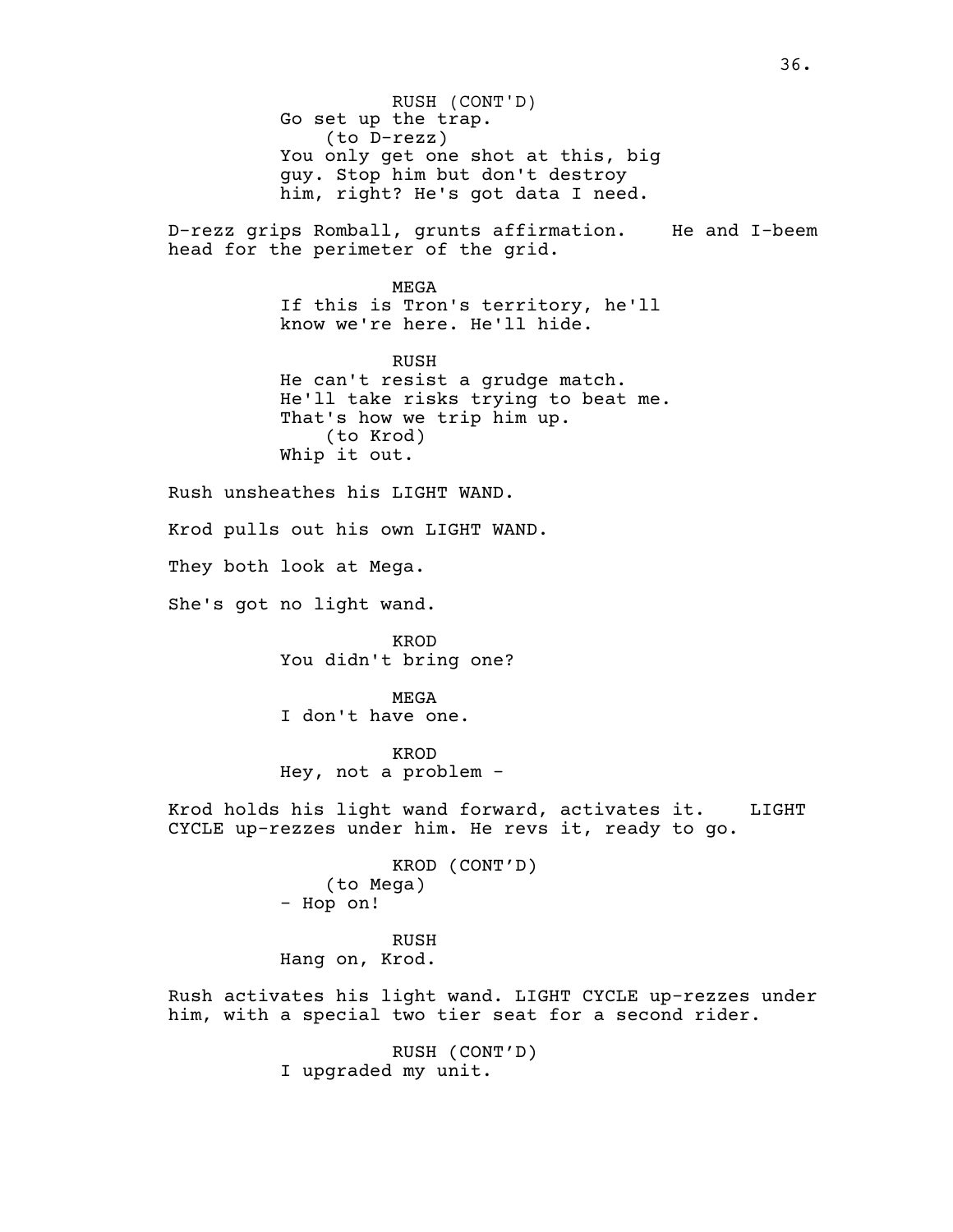KROD You are awesome, man. I hate you.

Mega considers. There's more on her mind she's not talking about. She smiles at Rush, climbs on back of his light cycle.

> MEGA Mmmm... Hack me.

A nod between Rush and Rush - they TAKE OFF.

LIGHT CYCLES shoot across grid surface.

Mega screams and clutches Rush, throwing her body against his, clamping her arms around him.

Krod and Rush turn <sup>90</sup> degrees, rallying, passing each other, getting warmed up. It's familiar territory.

Light cycles race toward each other on the same line.

Mega holds Rush tight, eyes filling with terror.

MEGA (CONT'D)<br>:onflict! Fatal crash Resource conflict! imminent!

But Krod and Rush slow their light cycles with expert skill, rolling safely to a halt, nose-to-nose. Directly over:

A BIG RED DOT. The only dot on the grid.

Grid Center.

Mega, Rush and Krod raise up to scan the horizon. It's all clear flat grid to the horizon.

> RUSH Any sign of him?

KROD Everything looks the same to me. Everything looks the same. The same. The same.

RUSH Krod, snap out of it.

44 CONTINUED: (3) 44

MEGA Tron will never expose himself.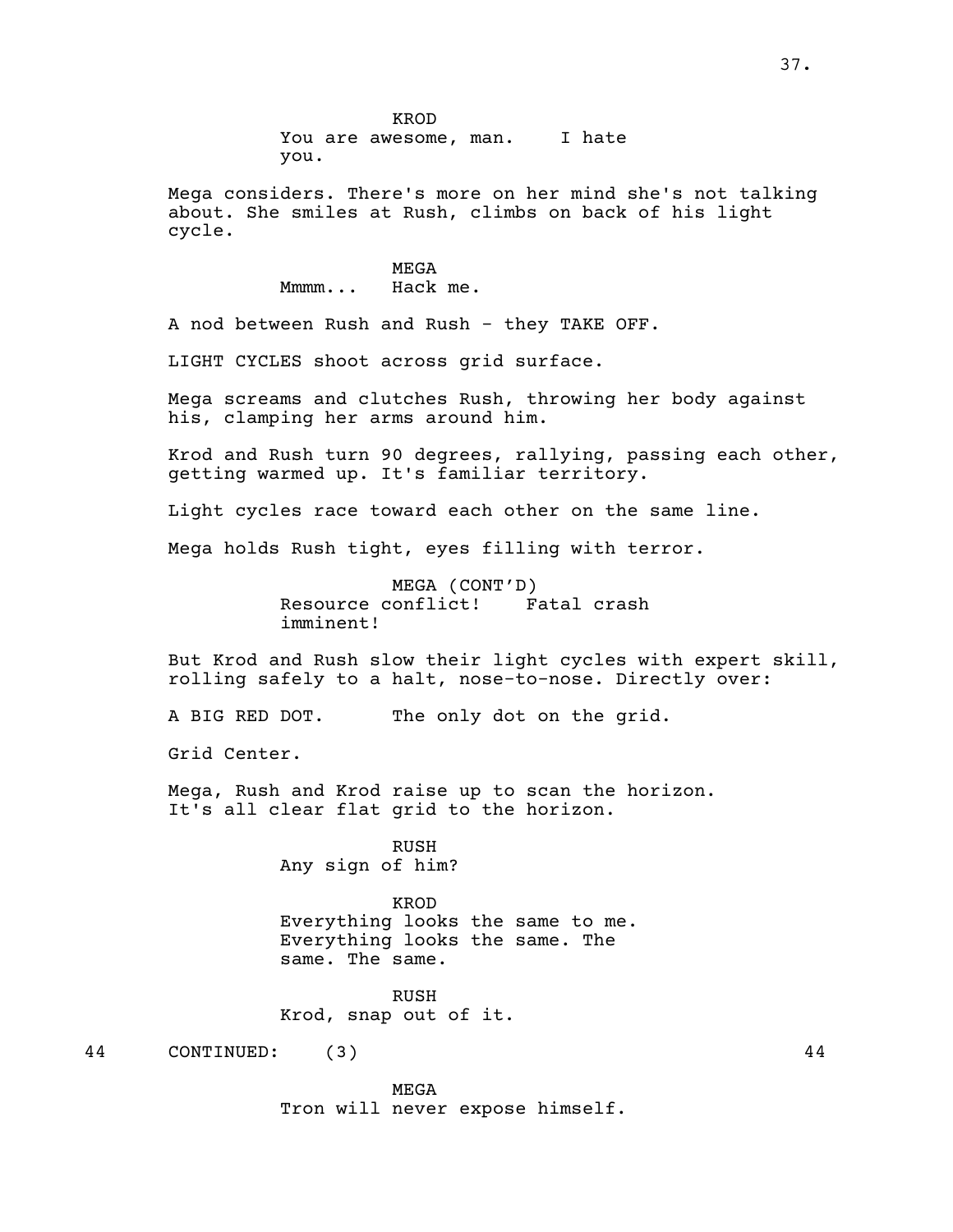They watch, wait, pivot.

KROD

The same...

45 EXT. EDGE OF GAME GRID 45

D-rezz and I-beem search grid edge, along the rocky boundary. I-beem zaps himself further along, finding:

Glowing code numbers mark the end of each grid line.

D-rezz grunts, points. One lights up "Tr165444.018"

They follow the line off the grid, where it leads into a narrow rocky pass.

> I-BEEM Yes, I see. Perfect trap. This is going to be good. Climb, climb!

46 EXT. GAME GRID / CENTER SPOT 46

Rush, Mega and Krod wait on their light cycles.

MEGA

Its futile.

RUSH

Look.

SPECK moves on the horizon, turns a corner, stays on the horizon. Another corner. It's a light cycle, making a huge box around them.

> RUSH (CONT'D) Remember the plan, Krod. Don't bail out until the last millisecond.

Lightcycle turns toward them, coming fast.

RUSH (CONT'D) Hang on tight, Mega.

Mega hugs Rush.

KROD

Mmmm.

They SPEED AWAY.

Approaching cycle comes at 90 degree angle, turns hard, closes the distance.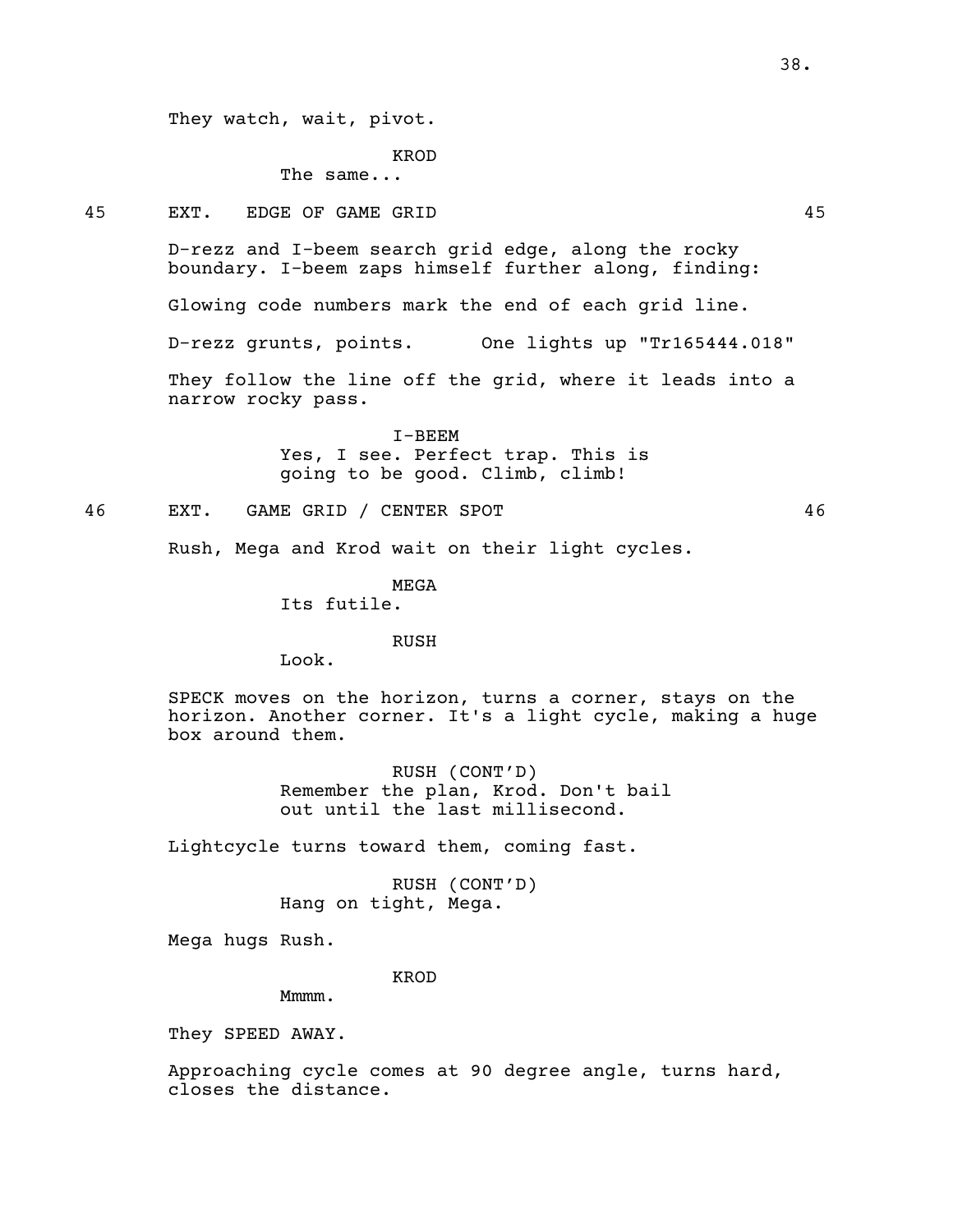Rush turns quick, baiting Tron. Tron turns to follow, coming alongside.

Krod runs interference, cuts sharp in front of Tron.

It's a high-stakes speed-chase, narrowly missing side walls and rock outcroppings.

47 EXT. EDGE OF GAME GRID 47

I-beem zaps onto the grid, tracks horizon dots.

I-BEEM Here they come!

He zaps back to the edge, signals upward. D-rezz straddles the rock passage above, ready to hurl his Romball.

48 EXT. GAME GRID 48

Tron takes the lead in a three-way heat. Revs to breath-<br>taking speed.

Rush and Krod gain, coming up on either side of Tron.

Tron looks to each opponent. His eyes lock on Mega.

Mega stares into Tron's cold eyes, almost like she's trying to signal him. But Tron returns his gaze forward, as the ROCKY EDGE looms closer.

#### RUSH

Wuss! You call that speed!?

Rush kicks in a hyper-burner, surging forward. Krod does the same. Tron responds with more speed.

Rush and Krod have Tron sandwiched, heading for the rock edge. Tron pulls ahead, aiming for the hidden crevasse.

Mega worries. Clings to Rush.

49 EXT. EDGE OF GAME GRID 49

D-rezz, astride the crevasse, sees light cycles speeding his way. He's got the Rom-ball poised to intercept Tron.

I-beem de-rezzes into the grid, clearing the path.

Rush and Krod taunt Tron into the trap...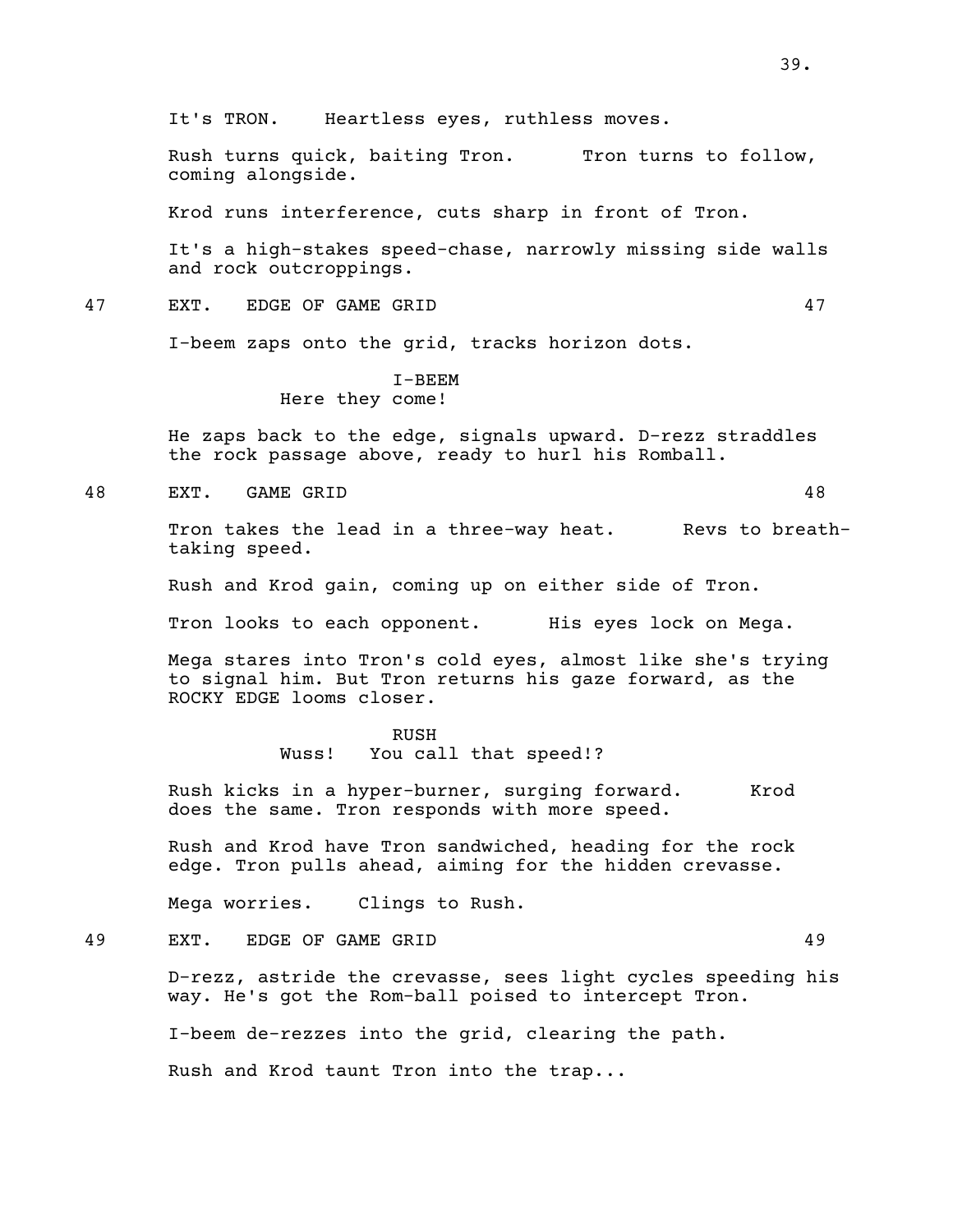KROD Hey, what are you  $-$  ??

Tron sees the bail-out, knows something's wrong. He looks ahead, sees D-rezz astride his crevasse escape root, rom- ball poised in the air.

Tron bails out 90 degrees, cutting behind Krod. Krod turns twice, ending up in Tron's lane.

To the side, Rush's light cycle screams toward solid rock, vibrating out of control.

Rush grabs Mega and JUMPS OFF. They slide on the grid, holding each other.

Krod's lightcycle heads for the rock escape passage.

KROD (CONT'D) No! It's ME!

Rush and Mega slide to a halt, in time to see:

Their light cycle SMASHES rocks, explodes in a million bits.

RUSH WHY DID YOU DO THAT?!

MEGA I- I GOT SCARED!

Krod shoots gap. D-rezz is ready to smash him with his Romball.

> I-BEEM No! It's Krod! Tron is OVER THERE!

D-rezz makes mental switch, hurls Romball.

Romball bounces down solid rock, onto game grid, rolls with ferocious speed, DIAGONALLY across the grid.

Romball curves to track Tron - like a great bowling shot.

Romball clips rear wheel of Tron's lightcycle. Lightcycle vaporizes. Tron skids and tumbles.

I-beem zaps beside Rush and Mega. Krod and D-rezz join them.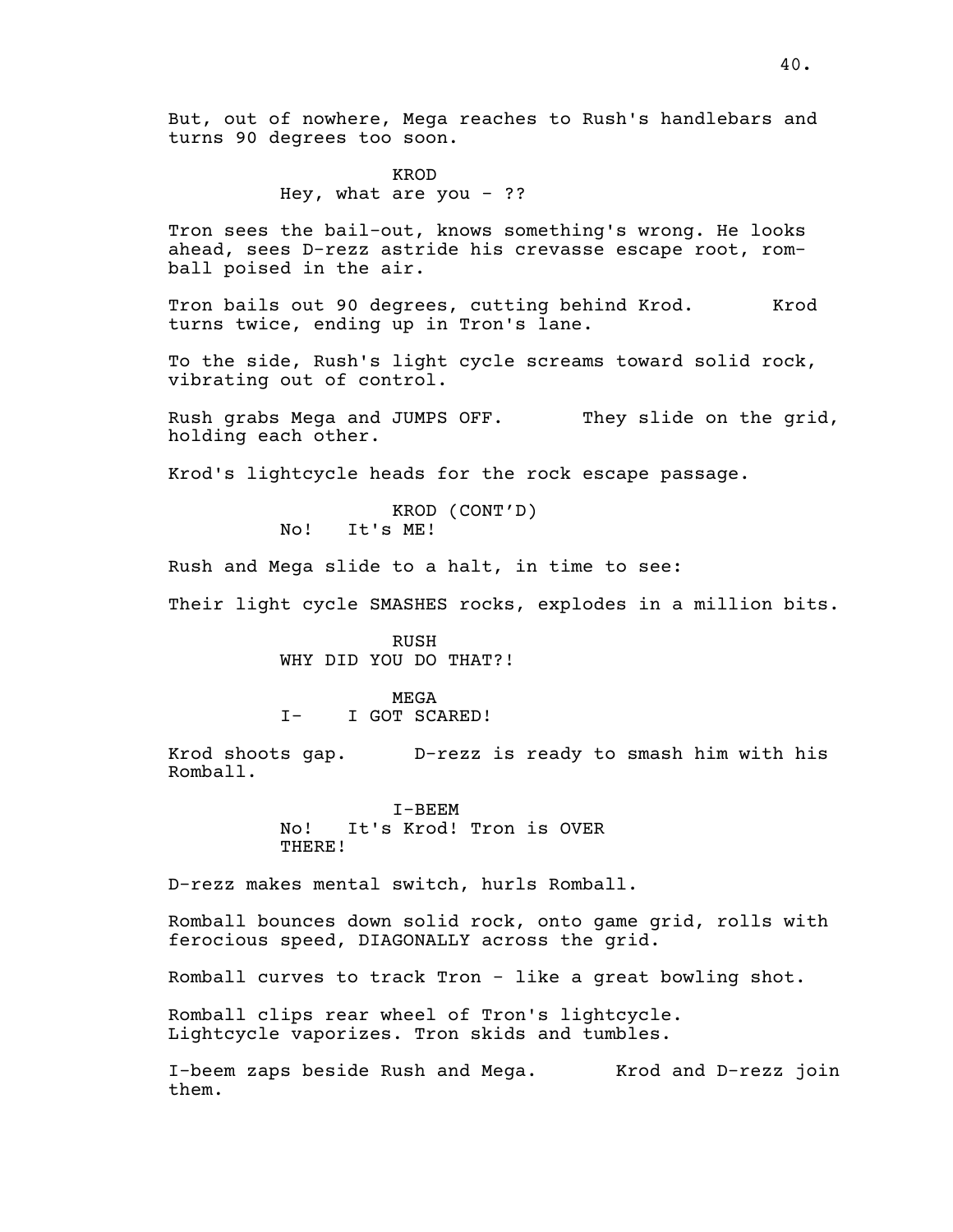KROD There he goes!

Tron climbs over rocks, escaping through a TUNNEL.

RUSH

We've got him now. Let's go!

WHOOSH! Electro-fire Romball careens across grid, bearing down on them.

Group DIVES CLEAR.

D-rezz swings in a foot, stopping the Romball - inches short of mowing down Krod.

> KROD I could have done that.

He strobes, freezes, hits the deck.

50 INT. ANCIENT COMPUTER SYSTEM TUNNEL 50

Stalking their prey: Rush, Krod, I-beem and D-rezz.

MEGA We can't go any further.

Ahead, vast old circuitry has been "eaten through" by dull throbbing greenish MEMORY LEAKAGE. Paths of unaffected material are narrow and maze-like.

> RUSH What is it?

KROD Don't ask, dude.

MEGA It's a memory leak, once it starts, it infects everything.

I-BEEM Touch it and you crash forever. We cannot risk it.

MEGA

I agree.

D-rezz grunts.

KROD Then it's settled.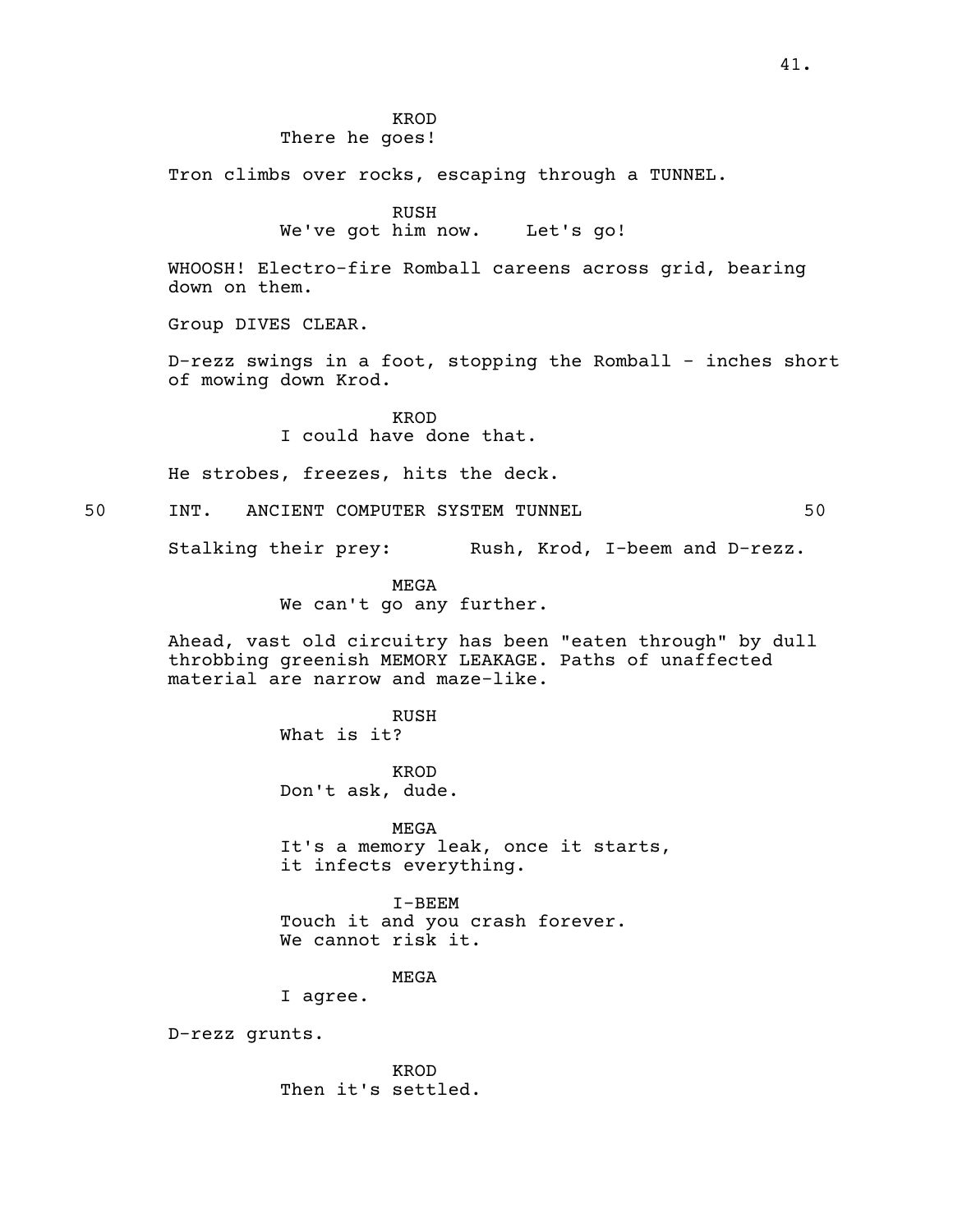Krod turns to head home.

### RUSH

Stop. Listen to me. You might not believe there's a world outside of this one, but let's just say a guy<br>named Sinclair is depending on me. If Tron got through here, then I can too. Who's with me?

D-rezz steps forward, then I-Beem. Shamed, Krod joins them. Finally, Mega makes it unanimous.

> RUSH (CONT'D) Good. I-beem, take D-rezz, see what's up ahead. We'll guard this portal until you come back.

I-beem and D-rezz buddy up and depart on a recon mission.

Krod pulls off his disk, nervously practices boomerang throws.

> RUSH (CONT'D) Better show me how to use mine.

KROD No problem. It's all in the velocity- vector ratio.

Rush pulls the disk off his own back. He throws - disk flies wild - he runs to retrieve it.

Mega retreats to a side area, partially eroded by memory leakage. She finds the remnants of COM CIRCUITRY and stares data beams into its transducer.

INTERCUT WITH:

51 EXT. X-NET NEXUS UNDER CONSTRUCTION - PLEXOR'S VEHICLE 51

Plexor's vehicle circuitry forms image of Mega.

PLEXOR

Report.

MEGA We interfaced with Tron. He escaped into a dark zone.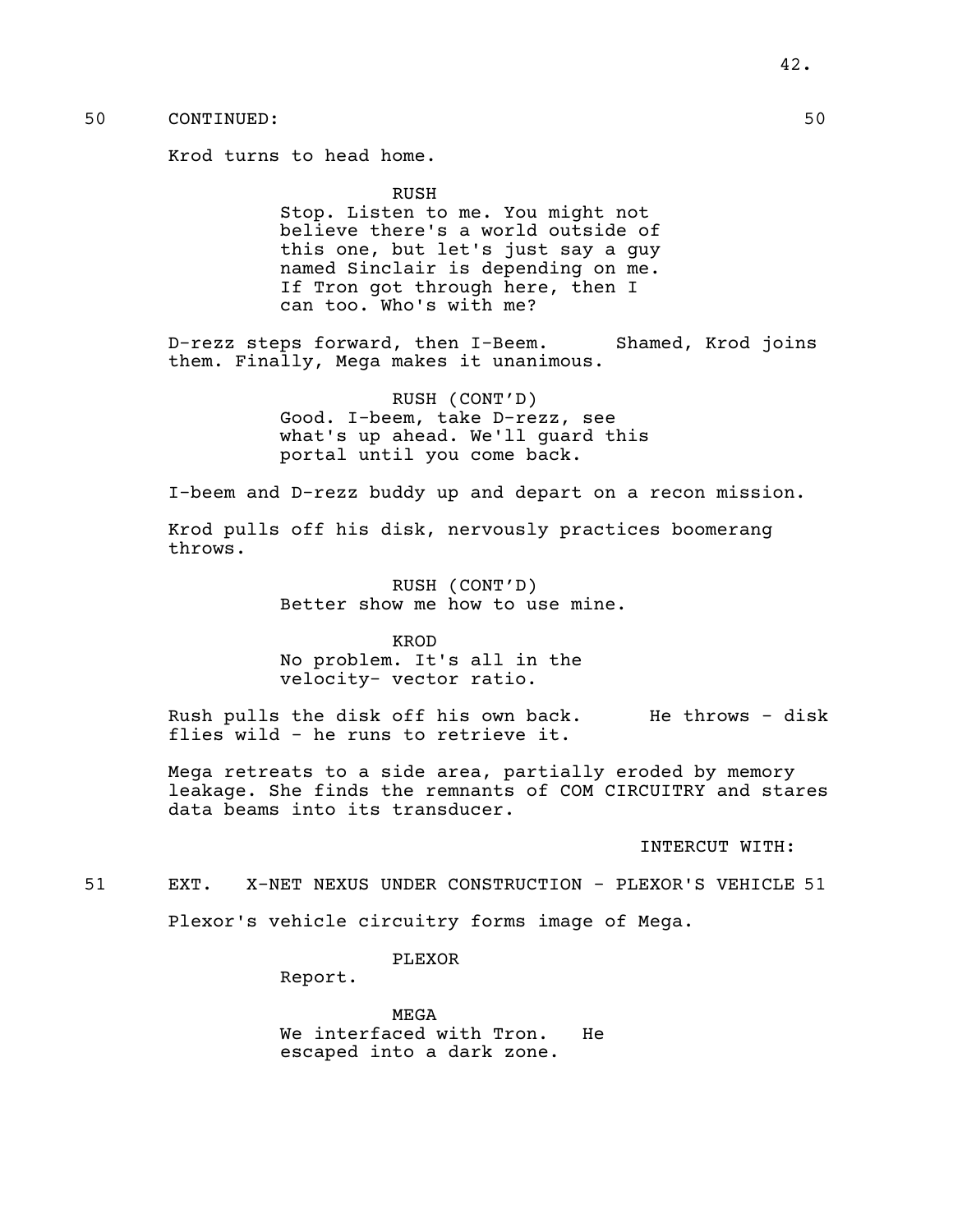# 52 INT. ANCIENT COMPUTER SYSTEM TUNNEL 52

Around a corner, Rush comes to retrieve his disk. He pauses to eavesdrop on Mega's communication:

> PLEXOR The Random One has proven effective?

MEGA He is all glitches and bad data. He virtually got us de-rezzed. I recommend we terminate this mission.

Rush listens, hurt and angry.

PLEXOR No. Proceed. If you keep Tron on the run, he cannot attack X-Net.

MEGA It's a poor allocation of resources.

PLEXOR You have your instructions.

Circuits go dark. Mega turns, running smack into:

RUSH

"All glitches and bad data." What's up with you? Ever since I got here, you've been working against me.

MEGA I act as Plexor programs me.

RUSH

Blah blah blah. You've got you own processor. I can feel it working overtime. Did Meg program you to mess with me?

MEGA I have no match for "Meg" -

RUSH First, you don't want to come with me, then you're all over me on the light cycle - so you can dump us over and blow the plan. (MORE)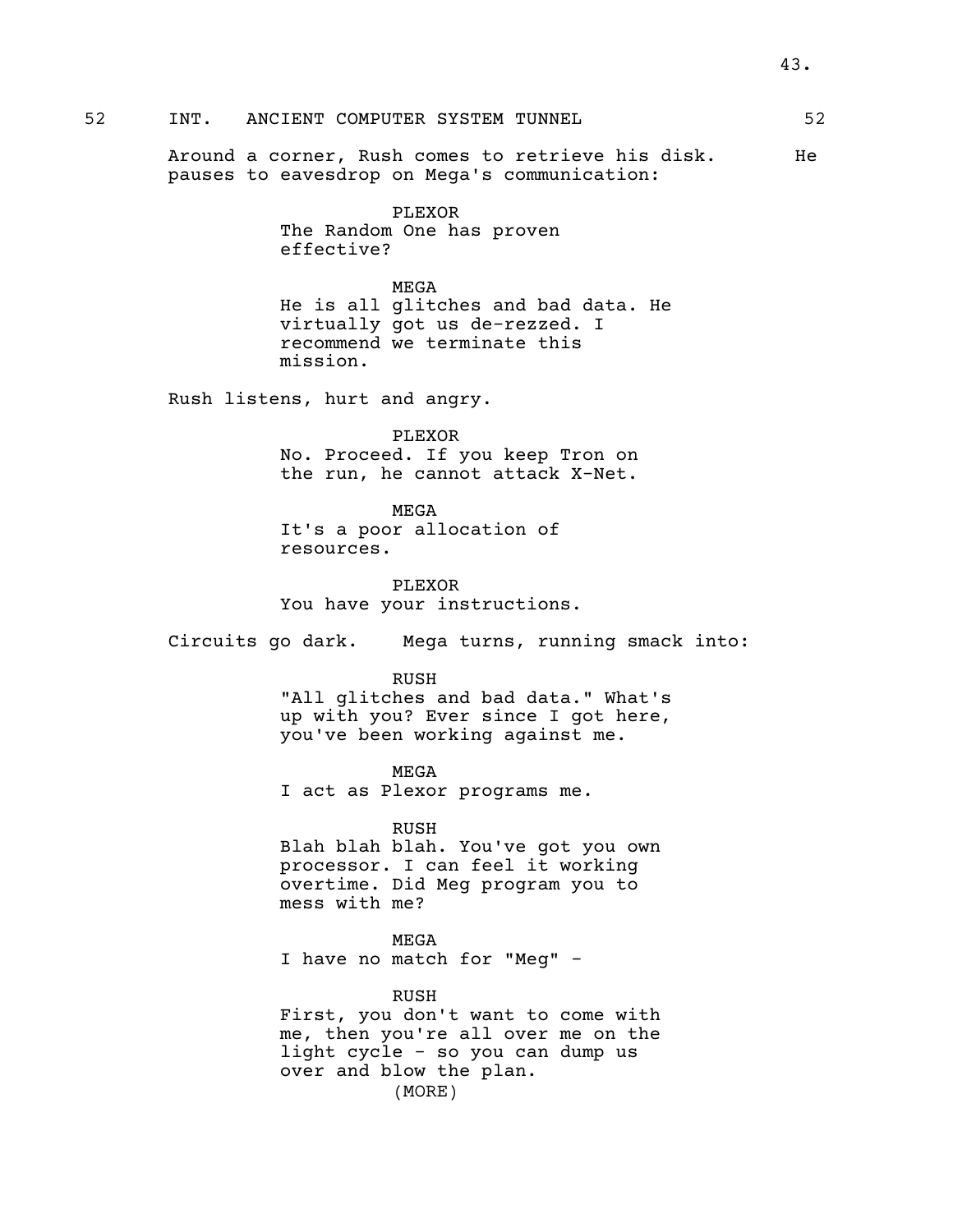We would have nailed Tron by now if it wasn't for you. What's your malfunction? RUSH (CONT'D)

MEGA Don't troubleshoot me!

Angry silence. Eyes locked.

MEGA (CONT'D) The most effective alternative is to return to the main CPU and anticipate Tron's next attack.

She moves to exit past him. He snags her arm, pulls her back and KISSES HER.

Energy ZAPS between them, racing through their body circuits.

Rush downloads the spiky sensation. Mega remains cold and bewildered.

Outside, Krod tosses his disk, moving to track as it arcs through the air. He notices Rush and Mega kissing. Digs it vicariously.

### KROD

You ram hog!

His disk clunks him on the head.

Mega breaks the kiss, backing off, conflicted. Arcs of energy stretch between them, then snap loose.

> RUSH It's what I'm programmed to do.

Mega tries to ignore the kiss. She exits past the guys.

> KROD What were you doing with her?

RUSH Nothing. She had a glitch. I was just pinging her EPROM.

KROD She let you?

I-BEEM (O.S.) There's a way through!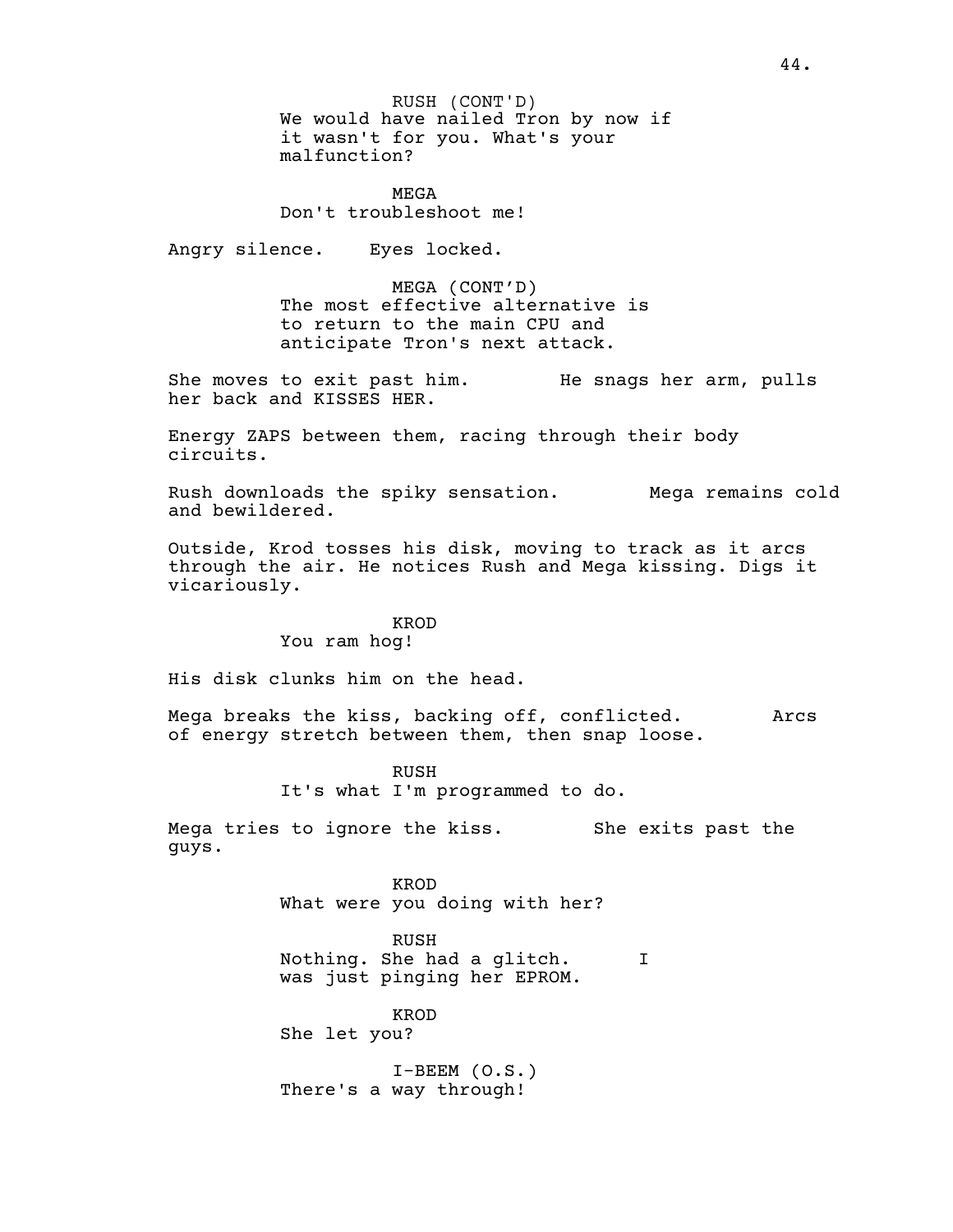Rush, Krod and Mega hurry to see:

I-beem zap-zap-zaps toward them, scared to death -

I-BEEM (CONT'D) Tron attacked us! D-rezz has him cornered!

Rush stows his disk on his back -

RUSH We've got him now.

53 INT. ANCIENT COMPUTER SYSTEM LABYRINTH 53

Eaten away by memory leaks, like swiss cheese.

Rush, Mega, Krod follow I-beem along narrow paths of unaffected material.

Krod trips, his LIGHT WAND tumbles and skates into memory leakage. It FRIES and de-rezzes, sucked into the molten silicon swamp.

> D-REZZ Akakakaka - Agggggggg -

Sounds like a modem, but it's a BATTLE-CRY.

Rush comes to a point above - and cut off from - the fight.

D-rezz advances along a narrow gantry, spinning his Romball, ready to hurl at:

TRON.

Tron flips over memory leakage, gains position and throws his disk -

Disk HITS D-rezz. Plasma-ball GASH, but D-rezz is tough. He takes the damage, cocks his Romball -

> RUSH Guys! Go around - behind Tron!

Rush darts down to help D-rezz. Mega, Rush hurry ahead. I- beem zaps, zags and reforms, scared out of his mind.

D-rezz hurls his Romball -

Romball pings off two walls, comes at Tron from behind.

Tron spins - milliseconds to spare - and flips clear. Retrieves his disk on the way down.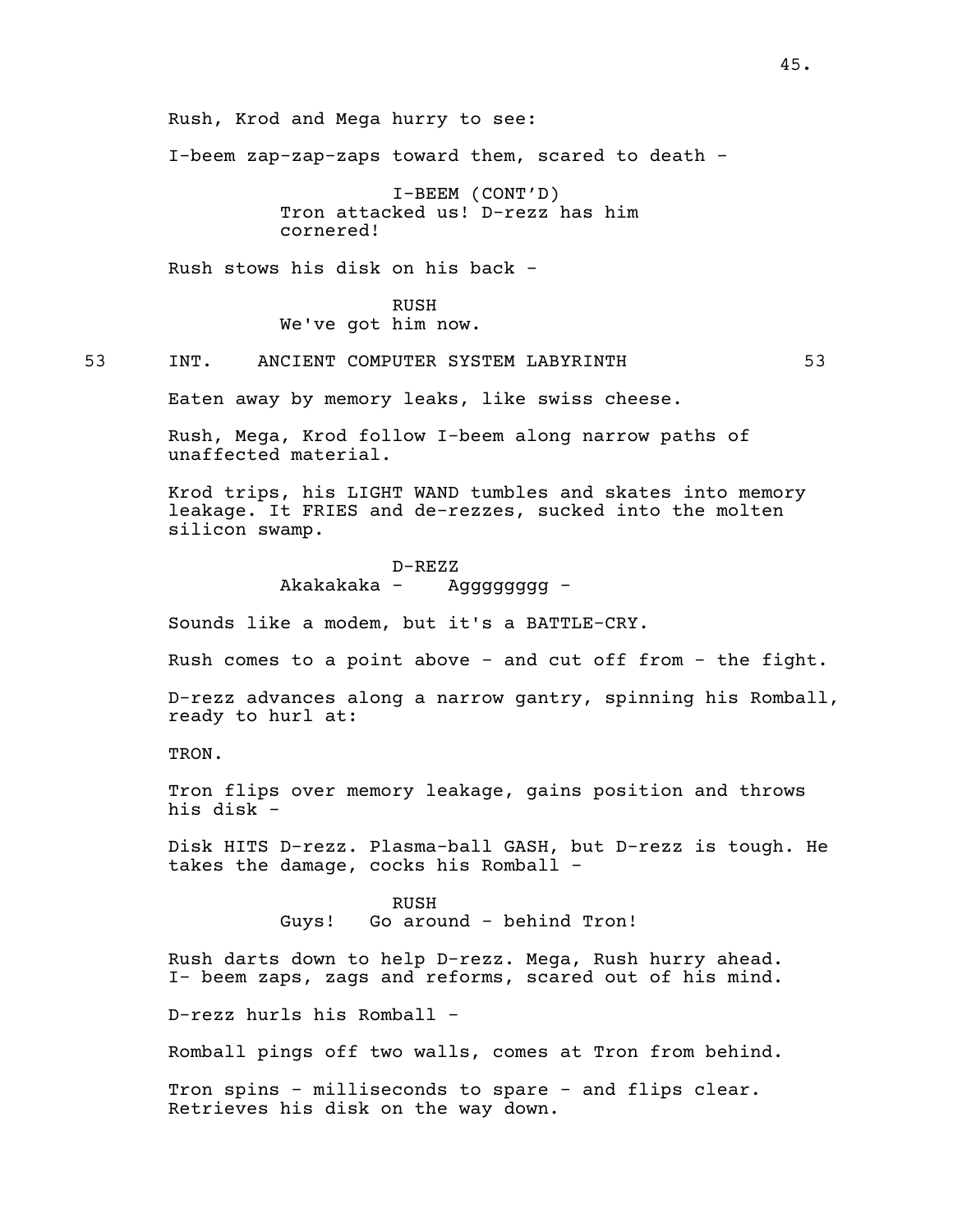Romball slams off a wall, heads back to D-rezz, but Tron's disk HITS IT, knocking it off course.

D-rezz dives for ROMBALL - but it falls into the memory leak and FRIES TO BITS.

Tron plants for a clear shot at D-rezz.

Rush JUMPS down from above, right in front of D-rezz.

RUSH (CONT'D)

Ouch!

His ankle. He straightens, standing in front of D-rezz.

Lays eyes on Tron.

RUSH (CONT'D) Hey! Pick on somebody your own size!

D-rezz is twice as big as either of them.

Tron's eyes are cold, lifeless, calculating. Scanning his new opponent without success.

> RUSH (CONT'D) You've got no data on me.

Rush pulls his disk off his back, poised for a duel.

Tron moves with calculation, grips his hyper-etched disk. Circling his prey.

Throws again -

BRRANGG -

Rush DUCKS -

Tron's disk slams D-rezz. D-rezz tries to catch the disk, but he's just too slow.

Rush throws his disk. Beginner's luck - it banks off a wall and nearly smacks Tron. Rush snags it on the way back, before it tumbles into memory leakage.

Tron jumps up two levels. Retrieves his disk.

RUSH D-rezz, pull me up!

D-rezz hoists Rush up. Fingers grab upper deck.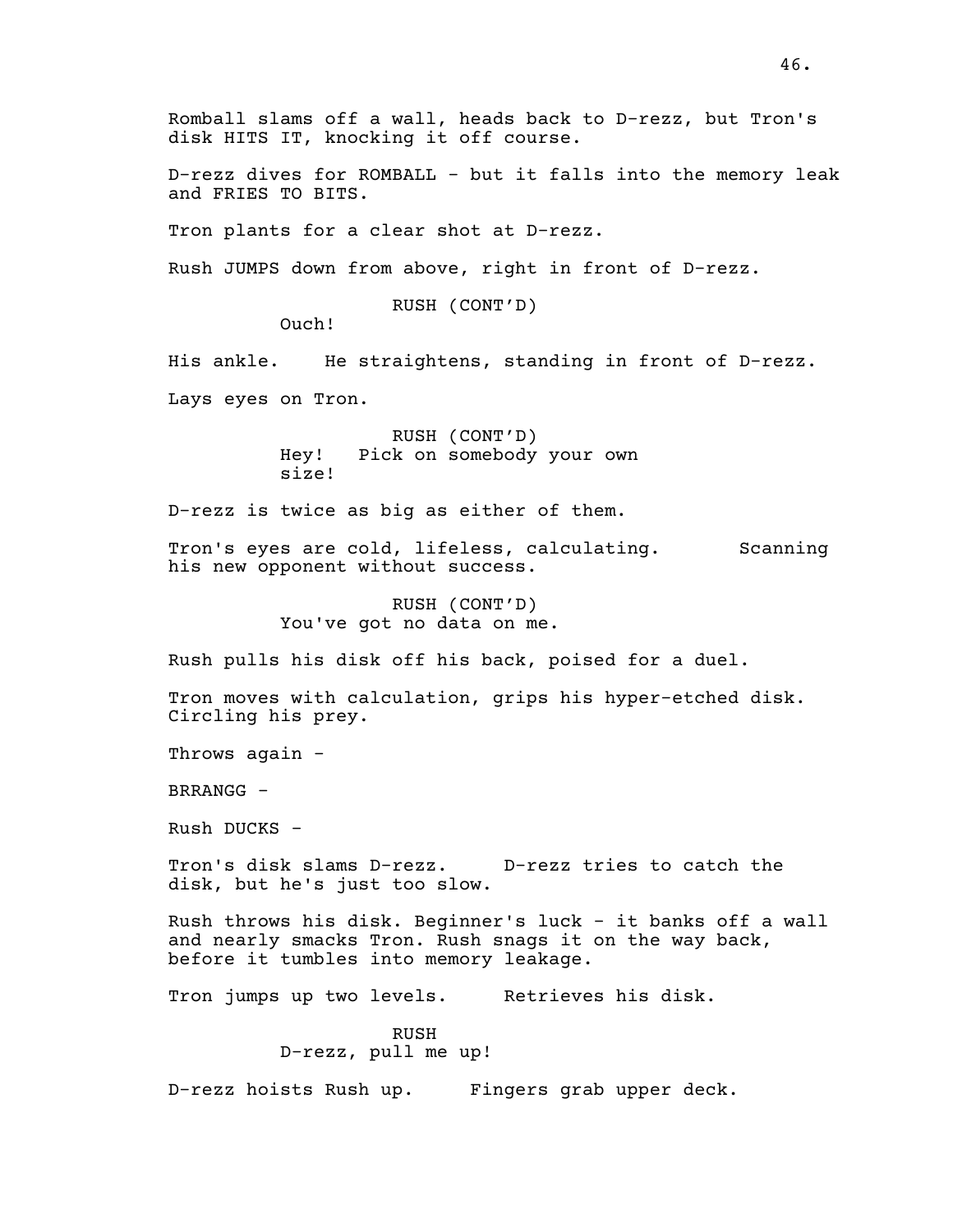Tron jockeys for position. Throws disk -Disk strikes D-rezz in the ribs. Blast damage. D-rezz loses footing. Rush grabs upper level. D-rezz slips toward memory leakage. Rush grabs D-rezz's hand - he weighs a ton. Mega, Krod and I-beem can't get here to help - 53 CONTINUED: (2) 53 RUSH Hang on, man! HANG ON! But D-rezz's big hand slips out of Rush's. D-rezz PLUMMETS into memory leakage, zapping away in a blaze of glory - RUSH (CONT'D) NOOOO! He comes to his feet, facing Tron. Determined. RUSH (CONT'D) I know who you are. Encom security program Tr856 - TRON! Tron pauses. Processes. RUSH (CONT'D) Who is your User?? Tron glitches at the question. RUSH (CONT'D) Who programmed you?? I know your encryption code. Tell me your User or I shut you down. Tron throws his disk. Rush dodges. He sends waves of data energy through floor circuits, reaching into Tron's body. RUSH (CONT'D) I can shut you down with a nine digit code. WHO IS YOUR USER?? 392 -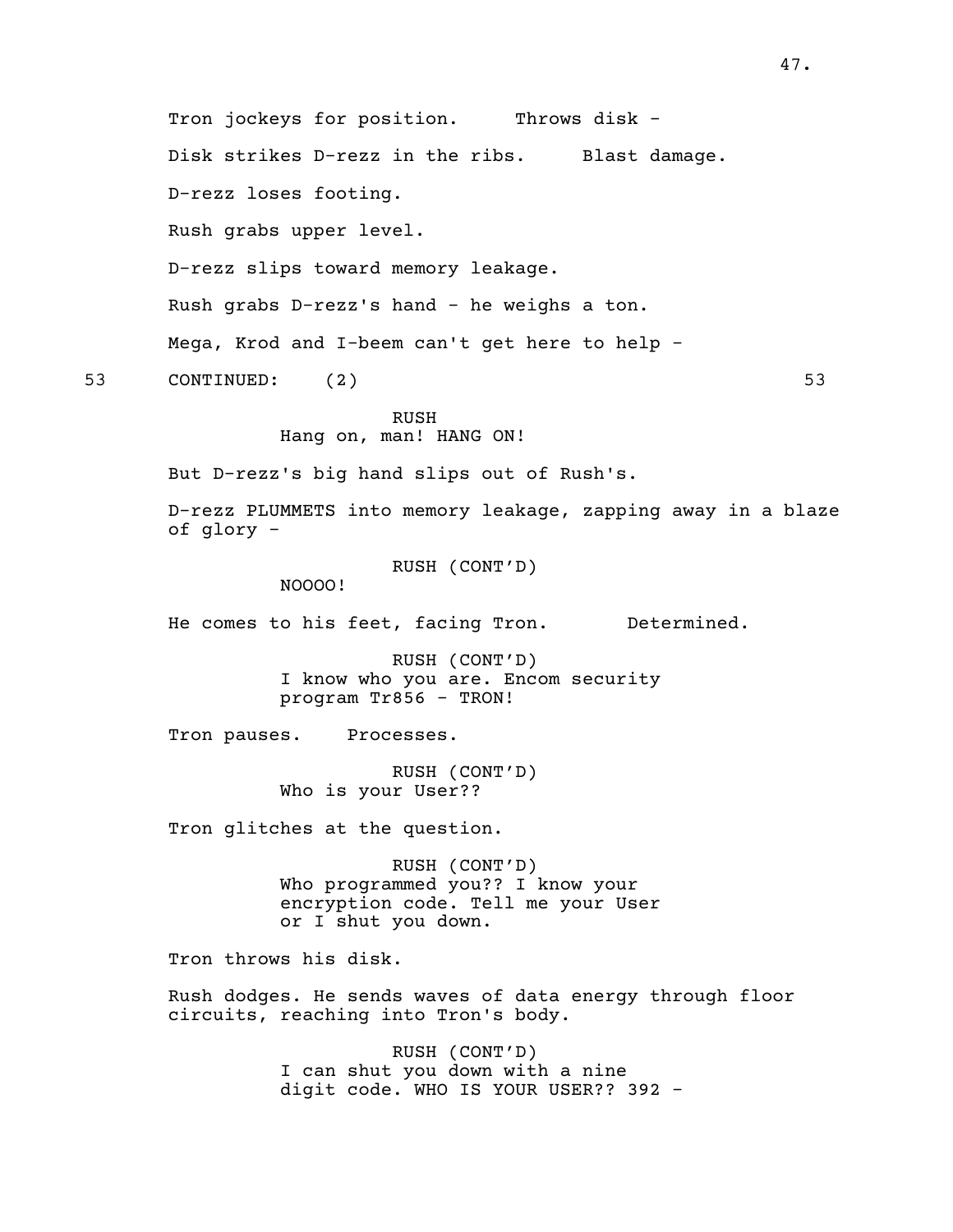Tron's body animates painfully, as the first three code digits click into place. Tron FLIPS away, breaking contact with floor. Data transfer stops. Tron steals away through a tunnel. Rush pursues. Krod, Mega and I-beem clamber for a way to follow. 54 INT. OBSOLETE COMPUTER GAME ARENA 54 Circular, riddled with memory leaks. Rush hurries to the center. No sign of Tron. RUSH Tell me, Tron! Who programmed you? Here's your encryption code! 3-6-2- - Rush sends data coursing into floor circuits. It radiates up walls, across bridges... And finds TRON in hiding. Data races into Tron's body. Six code numbers engage; he glitches. He LEAPS to breaks the contact, flinging his disk - Tron's disk SLAMS Rush. Rush tumbles off a ledge, dangling over a memory leak. Tron pounces in. Snags his disk. Tron steps on Rush's hand. Pain energy jolts Rush's circuits. RUSH ARRGGHHH! 3-6-2-6-6-8-7 - Rush slips, grabs a slim protrusion. Feet zapping an inch from the memory leakage. Tron throws his disk for a final time. It arcs wide, coming around directly at Rush. Tron leans down, gazing into Rush's eyes. RUSH (CONT'D) Burst of SEARING DATA surges off Rush's hands, radiating up circuitry, loading into Tron's body. All nine code numbers LOCK in.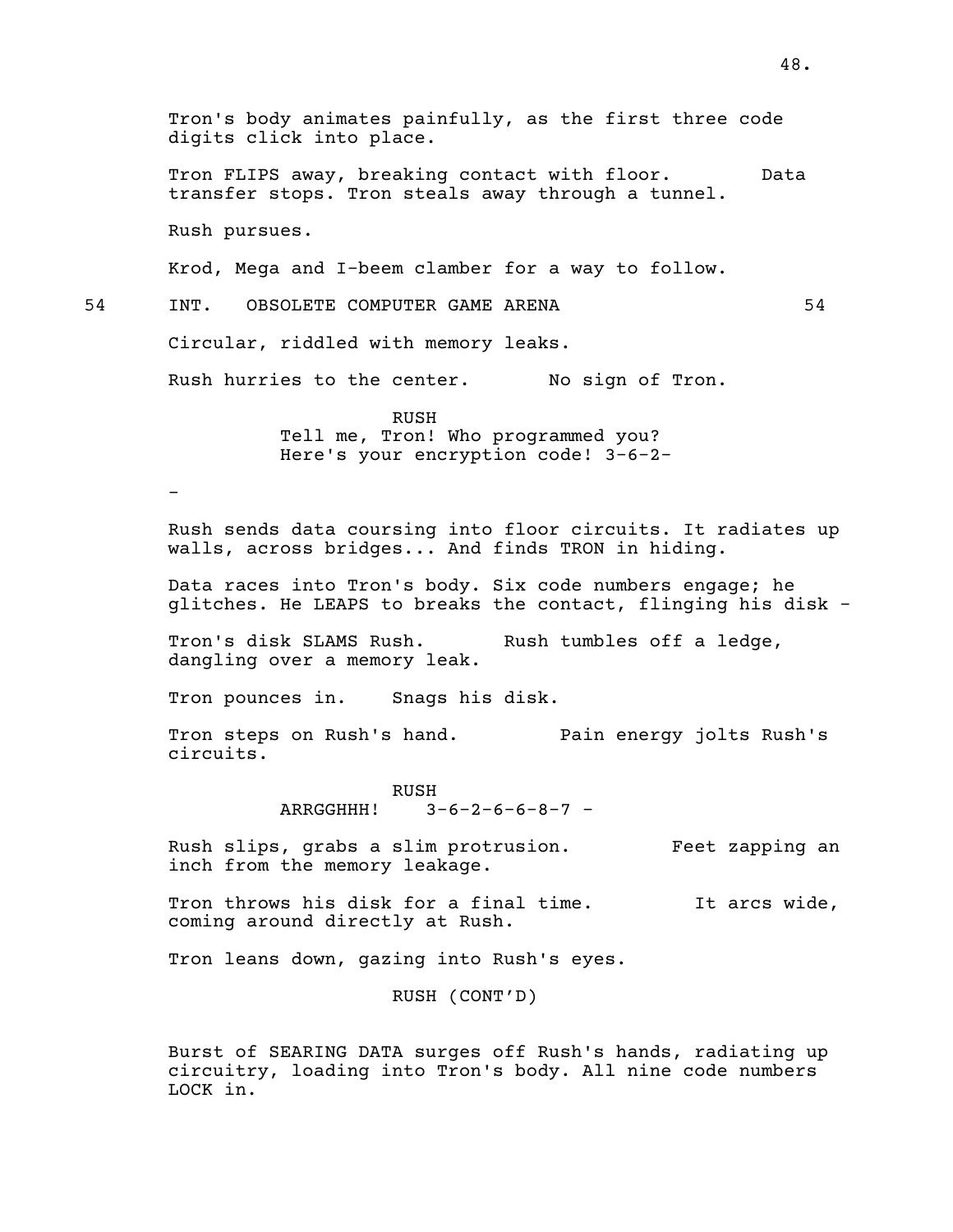Tron's body seizes. He fights the data intrusion, but his circuits sequentially SHUT DOWN. Tron's airborne disk wobbles and darkens. Tron tumbles off the edge, plummets past Rush. Disk misses Rush, skates into darkness. Mega, Krod and I-beem hurry in and see: Rush, climbing to safety. And below: Tron's body slips into the memory leakage, zapping away to bits. KROD You got him! 54 CONTINUED: (2) 54 But Mega looks dreadfully worried. She slips away... Krod and I-beem climb down and help Rush to his feet. KROD Game over, dude. I-BEEM You crashed him! Rush gazes off the precipice. Remains of Tron is consumed by the swamp of memory leakage. RUSH It's more than I wanted. Now I'll never know who his User is. KROD We're heroes! I-BEEM I will be upgraded! KROD They'll give us a slot in the main server! I-BEEM I will be upgraded! I will be - Krod slams him, makes him stop.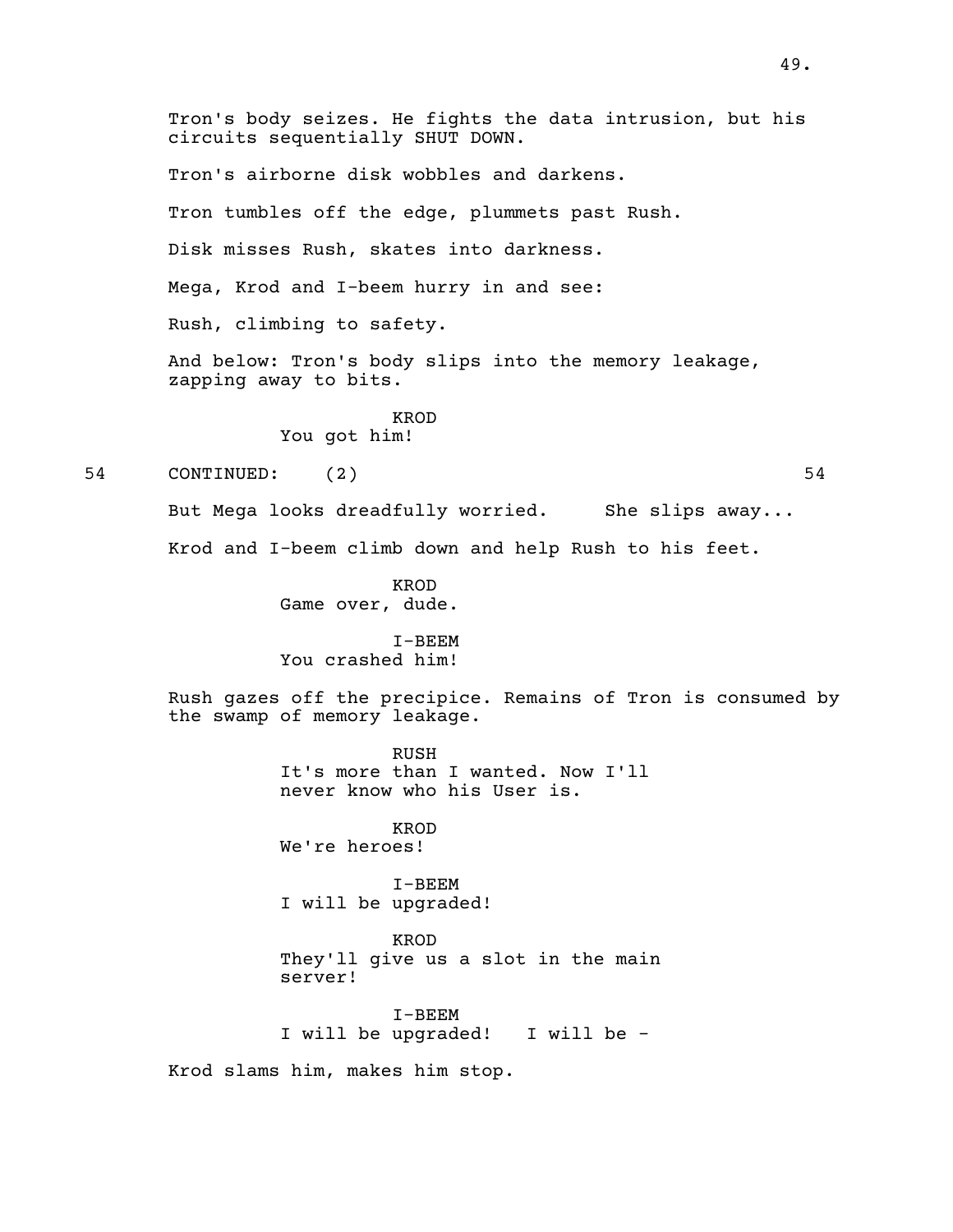KROD Rush, now you can finish pinging Mega's EPROM!

Rush looks around.

RUSH Where is Mega?

I-BEEM She was just here.

KROD Right behind me.

RUSH

MEGA??

Rush searches. He finds Tron's disk, picks it up. It's dark and lifeless, circuits gray.

RUSH (CONT'D)

Mega...

SOUNDS echo around them. Coming fast. Electro-<br>metallic footsteps.

Rush, Krod and I-beem bunch together and pivot.

Black-clad FINITY FIGHTERS appear, blocking all exits. Disks ready for attack.

Rush double-takes on faces among them: QUANTZ, tall silent, hardcore (looks like real-world Phlegman) And BOOLE, rotund, seen it all (like real-world Kelter).

> KROD I recognize... Trouble.

I-BEEM They're scanning us.

RUSH I-beem, go for help. Zap your butt out of here.

But I-beem freezes, terrified. Fighters tighten perimeter.

A hush. Footsteps. Clunk-zap... Clunk-zap.

DARK FIGURE (O.S.) It had to happen. But why now of all times?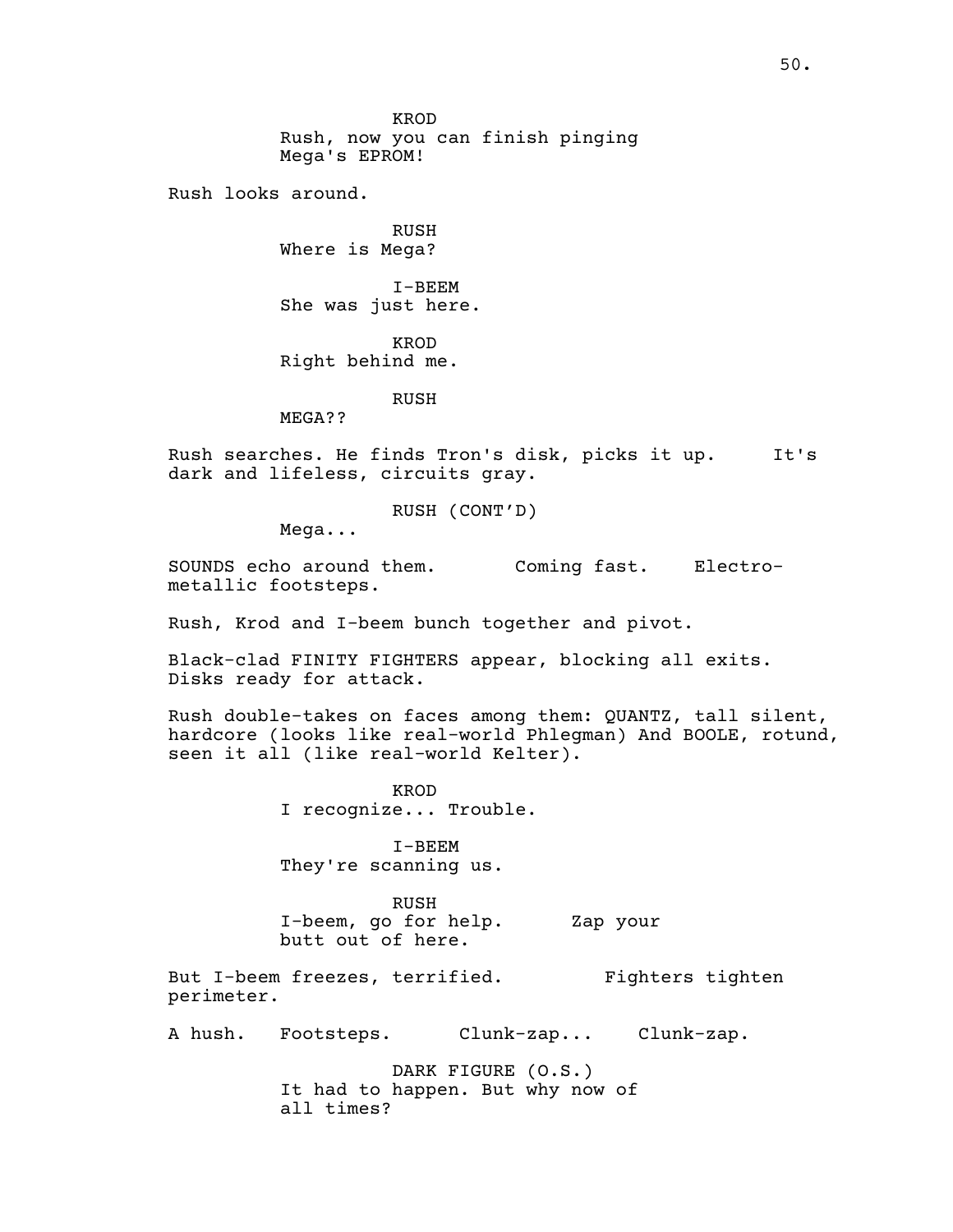Rush and Krod turn. Fighters defer to: A DARK FIGURE, limping forward, one leg badly deformed by data corruption. DARK FIGURE (CONT'D) A User shows up. Rush is surprised, then pleased. Somebody finally gets it. RUSH<br>Yeah, I'm a User. A superior being. The first to enter this realm. And you are - ? Figure's circuitry lights. Finally, we see the face... It is FLYNN. FLYNN The first. RUSH Flynn. How can you be here? 54 CONTINUED: (4) 54 KROD You know this dude? RUSH Yeah, he's a lunatic! I-beem panics, zaps away in an energy beam. He reforms further along for a "breath", then zaps further away. Three FINITY FIGHTERS chase him. Rush is amazed to find him self in the presence of Encom's former leader. Flynn comes closer, recognizing Rush. FLYNN Rush Nortebi. I remember hiring you. They are equally dumbfounded.

> KROD Somebody tipped these guys off about us.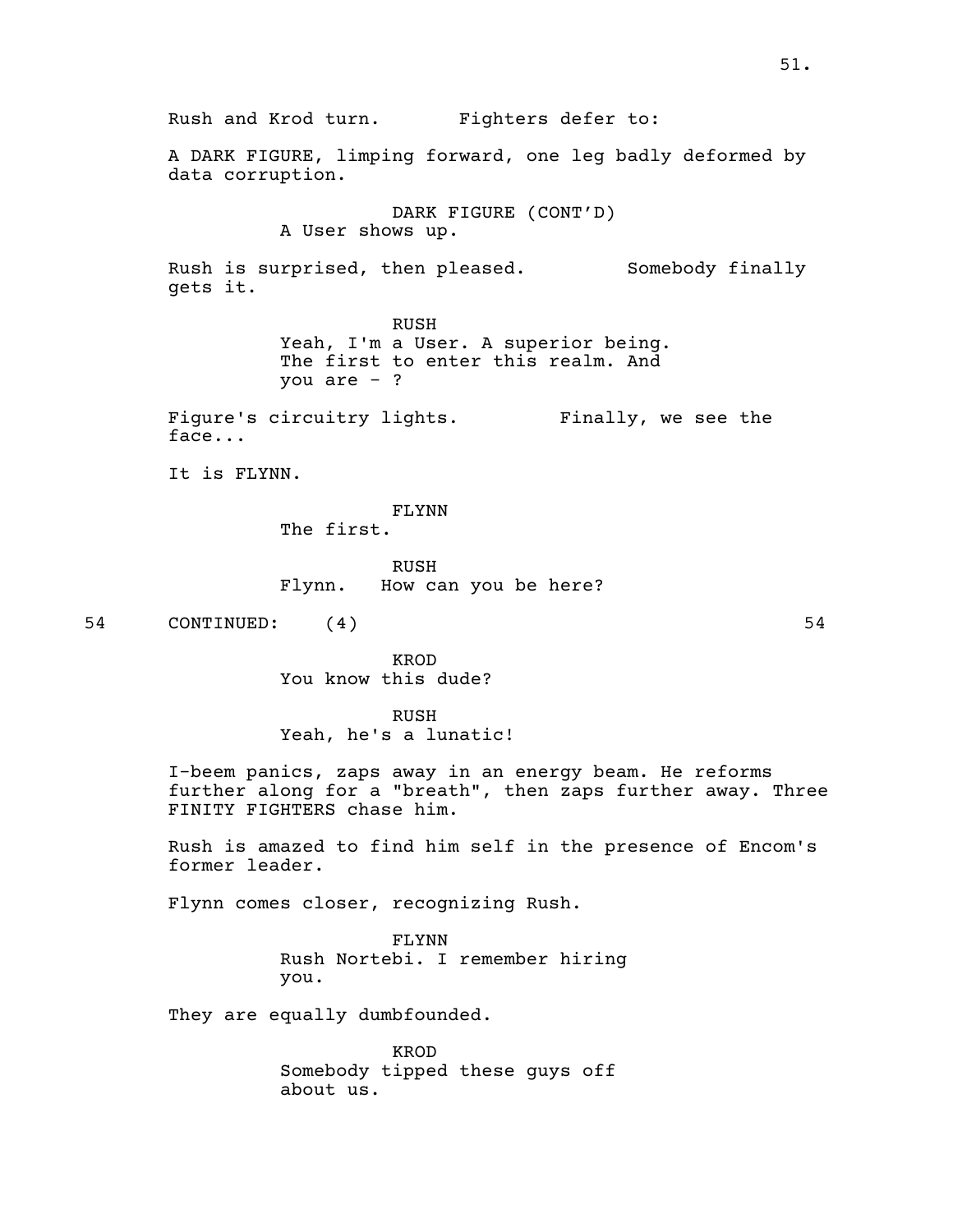MEGA Not soon enough. Fighters step aside, Mega enters, furious at Rush. MEGA (CONT'D)<br>You weren't supposed to beat Tron. I thought for sure he'd finish you. RUSH Thanks. MEGA You destroyed our last hope! KROD I detect a pattern in her behavior. RUSH She's a spy. Mega and Rush ooze mutual contempt. Rush turns on Flynn. RUSH (CONT'D) No wonder <sup>I</sup> couldn't figure it out. <sup>I</sup> assumed Tron User was on the outside! If I'd known this, I would blown past him and come straight for you. Flynn yanks Tron's disk from Rush, peers over the precipice. Below, the last of Tron is consumed by memory leakage. Flynn ponders Tron's lifeless disk. He falters on his bad leg. Mega throws an arm around to help him stand. Melancholy energy courses between them. MEGA I failed our cause. FLYNN You did everything you could. They know each other well. Rush registers jealousy, but larger concerns prevail: RUSH

Flynn never died... (dawning) Because your Quantum Digitizer<br>worked. That's how you got here... I know - that's how I got here too.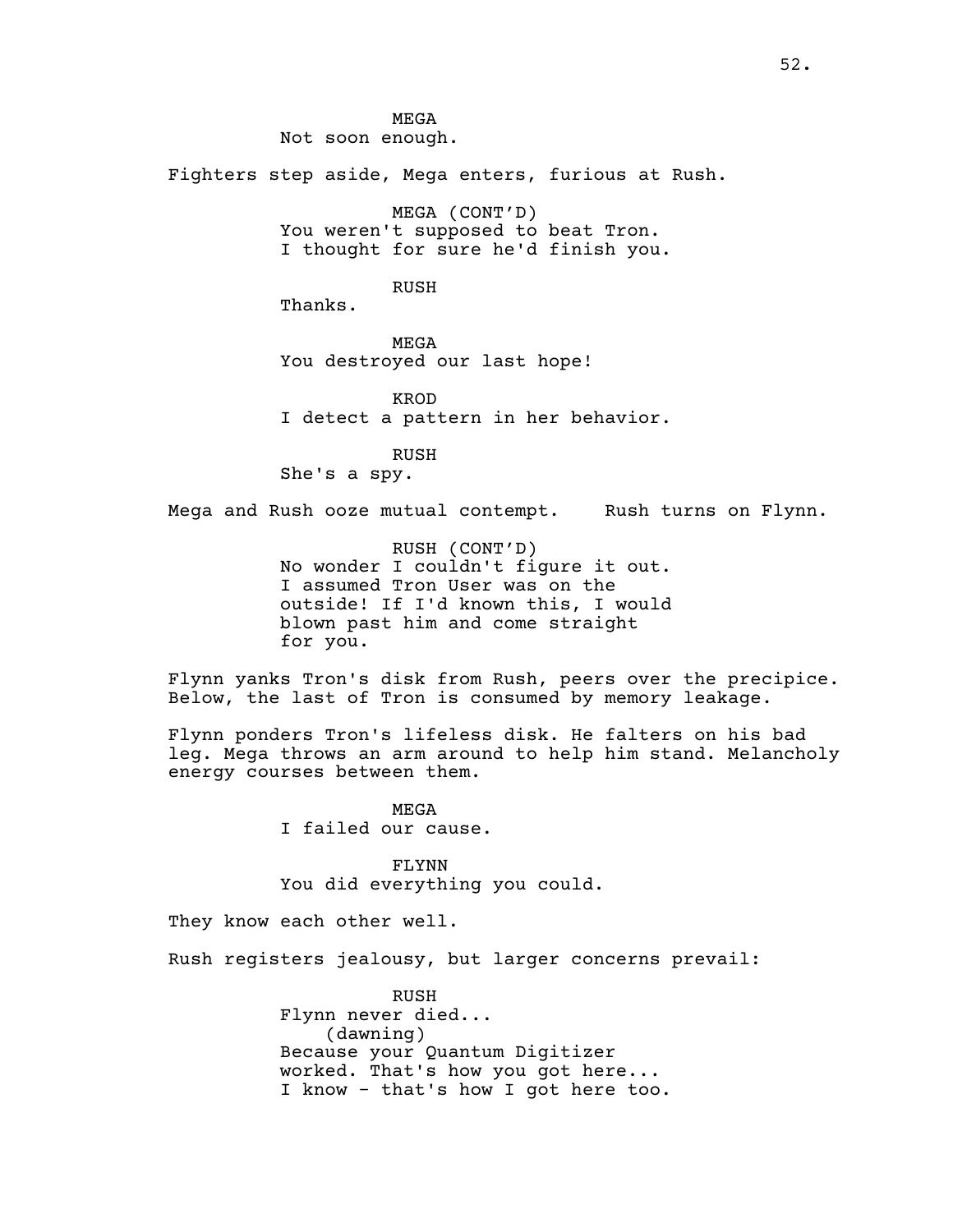Flynn studies Rush, anger rising.

#### FLYNN

The day after I hired you, you start sucking up to Sinclair. You thought I didn't know. Bet he offered your a partnership for this, right? You have no idea the damage you've done.

#### RUSH

I'm only getting started. Man, you were the company joke. Now I see why. You melted down your lab to take this little joyride. You got stuck here so all you can do is wreck other people's hard work.

#### FLYNN

Open your eyes, geek. My lab was rigged. My "death" was no accident. <sup>I</sup> pushed the button just in time to escape... Almost in time.

He indicates his deformed leg. Mega, Krod and the others listen with awed bewilderment. These two guys speak of a world unknown to them.

#### RUSH

You're paranoid. Who would want you dead?

#### FLYNN

The same guy I programmed Tron to shut down. Same one you've been sucking up to. Sinclair. And his cyber-henchman, Plexor.

Malicious grumbles from Fighters.

RUSH Too many of your brain cells have

gotten zapped in here, old man.

# FLYNN

Rush, you lamer! You've been working for the bad guy.

Three Fighters return from the I-beem pursuit. Empty-<br>handed.

FIGHTER ONE

He got away.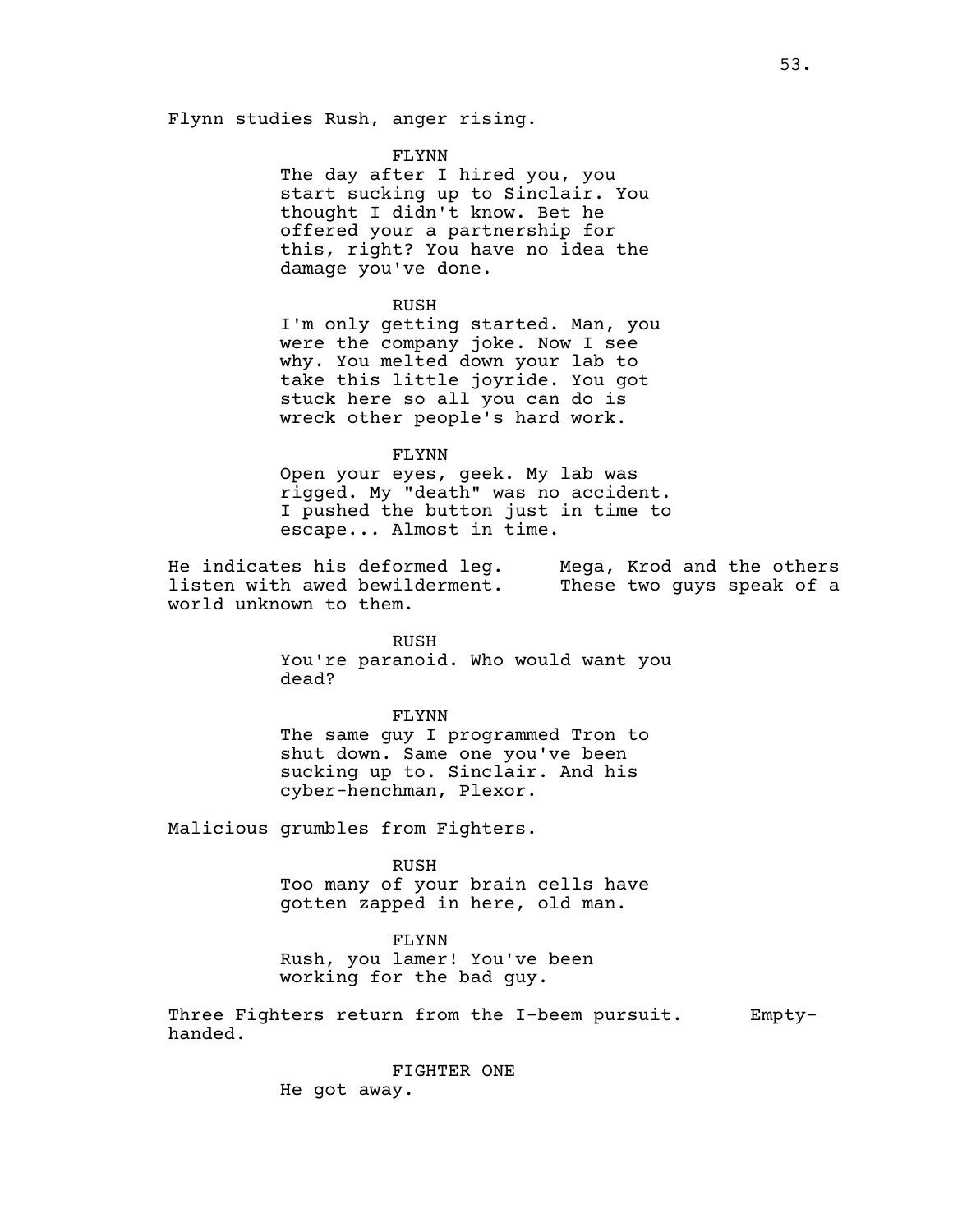Flynn scowls at Rush. Sin number two. Flynn slips Tron's dead disk in a special case.

> FLYNN Let's move. X-Net goons will soon be all over this place.

55 EXT. GAME GRID 55

Energy zaps across grid, forming into I-beem. He's on the run, de-rezzing, zapping, reforming, bolting for:

56 EXT. ANCIENT COMPUTER SYSTEM - DEMOLISHED I/O PORTS6

I-beem de-rezzes, reforms, zaps himself toward the nearest X- Net OPTIK HIGHWAY.

57 EXT. ANCIENT COMPUTER SYSTEM 57

Fighters thread secret buffers and gates. Flynn carries Tron's disk, helped along by Mega.

Rush and Krod are held prisoner, prodded by Quantz and Boole.

They cross a DATA BRIDGE, drawn to the sounds of SHREIKING PANIC.

58 EXT. OLD DATA METROPLEX 58

Vast, retro, multi-level. Diverse and beautiful energy flows. Circular architecture.

Flynn, Mega, Rush, Krod and Fighters come to a stunning view: GLEAMING NEW X-NET DATA OPTIK HIGHWAY is being constructed right through the heart of the city.

FLYNN

(to Rush...) I hired Sinclair as Encom's business guy, so I could do the dreaming. Right off, he wanted to "capture the market" on data transmission. Had this plan called "X-Net", based on flawless<br>efficiency, hyperlock security, encryption protocol uniformity.<br>Blah blah. I was the boss, I told him to forget it. I knew it could go bad. But the guy had trouble taking no for an answer. He arranged for my lab to melt down. (MORE)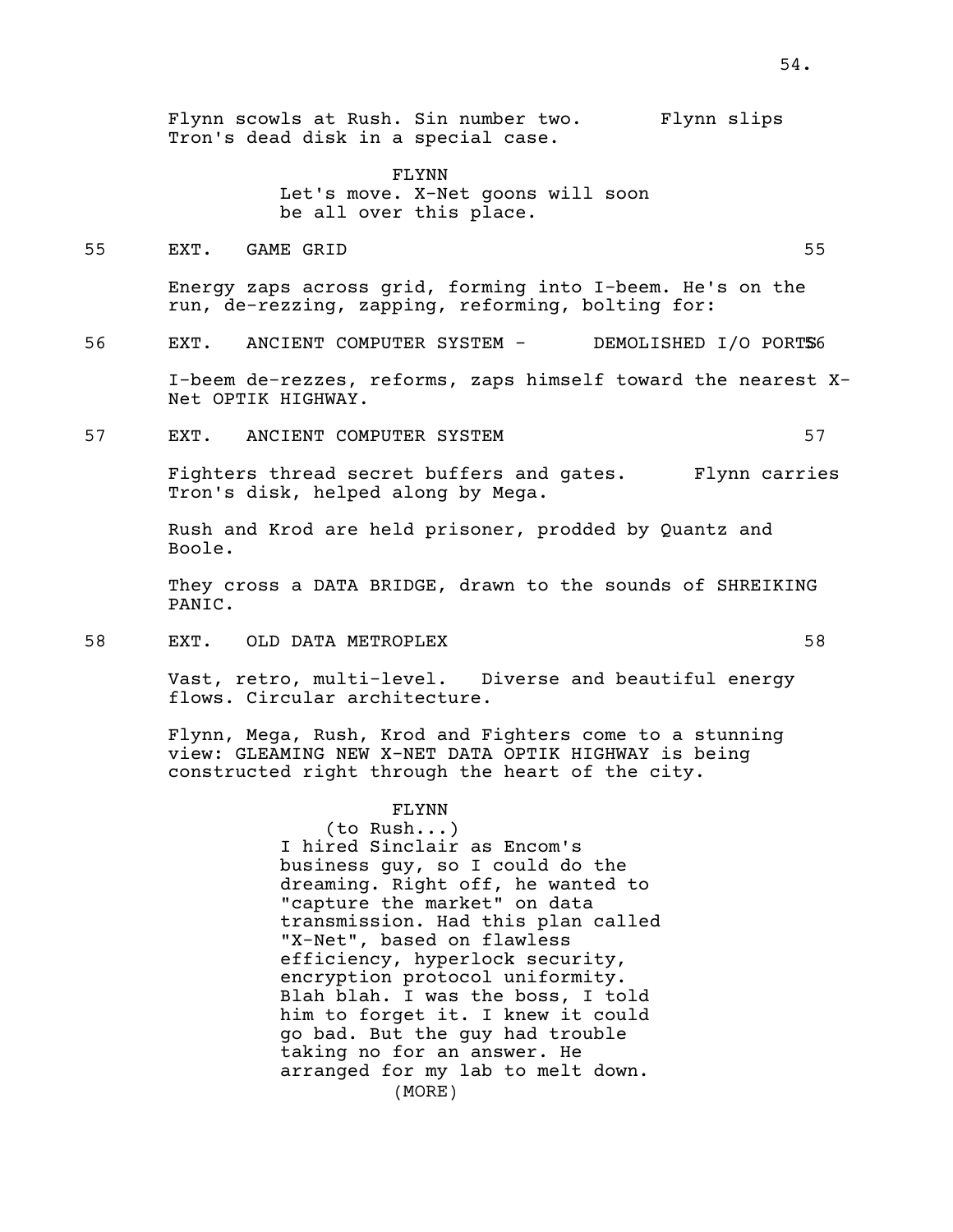Sinclair took over my company and put X-Net on a fast-track. And here's where it's brought us. FLYNN (CONT'D)

City descends into panic. X-Takk Troops evict Programs, seize prisoners and mercilessly hunt down resistors.

X-Net Construction Crews build the Optik Highway with relentless precision, blasting aside the old city's splendid structures.

> RUSH What are they doing??

FLYNN Beating the competition.

X-Takk Troops storm closer - by the hundreds.

MEGA They've got us outnumbered.

FLYNN We've got to choose our battles wisely. This way!

He leads them down a secret portal, into:

59 INT. DOWNWARD PASSAGE - SECRET X-NET PROCESSOR 59

Group moves along a catwalk, coming to a view of:

X-Takks herd Captured Resistor Programs, lining them up for execution.

> KROD Rush, why is X-Net doing this?!

A Kid Program runs to this Captured Father Program.

KID PROGRAM No! Let my daddy go!

X-Takks haul Kid Program clear, then BLAST the Captives with de-rezz weapons. Captives glitch, thrash and expire.

> RUSH How long has this been going on?

> > FLYNN

For years.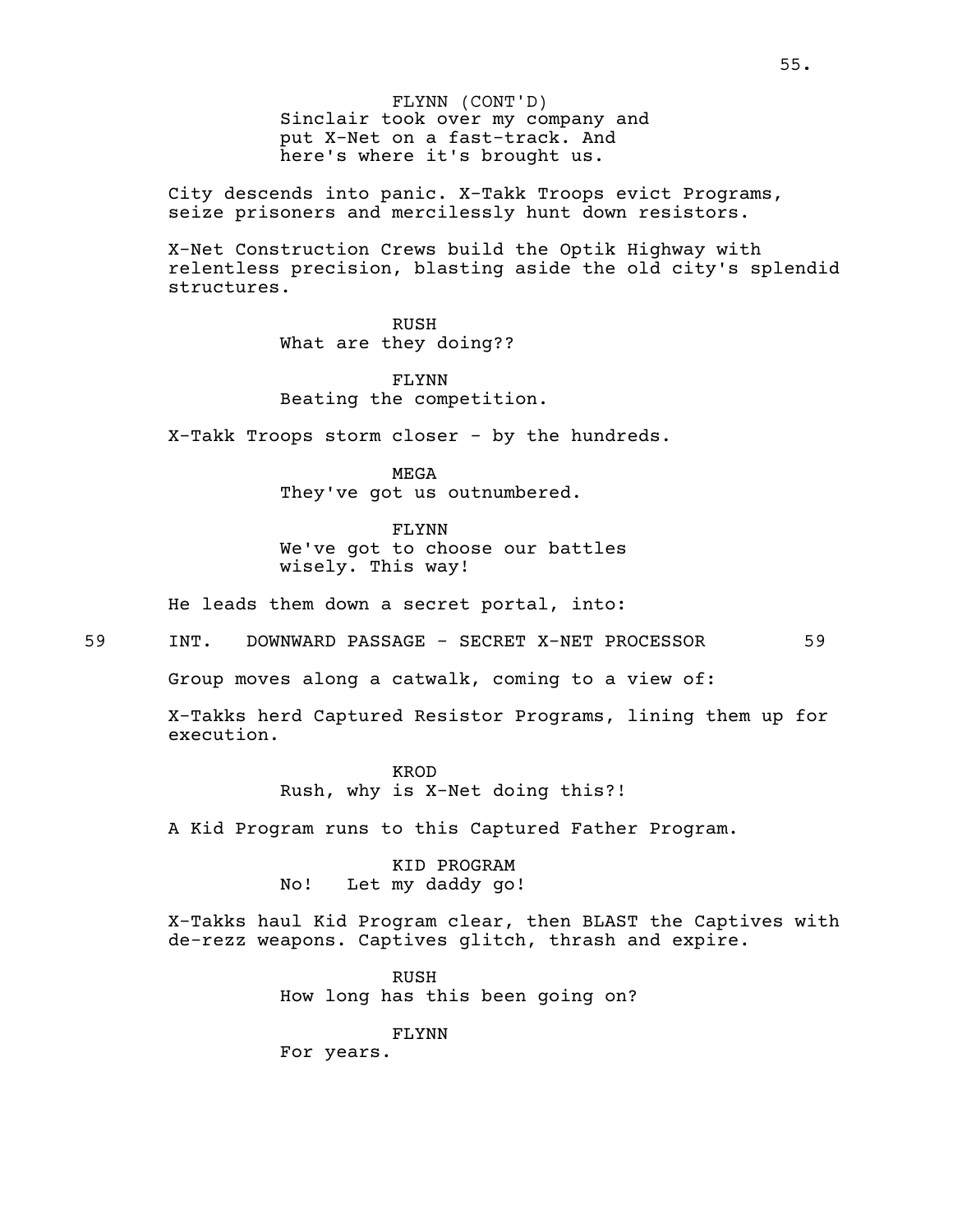## 60 EXT. REAL WORLD CITY - DUSK 60

Like any other day. Except a high-rise building's lights flicker off. A subway escalator stops. A traffic light turns red on both sides. Cars honk, tempers flare.

A TV store: All TVs in the window flip to one channel, which happens to be running a commercial for X-Net - theme: Total Data Security".

### 61 INT. CYBERSPACE - SECRET X-NET PROCESSOR 61

X-Takk Troops line up more Captive Programs.

RUSH<br>Sinclair never told us about this. X-Net is creating the very terror that makes people want the security of X-net!

#### FLYNN

No more glitches, freeze-ups or<br>shut- downs. Once X-Net is open, Plexor will destroy all other systems. All data flow will be controlled by his Master User -

RUSH

Sinclair.

### FLYNN

All data flow - Sinclair's to control and abuse. Bank accounts, medical histories, your Blockbuster account, your buying patterns, your e-mail. And to think, Rush - all this time, you've been working 24/7, trying to impress a him.

X-Takk troops blast Captive Programs.

| 62 | REAL WORLD - BANK - DUSK<br>EXT.                                                                  | 62 |
|----|---------------------------------------------------------------------------------------------------|----|
|    | ATM machine goes berserk.                                                                         |    |
| 63 | REAL WORLD - STREET - DUSK<br>EXT.                                                                | 63 |
|    | Block full of Pedestrians suddenly - and simultaneously -<br>can't get their cell phones to work. |    |
| 64 | /EXT. REAL WORLD - SUV MOVING - DUSK<br>INT.                                                      | 64 |
|    | GPS navigation system map flips around.                                                           |    |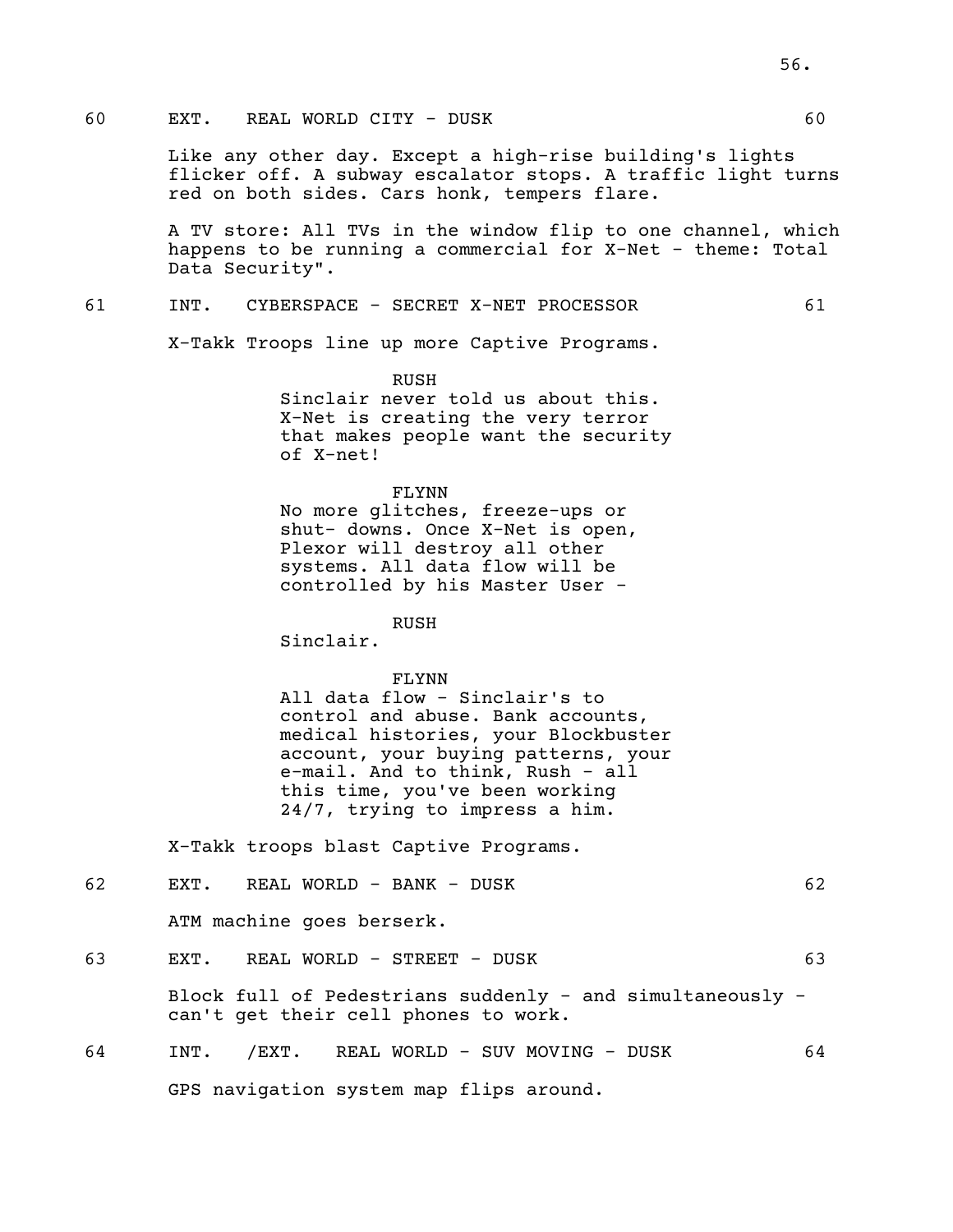GPS VOICE Turn left now. Turn right now. Left. Right. NOW!

SUV Driver panics, pulls a hard turn and SMASHES a BUS.

65 CYBERSPACE - SECRET X-NET PROCESSOR 65

RUSH Sinclair betrayed me.

FLYNN Finally you get it.

MEGA Tron was our late hope.

RUSH We've got to stop this!

X-Takks hear Rush's shouts. An overwhelming force.

Flynn and Mega shove Rush into a tunnel, closing the portal -

66 INT. SECRET PASSAGE - CONTINUOUS 66

Flynn hastens their journey.

MEGA Rush was trying to expose us!

FLYNN They didn't see us. Keep moving!

Mega, Boole and Quantz move along, shoving Krod and Rush.

RUSH We've got to tell people on the outside -

FLYNN Plexor shut down all the I/O ports. Only HE communicates with the outside. Sinclair holds all the cards.

Flynn turns on Rush - one of Sinclair's cards.

FLYNN (CONT'D) How did you get here?!

RUSH Megan Randall sent me. (points out Mega) (MORE)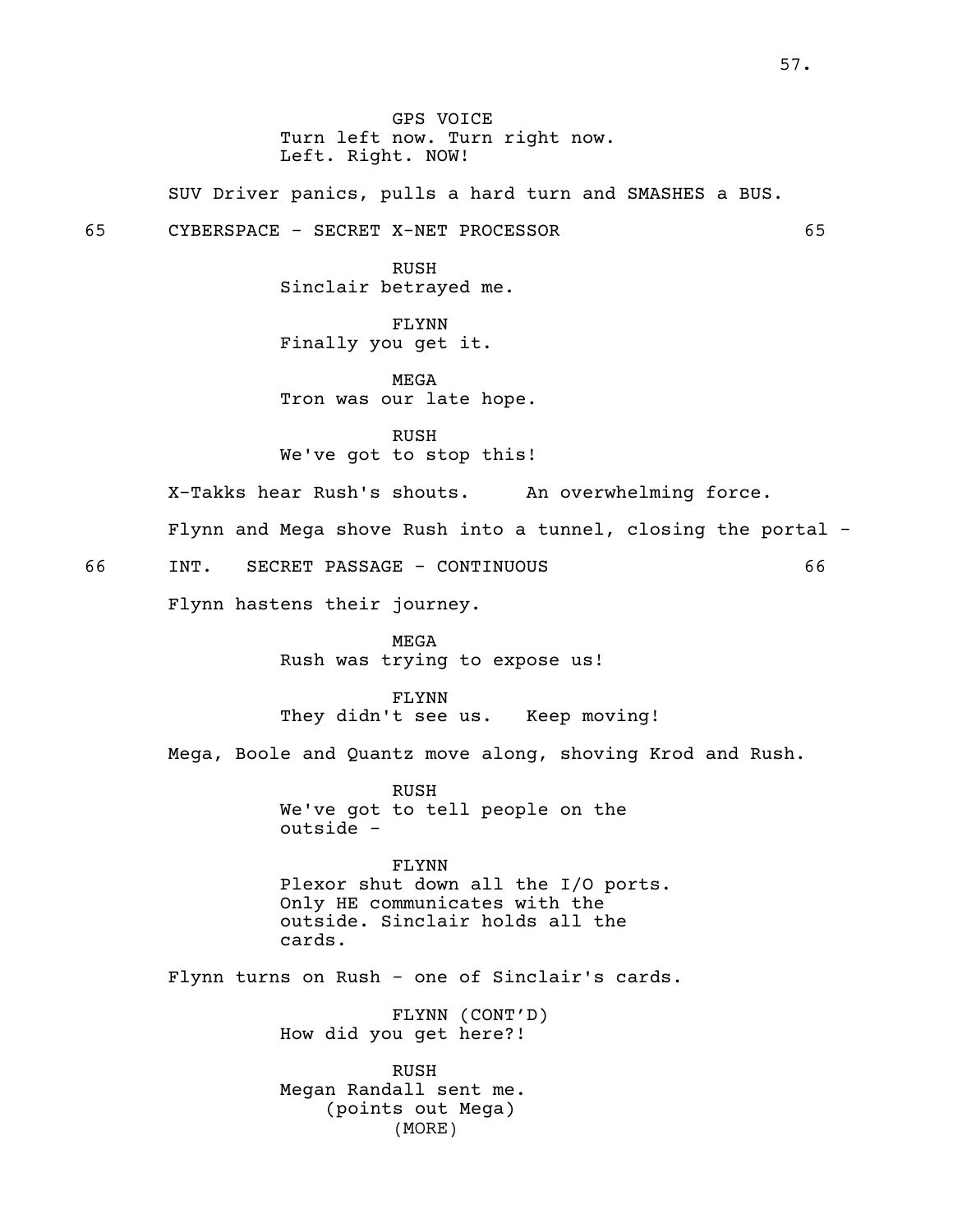Her User. She fixed your lab and sent me here to take out Tron. RUSH (CONT'D)

FLYNN<br>Megan Randall? I remember her. Smart, wise beyond her years. I can't believe she'd fall for Sinclair's lies.

He glances at Mega, then shoves Rush along.

67 INT. FIGHTER HIDE-OUT 67

Flynn, Mega, Fighters bring Rush and Krod into the clandestine Fighter base. Like <sup>a</sup> wartime casualty center, with corrupted Fighter Programs lining corridors.

> RUSH What happened to them?

MEGA Try to attack Plexor head-on, this is what happens. Because of you, there will be millions more.

They arrive at a laser-barred JAIL BLOCK, where a dozen BIG X-Takk Troops are held prisoner.

> FLYNN Lock up these two. We'll hold them for ransom. Or use them for target practice.

Flynn and Mega turn to go. Boole and Quantz use PROD LANCES to herd Rush and Krod.

> RUSH Flynn. You think I'm Sinclair's flunky, but I'm not.

Flynn pauses. Rush speaks low, so X-Net Captives can't hear.

> RUSH (CONT'D) I'm sorry about Tron.

KROD Yeah, we're - Sorry?

RUSH We were just doing a job, we had no way of knowing the truth.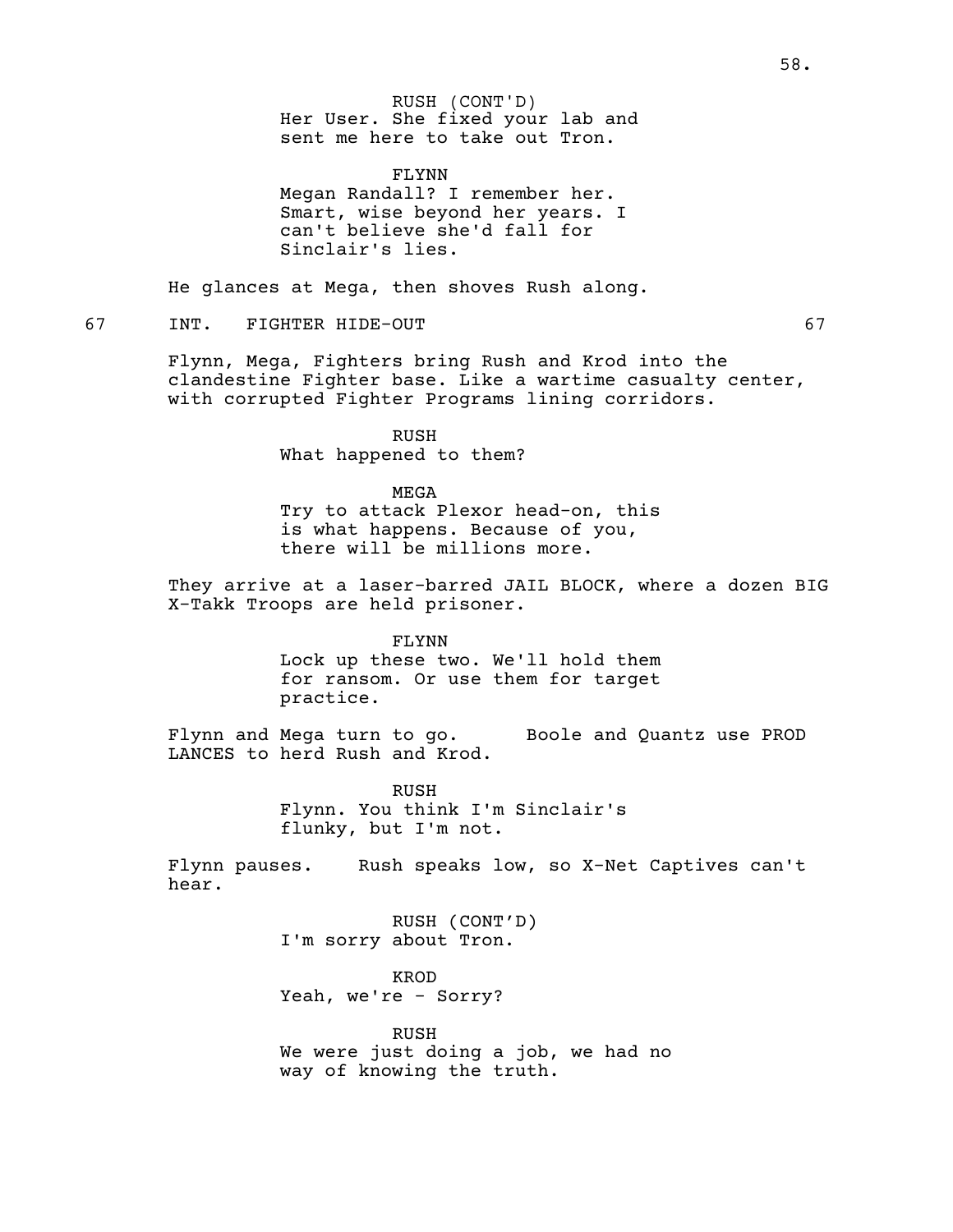KROD No way at all.

RUSH<br>Flynn, I was wrong about you. You've been doing the right thing in here. Plexor has to be shut down. Sinclair has to be exposed.

KROD Like he said.

RUSH Krod and I are ready to help.

KROD

We are?

Flynn puzzles over Rush.

FLYNN Mega, what do you read in him?

Mega circles Rush, scanning his circuits.

MEGA Independent operating instructions. He will act as necessary to increase probability of his own survival.

RUSH You don't know me.

MEGA He cannot to be trusted.

RUSH Trust?! You're the one who's been lying to me the whole time!

Rush points a finger at Mega - BOLT of ATTRACTION ENERGY shoots off his finger, ZAPS her on the nose.

Mega's circuits OVERLOAD, she flies back -

Rush, startled, looks at his finger.

Fighters muscle Rush and Krod away.

Flynn holds Mega, anger re-ignited.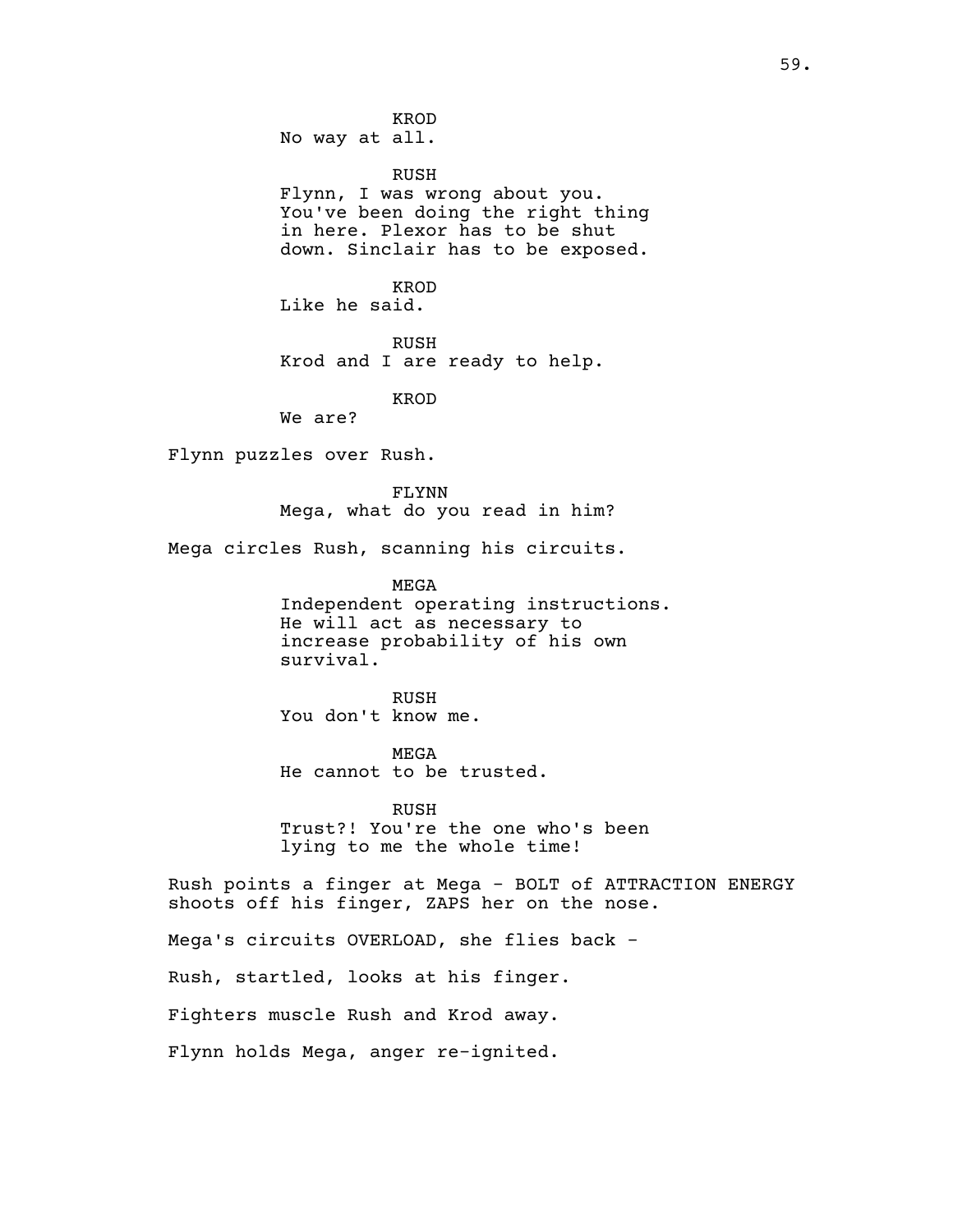FLYNN Mega's been risking her existence for our cause, lamer. That's more than you'll ever do.<br>(to Fighters) Lock them away!

Fighters toss Rush and Krod in the JAIL BLOCK with the BIG X- TAKK soldiers. Does finger-signs, body circuit language.

KROD Yo, s'up? Eh... X-Net rules, man.

RUSH Hey Krod... Shut down.

Rush peers out of his cage, watching Mega go. She turns for a final scowl, then exits.

EXT. X-NET CENTRAL SERVER - EVENING

X-Takk Troops sound alert.

-

Outside the main portal, energy zaps and splinters above ground circuits, collecting to become:

I-beem, reforming, running, stumbling. Some body parts out of sync, catching up.

> X-TAKK Halt! State encryption code!

> > I-BEEM

Breathless, he loses count. Zaps beside himself. Again:

I-BEEM

Portal opens.

69 INT. PLEXOR'S CPU 69

PLEXOR You are positive Tron was destroyed?

I-BEEM I observed it directly! Rush turned Tron into vaporware!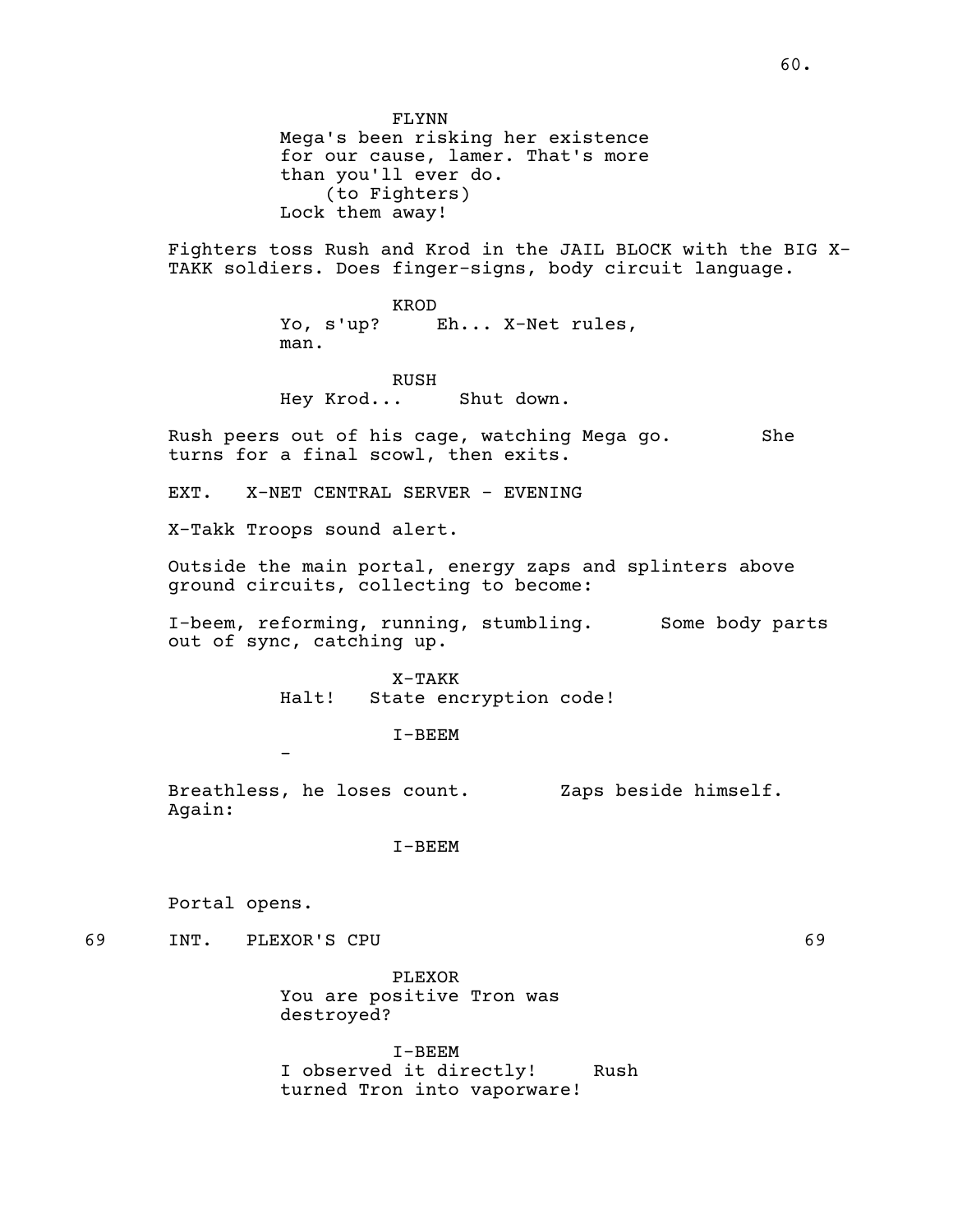X-Takk Troops trade looks, impressed.

I-BEEM (CONT'D) Rush claims to be a User! He must be! He is awesomely skilled!

Plexor hardens.

X-TAKK COMMANDER Users do not exist.

PLEXOR He is but a randomized Program, he got lucky. To our benefit.

I-BEEM Rush and Krod were surrounded by stealth fighters! They were led by another User called Flynn!

PLEXOR

Flynn??

Plexor's circuitry strobes in dark troubled hues. An image appears on his archive screen: Flynn.

> I-BEEM Yeah, that's the one!

PLEXOR Flynn... is here? He is the one behind this scheme to crash X-Net?

69 CONTINUED: 69

I-BEEM I know where they are! Rush and Krod need our help!

PLEXOR And what of Mega?

I-BEEM We couldn't find her. I'm certain they captured her too!

Plexor processes - his cranial circuits burn deep amber.

PLEXOR Tron is gone, but his User lives?

Plexor turns to I-beem, grateful. Removes I-beem's flimsy broken disk, studies it gently.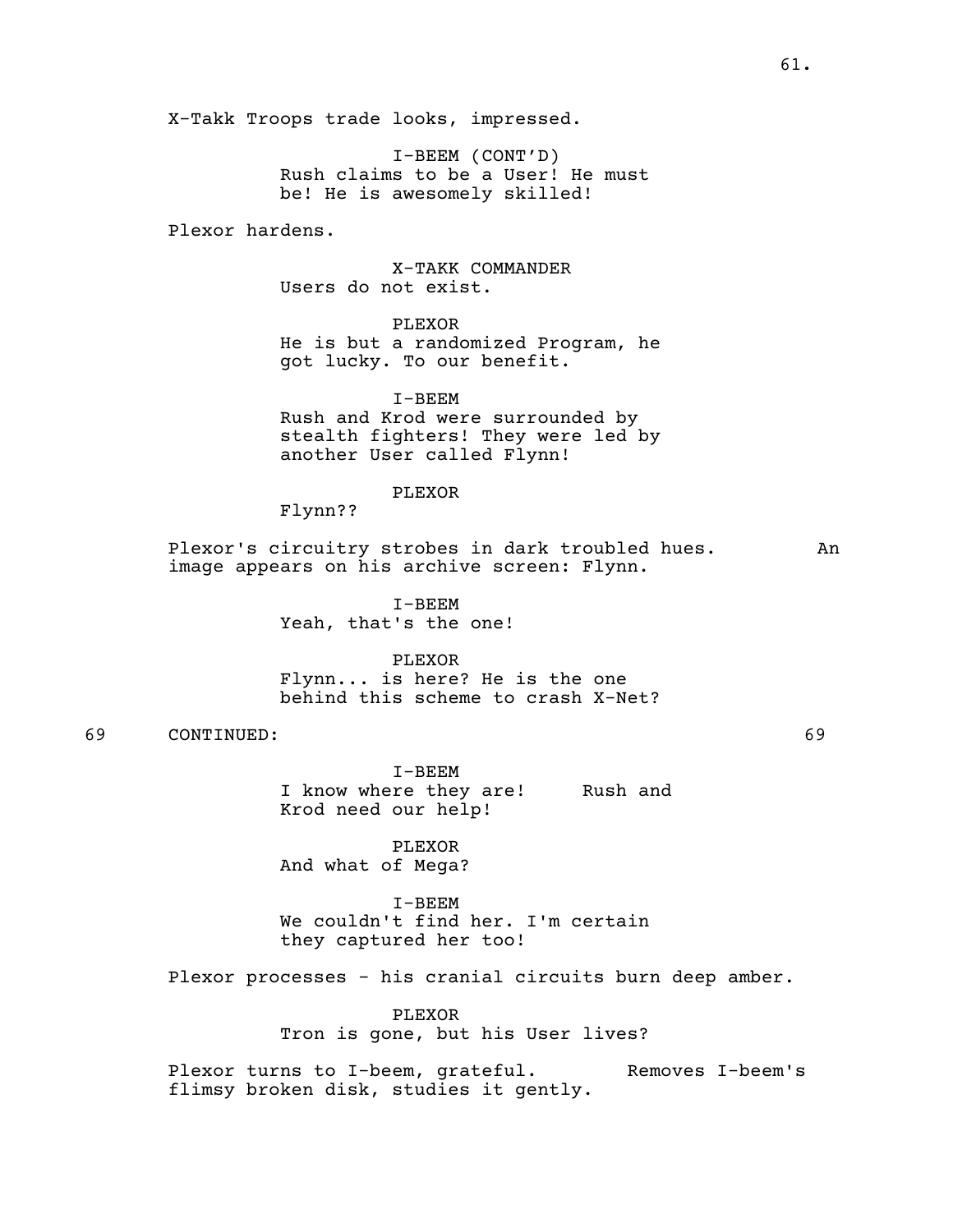PLEXOR (CONT'D) Good work does not go unrewarded at X-Net. Would you like to be upgraded?

#### I-BEEM

Yes, Plexor, very much so.

Plexor energizes a REWARD PORTAL. Shimmering golden light beckons I-beem. He eagerly enters - and gets ZAPPED. I- beem emerges out the other side, <sup>a</sup> zombie-like X-Net Drone, joining <sup>a</sup> security crew.

70 INT. PLEXOR'S INNER SANCTUM 70

Plexor enters, raises his disk. RUBY RED BEAM connects.

71 INT. REAL WORLD - SINCLAIR'S OFFICE - NIGHT 71

Sinclair paces amid a buzz of manic activity. TVs show news of escalating global data crashes. In comes a MARKETING VP.

> MARKETING VP You're not going to believe this!

> > SINCLAIR

Convince me.

#### MARKETING VP

Sales office has been flooded with calls. Major banks, airlines, city governments, the presidents of 26 nations - They all want to sign up for X-Net now. We're not even online yet and we're a hit!

71 CONTINUED: 71

Sinclair absorbs his good fortune. Smirks.

SINCLAIR We're the only port in the storm.

Execs cheer, trade high-fives.

Sinclair notices a blip on his private data screen.

The office clears, doors shut. Sinclair, alone now, interacts with his screen.

Text: INTRUDER HAS BEEN ELIMINATED.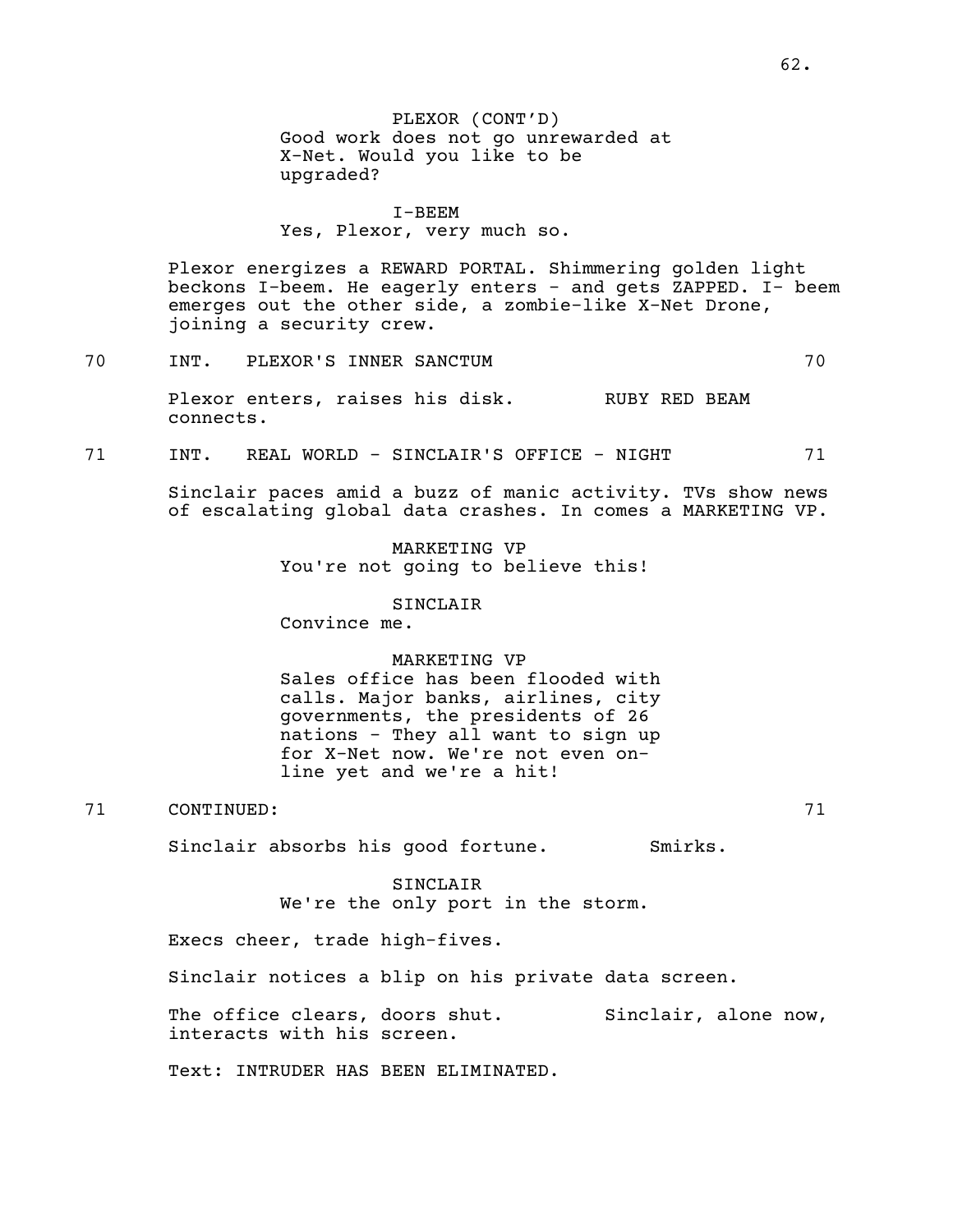SINCLAIR (CONT'D) Brilliant.

But: THERE REMAINS AN AREA OF UNCERTAINTY.

SINCLAIR (CONT'D) What uncertainy?

INTERCUTS WITH:

72 INT. CYBERSPACE - PLEXOR'S INNER SANCTUM 72

PLEXOR The User called Flynn is here.

Sinclair reads the text, blind-sided. Sees a photo of Flynn.

> SINCLAIR That's impossible.

PLEXOR Flynn commanded the intruder Tron.

SINCLAIR You've got to be wrong about this.

PLEXOR I was programmed error-free. By you.

Sinclair ponders the unimaginable.

SINCLAIR Flynn... escaped?!

PLEXOR He leads a group who seek to prevent the opening of X-Net. The one called Rush has joined them.

72 CONTINUED: 72

SINCLAIR Rush? My guy? What lies has Flynn filled him with?

PLEXOR Or what truths?

Sinclair peers at the screen text, agitation growing. A news article pops up, recounting the lab accident and Flynn's "death". X-Net launch countdown ticks.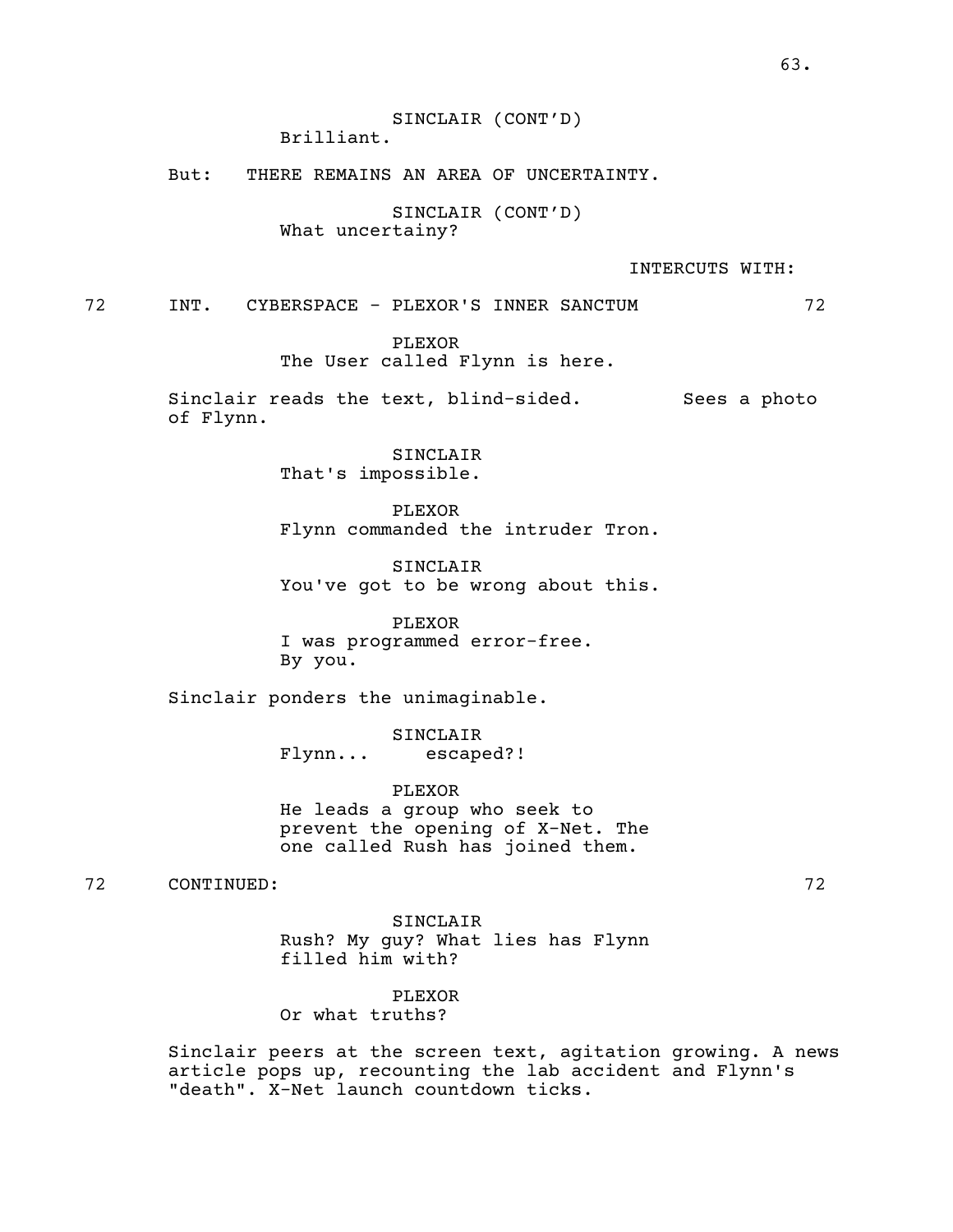SINCLAIR This world can never know all I have done. You have a plan to contain Flynn? PLEXOR Of course. SINCLAIR Don't just contain him. Destroy him. PLEXOR Instructions received. And the one called Rush? Sinclair mulls for two seconds, then: SINCLAIR He knows too much. Get rid of him. PLEXOR Instructions received. 73 INT. JAIL BLOCK 73 Rush and Krod get chummy with cell-mate X-Takks. They mock- fight together, getting insider tips. X-TAKK 1 And whatever you do, don't let them hit you here... Indicates a CIRCUIT NEXUS on his lower SPINE. X-TAKK 1 (CONT'D) All X-Net Programs have a weak spot there. RUSH Hear that, Krod? Never let them get to your weak spot. Krod twists around, playing with his spinal nexus. KROD Gurfle! I never knew that. Pull back to see: Flynn secretly observes Rush. Pondering. Boole arrives behind him.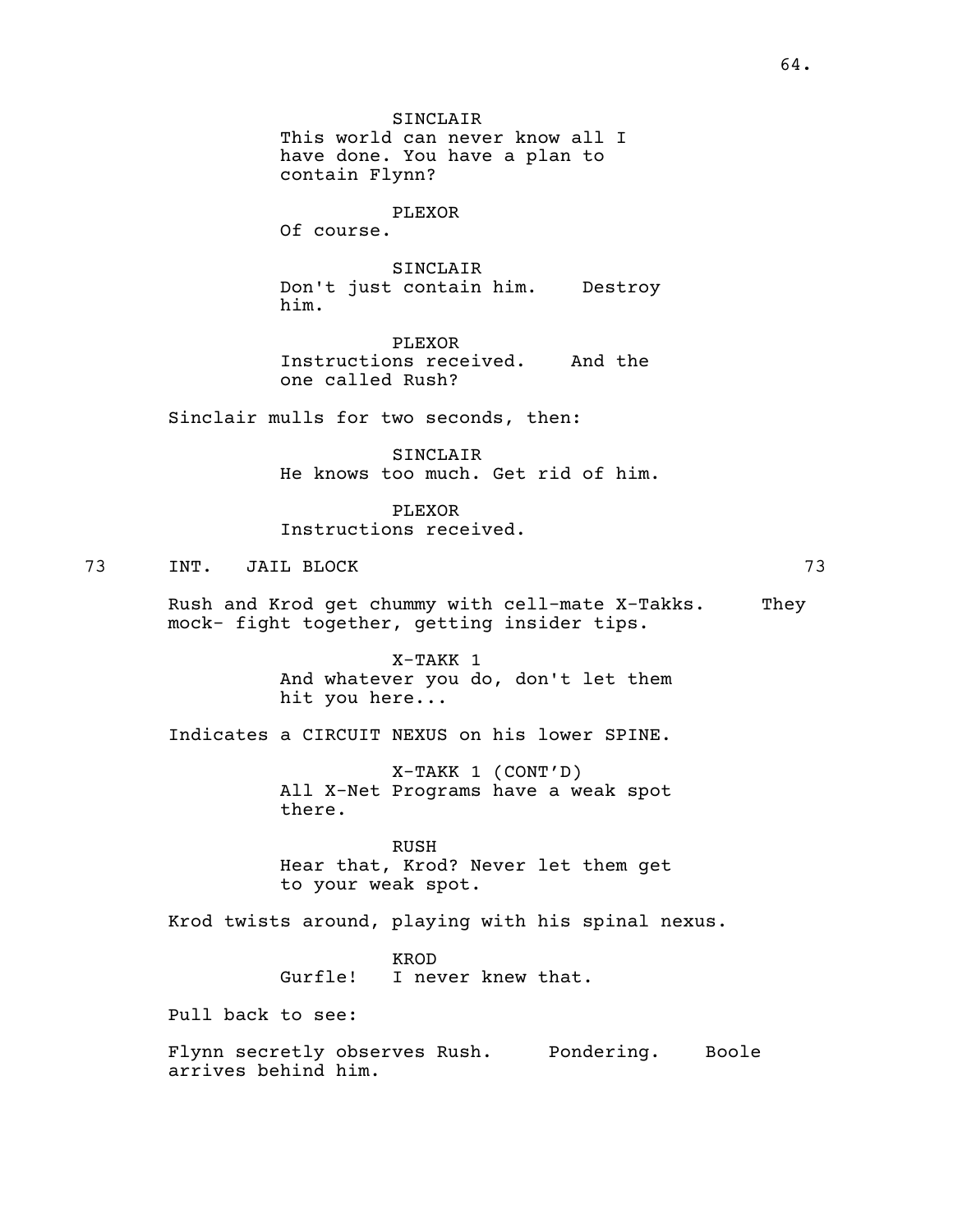BOOLE We're ready for you now.

They head upstairs.

74 INT. FIGHTER HIDE-OUT 74

Flynn reviews Fighter training. Troops throw disks, battle in pairs, repair weapons, tweak armor circuitry.

Flynn carries Tron's dark disk, contemplating it. He moves past a line-up of his finest Fighters.

FLYNN

If X-Net is allowed to open it's the beginning of the end of a free and open cyberspace. We can't let Plexor get away with this. Our game plan has not changed. Tron was specially programmed to break into X-Net and shut down power supplies.<br>We would then exploit these weak<br>points and cripple the system. Tron's role was essential One of you must take his place.

He holds up Tron's disk.

FLYNN (CONT'D) Who among you can power Tron's disk and carry out his mission?

All Fighters take a step forward.

FLYNN (CONT'D) It's the most dangerous job. If you're not up for it, nobody's going to blame you.

All stand firm.

Flynn lays Tron's disk in the first Fighter's hands. Fighter summons his will, causing the disk to glow faintly. But it soon goes dark again.

74 CONTINUED: 74

Next Fighter holds the disk, bearing down, animating the circuits... But he buckles and the disk falls dims.

Mega worries: One-by-one, Fighters fail to power Tron's disk. Flynn reaches the end of the line.

Mega puts her hands out to receive the disk.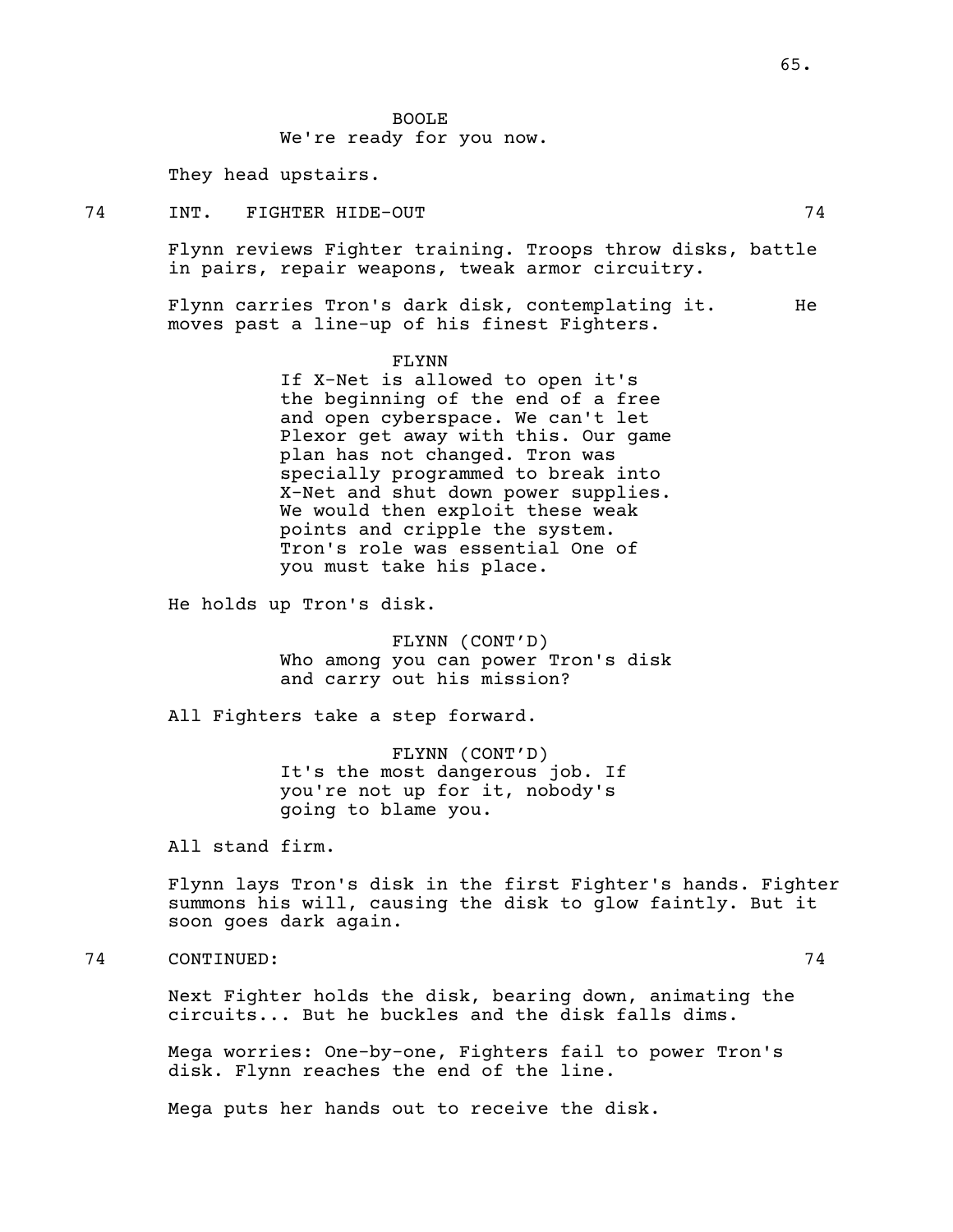Flynn hesitates, then hands her Tron's disk.

Mega clenches it, concentrating deeply. Her energy infuses the disk, animating its circuits stronger than anyone. Bur soon, her eyes strobe, her body circuits overload. She lets go. Tron's disk thunks the floor, goes dark. Mega hardens her resolve.

> MEGA There are other ways to crash Plexor. I will return to him, he still trusts me. I will get close and crash him with direct contact -

FLYNN It's futile. Plexor's personal defense measures are massive.

Other Fighters chime in, but they don't know what to do. A FIGHTER SENTRY dashes in.

> FIGHTER SENTRY Enemy scouts, headed this way!

75 INT. JAIL BLOCK 75

Rush, Krod and X-Tekk Prisoners heard COMMOTION in the main hideout area above.

76 EXT. ANCIENT COMPUTER SYSTEM 76

Phalanx of X-NET SECURITY CRUISERS moves in, mashing circuitry - X-TEKK TROOPS rowst Civilian Programs.

Plexor commands LEAD CRUISER.

PLEXOR Disperse to all sectors!

CRUISERS with X-Takks split in several directions.

X-Takk Squads crash fleeing programs.

77 EXT. ANCIENT COMPUTER SYSTEM / OLD GAME GRID 77 CRUISERS with X-Takk Troops ravage grid, moving into: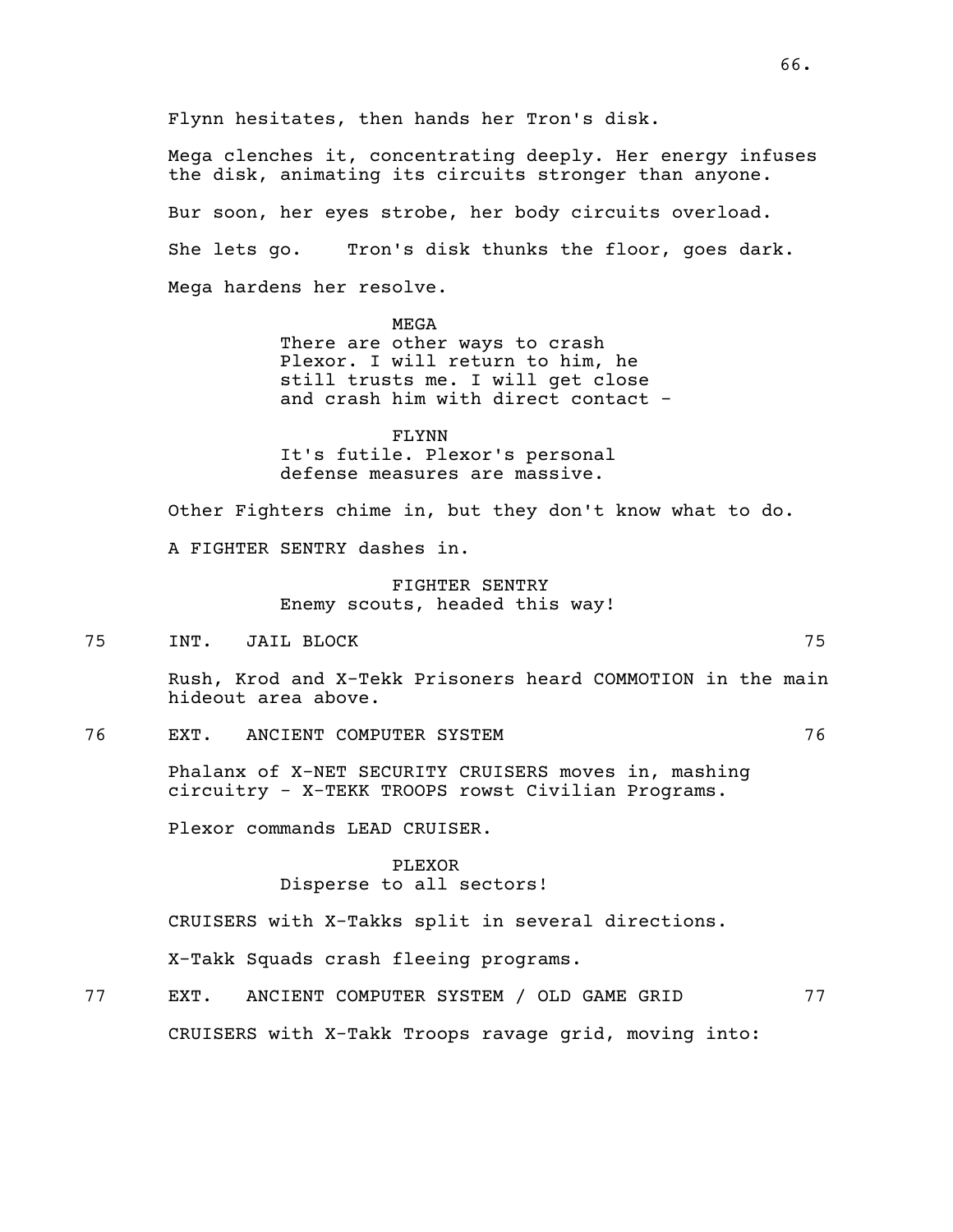# 78 EXT. MEMORY LEAK TUNNELS 78 78

X-Net CRUISERS crash through. ASSEMBLER UNITS spew freshly programmed BRIDGES over memory leak swamps. X-Takk troops hustle deeper.

### 79 INT. ANCIENT COMPUTER SYSTEM LABYRINTH 79

X-Takks storm in. Specialized units scan memory leaks, detect code fragments - schematic images of Tron.

X-TAKK SPECIALIST The invader Tron crashed here.

Plexor surveys the place.

### PLEXOR

This was a preferred gaming arena for the User called Flynn. His moves are predictable, recursive, easily traced.

Plexor activates a Q-MINATOR. Device emits a PLANE of coherent pulsing energy, which scans the area, illuminates the RACING DATA BIT PATTERNS within all circuits, programs and surfaces. (An x-ray-like device that reveals all computer machine code underlying every cyberspace object.)

A trail of code BURNS HOT NEON GREEN.

### PLEXOR (CONT'D)

That way!

80 EXT. CLASSIC DATA HUB CITY 60

X-Net Cruisers crash the city. Programs scatter.

Plexor commands Lead Cruiser, sweeps Q-MINATOR. Running Civilian Programs are rendered "naked" by the beam, bodies revealed as volumes of buzzing data bits "1010011101010110..."

#### PLEXOR

Down there.

Cruisers deploy DE-REZZ BEAMS, slicing open structures.

Flashing bitstorm, screaming Civilian Programs - The wrath of X-Net is unleashed upon the city.

81 INT. FIGHTER HIDE-OUT 81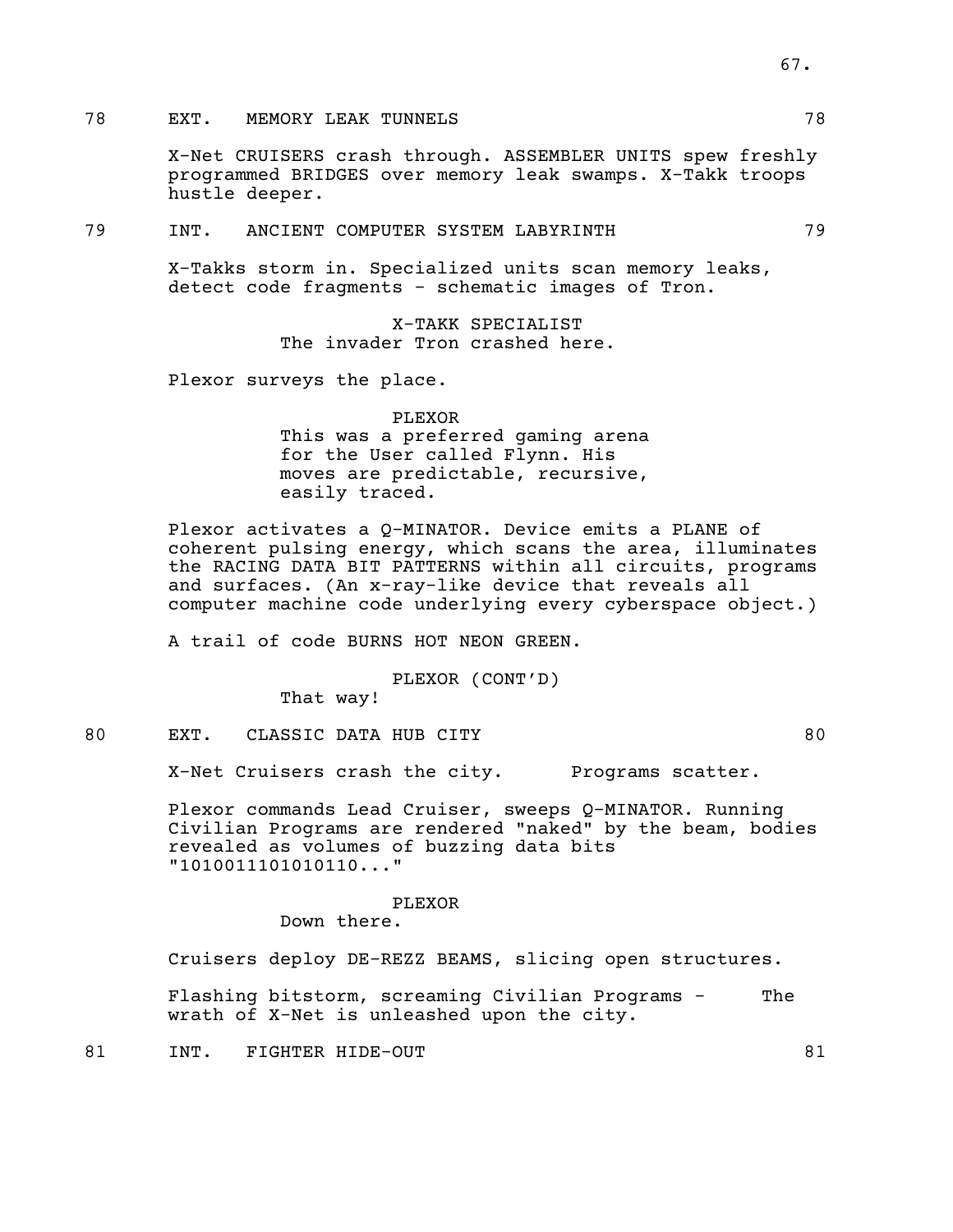CRASH!

Walls slice and crumble -

X-NET CRUISERS blast their way in, coming to a stop in precise formation.

Plexor emerges from Lead Cruiser.

Stops. Looks.

The place is empty.

Not a fighter in sight.

PLEXOR Fan out! Search every buffer and cache!

RUSH (O.S.) Hey! Down here!

KROD (O.S.) Get us out of here!

82 INT. JAIL BLOCK AREA 62

Plexor and X-Takks hustle down, finding:

Rush, Krod and the X-Takk Prisoners, behind bars.

X-Takk Specialists hack the system, power down jail bars. Prisoners step forth and retrieve their impounded disks.

> KROD Dude, are we glad to see you!

PLEXOR You destroyed Tron.

RUSH Yes... Where is Mega?

PLEXOR She's not with you?

KROD<br>She's with Flynn! She's with Flynn! I mean,<br>totally WITH Flynn -!

RUSH (cuts off Krod, covers) Flynn was smart enough to interrogate her first.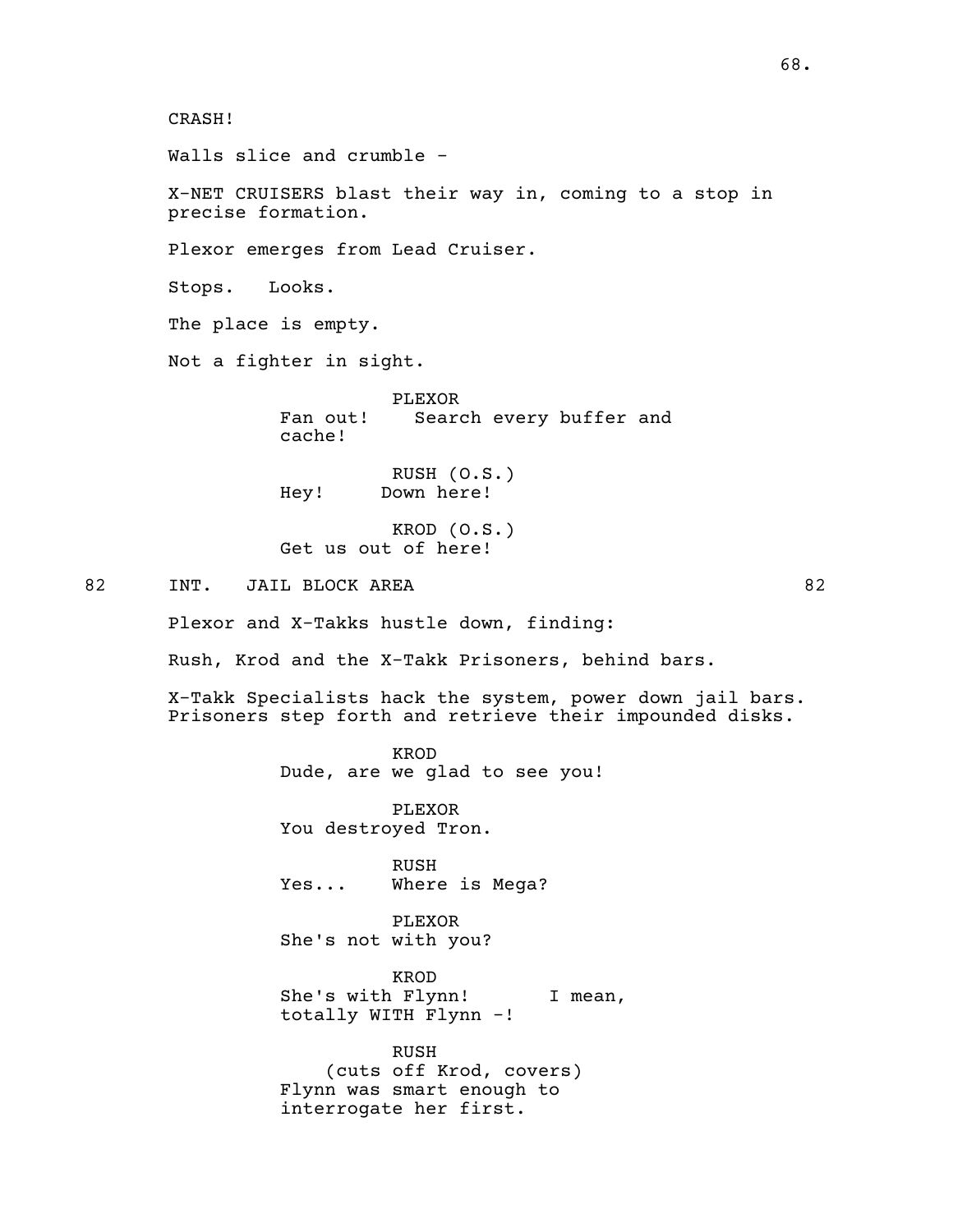KROD

Right.

PLEXOR (duped) She contains sensitive data. Flynn cannot be allowed to hack her.

Rush and Krod notice: Behind Plexor and his Soldiers, BOOLE, QUANTZ and FINITY FIGHTERS move into position. They signal Rush and Krod not to blow their cover. Rush makes Krod comply. An ambush is ready to spring.

> RUSH Yeah, only - We kicked Flynn's butt, too.

KROD<br>You should have seen it. Flynn won't be a problem.

X-Takk Prisoners are confused.

PLEXOR Then... Why were you imprisoned?

X-TAKK

Ambush!

Fighters POUNCE, throwing disks -

Rush grabs a PROD LANCE, nails two X-Takks on their spinal nexus. They go down hard.

> PLEXOR Delete them all!

Plexor hurls an ENERGY BALL - Rush DUCKS, grazed by its FRACTAL comet trail.

Fighters beat back Plexor. His concerns shift. He ducks into an ascension shaft -

Rush and Krod are left fighting back-to-back, out-manned three-to-one.

83 INT. FIGHTER HIDE-OUT ASCENSION SHAFT 83

Plexor races upward, but is blocked by a unit of Fighters.

Plexor pulls off his special TRIANGULAR DEATH DISK - FLINGS it. Disk ricochets off three Fighters, knocking them out. Another lethal fling and the remains Fighters fall.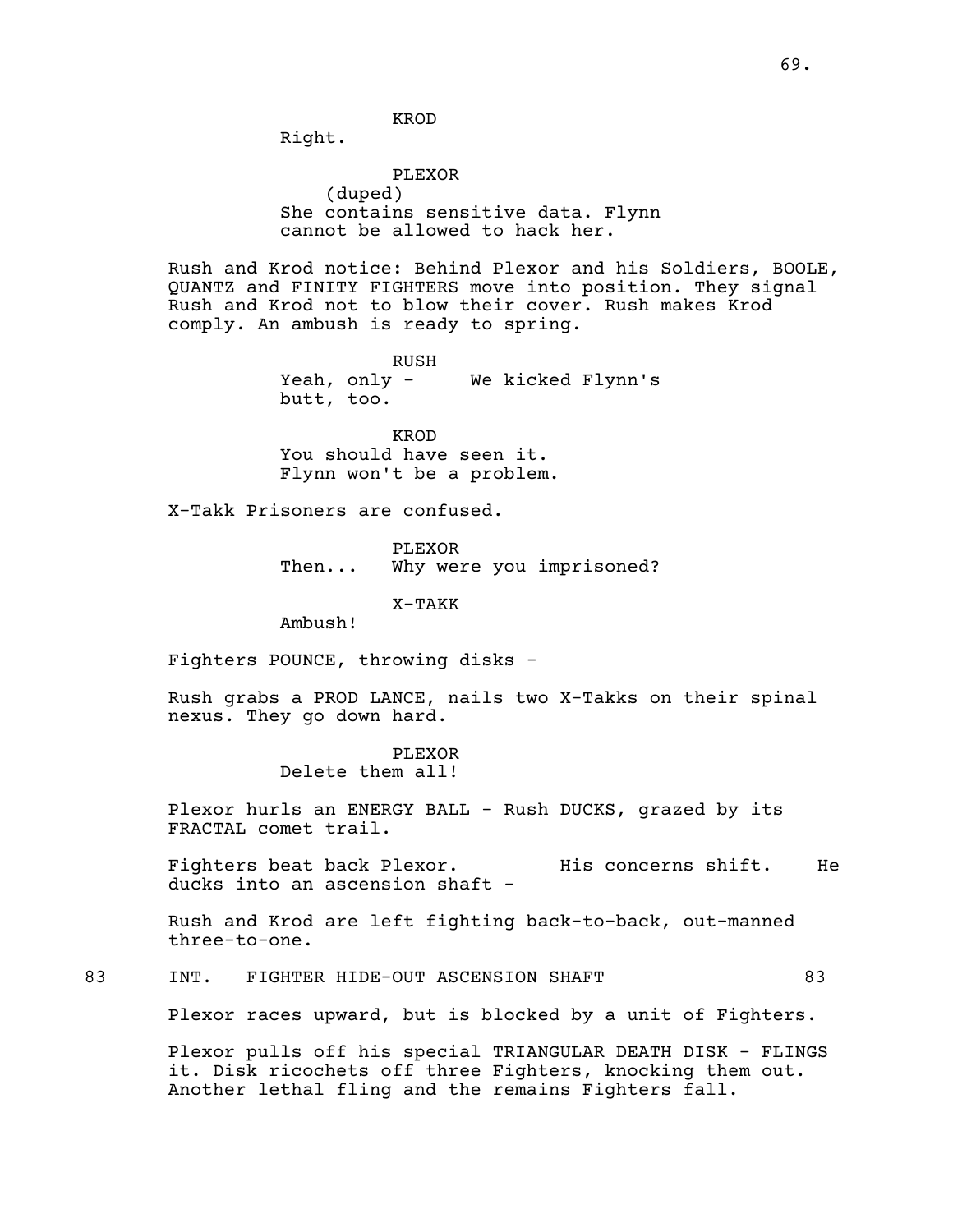Plexor retrieves his death-disk with heart-stopping accuracy, darts into:

84 INT. FIGHTER HIDE-OUT MAIN ARENA 84

### PLEXOR It's a TRAP!

X-Takk Troops react, bolting for their Cruisers.

Floor circuits ACTIVATE - X-Takks ZAP and FREEZE.

Fighters appear from all directions.

Disks fly -

X-Takks wield stout MAZER weapons -

Even the corrupted Fighter Programs pitch in, working in clever teams, chipping away at Plexor's forces.

But X-Takks have tougher armor and more awesome weapons.

X-Takk Mazer cuts down Fighters by the dozen, leaving them corrupted or shut down.

UPPER LEVEL:

Flynn struggles to help wounded Fighters - He captures a Mazer and uses it against X-Takks... But Flynn can't move well on his bad leg. He watches his troops getting trounced.

> FLYNN Retreat! Over that way! Move around their flank!

ZAP! A Mazer blast strikes Flynn's bad leg.

FLYNN (CONT'D) Arrrgghhh!

Mega appears, throws her disk with deadly accuracy. The offending X-Takk Soldier crashes. Millions of bits spray over main arena - fractal fireworks.

Mega grabs Flynn from falling. They make for a bridge.

Flynn slaps a wall panel. Trigger circuit activates, surging down into...

85 INT. FIGHTER HIDE-OUT MAIN ARENA 85

...Circuit energizes a sector of floor circuits, which overload and BLAZE - frying twenty X-Takks.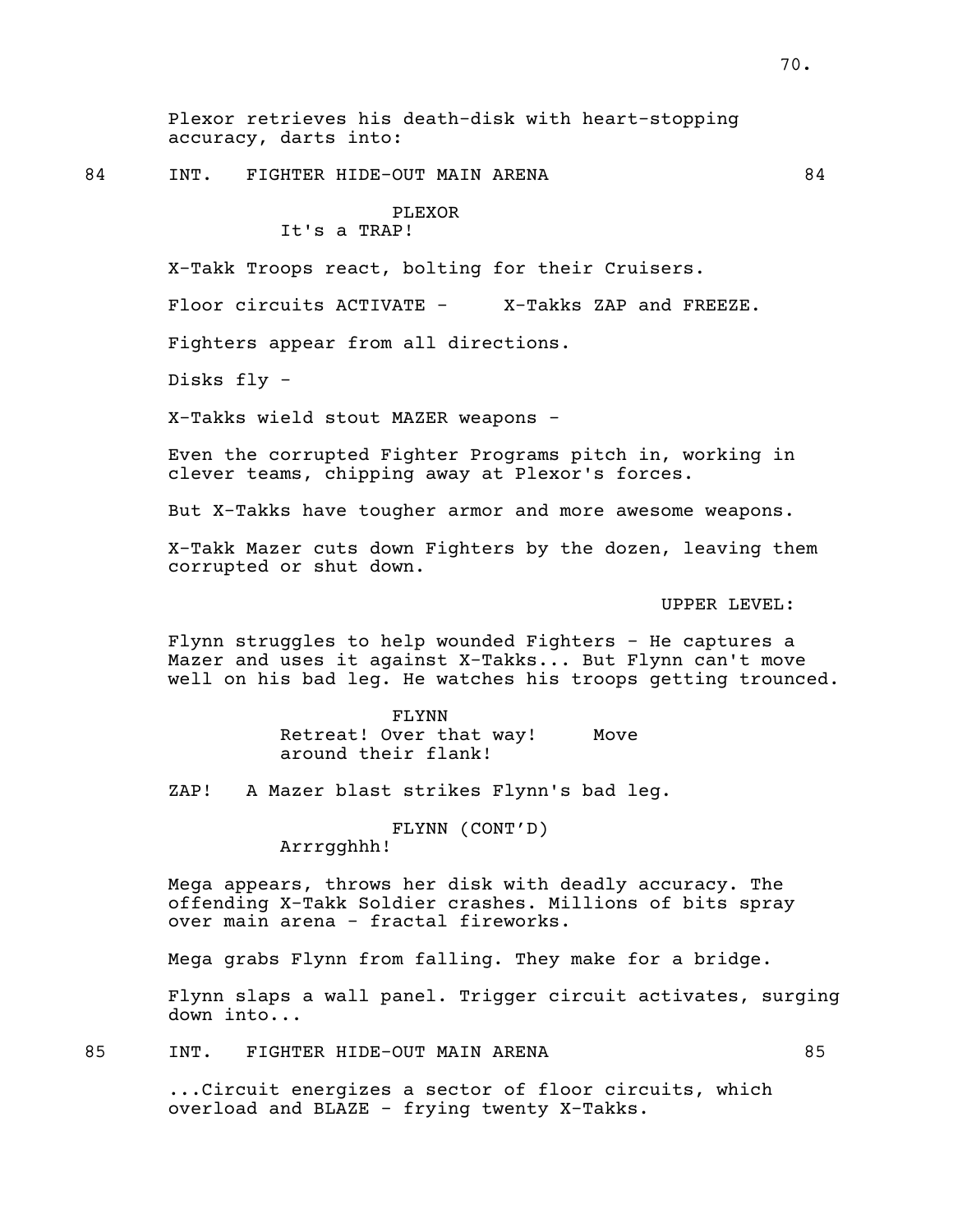### 86 INT. JAIL BLOCK AREA 86

Rush and Krod use puny PROD LANCES against fearsome X- Takks...

Rush charges an X-Takk dude, Krod gets cornered by another. Rush dodges his death blow, spine-zapping his foe... Krod prepares to die, as X-Takk Bully pins him with a Mazer and squeezes the trigger.

X-Takk Bully seizes, freezes, crashes. Mazer barrel falls away from Krod - he's lucky to be alive. Rush stows Zap Wand, grabs Mazer and yanks Krod to his feet.

KROD

Thanks.

RUSH I'll never let you forget it.

KROD Rush, we're screwed! Now everybody's after us!

RUSH Nah, we're cool. We're with them!

Boole and Quantz sweep past, gathering Rush and Krod into their unit. They charge up the ascension shaft.

87 INT. FIGHTER HIDE-OUT / MAIN HALL 87

Plexor hurls DEATH DISK, takes out Fighters.

He spins, looks up: Glimpses Flynn and Mega running along a ledge. He heads after them, working his way upward.

88 INT. FIGHTER HIDE-OUT / MAIN HALL 88

Rush and Krod emerge behind an X-Takk Cruiser. They knock out two X-Takk Soldiers, steal their MAZER WEAPONS.

Fighter Specialists hustle in, attach ENCRYPTION PODS to the Cruiser. Data meltdown radiates from the key, "burning" through the Cruiser like paper.

Cruiser implodes.

### KROD Awesome! Can I do one?

Rush spots Plexor heading to upper levels. He pursues.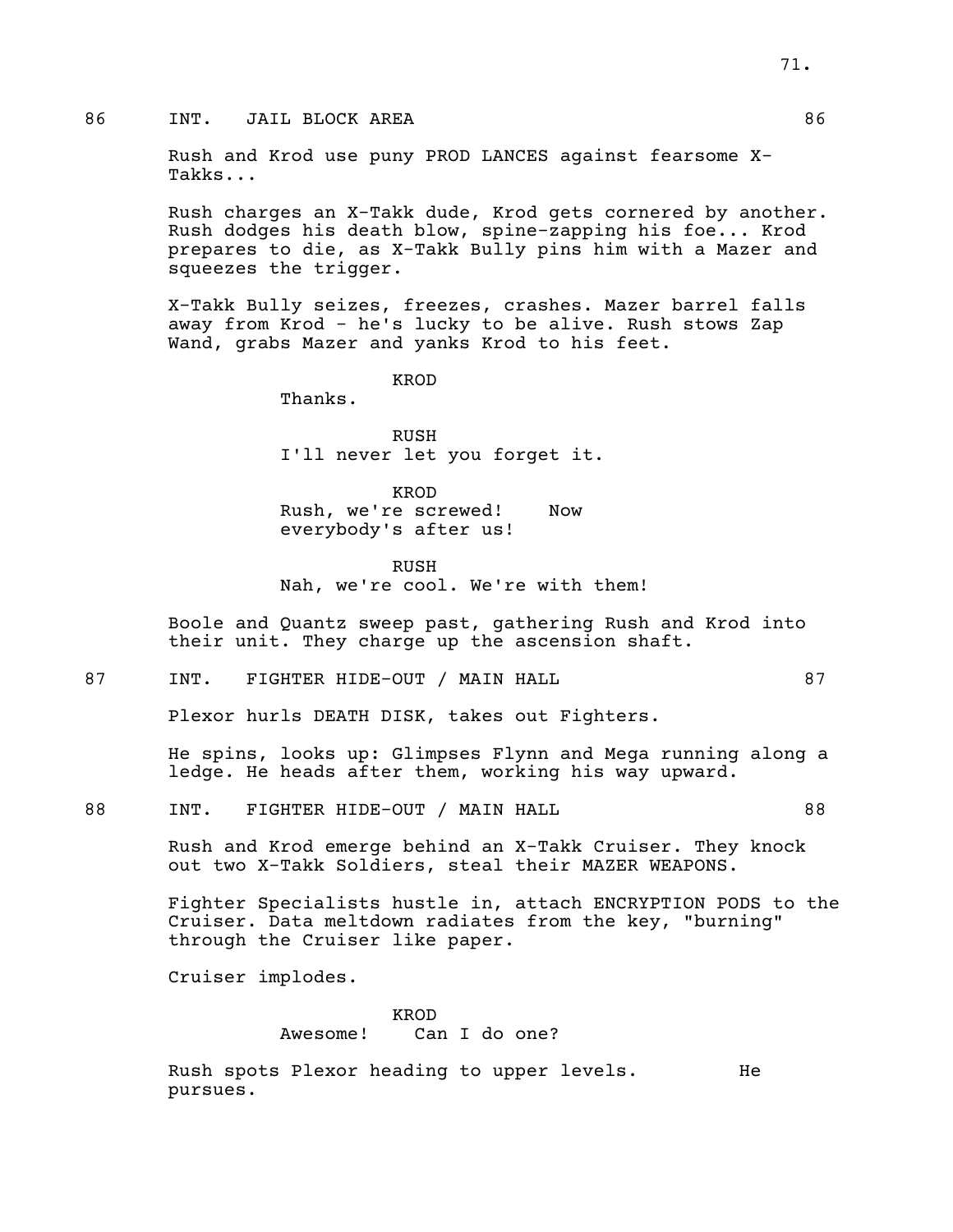72.

89 INT. FIGHTER HIDE-OUT / UPPER LEDGE 69

Flynn and Mega help corrupted Fighters toward the bridge.

MEGA Quick. This way.

WHAM!

A wounded Fighter is struck down. Triangular DEATH DISK swings wide, takes out another, then the last...

Mega and Flynn spin to see:

Plexor steps forward, retrieving his Death Disk. Blocking their exit.

PLEXOR Mega, move aside! I will finish him!

Instead, she shields Flynn's body.

MEGA Strike us down. There will always be more to oppose you.

Sinclair's circuits snap with rage.

PLEXOR What programming has he installed in you??

MEGA Flynn! Go with the others! Run!

FLYNN I'm not leaving you with this phreak.

Plexor brings back his DEATH DISK.

In the shadows: Rush, creeping along the periphery, gaining position on Plexor.

> FLYNN (CONT'D) Plexor, get over the control thing.

Plexor readies his disk to FIRE -

RUSH Drop the disk!

He pivots, hurls Death Disk at Rush.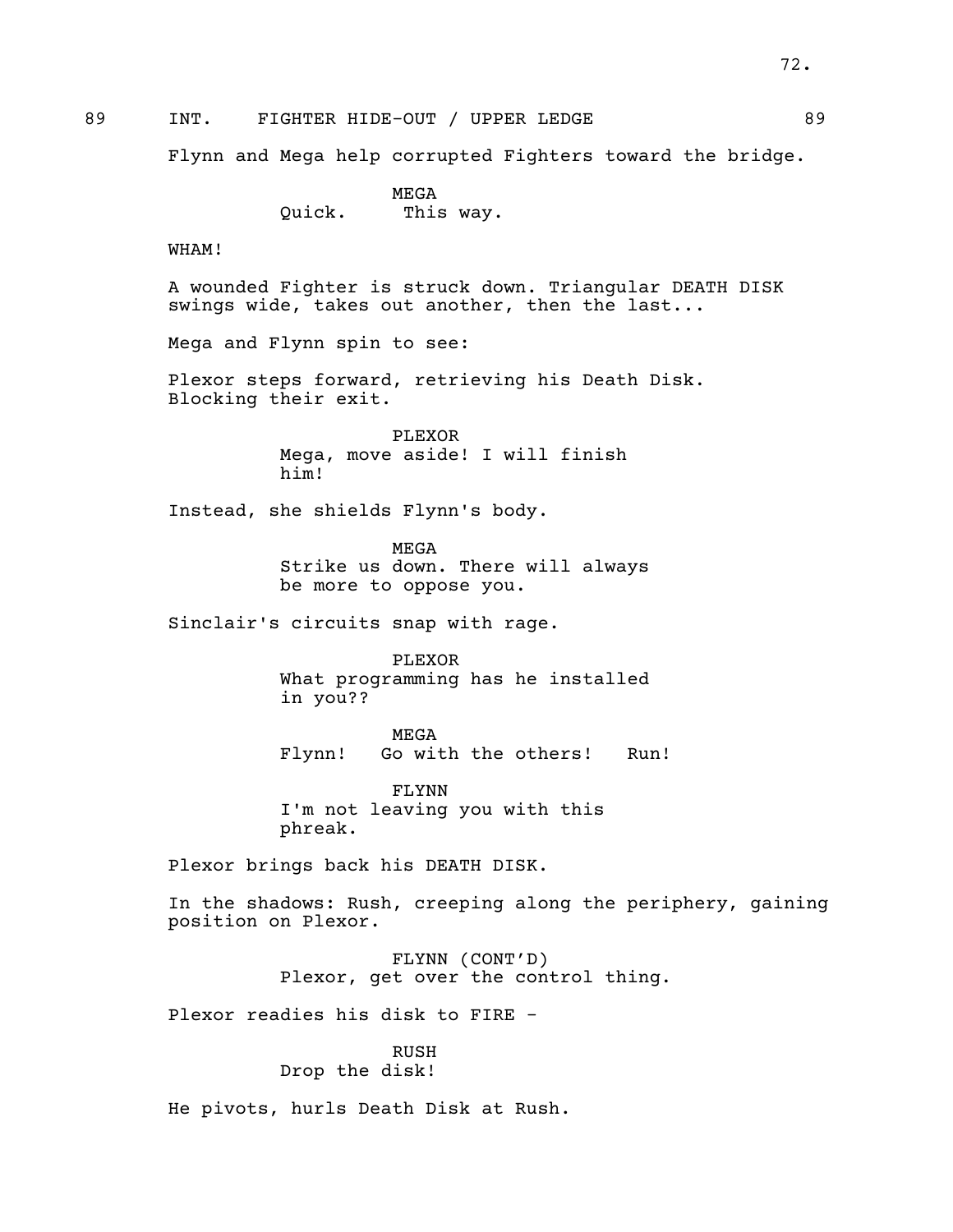Rush dives clear, sends his data energy into surrounding circuits. Circuits activate around Plexor, surging PAIN DATA into his body.

# FLYNN

## I'll be damned.

## MEGA

Rush?!

But Plexor resists Rush's data infusion, freezing the circuits around his feet. Cutting off the flow.

Death Disk slices walls, arcing back toward Plexor -

Rush LEAPS at Plexor.

BLANG!

Plexor is solid-state, like a cast iron statue. Rush flips airborne, goes down hard.

## RUSH

ARRGH!

Plexor considers Rush, astonished by his audacity.

RUSH (CONT'D) (sucks air) Is that all you've got?

It's a millisecond's distraction - Death Disk returns to Plexor's hand, but swings wide and GRAZES his ARM, leaving a swath of painful CORRUPTION.

#### PLEXOR

Raagghh!

X-Takks hustle in with hefty NEGABYTE BLASTERS.

FLYNN Rush! This way!

Flynn, Mega and Flynn dash across the bridge.

## PLEXOR

Delete them!

NEGABYTE BEAMS slice walls, erasing all data in their path. Rush, Flynn and Mega dive into <sup>a</sup> tunnel, escaping by inches.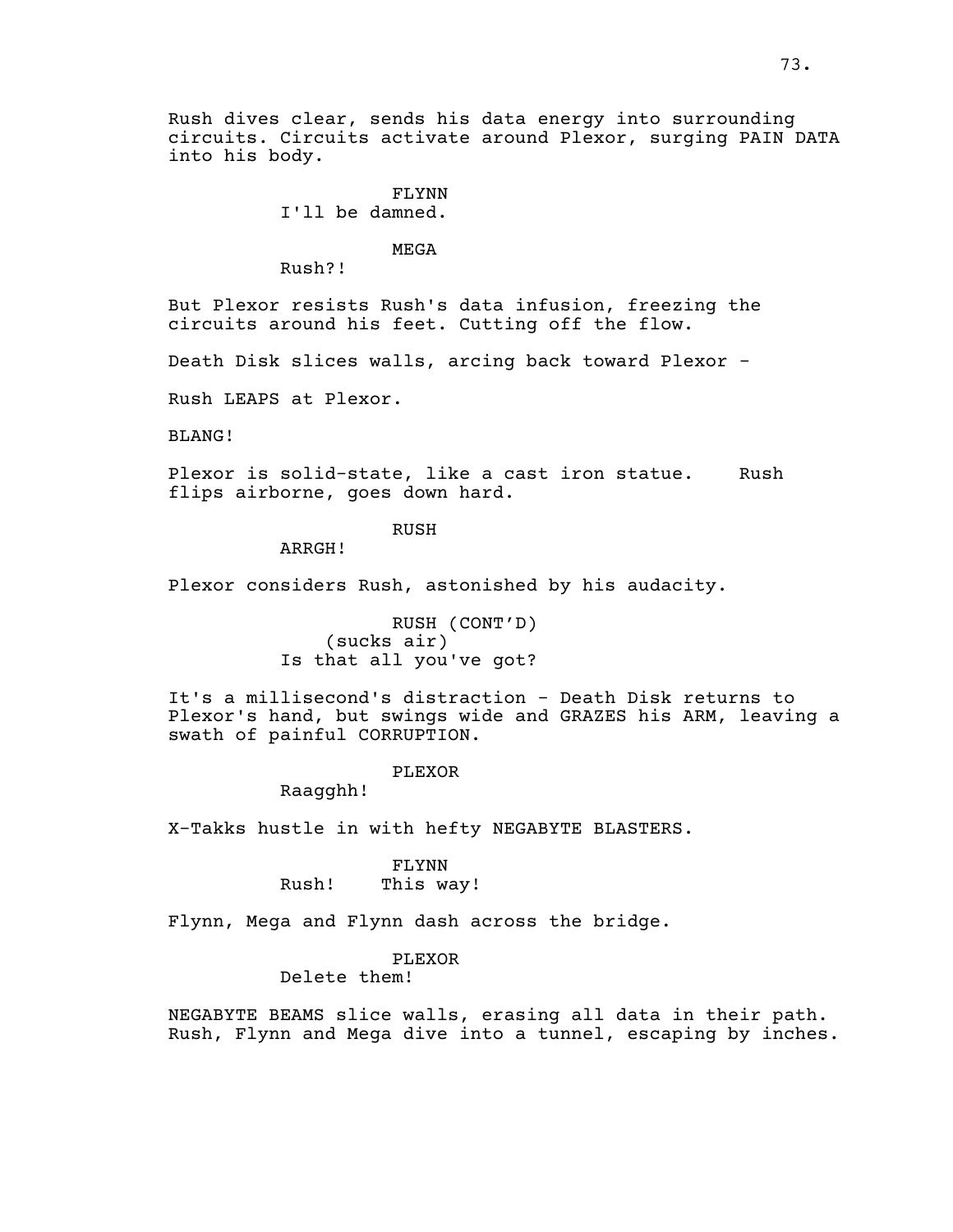Rush, Mega and Flynn, pursued, rendezvous with Krod, Boole and Quantz.

> BOOLE This way! Down the pipe!

Rush helps Krod, Quantz and Boole into <sup>a</sup> data pipe. One by one, they WHIRL away in the flow of chromatic data.

Flynn and Mega have a breathless moment to consider Rush.

MEGA He's better than I thought.

FLYNN He's been sent for a reason.

MEGA What reason?

FLYNN Don't know yet. Sometimes we have to trust the bigger plan.

Mega struggles to compute.

Rush turns to help Flynn down the pipe. Mega assists. Flynn's wounded leg gives out, he slips. Rush holds him, but loses his balance, slides down.

> RUSH Mega! Quick! Jump!

But she hesitates -

VELCRONIC BEAMS snag her from behind - pulling her back onto the ledge.

Rush tumbles down the flume, glancing back to see:

Mega, hauled away by X-Takk Troops.

RUSH (CONT'D)

MEGA!!!

Fighters, Krod, Rush and Flynn surf down the data WHIRL, accelerating away from the hot zone.

X-Takks jump in after them, but are all swallowed by the flow - gone.

74.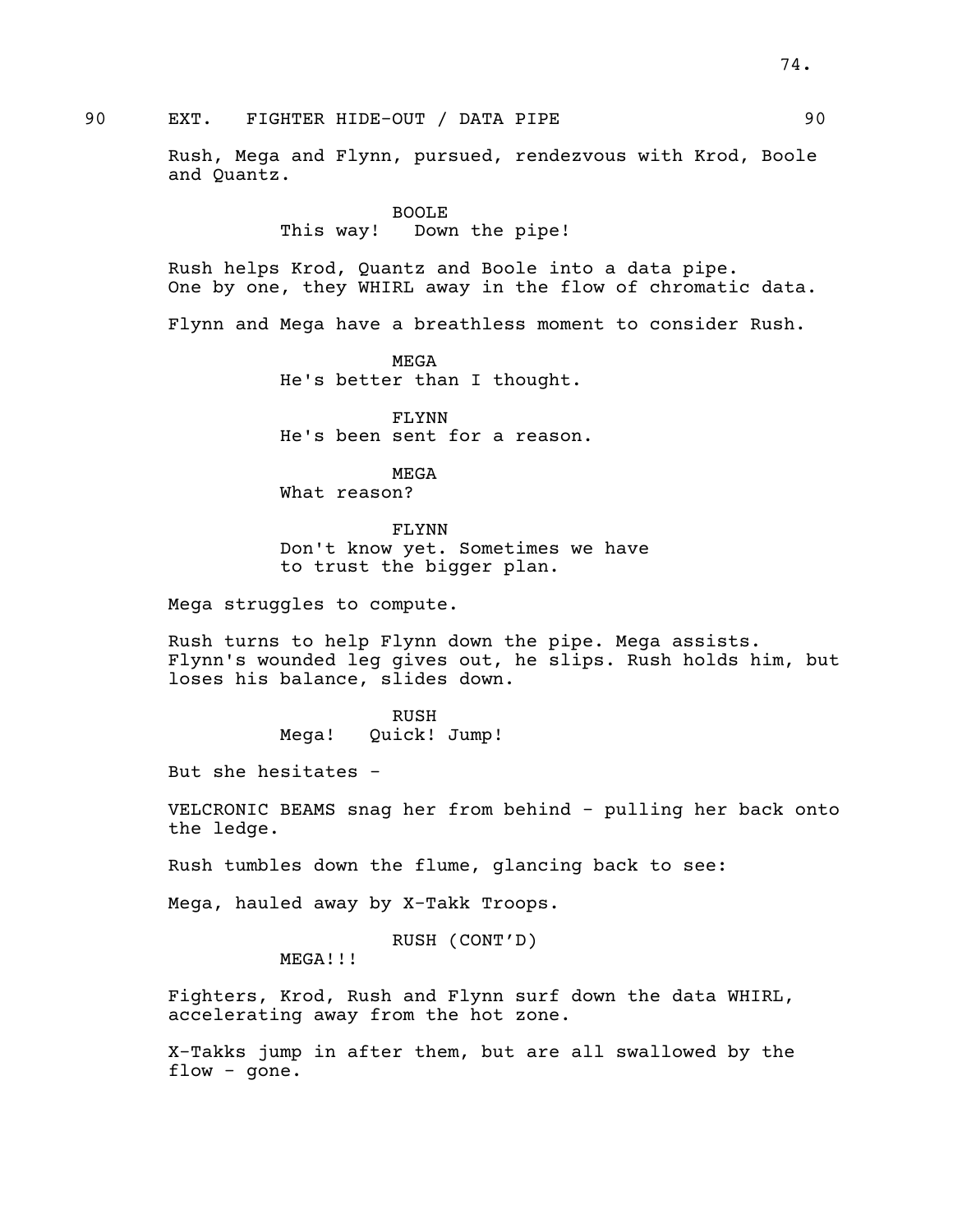Bashed and ruined, littered with fallen Fighters.

Plexor nurses his injured arm, commanding the mop-up.

X-Takks bring Mega to their leader.

## X-TAKK 1

We got her!

Mega stands defiant.

Plexor regards her sternly. Extends his hand to her shoulder, cupping the back of her neck.

> PLEXOR You committed a fatal error.

DATA ENERGY SURGES from his eyes, flushing her body<br>circuits. She fights intensifying input, but soon weakens. She glitches and shuts down, falling into the arms of X-<br>Takks.

> PLEXOR (CONT'D) Their strategies and tactics lie encrypted in her memory. Bring her! I will hack from her what I need.

92 INT. DATA PIPE NETWORK 92

Flynn leads the way, surfing the chromatic hyper-speed flow with Quantz and Boole.

Rush and Krod struggle to master the technique, rolling, slipping, recovering, grabbing each other.

> RUSH I got it, I got it, I got it.

Boole surfs around them, heading into a squirrely curve.

KROD

AWWWWWWW!

Krod swings high, out of control. Dumps in front of Rush, who flips him upright.

> RUSH Shove it! Go!

Rush and Krod swerve and gathers speed, shooting past Quantz, Boole and Flynn - pivoting to surf BACKWARDS!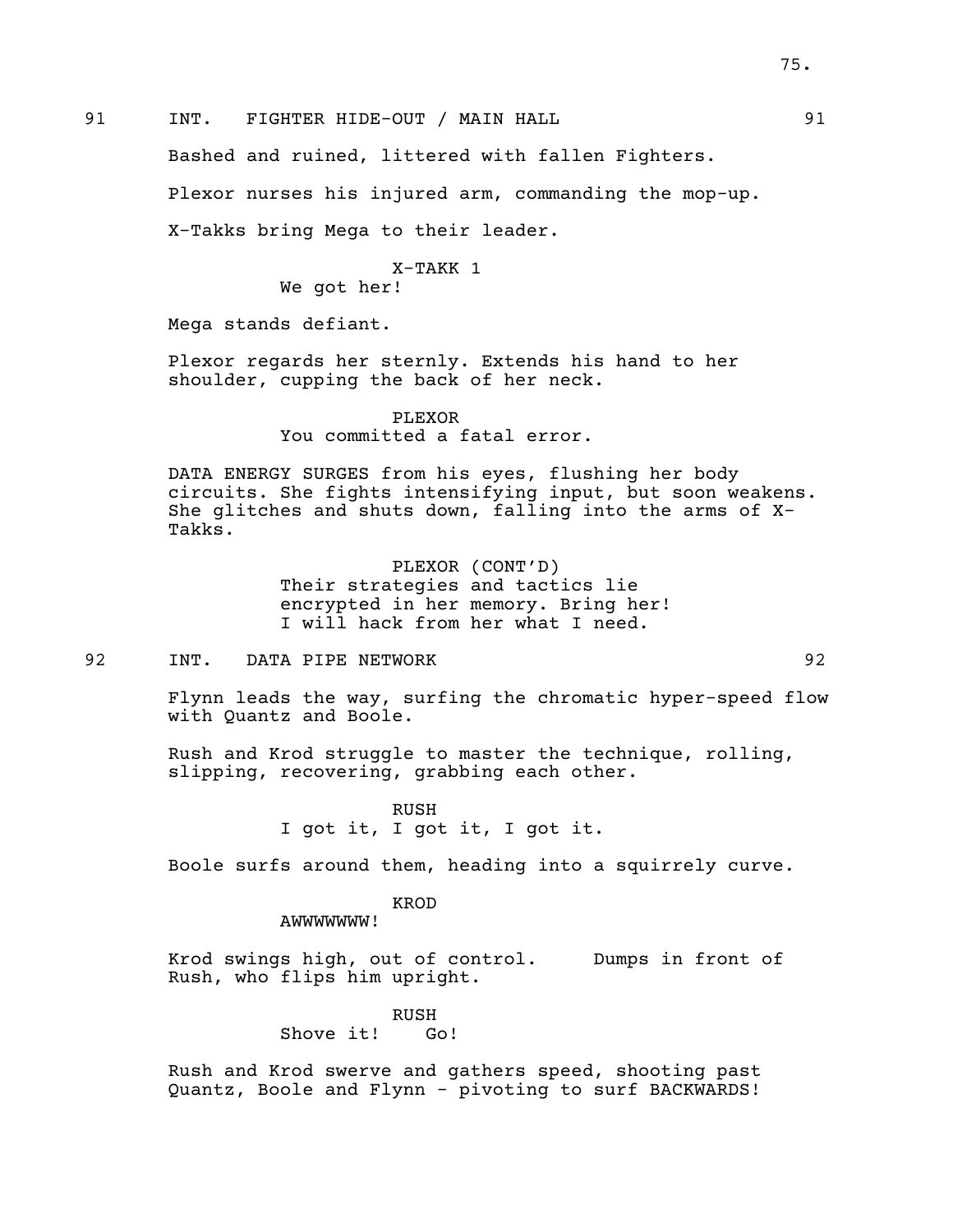KROD I remember now! Nothing to it!

## RUSH Check it out!

Rush flips up and surfs on his hands. Krod attempts to match the move.

BOOLE

Look out!

## RUSH

What?

#### FLYNN TURN AROUND!

Rush and Krod crane around to see:

DATA PIPE spills into a massive DATA FLUME.

RUSH & KROD

AHHHHHHHH!

93 EXT. DATA FLUME 93

Rush and Krod plummet into surging hot data, out of control.

Flynn and Fighters expertly surf huge waves.

94 EXT. DATA BUFFER SHORE 94

Flynn, Boole and Quantz drag Rush and Krod from data shallows. Everyone's circuits are hot and overloaded.

> KROD I'm cool. Not a problem.

They let him go him go. Krod glitches, collapses.

Rush gets to his feet, head spinning.

RUSH They took Mega.

FLYNN She can handle herself for a while.

RUSH How do we attack Plexor next?

Flynn sizes up his new convert.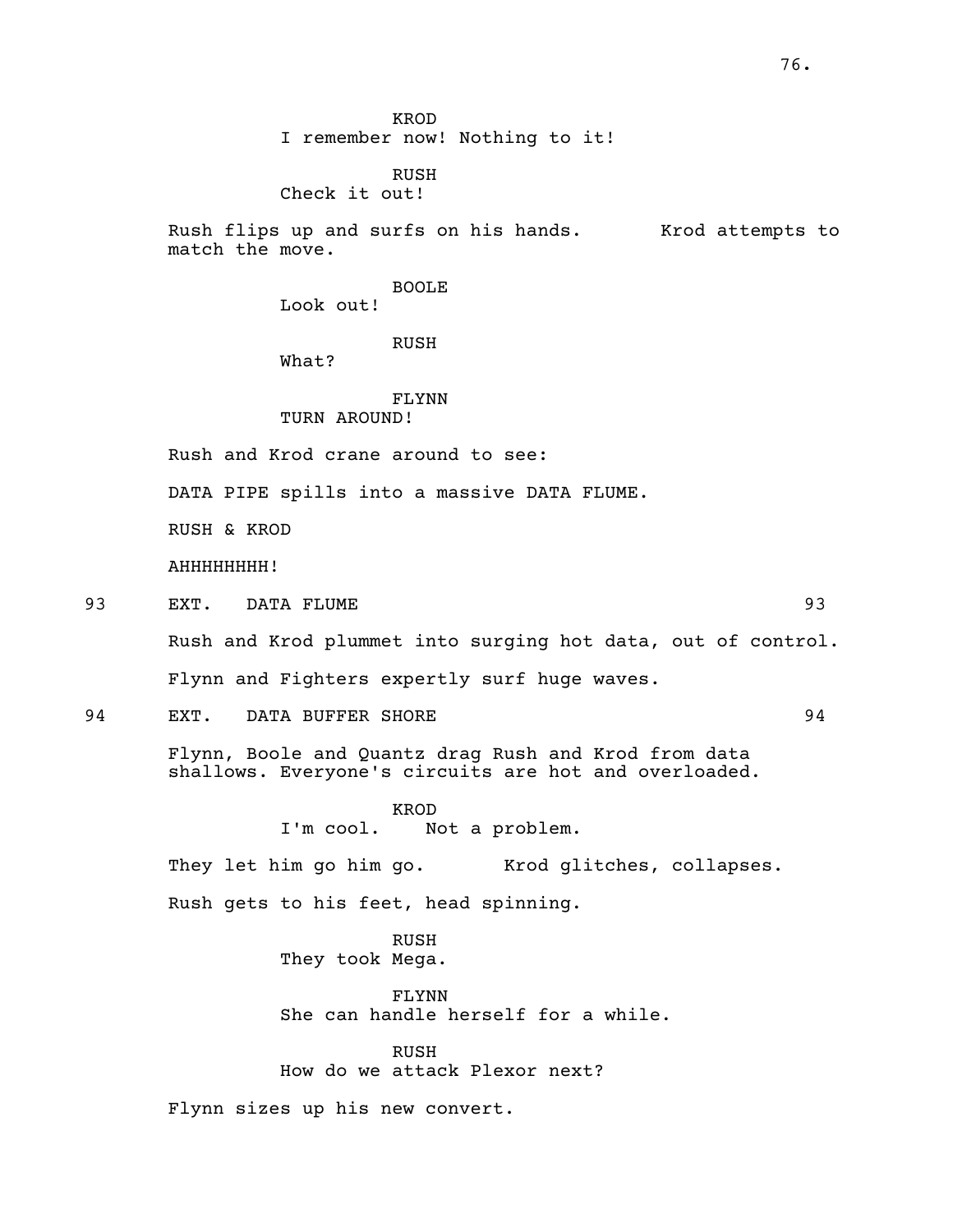QUANTZ You're with us now?

BOOLE Do you know hard it is? Opposing the power of Plexor?

RUSH

It's like the forty-sixth level of ConquerDome 6.1, while winning a side game of Tetras Ultra, doing six Instant messages and debugging a demo.

Boole, Quantz and Krod are confused, but Flynn gets it.

FLYNN All at the same time.

RUSH I'm there. Krod too.

KROD

Say what?

Flynn accepts a handshake from Rush.

FLYNN

We're going to need all the help we can get. Boole, can we make it to the dark zone from here?

BOOLE

There is one possible route.

FLYNN We'll meet up with the code monkeys and combine forces.

95 EXT. TRANSITION INTO DARK ZONE 95

Group sets out across a vast region of unpowered circuitry.

96 EXT. SECRET X-NET PROCESSOR 96

Hordes of Captured Programs are lined up for termination. Among them: Wounded Fighters from the hide-out raid.

FIGHTER 1 We gave it everything.

FIGHTER 2 Interface. We can resist.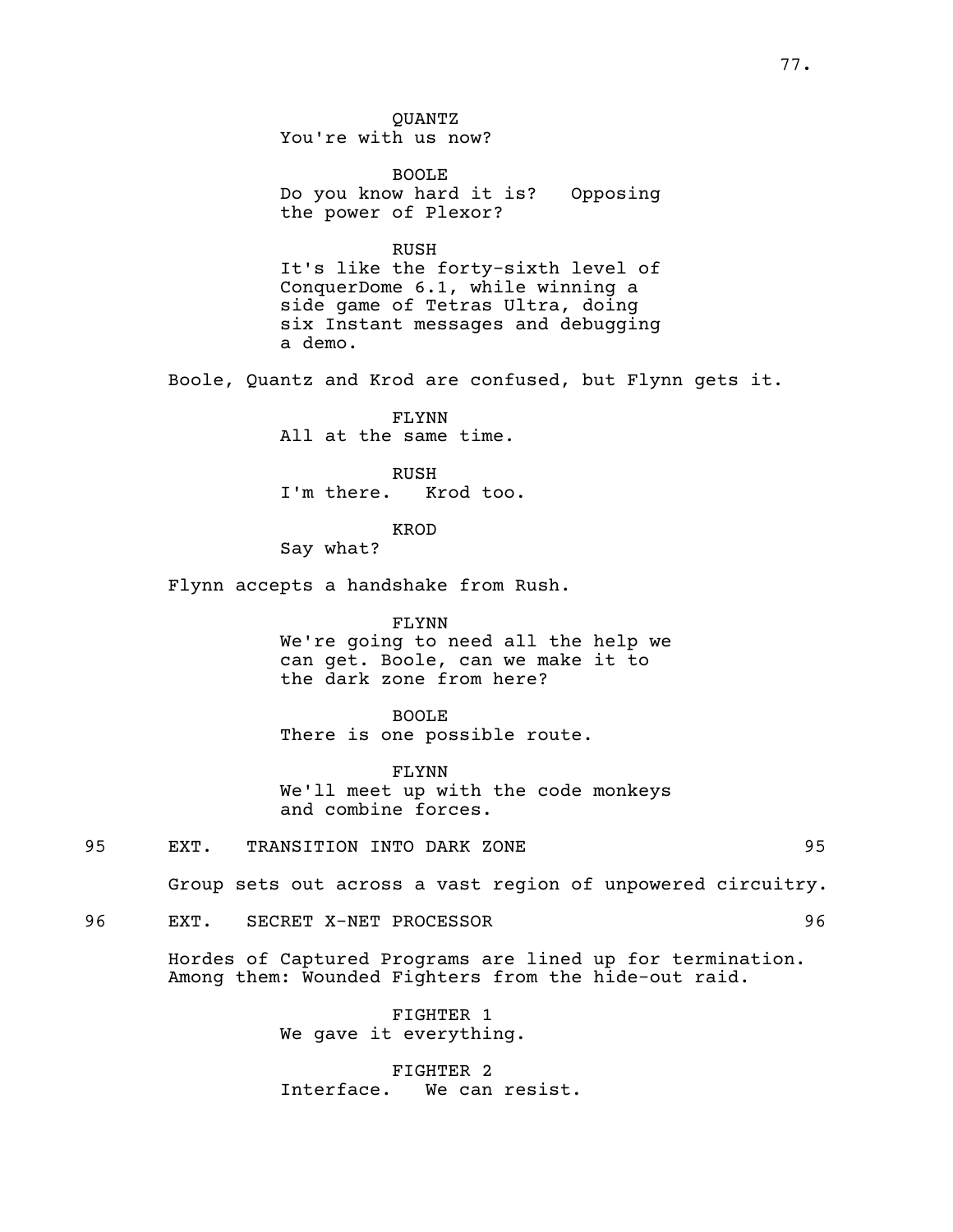## FIGHTER 3

Interface.

They move close, holding each other. X-Takks FIRE. De- rezz beams zap them to bits.

97 INT. REAL WORLD - NIGHT 97

Computer Users react with frustration, as their programs crash (Users correspond in appearance to the Programs who just got zapped.)

Web ads sell the virtues of X-Net.

98 INT. REAL WORLD - FACTORY FLOOR - NIGHT 98

Fire sprinklers fire off for no reason. Workers rush away, sprayed from above. Assembly line full of partially-<br>assembled video recorders get dowsed with water.

99 INT. REAL WORLD - AIRLINER COCKPIT - NIGHT 99

Pilots react: Navigational instruments glitch and fail.

100 INT. REAL WORLD - SINCLAIR'S OFFICE - NIGHT 100

X-Net sales rise higher, as TV news grows bleaker.

Sinclair is distracted by a data file: News stories about the death of Flynn. The laboratory "accident".

101 EXT. CYBERSPACE X-NET MAIN HIGHWAY - UNDER CONSTRUCTION01

Plexor. Lording over the grand-scale construction. Sterile design, sleek lines, enormous capacity.

X-Net Drone Workers assemble beams, girders, circuitry.

X-Net OPTIK HIGHWAY NETWORK blasts through old systems and extends across cyberspace with alarming speed.

## PLEXOR Is completion on schedule?

X-NET BUILDER BOSS

On schedule.

Plexor boards his Cruiser, which SPEEDS onto a completed stretch of X-Net OPTIK HIGHWAY. He's the only vehicle in sight, hogging a thousand brand-new lanes of data expressway.

Plexor accelerates, relishing the thrill of unchecked power -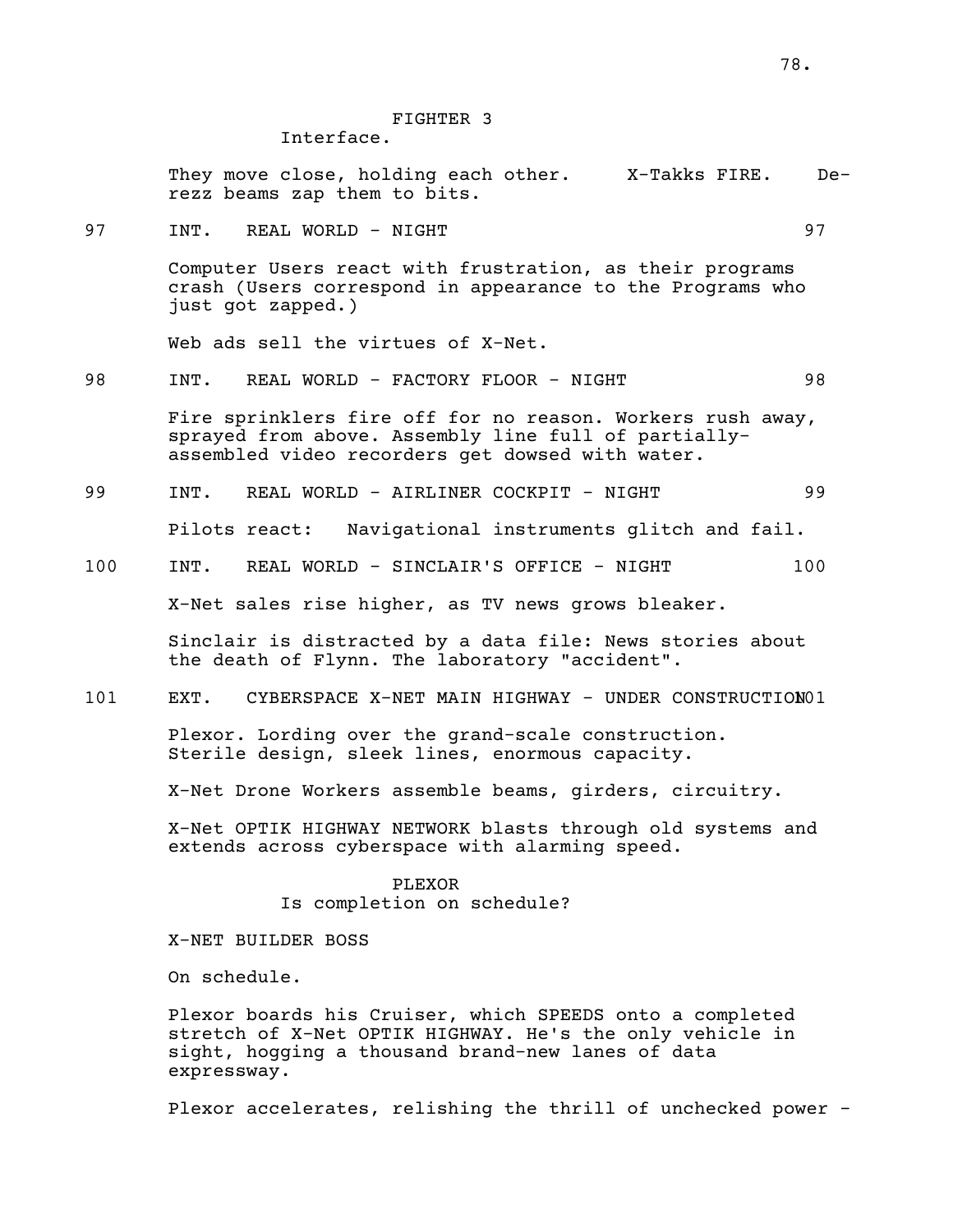Plexor's Cruiser speeds through a new, as-yet unused X-Net switching station. It's heavily secured. X-Takk troops defer to their supreme leader.

Plexor veers onto a proprietary side-route, bound for:

103 EXT. X-NET CENTRAL SERVER 103

Firewall apertures cool, anticipating Plexor's arrival.

Encryption portal opens.

Plexor's Cruiser glides in.

Portal closes.

Firewalls reactivate, blazing red-hot, sealing the fortress.

104 INT. X-NET CENTRAL SERVER 104

Towering corridors. Powerful armored X-Takk Guards stand in pairs at every portal, corner and column.

Plexor strides past, steps into a special GATE. Data beams react with his circuitry. Encryption key resolves.

Gate opens.

105 INT. PROGRAMMING CHAMBER 105

Plexor strides across the spare, sleek space.

On a slab lies Mega, radiated from above by READER BEAMS.

105 CONTINUED: 105

Plexor considers her glowing body circuits. Studies emerging data patterns.

Satisfied, he halts the process. Beams go dark.

PLEXOR

Boot up.

Mega awakens, sits up. She sees the device, then Plexor.

> MEGA You treat me like I've been corrupted.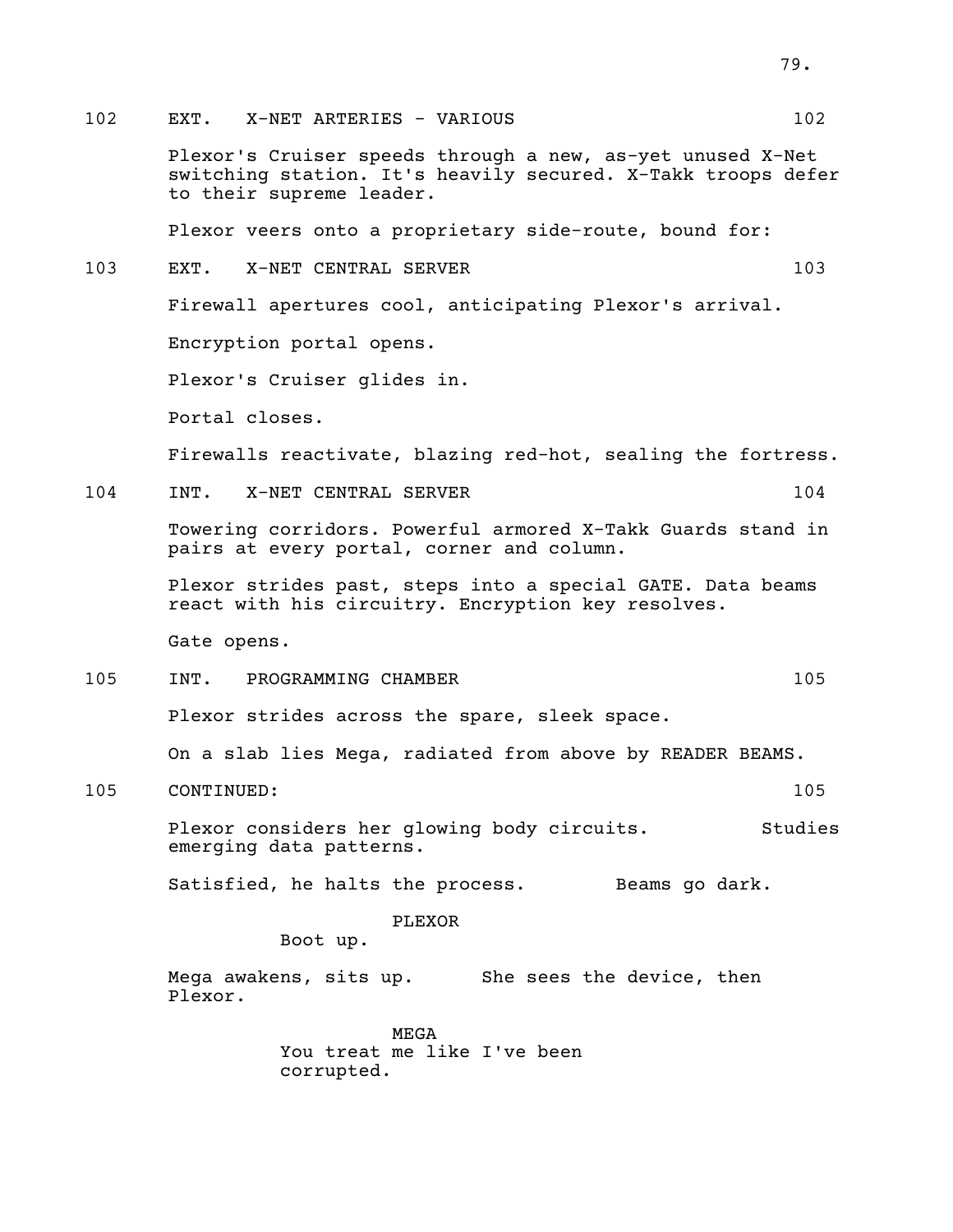PLEXOR I cannot predict the random effects Flynn might have caused in you.

MEGA You programmed me to gather intelligence. That's all I've ever done.

PLEXOR How long have you known Flynn?

MEGA Enough time to gain his trust.

PLEXOR Your behavior was highly authentic.

MEGA To him. It had to be.

PLEXOR Have you allowed Flynn to complete a full interface with you?

MEGA I am programmed to allow such access only to you, Plexor.

Her eyes lock on him. He is satisfied.

PLEXOR Flynn claims to be a User. As did the one called Rush.

MEGA Users do not exist.

PLEXOR You have seen nothing to make you doubt this?

105 CONTINUED: (2) 105

MEGA

Nothing.

PLEXOR They possess no powers beyond those of routine Programs?

MEGA I have no knowledge of such powers.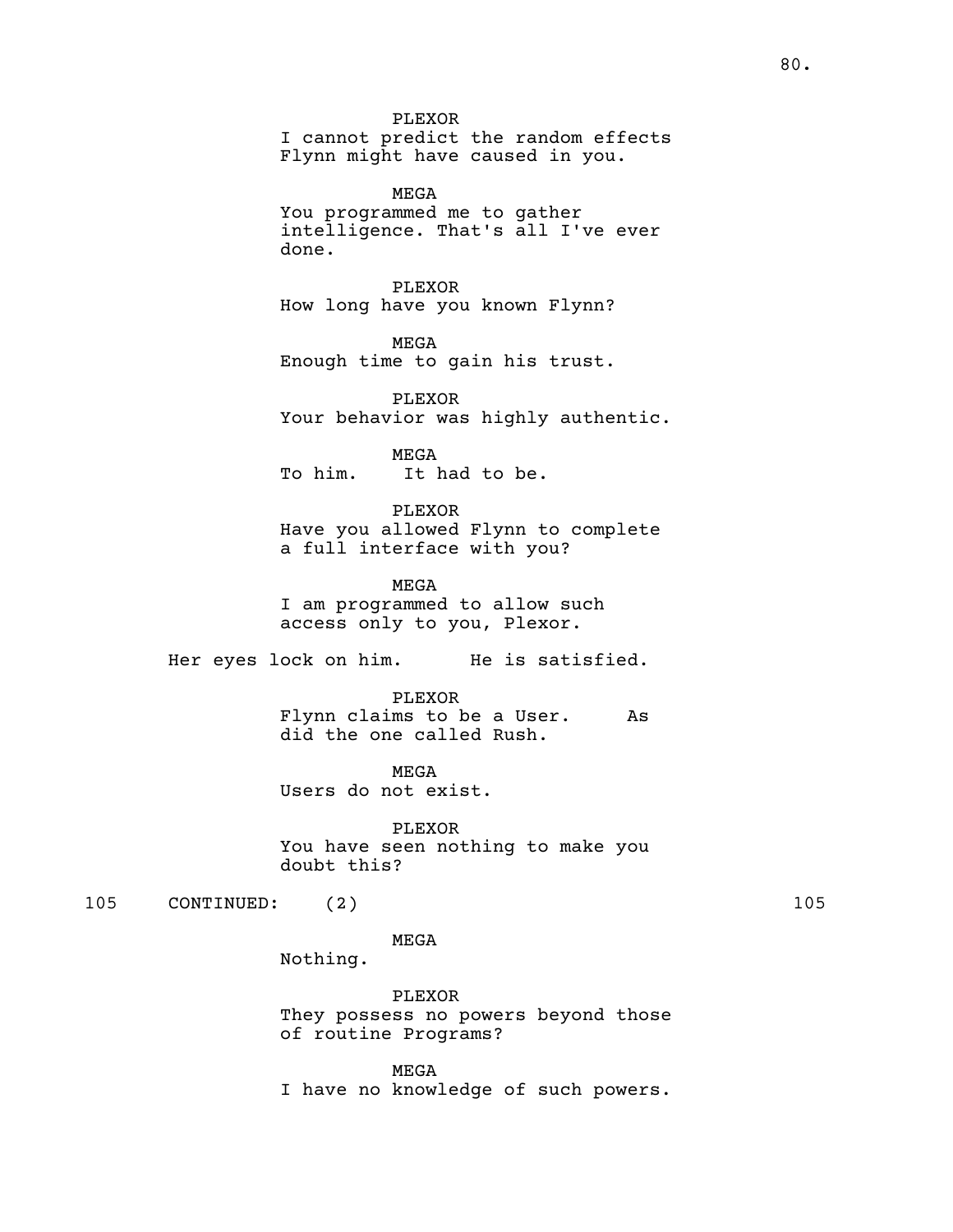She steps down. They walk out of the chamber. PLEXOR Still, there is something about them I cannot compute. Flynn plans to attack me, doesn't he? MEGA Yes. And Rush will fight by his side. PLEXOR Where will they strike? MEGA Flynn does not decide until the hour of his attack. But he trusts me completely. When he knows the place, I will know it as well. PLEXOR Perfect. They will be met with a final thrashing. Yes, let them come. They pass through the gate, arrive in the corridor. MEGA Have you further instructions for me? PLEXOR None for now. But stay close. They lock gazes. Barcode data surges between them. PLEXOR (CONT'D) You came to me full of glitches and random routines. Look at you now. What an extraordinary piece of programming I have made of you. I created X-Net to the same standard of flawless beauty. Soon, its perfection will become all that is, and all that ever will be. MEGA

control.

All events remain under your

With a smirk and a final jolt of data, Plexor leaves her.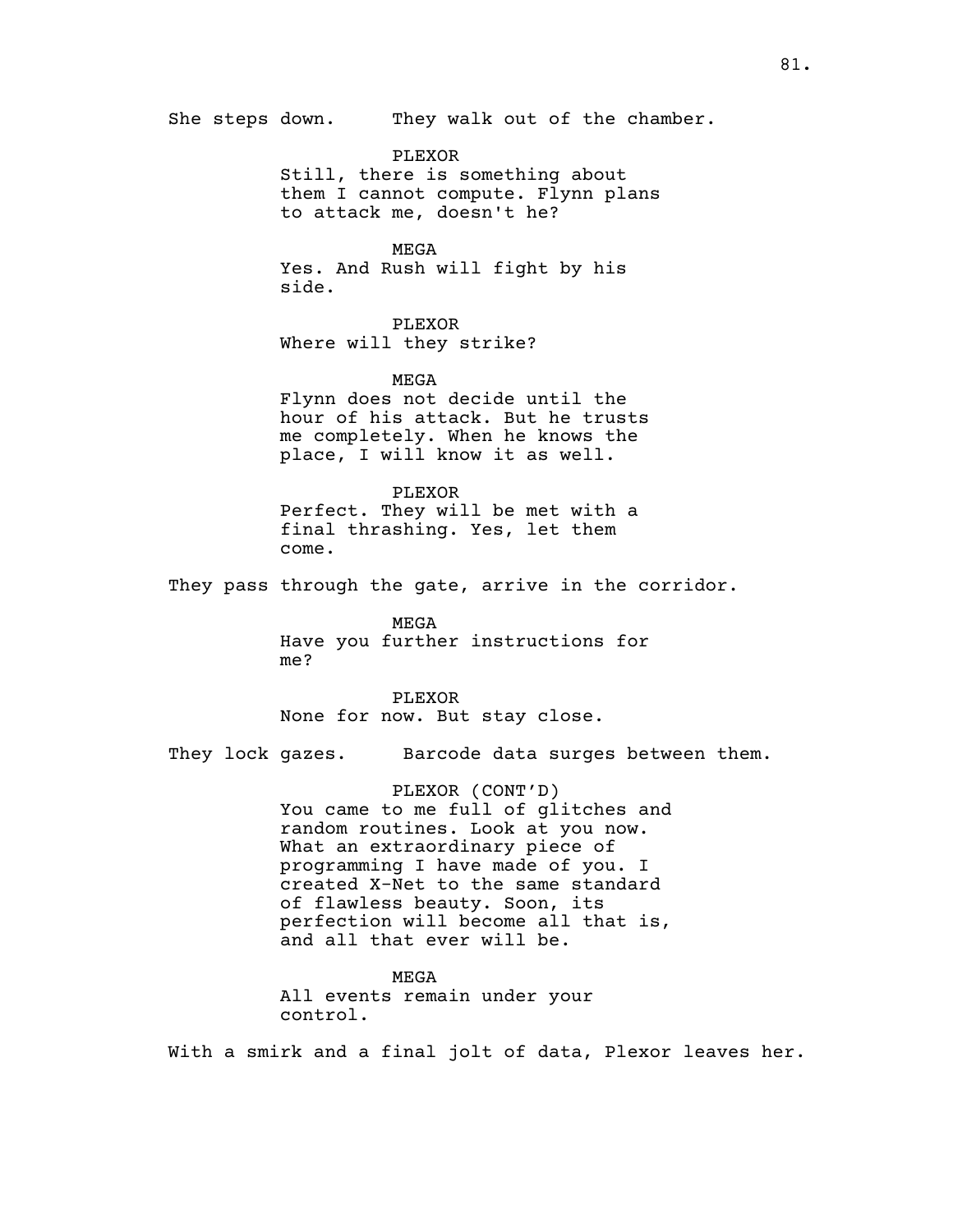## 106 INT. PLEXOR'S CPU 2008 2009 106

Plexor crosses into his inner sanctum. Raises his disk, initiates RUBY BEAM link with Sinclair.

Mega appears on a balcony above, in the shadows, secretly observing Plexor.

107 EXT. DARK ZONE 107

Howling, barren, dim. Circuitry left unpowered for eons.

Rush and Krod follow Flynn and Fighters, into treacherous canyons, across vast planes.

Rush hears something and pulls the group behind cover.

RUSH

Over there!

Three massive X-NET X-PORTER VEHICLES rumble by. Imprisoned in the rear are hundreds of Programs. Cruisers blast a path through mountains and speed away.

> KROD Those Programs think they're just being transferred!

> RUSH Can we take out those X-Net guys?

FLYNN Our forces are too thin. We can't risk a battle that would reveal this position.

From another direction appear two Code Monkey Programs.

CODE MONK B3T Flynn! Down here!

# FLYNN<br>JR!

 $BT!$ 

CODE MONK J2R Flynn! Enter. We configured a base.

FLYNN Good to see you guys. When did the X-Net goons start patrolling all the way out here?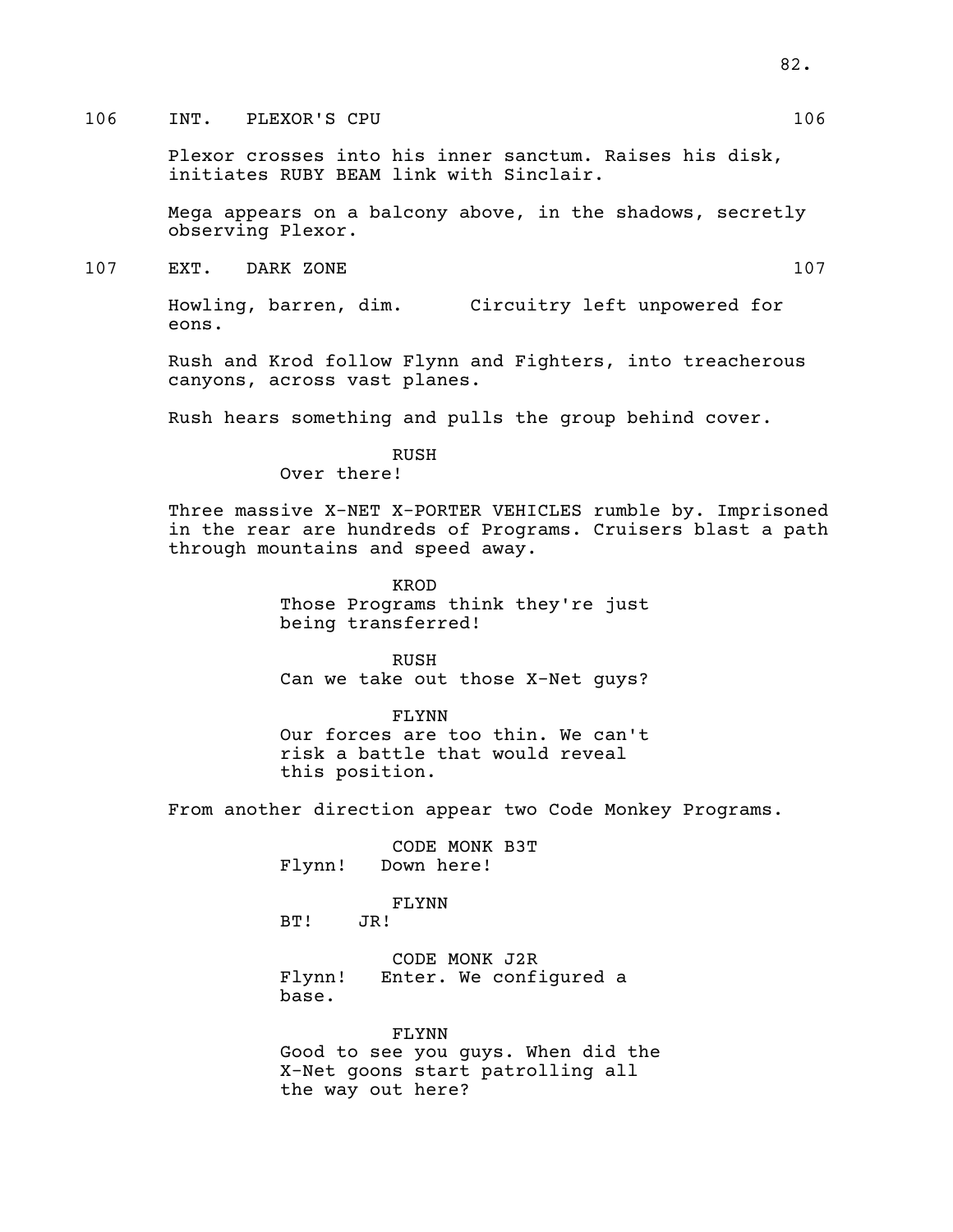CODE MONK B3T They're everywhere now. Taking all Programs by force.

CODE MONK J2R Come. There is much to report!

They head down into:

## 108 INT. LAST FIGHTER CACHE 108 108

Deteriorating silicon lattice. Flynn, Rush, Krod and Fighters arrive to a meager encampment.

CODE MONK N1J

Greetings.

FLYNN

Hey guys. This is Rush and his main man Krod. They defected from Plexor's forces to fight with us.

A buzz of hope penetrates gloom. Nobody has defected from Plexor before.

> CODE MONK N1J We made progress decoding X-Net's power supply encryption.

FLYNN Excellent. Let's see.

In a make-shift lab, CODE MONKEYS demonstrate, working at mind-boggling speed, assembling a small intricate HOLOGON DEVICE (conical pyramid-shaped encryption key).

> KROD I've seen that somewhere.

RUSH It's the encryption pattern on Plexor's disk.

FLYNN

Good eyes. We've got Mole Programs who score chunks of Plexor's personal code anywhere they can find it. These guys fit the pieces together. It can take a quadrillion combinations.

CODE MONK J2R We just snagged the last piece, but the battle cost us big time.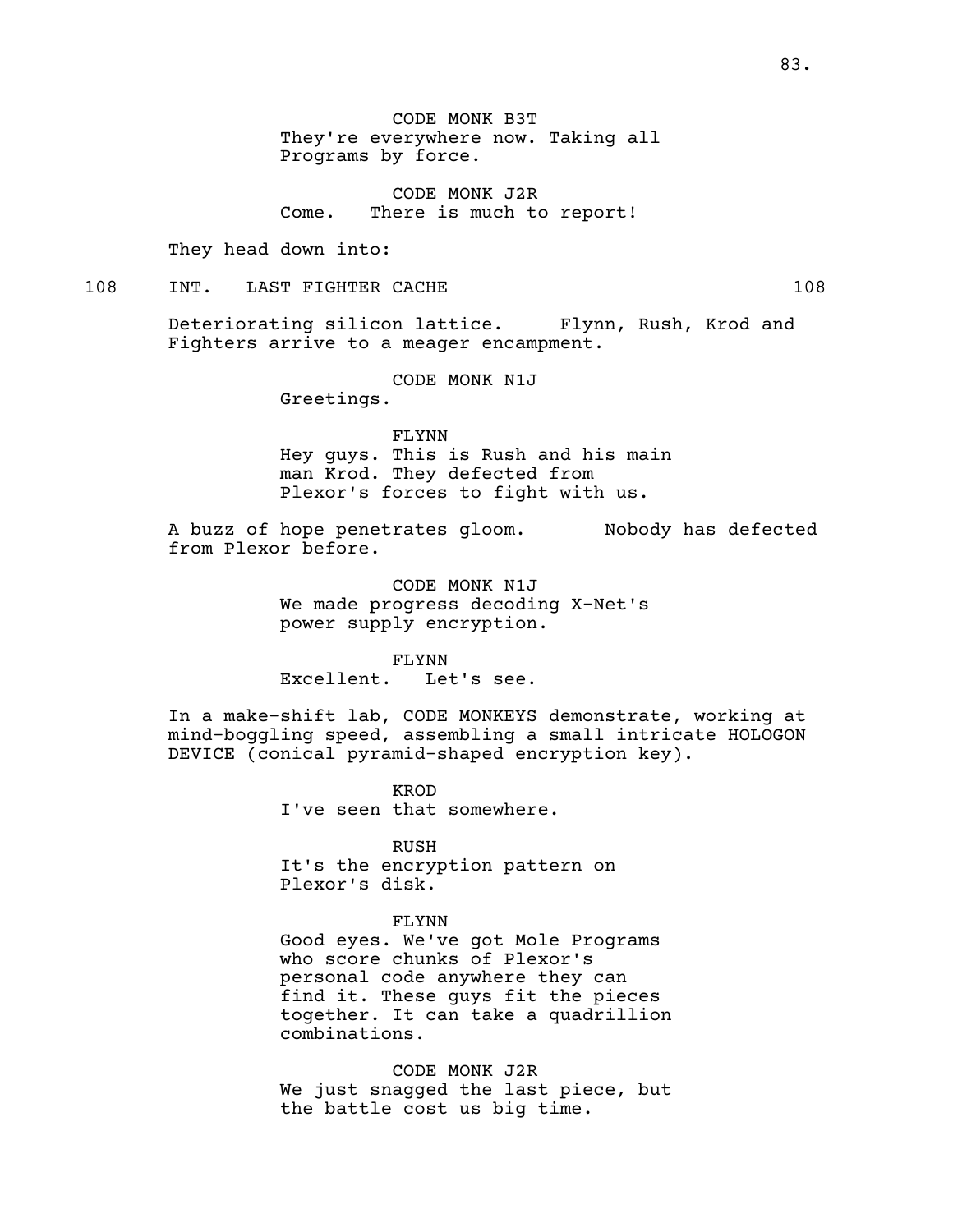FLYNN How many of you crashed?

Heads shake somberly.

FLYNN (CONT'D)<br>op Boys? Algebrat? The Teraflop Boys?

CODE MONK J2R All that survive, you see standing here.

## FLYNN

Oh Geez.

Flynn falters on his bad leg. Quantz and Boole support him.

FLYNN (CONT'D) Time is running out!

Rush approaches Code monkeys as they toil blur-speed, trying to fit the final code piece - a flat square. Pyramidal HOLOGON looks exactly like the X-Net desk toy we saw in Rush's cubicle.

> KROD Yow. I get tired just watching these dudes.

Rush sees: Compilers try to fit the square inside the pyramid.

> RUSH Just for laughs, try putting the circle on top of the pyramid.

CODE MONKS (unison) That's incongruous.

RUSH If I'm wrong, ding me.

FLYNN What have we got to lose? Try it.

Code Monkeys place the square on top of the pyramid.

Bingo.

Square spins into a circle, latches and LIGHTS the entire Hologon lattice. Intricate 3D code patterns ANIMATES.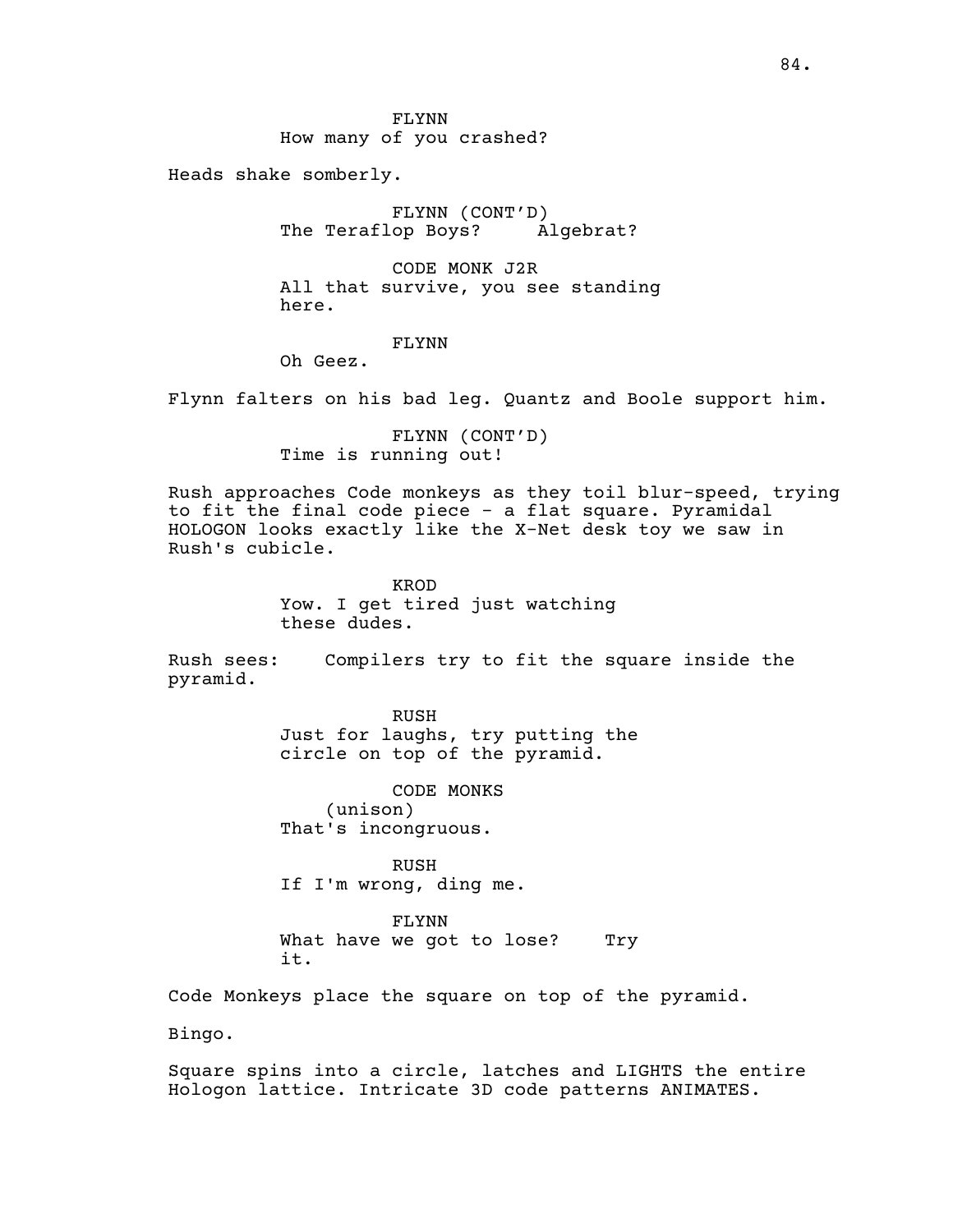FLYNN (CONT'D)

Not bad.

KROD Good thing you didn't terminate us.

RUSH How do we use this thing to shut down Plexor?

#### FLYNN

(picks up hologon) It's <sup>a</sup> copy of Plexor's master key. We can break into any X-Net facility and fry the power supply.

RUSH But once Plexor knows we have it, he'll change the code.

FLYNN Yep. We've got one shot.

RUSH Then we should take out the power supply to Plexor's main server.

GROUP Yes! Take out Plexor's central server!

FLYNN Hang on, guys, that's not as easy as it sounds -

RUSH I was inside the main server, I saw how it's laid out.

KROD I used to work there! I'll recognize where everything is!

CODE MONK N1J We can take it!

CODE MONK J2R Hit Plexor where he lives!

FLYNN Even with this key, it won't  $-$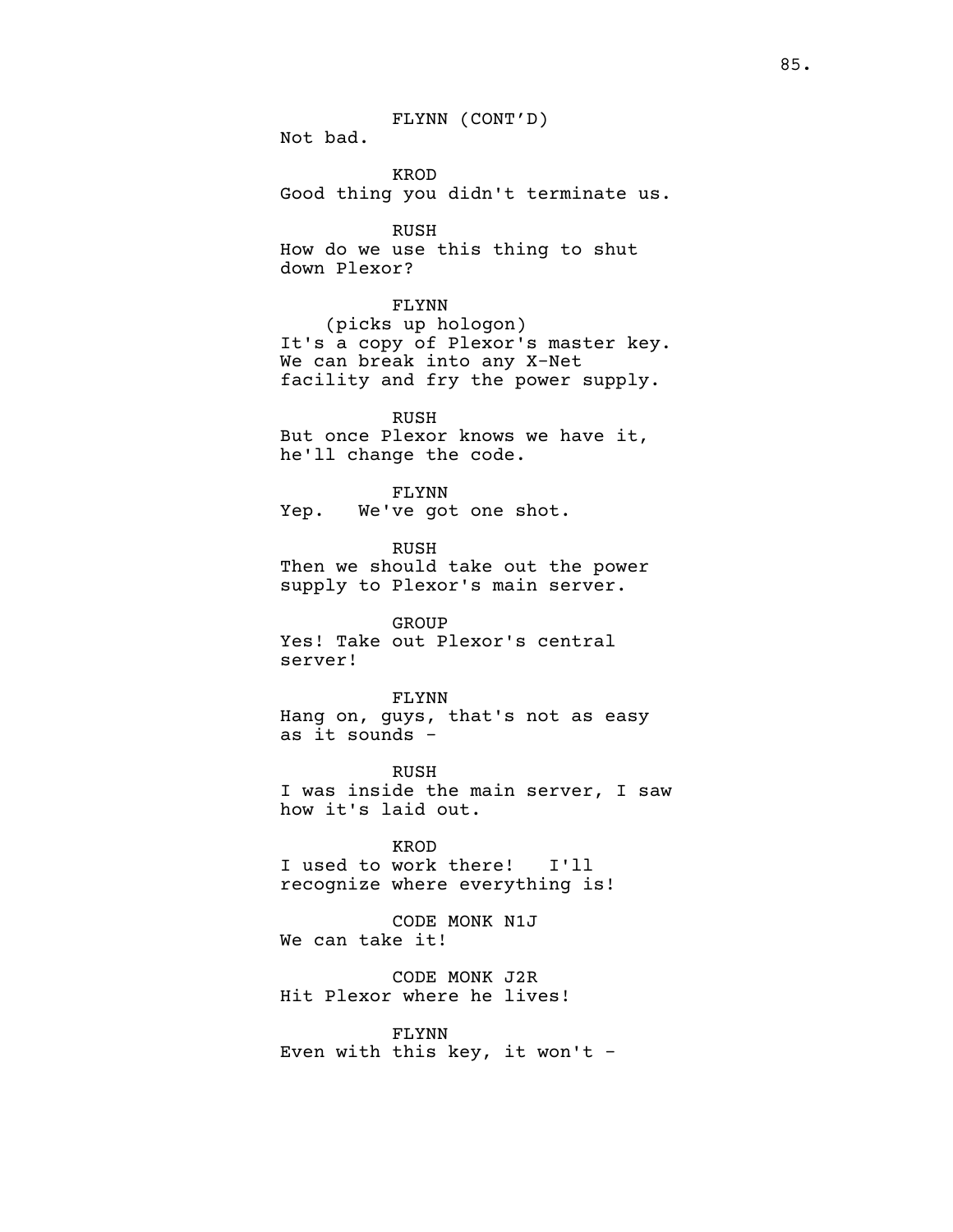QUANTZ We can pull it off, can't we Flynn? One final assault on Plexor's central server?

BOOLE Shut him down forever?

All eyes on Flynn. Rush's naivete has ignited false hope in the Fighters.

RUSH

Of course we can.

Flynn forces a smile.

FLYNN Hey, the future depends on us. How could we fail?

109 INT. ENCOM ADVANCED RESEARCH LAB - MOMENTS LATER 109

Sinclair comes off the secured elevator, finds Meg and Dewey at work on Quantum Digitizer.

> MEG It's almost fixed. I'll be able to bring back Rush soon -

> SINCLAIR Excellent work. Unfortunately, I'm shutting down this project.

> > MEG

What?

SINCLAIR Something came up. The company is at stake. I can't go into details.

MEG But Rush would have no way to return!

SINCLAIR

Meg. I will never hold you responsible. This is <sup>a</sup> tough call, but it's mine. Dismantle and destroy all of this equipment and software. Immediately.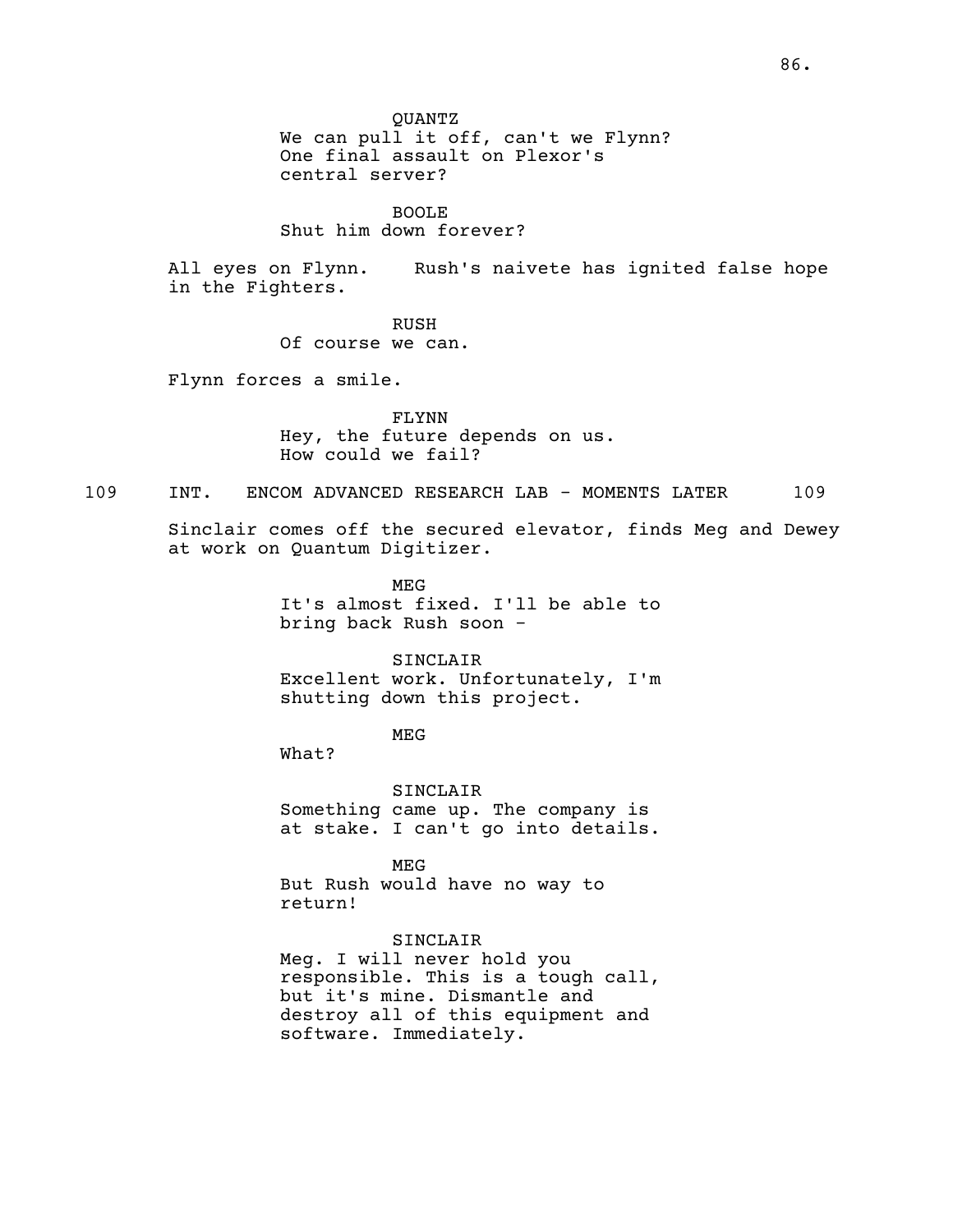MEG

Well -

SINCLAIR Meg... I'm not asking.

MEG I understand.

He shoots a look and exits.

110 EXT. CYBERSPACE - X-NET OPTIK HIGHWAY OVER DARK ZONE 110

Compiler Crews work at megahertz speed. OPTIK HIGHWAYS extend and converge. Switching stations assemble. Crews shift to new assignments.

Pull wide to see dismal ground below. Dark zone, emitting woeful blips of random energy.

Pillars descend from X-Net crews above and SMASH into the old silicon, planting themselves deep and impervious.

Rush stands on a vista point, aghast as X-Net construction dominates the landscape.

> FLYNN It's a bummer being on the losing team, huh Rush?

Flynn sits nearby, trying to patch his corrupted leg.

RUSH We'll trash X-Net. Then we'll go back to the our world and expose what Sinclair's done.

He looks at Krod, Boole, Quantz and Code Monkeys in the distance, preparing for battle.

> RUSH (CONT'D) Do they have any idea our world exists? Do they understand what a User is?

FLYNN Programs once connected freely with

their Users. But Plexor shut down the I/O ports, severing all links. He controls all contact with the world we once knew. (MORE)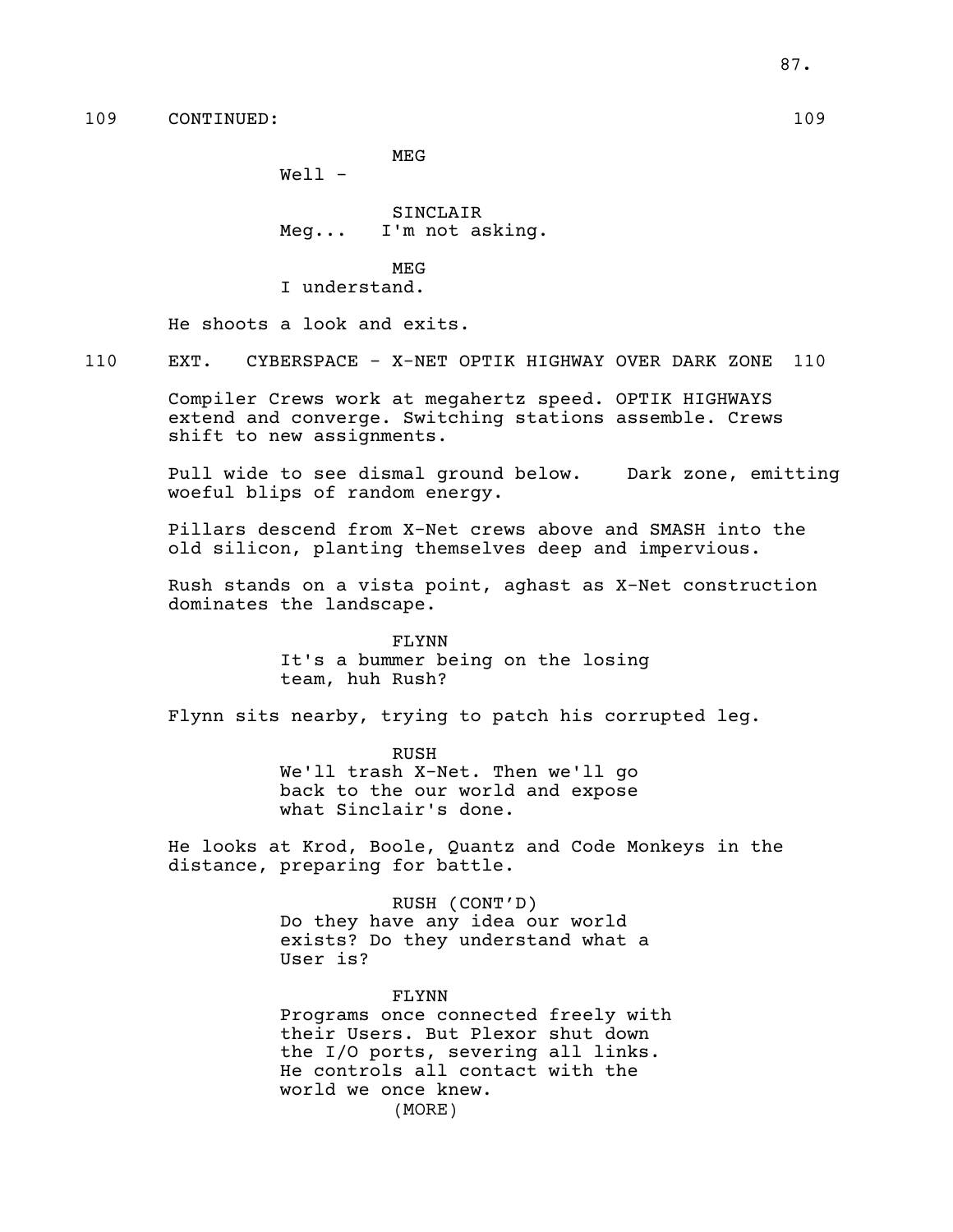Programs operate on his instructions or none at all. FLYNN (CONT'D)

RUSH

Or yours.

FLYNN<br>It's nothing to brag about. We're getting our butts kicked.

RUSH

It there a way to contact Meg? She can transport us back to our world. Maybe it's better if we fight Sinclair on his own turf.

Flynn lays a somber gaze on his eager Fighters.

FLYNN I gave up the idea of going back a long time ago... You should too.

RUSH What do you mean?

FLYNN Sinclair didn't get where he is by being dumb. Even if we survive Plexor's forces in here, Sinclair will make sure we never get back home.

RUSH But... Meg said -

FLYNN I'm sure she'll do everything she can. It might not be enough.

Flynn removes a cover-plate from his leg, trying to hide the damage from Rush. Suspicious, Rush pulls the plate aside.

RUSH

Oh, man.

Flynn's data corruption has worsened. His leg throbs with the drab glow of irreversible MEMORY DRAIN.

> RUSH (CONT'D) Why didn't you tell anyone it was this bad?

Flynn looks at his leg. Then at Rush.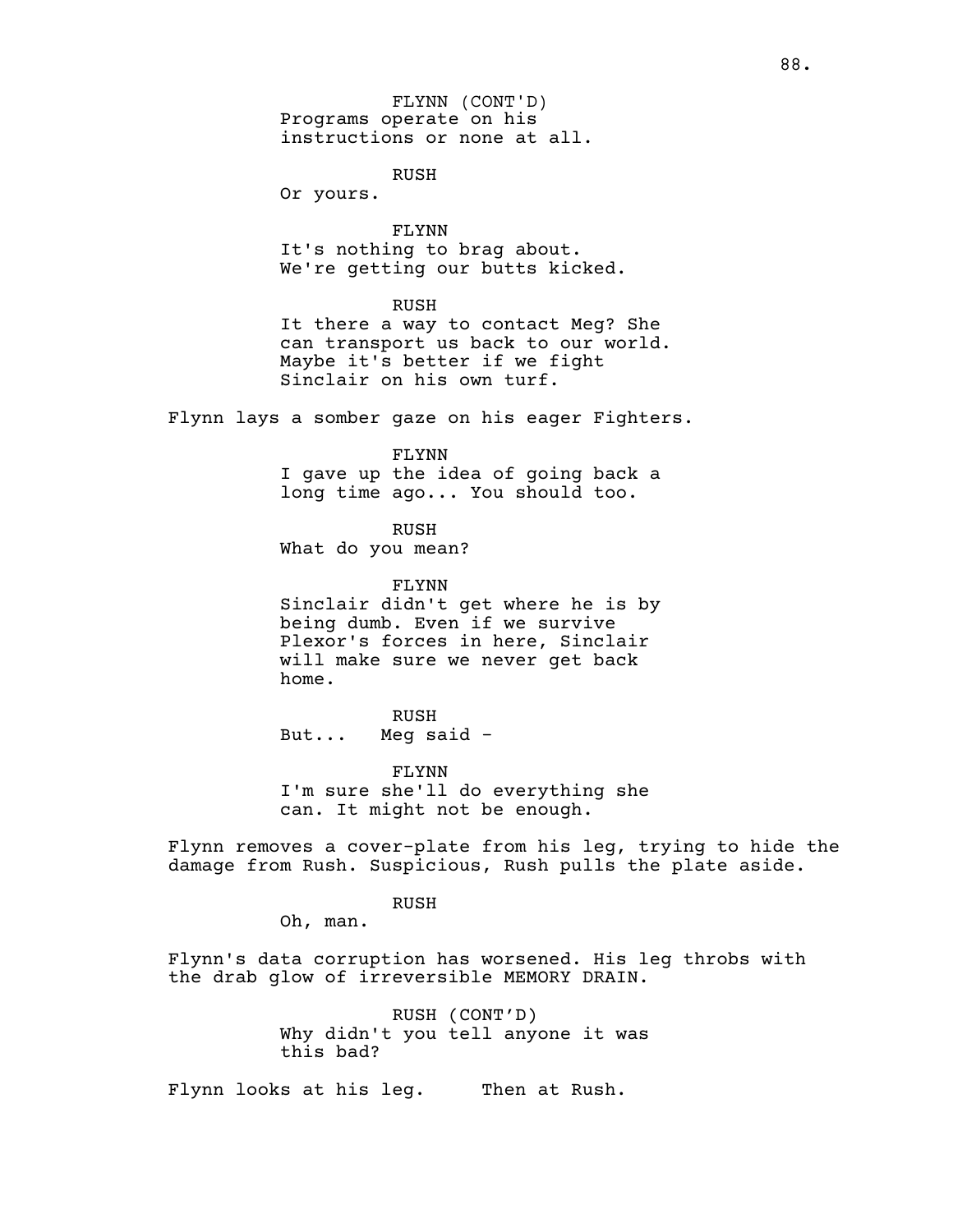#### FLYNN

Rush. I think Meg suspects the truth about Sinclair. That's why she sent you here. She knew you're the one guy who could find out.

#### RUSH

I thought she hated me.

#### FLYNN

She believed in you more than you believed in yourself.

It sinks in. Wow.

RUSH Do we really have a shot at winning against Plexor?

FLYNN We have his master key. And we have Mega working on the inside.

RUSH Mega... Are you sure about her? I get the feeling she plays both sides.

#### FLYNN

Plexor programmed her to perform his will. He's a control freak. I'm not. I programmed her to have a will of her own. Whatever she decides, it's up to her.

RUSH Sounds dangerous.

FLYNN Sometimes you've got to trust the bigger plan.

Krod and Fighters approach.

CODE MONK J2R Ready to rock and roll.

#### FLYNN

Guys... Rush is right about our final attack. If we've only got one shot, we should go for Plexor's central server. If we insert the hologon key in the main power supply, we can trigger a meltdown. (MORE)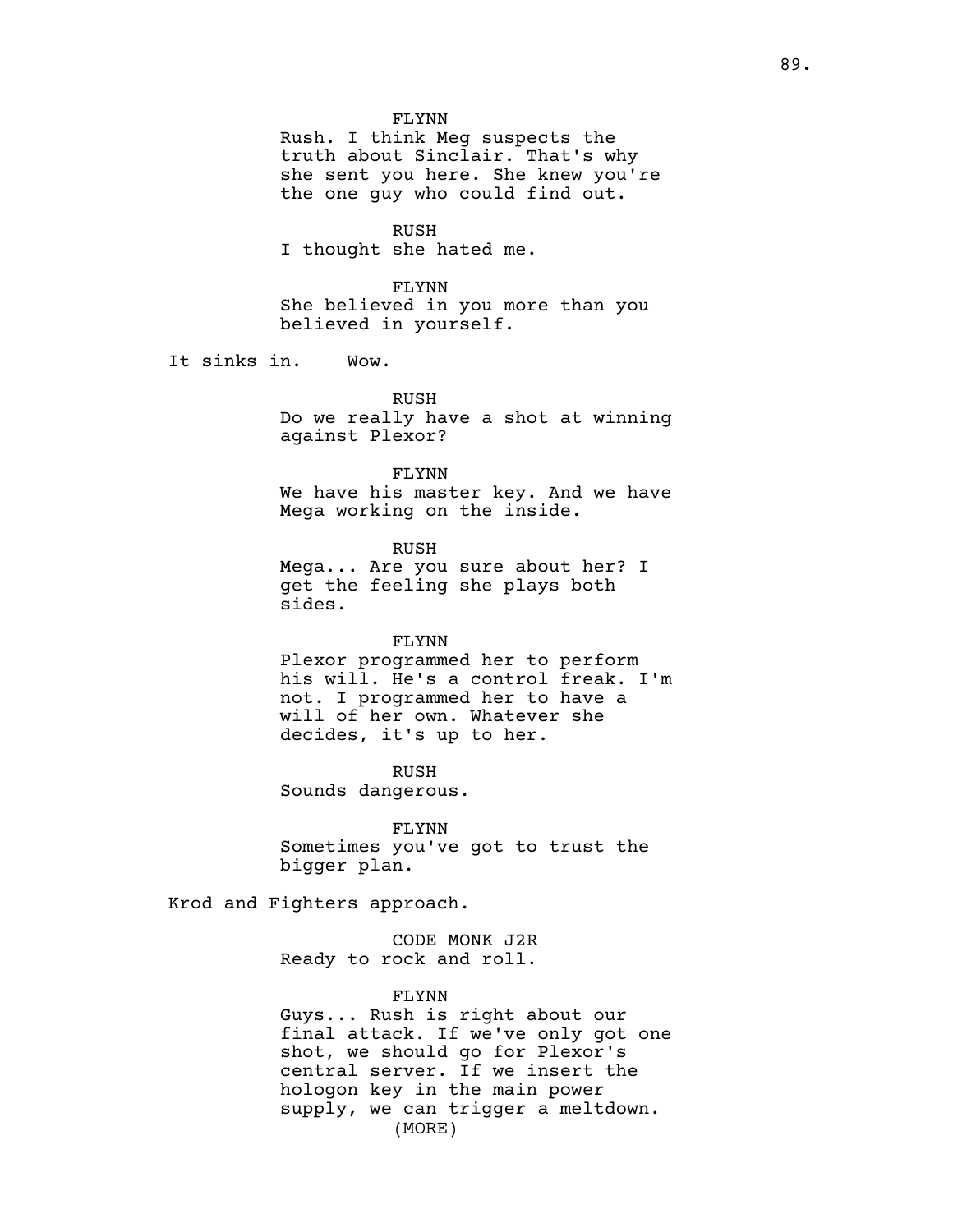Plexor will be have his best troops standing in our way. FLYNN (CONT'D)

FLYNN (CONT'D) Getting past them was the ultimate task I programmed Tron to carry out.

He takes up Tron's dark disk.

FLYNN (CONT'D) I turbo-charged him to burn hot and burn fast. Who else could handle the operating code in this disk?

He extends the disk to Rush.

FLYNN (CONT'D)

You.

RUSH Uhhh, I don't think so.

BOOLE It could mean the difference between winning and losing.

KROD Hey, I'll try.

Rush holds off Krod, takes the disk.

RUSH What do I do  $-$  ?

Waves of Rush's DATA ENERGY surge into disk circuitry.

RUSH (CONT'D)

Yow!

He buckles and shakes. Hands zapping. Knees trembling.

FLYNN Steady. It's all about giving as much as you get. Let it become a part of you.

Rush clenches teeth, concentrates. Grips the disk.

Energy surges back and forth, up Rush's arms, around the disk. He holds tight, ready to scream -

> KROD Awesome, dude! Don't let go!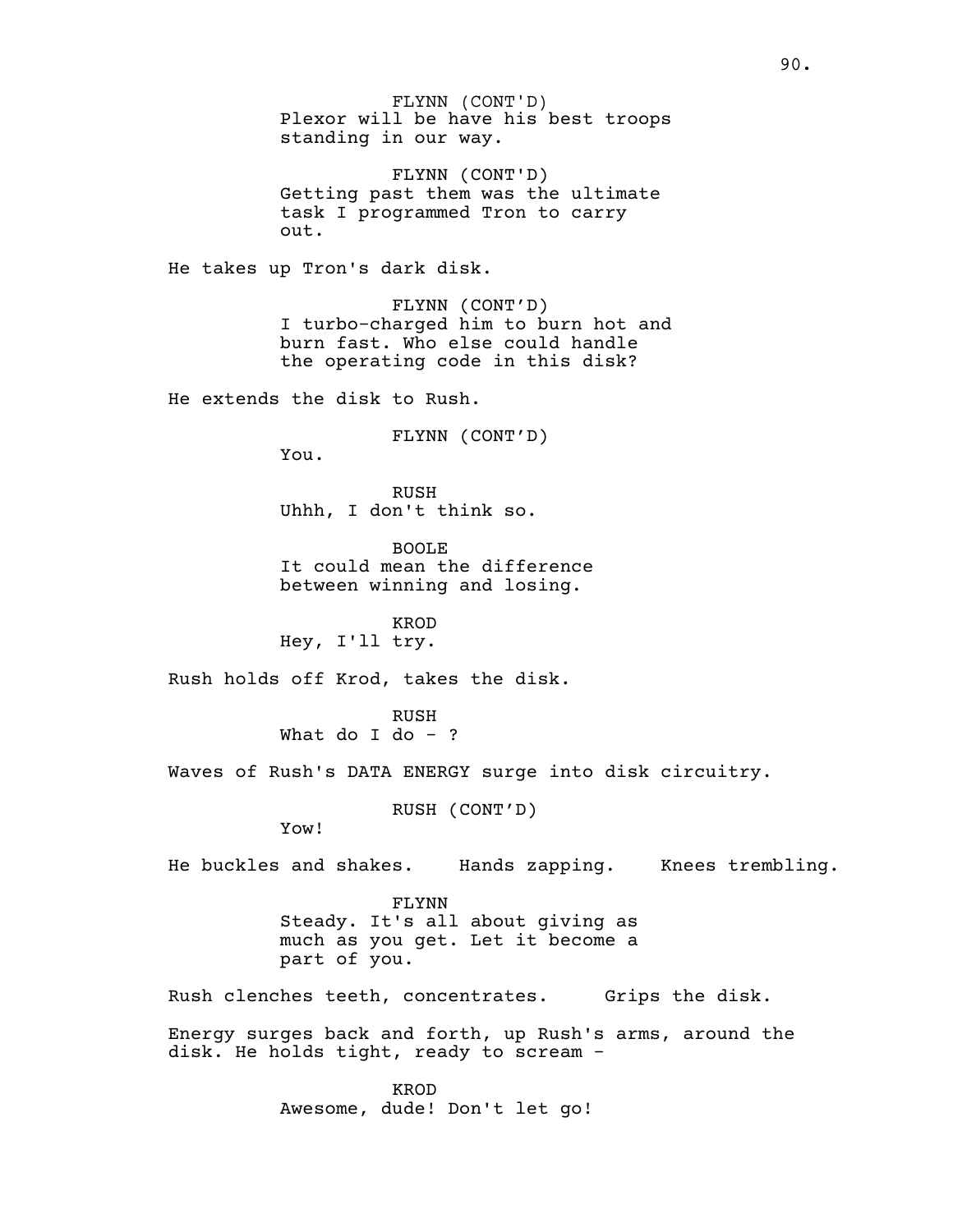And RUSH'S body circuits DAZZLE in the ruby circuitry patterns of TRON.

> KROD (CONT'D) HE DID IT!

FLYNN Damn, look at that... He did it.

Rush looks at his arms, astounded. His circuitry strobes in hues of brilliant red. Disk animates and unfolds, revealing infinite surface variations.

Rush feels new power surging inside his body. His eyes harden, keen like Tron's. Rush LEAPS BACKWARD, goes airborne, lands on a ledge high above. Amazing balance.

> KROD & FIGHTERS YES! Excellent move, dude!

RUSH It feels... Awesome.

Rush's voice is <sup>a</sup> little deeper, with <sup>a</sup> digital edge. It surprises him.

He cocks his disk and THROWS.

Disk rockets across the landscape, a mile away and STRIKES an X-NET SURVEY POST, blasting it to bits. Disk arcs high, shoots back toward Rush.

Rush looks worried for a second, ready to duck -

FLYNN Don't flinch, Rush! It's your disk now.

Disk snaps back into Rush's hand, painlessly. Throbbing with energy.

> RUSH Oh man, this is good.

Rush pulls a new LIGHT WAND from a thigh bracket. It extends into a hundred-foot vaulting pole. Rush VAULTS across the canyon, lands with precision. Light pole retracts into the wand in a nanosecond.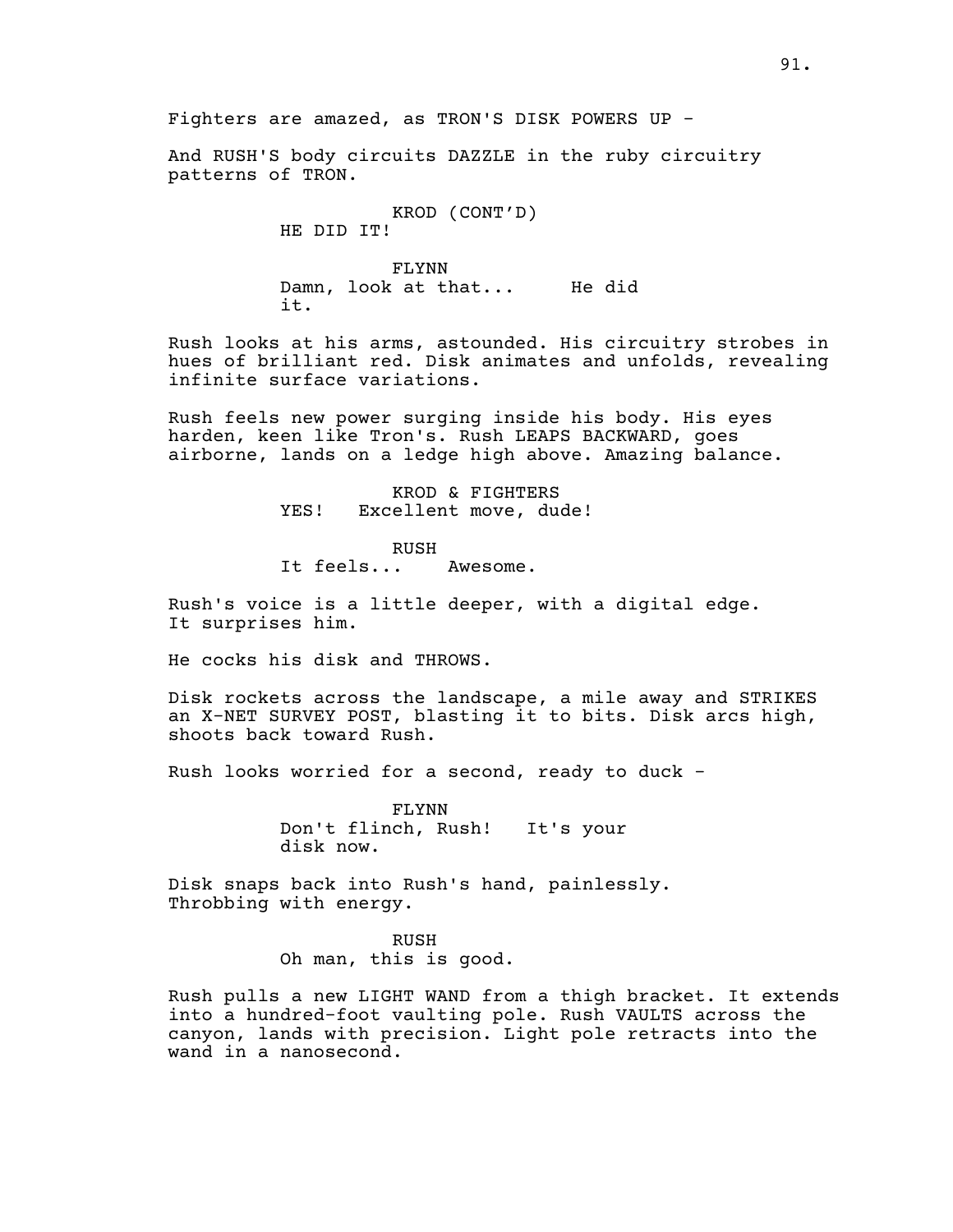KROD Awwwww! Where can I get one of

those?

Another two vaults and a leap - Rush tosses his disk into a spiral, steps off it mid-air (like stairs), and lands perfectly - rejoining the group.

Cheers from Krod, Quantz, Boole and Code Monkeys. Flynn shakes Rush's hand - energy surges between them.

110 CONTINUED: (5) 110

BOOLE It's for real, Quantz.

QUANTZ We've got a chance to take down Plexor.

111 INT. X-NET CENTRAL SERVER - MAIN HALL 111

Plexor reviews a line of elite X-Takks. All are decked in thick battle gear, gripping an array of menacing ultra-tech weapons.

> PLEXOR Perfect. Any three of you could crash an army of Flynn's best. But I've prepare for his random acts by designing massive redundancy.

Widen to reveal:

BATTALION of X-Takks, lined in precise rows, filling the vast hall. Since Adolf Hitler, no one has displayed such an awesome military machine.

112 INT. PLEXOR'S INNER SANCTUM 112

Mega sneaks in, alone. She pulls her disk off her back and raises it above her head. Data energizes around her. She clenches hard, trying to make the connection.

A RUBY BEAM converges off her disk, reaching skyward.

113 INT. REAL WORLD - ENCOM ADVANCED RESEARCH LAB - NIGHT 113

Meg and Dewey work to dismantle the lab.

Meg walks past, stops. Comes back. Reads fresh text on a computer screen: DOES MEG EXIST?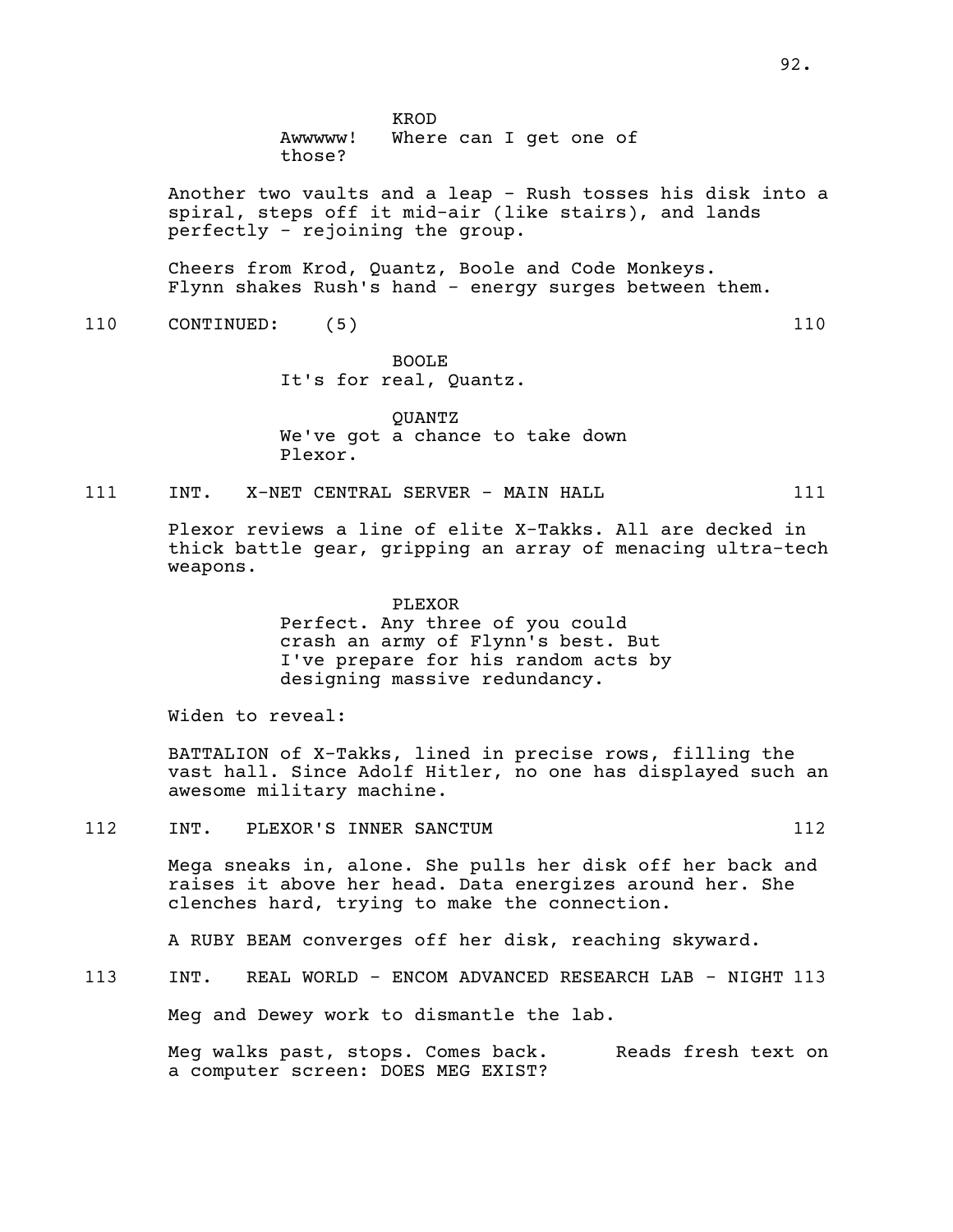MEG

Dewey. This your idea of a joke?

114 INT. CYBERSPACE - X-NET CENTRAL SERVER - MAIN HALL 114

PLEXOR

Cybavor programming complete?

X-NET SPECIALIST

Yes.

PLEXOR

Demonstrate.

X-Net Specialists drops the sides on a cubic cage.

A frozen dog-like CYBAVOR CREATURE stands like a statue.

Plexor nods. X-Net Specialist activates.

Cybavor comes alive. Circuits RAGING. Eyes pulsing. Plexor summons an X-Net Worker Drone.

> PLEXOR (CONT'D) Install yourself over there.

Worker Drone does as he's told. He freezes in place.

PLEXOR (CONT'D)

Attack!

Cybavor leaps like a hyena, bounds the length of the hall. DIVES at the Worker Drone...

And DEVOURS HIM mercilessly.

Energy sparks fly, circuits zap, as the Cybavor digest the energy, GROWS LARGER, then SPLITS DOWN THE MIDDLE (like DNA), then regrows the missing halves.

Now the Cybavor is a PAIR of nasty, snarling Cybavors.

PLEXOR (CONT'D) End routine.

Cybavors sit.

PLEXOR (CONT'D) Elegant.

Surveying his perfect defenses, he notices one thing missing.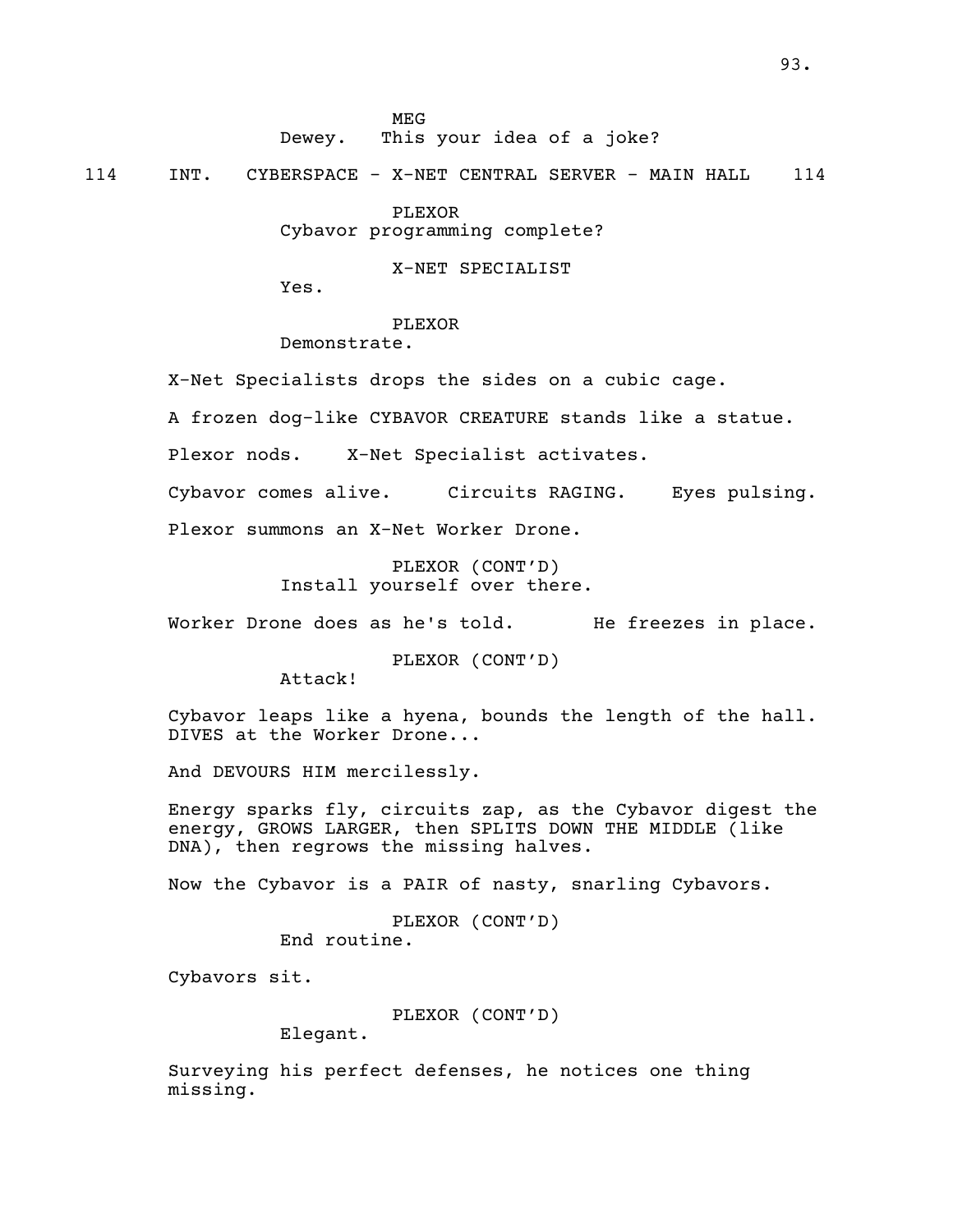PLEXOR (CONT'D) Where is Mega?

X-NET SECURITY LEADER Only you are authorized to monitor her coordinates.

PLEXOR Download forces. Await my command.

X-NET SECURITY LEADER Download!

114 CONTINUED: (2) 114

X-Takks file out in perfect lines, turn perfect corners, dispersing into the compound. Each one moves in exactly the same way.

Plexor turns sharply to exit, encountering... Mega.<br>Standing there obediently.

115 EXT. X-NET CENTRAL SERVER 115

On the fortress perimeter, X-Takks stand watch at the base of a deep security moat.

They turn, eyes scanning. Behind them, a LIGHT POLE extends into the canyon, then swings across.

It's "tronified" Rush, using his vaulting pole to ferry Fighters across the moat edges.

He returns to the far side, landing momentarily on a lone central pinnacle to make the distance.

Rush vaults back to gather Krod, who's the last to cross.

RUSH Don't take this the wrong way.

## KROD

Don't drop me.

He hugs Krod and vaults them across. Krod clings and struggles, then YELPS -

X-Takks hear and scan the pinnacle and moat edges.

On top of the pinnacle, Rush and Krod hunker. Flynn signals from the far side "stay down!"

X-Takks patrol below, pausing to gaze up.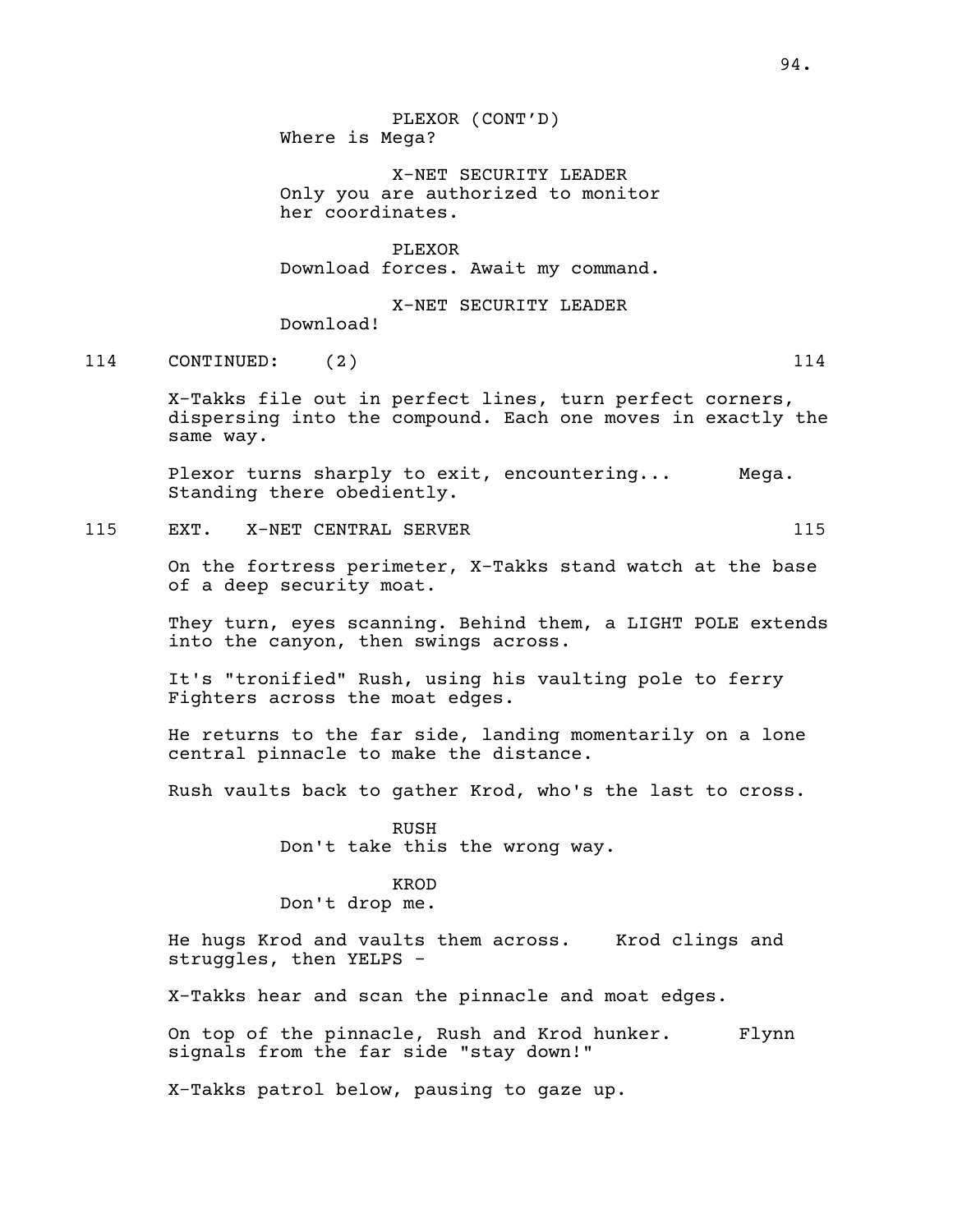Atop the pinnacle, Krod's circuits energy-zap with fear. Rush holds him down. At last, X-Takks move on. Rush extends his light pole to the moat floor - vaults to the far side with Krod. Krod stabilizes, looks around. KROD (CONT'D) Yeah, I recognize this place. I know where everything is! 115 CONTINUED: 115 He heads off, encounters a dead end. Quantz pulls him the right way. 116 EXT. DATA NEXUS / CENTRAL SERVER PERIPHERY 116 Boole and Code Monk B3t help Flynn to a secluded data buffer. FLYNN Rush, up there. See it? Rush leaps to a high circuitry nexus. RUSH I hope you're right about Mega. Rush touches circuitry, energizing it with data. Mega's image appears in circuitry energy patterns. MEGA You. Where is Flynn? RUSH We're all here. MEGA I arranged for your entry. An encryption portal has been left unlocked. Path 4786324BXY. Do you know the way? Rush looks down to Code Monk J2r. He gives a high sign. 117 INT. X-NET CENTRAL SERVER / CIRCUITRY 117 Mega watches glowing circuity image of Rush.

95.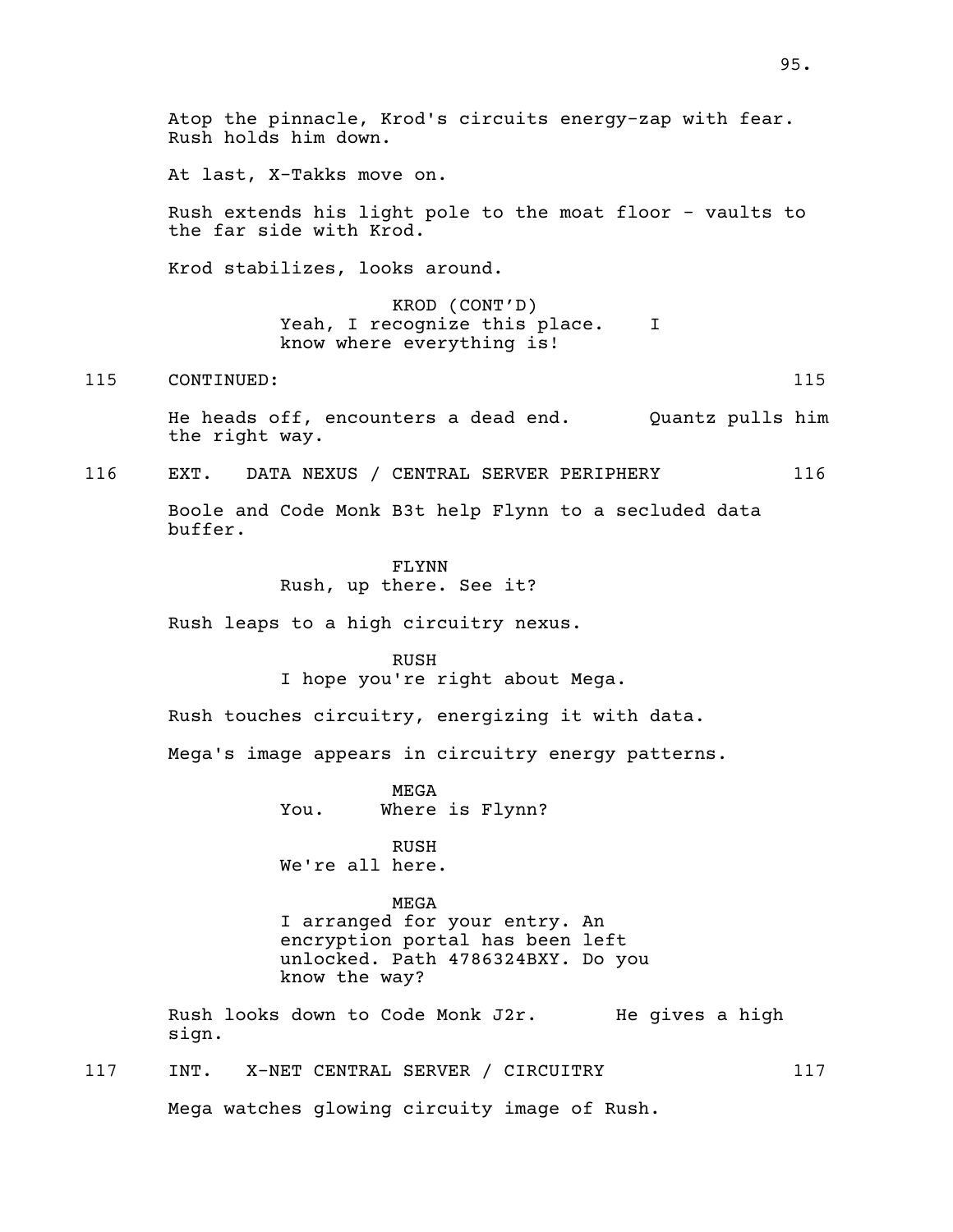RUSH We got it.

MEGA

Hurry.

She deactivates. Rush's image vanishes.

Mega thinks for a moment - we're not sure what - then walks around a corner.

Bumps smack into:

Plexor.

Flanked by his two snarling Cybavors.

117 CONTINUED: 117

PLEXOR You contacted them.

MEGA

Yes.

PLEXOR

And?

MEGA I gave them the portal address. They will attempt entry soon.

PLEXOR

Perfect. We will be waiting.

118 EXT. X-NET CENTRAL SERVER 118 118

Patrols of X-Takks pass.

Rush leaps to a vantage point them. Scouts a route, signals Flynn, Krod, Boole, Quantz and the Code Monkeys.

Fighter team scales a narrow ledge near the BLAZING FIREWALL. It's like a sheet of molten lead, pouring endlessly before them. A lethal barrier.

> FLYNN This is all yours, Rush.

Rush pulls his disk, holds it over his head and steps under the molten data flow. He struggles against raw power, disk HEATS UP WHITE, splashing aside the molten data.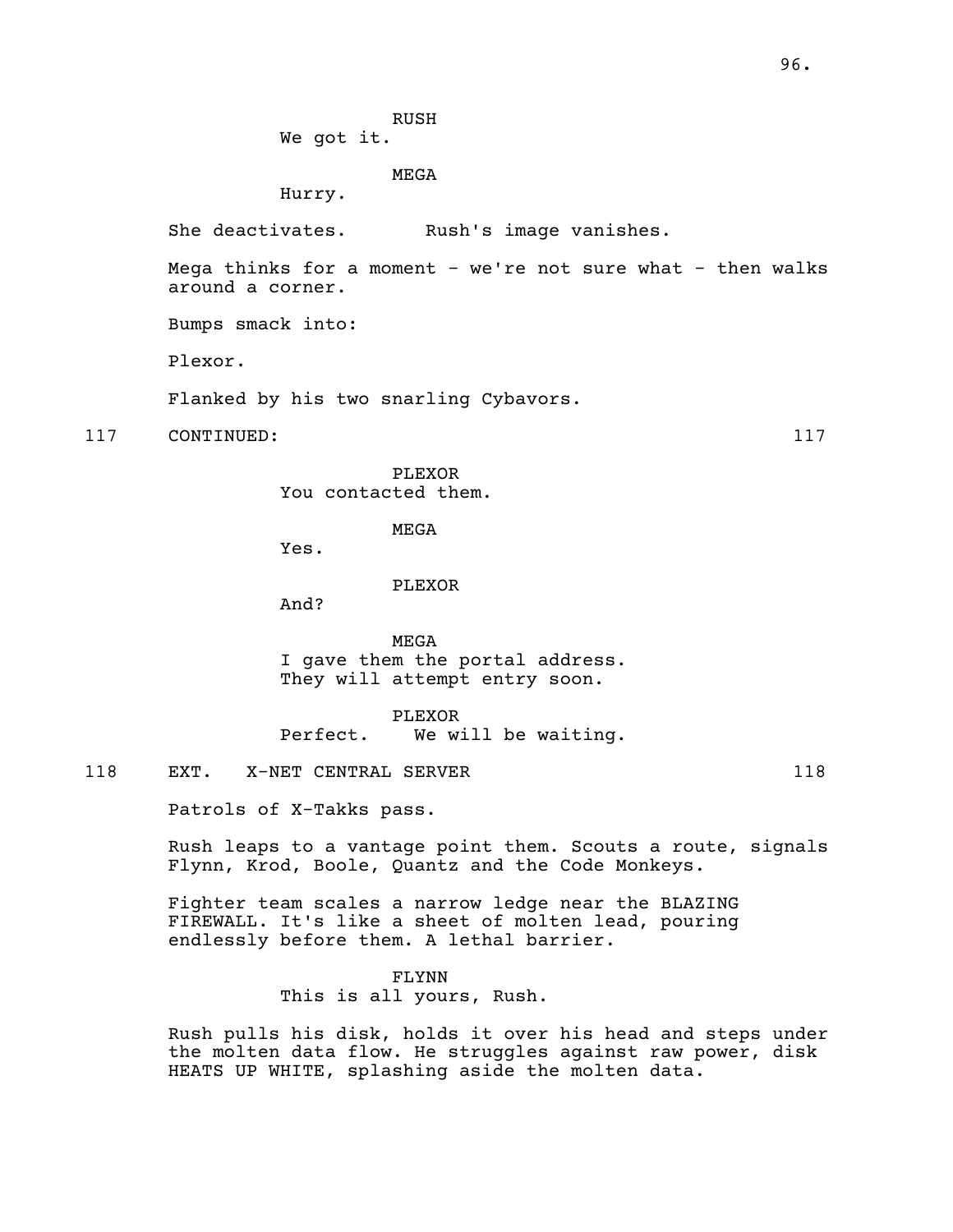Code Monkeys, Flynn and Krod, Quantz and Boole dive between Rush's legs, emerging on the other side. Barrier overcome.

Rush leaps out of the firewall, clutching his white-hot disk.

> RUSH No sweat. (to himself)

OUCH.

CODE MONK N1J That way to the portal!

RUSH Let's do it.

118 CONTINUED: 118

They head for the fortress along <sup>a</sup> surreptitious route, avoiding X-Takk patrols.

119 INT. X-NET CENTRAL SERVER 119

Plexor - with Mega and the Cybavors two paces behind - leads an army of X-Takks.

A Cybavor growls at Mega. She growls back.

MEGA<br>There it is. That's the portal.

Plexor masses his forces around a closed ENCRYPTION PORTAL. It is a dark semispheric aperture, left unlocked (but closed).

> PLEXOR Converge on all levels! Outside patrols close in behind these coordinates!

X-Takks come from all directions, all levels.

120 EXT. X-NET CENTRAL SERVER 120

Flynn pauses to see X-Net Patrols in motion, across bridges, through tunnels. All around.

FLYNN Something's up.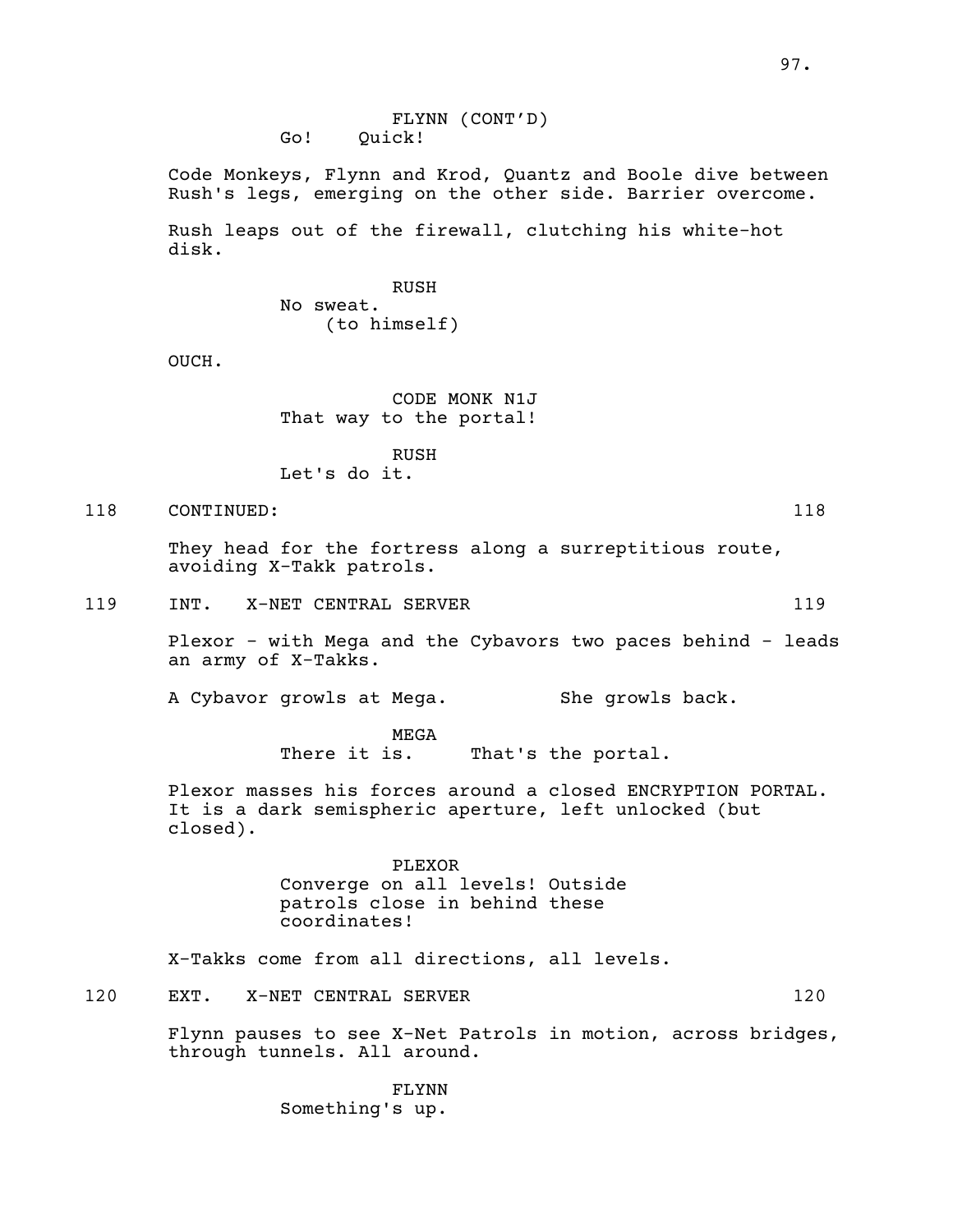RUSH Keep moving.

They come to a dark encryption portal, seen from their exterior view.

> BOOLE Portal 4786324BXY. This is it.

Flynn withdraws the HOLOGON.

FLYNN The sooner Rush gets this into the main power supply, the sooner X-Net shuts down. And the more of us come out of here to tell about it.

Rush takes the hologon, stows it.

Pumped looks between Code Monkeys, Boole and Quantz. Krod trembles.

120 CONTINUED: 120

KROD Oh man, I think I'm leaking.

RUSH Krod. You'll do great.

KROD

Think so?

RUSH Your recognize patterns better than any of us. You'll know Plexor's moves before he does.

KROD I hope you're right... Rush?

RUSH

Yeah man?

KROD Are you really a "User"? Is there such a thing? Is that what makes you so good?

All Programs hang on Rush's answer. Flynn too.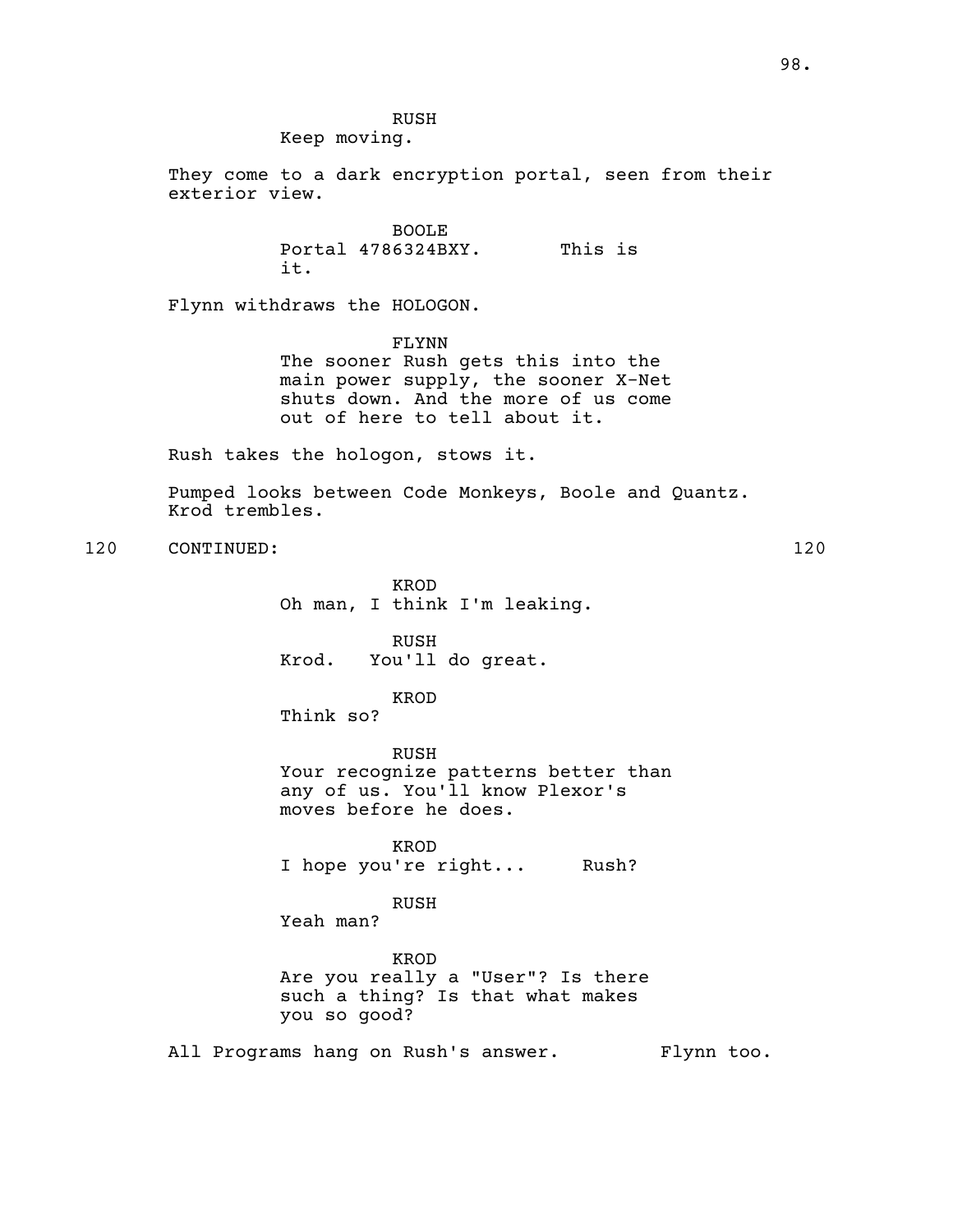RUSH Flynn and I come from a realm no better or worse than here... One thing I know, neither place works unless you're looking out for the other guy. And we've got a word for what all of you are. BOOLE Obsolete? RUSH Heroes. KROD Cool. CODE MONK B3T I'm ready. QUANTZ Let's do it. Fighters hustle under the shadow of the portal... Approaching the closed semispheric aperture. 121 INT. X-NET CENTRAL SERVER 121 X-Takks stand thick, weapons pointed at the closed aperture. Plexor marks time. Cybavors poise to attack. Mega, emotions rising, takes a step back. 122 EXT. DARK PORTAL 122 Flynn falters on his wounded leg. Fighters steady him. Rush steps forward, places a hand on the semispheric aperture. Mechanism activates. 123 INT. PORTAL 123 Plexor tenses, eager for the slaughter. X-Takks cock weapons, take careful aim.

124 INT. DARK PORTAL 224 Flynn, Code Monkeys, Quantz, Boole, Krod... Gathering near Rush - PORTAL OPENS AROUND THEM, revealing a stunning view of: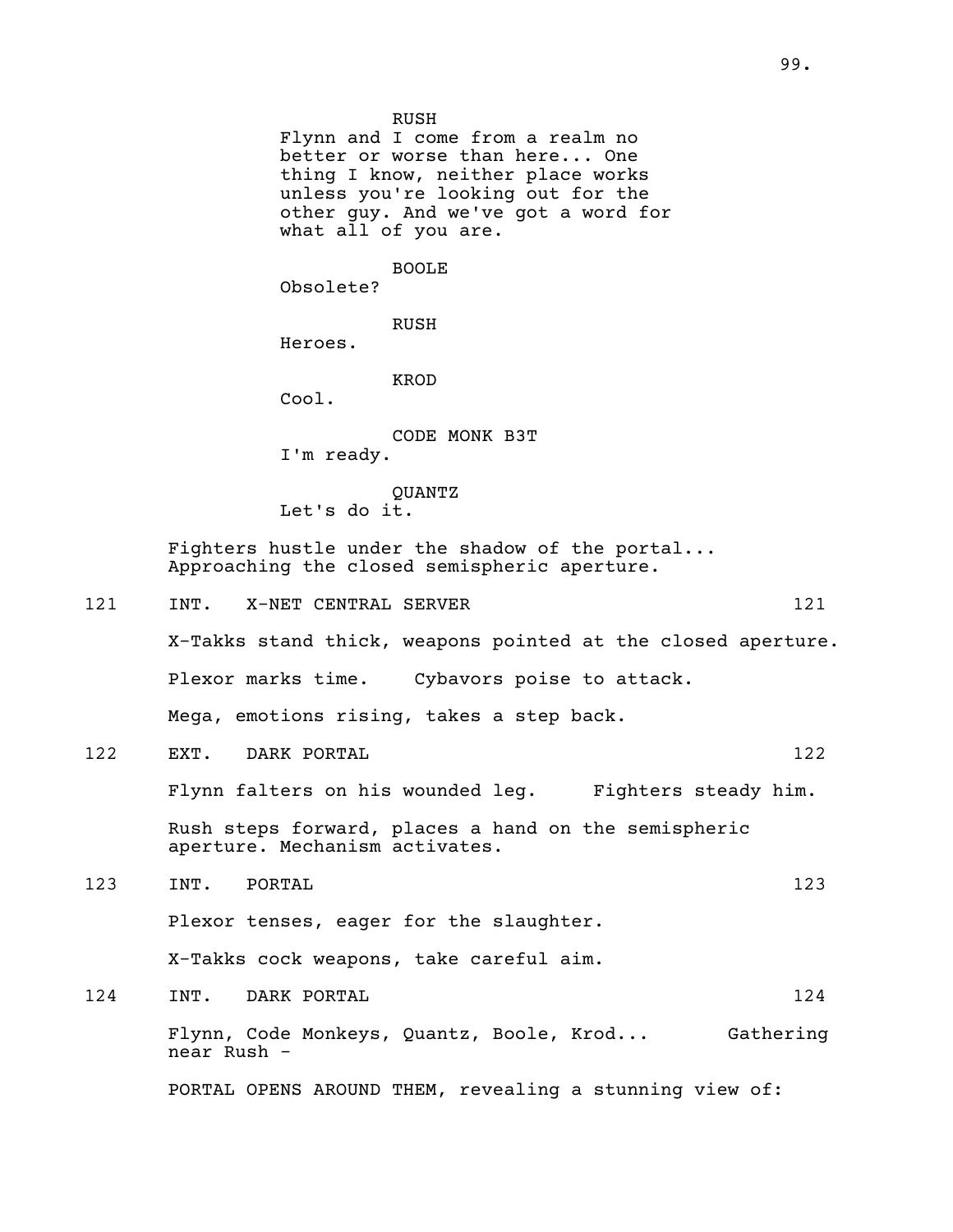The inside of the fortress...

Not an X-Takk in sight.

KROD Nothing to it.

Rush leads group inside.

125 INT. "EXECUTION PORTAL" 125

Plexor grows impatient. Senses trouble.

PLEXOR<br>OPEN IT! OPEN I OPEN FIRE!

X-Net Specialist activates portal. Semispheric aperture irises open to reveal:

X-Takk Patrol. Charging in from outside.

No fighters in sight.

125 CONTINUED: 125

Inside-X-Takks and outside-X-Takks take orders literally:

They FIRE at EACH OTHER. Many crash, zap and fizzle.

Cybavors leap in, devouring corrupted X-Takks. The two Cybavors use energy "food" to bifurcate into FOUR.

> PLEXOR CEASE FIRE!

They do so, instantly.

Plexor fumes.

PLEXOR (CONT'D) You've been tricked!

He spins to find Mega gone.

PLEXOR (CONT'D) Mega has betrayed me for the last time! She is with the fighters! Find them! CRASH THEM ALL!

126 INT. X-NET CENTRAL SERVER 126

Mega RUNS from the scene. Around a corner, she collides with Rush, Flynn, Krod & Fighters. Breathless: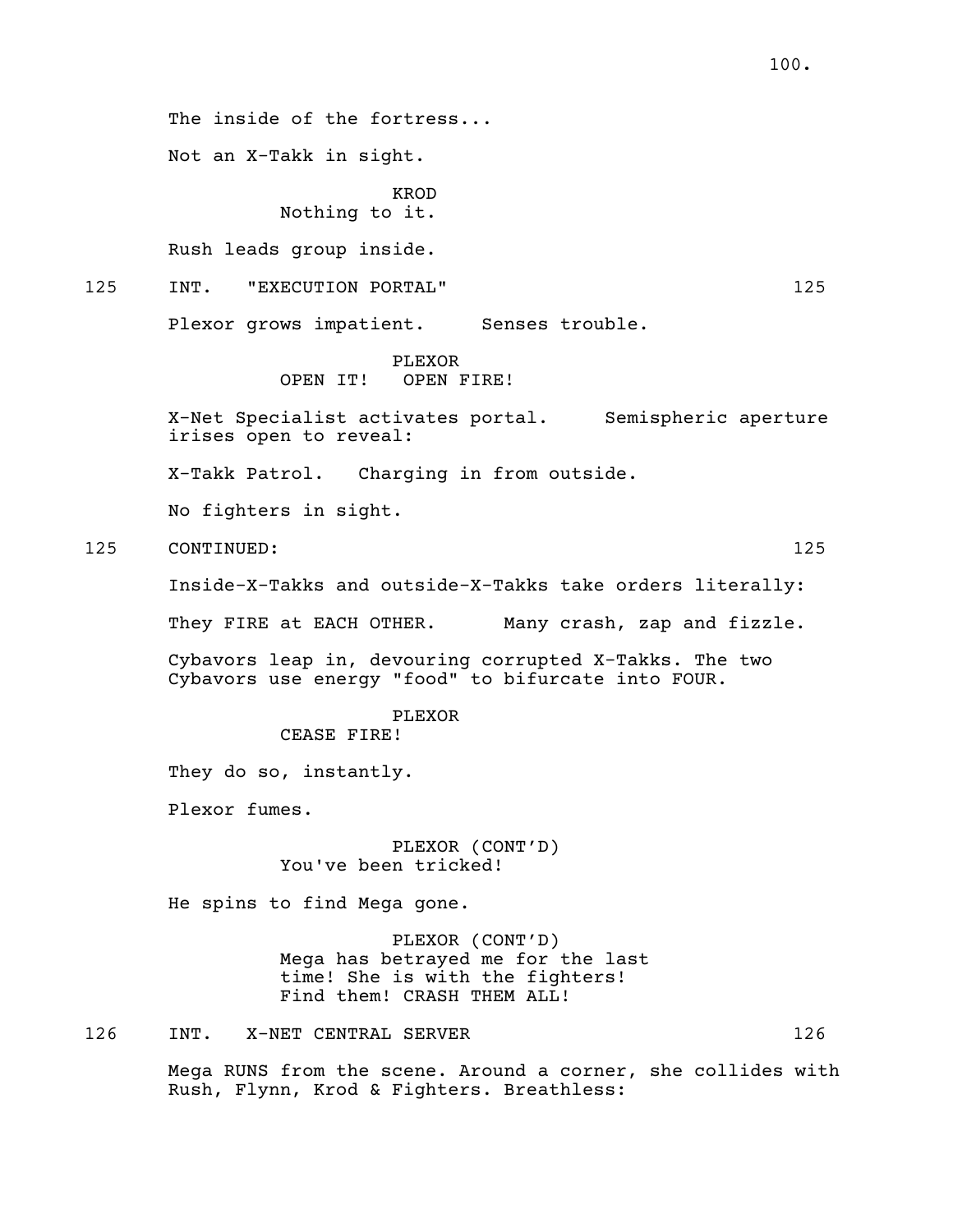FLYNN I'm proud of you, Mega.

MEGA <sup>I</sup> linked with MEG. Users exist. She instructed me.

#### RUSH

Go, Meg!

She glances over the new "tronified" Rush. Despite herself,<br>she's impressed. But there's no time for talk.

RUSH Which way to the power supply?!

KROD (scanning) Ummmm... That way!

126 CONTINUED: 126

Rush leaps to a high ledge to confirm: Massive throbbing power supply CORE CUBE lies at the center of the fortress's concentric squares. High sign to Krod.

> TRON You're right! There it is!

KROD And here they come!

Rumble precedes: ARMY of X-Takks, coming to get them.

CODE MONK J2R Break out the toys!

X-Takks are upon them, and the battle is joined.

X-Net disks fly by the hundreds.

Krod and Code Monkeys fire a SQRAM projectile, which opens mid-air into a super-wide circular magnetic field "net".

SQRAM field sucks in X-Net disk and zaps them to ash.

X-Takks charge.

Rush flips down from above, throws tron-disk -

Disk ricochets of ten X-Takks, mows them down.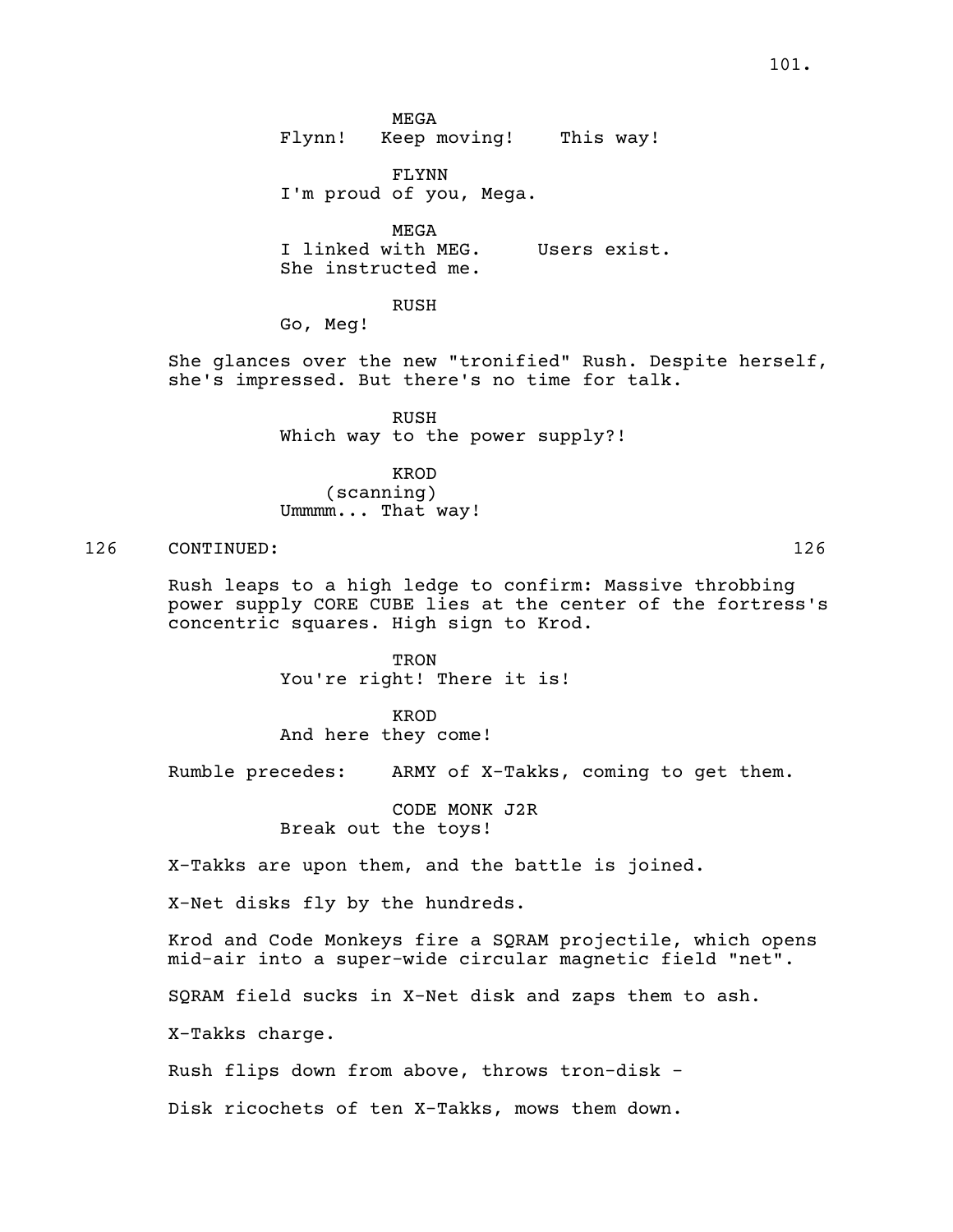Rush retrieves his disk, lands near Krod and Fighters.

RUSH Block this choke point, slow them down. Can you guys do it?

## QUANTZ Not a problem.

He throws his disk behind his back, takes out an approaching X-Net goon.

Rush hurries away with Mega and Flynn.

Krod, Quantz, Boole and Code Monkeys are besieged by a hundred X-Takks.

> KROD Whoa! Retreat! That way! Keep firing! RUN! AHHH!

Plexor enters the battle arena with his four CYBAVORS. He scans keenly, then heads off another direction.

127 INT. X-NET GANTRY / MAIN POWER SUPPLY 127

Flynn hobbles, helped by Mega. Rush leads them around a corner, in sight of:

MAIN POWER SUPPLY. Massive reactive CORE CONTAINMENT CUBE.

Rush comes to the edge of a deep, narrow moat. Bottom is a channel of ROILING, MOLTEN CHROMATIC DATA. No bridges.

> RUSH We have to get across.

RAAAA!!!

Six X-Takks are upon them, disks flying, NegaByte eraser beams swinging.

Flynn Takes a hit in the chest.

## FLYNN

ARRGGHH!

Rush and Mega dodge, fling their disks with lethal accuracy -

X-Takks crash and fall, tumbling into the moat abyss, flashing as they hit the molten bottom.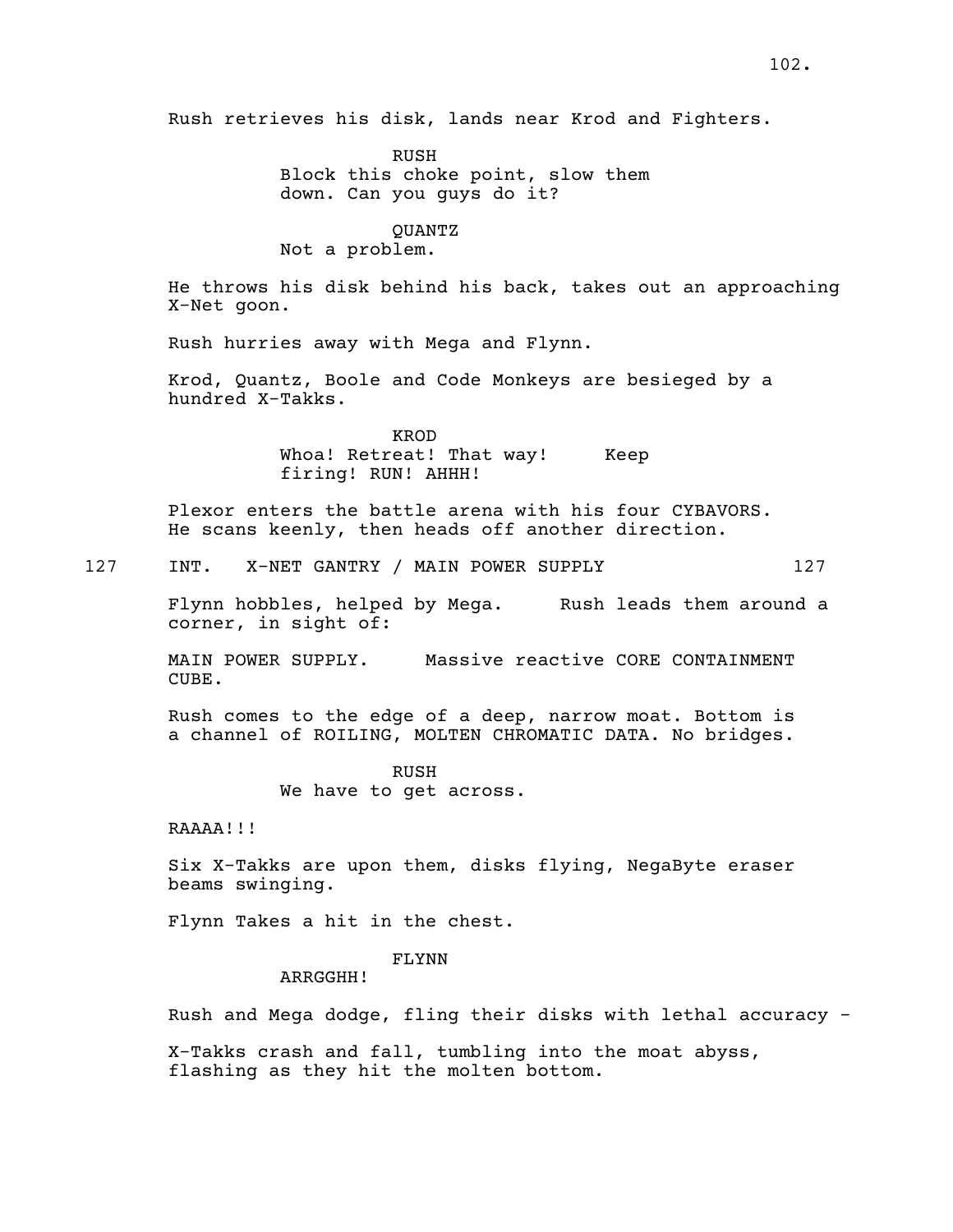## 128 INT. X-NET CENTRAL SERVER CORRIDORS 128

Krod, Boole and Quantz bait a phalanx of X-Takks, Code Monkeys spring a DEGAUSSING CHARGE, which cuts off a column at the base. Column tumbles, crashing X-Takks, blocking the way.

High fives among Krod and Fighters.

One Small X-Takk breaks through, ZAPPING through the air, reforming, ZAPPING CLOSER.

Fighters turn to blast him.

But Krod recognizes the pattern:

KROD Wait! I know that dude!

Quantz stuns an X-Takk Soldier - Code Monkeys hack his X-Net Armor. Armor powers down, revealing:

KROD (CONT'D)

I-beem!

I-beem shakes off his brainwashing.

I-BEEM Krod my friend! Who are these guys?!

KROD We're taking out Plexor. You with us or them?

X-Takks attack the group, including I-beem.

I-beem zaps away, reappearing next to an X-Takk. He steals the X-Takk's NEGABYTE BLASTER and mows down three X-Takks, saving trapped Boole.

#### I-BEEM

With you!

I-beem joins Fighters as they press deeper, engaging the next X-Takk onslaught.

129 INT. X-NET POWER SUPPLY OUTER GANTRY - CONTINUOUS 129

Rush and Mega haul Flynn along a narrow ledge.

FLYNN There. You can make it across!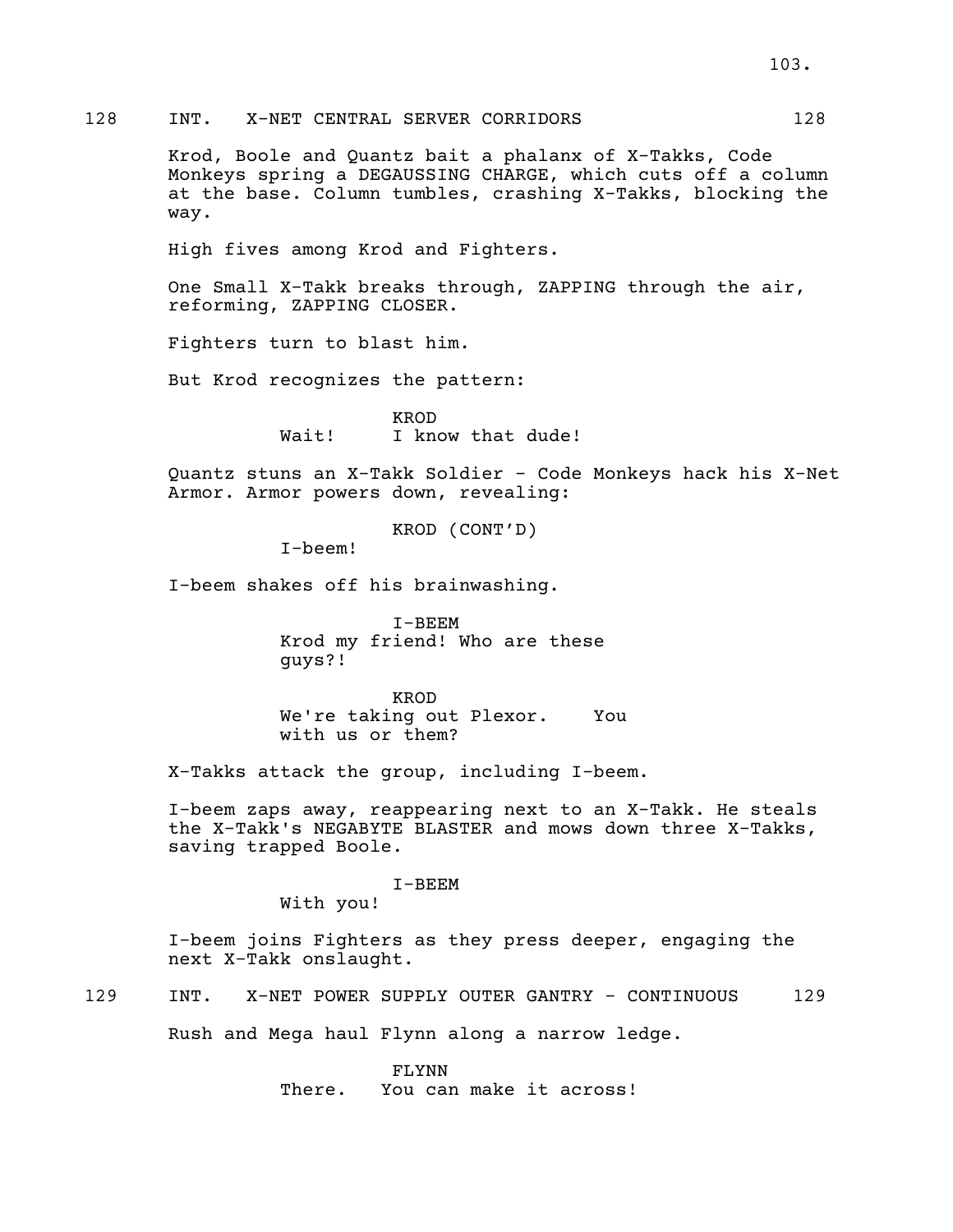Rush extends his Light Pole to the ledge, moves to gather Flynn for a vault-crossing.

> FLYNN (CONT'D) No, take Mega! I'll stay here and run interference.

RUSH You haven't got a chance by yourself.

FLYNN Ah, these guys are wimps.

It's bravado: They know his odds are dismal. Flynn slumps into an alcove, which is only big enough for him. He pulls a supply of SPIKED MINI-DISKS, ready to defend himself.

> MEGA We're not leaving you.

FLYNN My body is weak, but my will is strong. I promise, no matter what they do to me, I'll survive this. Trust the bigger plan.

He's fading fast.

MEGA

But Flynn -

X-Takks attack along the ledge.

FLYNN

GO! NOW!

Rush throws his arm around Mega and VAULTS across the moat, landing on the far side - gaining a slim foot-hold below a core ENTRY POINT.

Flynn chooses his moment, leans out and throws. His mini disks take out X-Takks on the ledge. Their bodies tumble into the moat, flashing as they hit.

Flynn spins, the wall behind him opens. At the end of a square corridor stands:

PLEXOR. Flanked by his four snarling Cybavor beasts.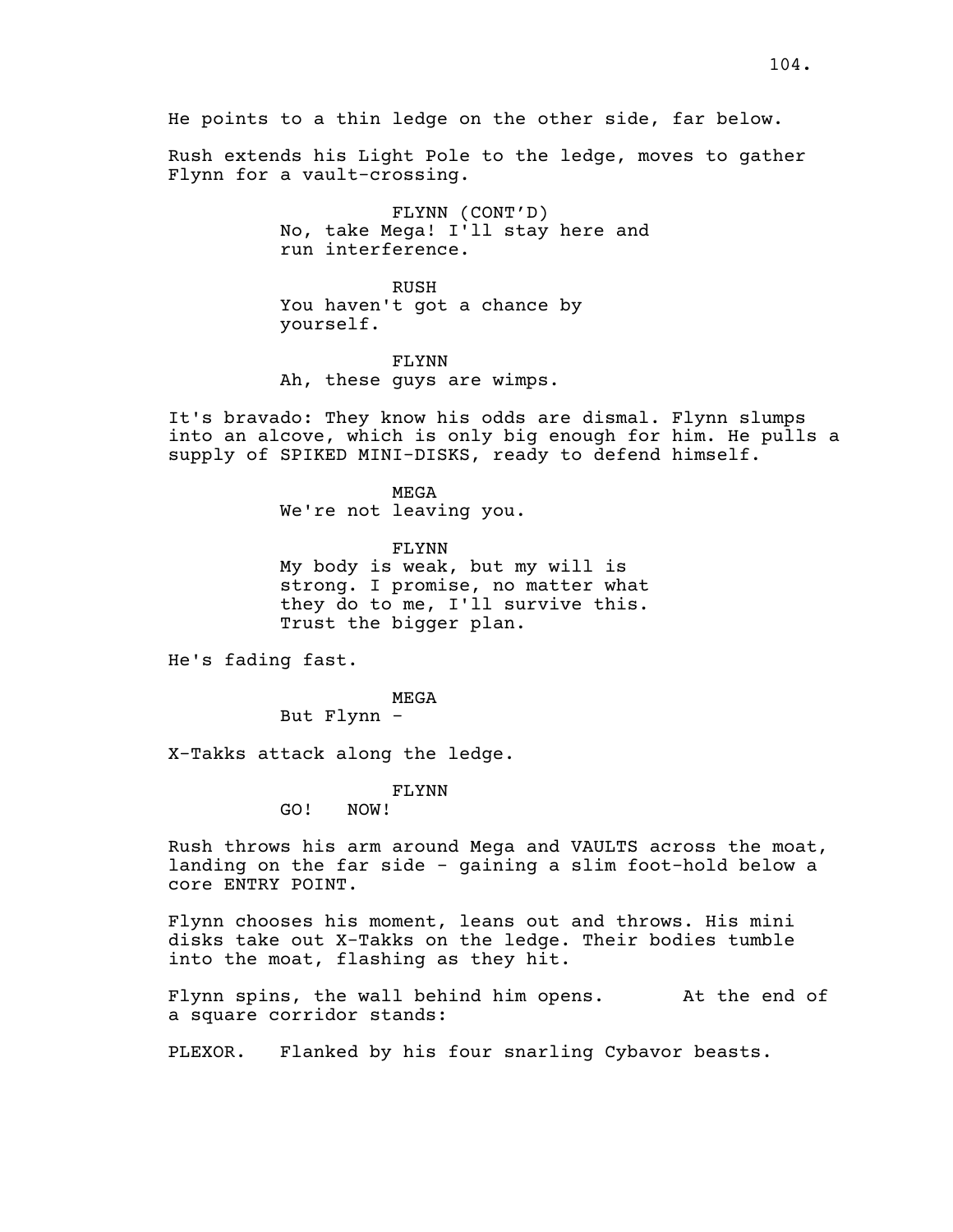PLEXOR Flynn. Your moment of obsolescence is upon you.

Across the moat, Rush and Mega climb to the entry point.

Flynn plays for time, stalling Plexor so he doesn't catch sight of them.

> FLYNN Freedom, Plexor. It's the better idea. That's why Mega chose my side.

PLEXOR If an idea is erased from all memory banks, it can be neither good nor bad. When each alternative has been removed, X-Net will simply BE.

With a hand signal, he commands his Cybavors. They raise up, poised to attack Flynn.

> FLYNN Crash me. Hack me. Do what you want. The yearning for freedom will last forever.

PLEXOR Nice speech... USER!

He flicks a finger. Cybavors gallop at Flynn.

130 EXT. MAIN POWER SUPPLY CORE - LEDGE 130

Rush and Mega gain footing at the entry point. They turn at the sound of DIGITAL SNARLING.

Across the moat, a gut-wrenching sight:

All four Cybavors pounce on Flynn, hurling him off the ledge, mauling him as they go down, dividing into eight - Plummeting toward the MOLTEN DATA far below.

Plexor steps out of his corridor, relishing the view: Remains of fallen bodies FLASH into the inferno.

MEGA

Noooooo!!!

Plexor sees Mega and Rush on the other side.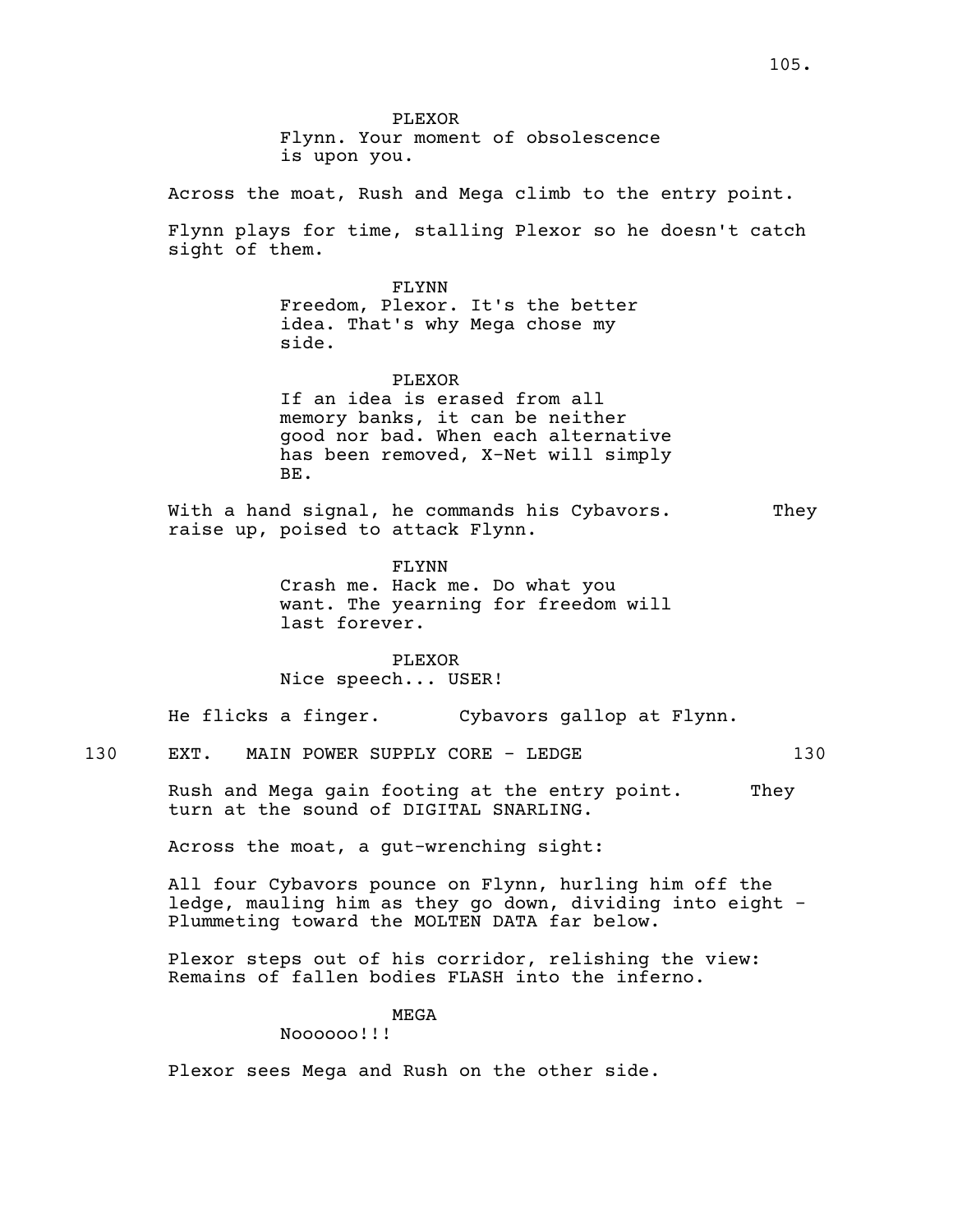Bridges instantly extend from outer square to CORE CUBE.

X-Takks stream across, firing -

#### 131 INT. POWER SUPPLY CORE CUBE 131

Rush and Mega duck inside entry point, pelted by disks.

Before them: A vast, brilliant, energized LATTICE. Power surges in rings, drawing down huge columns. Every piece of geometry is based on perfect squares, made of mirror- finished rare earth elements.

Rush pulls the HOLOGON KEY into view. Facets resonate with energy patterns like those in the core.

> RUSH We plug this into the control cell,<br>X-Net is history.

MEGA Let's do it for Flynn.

They share a heartbeat of solidarity. They alray gone.

X-Takks stream in, firing.

Rush and Mega charge the center, throwing disks, fighting back-to-back.

Problem is, ENERGY RINGS move continuously down the columns and the columns are spaced close - leaving just enough time between ring-passes to jump through.

RUSH

NOW!

He and Mega JUMP, nearly raked by down-flowing ENERGY RINGS.

X-Takks fire NEGABYTE BLASTERS - but many of the beams are caught in the energy flow and sucked away. That's how intense this place is.

X-Takk Soldier is grazed, stumbles into ENERGY COLUMN. RING rakes down and ZAPS him nasty - reducing him to bits, sucking his energy to the levels below.

Rush and Mega encounter oncoming X-Takks - they must split up. They fling disks, taking out X-Takks, dodging fire - working their way deeper.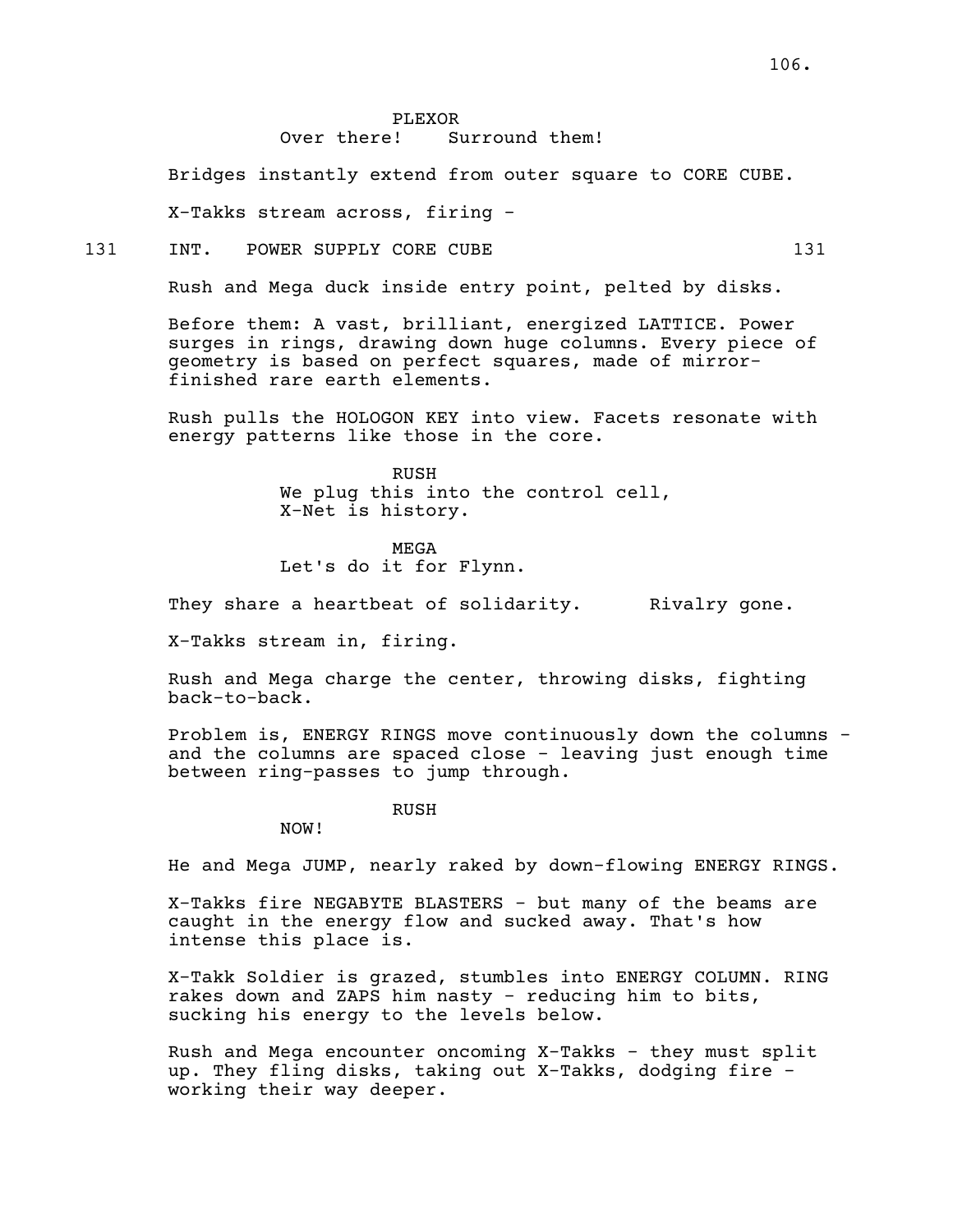Meg and Rush throw their disks simultaneously. Both disks score hits, then arc to return.

Rush and Mega catch each other's disk. They each look at the strange disks - it's just not the same. The do a quick swap and keep fighting.

## MEGA

## Over there!

The CONTROL CELL. Dead center.

- 
- 132 INT. CONTROL CELL CHAMBER 132

Rush and Mega battle off three X-Takks - the way is clear.

Rush leaps, crashes planes of silicon. Stows his disk, pulls out the HOLOGON.

Spots the control cell's key receptacle - SHAPES MATCH.

Rush moves to insert the hologon.

A DISK STRIKES his arm - HOLOGON flies wild.

RUSH

AAARRGGGHHH!

PLEXOR drops from above, riding an OPTIK SHAFT.

#### PLEXOR

Where did you get that?! No one knows this code but me!

RUSH Your software has the biggest flaw there is, Plexor. You can't see you own mistakes.

Plexor snatches his Death-disk, corners Rush for the kill.

Mega's disk crashes silicon, comes at Plexor - But his defense field repels it. He slams it aside and it's raked away by downward flowing energy rings.

Rush DIVES at PLEXOR. He's like a statue. But this time RUSH holds him and infuses tron-energy, breaking down Plexor's defense field, eating into his body circuits. It's fractal zapping fireworks - evenly matched foes battling face-to- face.

> RUSH (CONT'D) Do it Mega!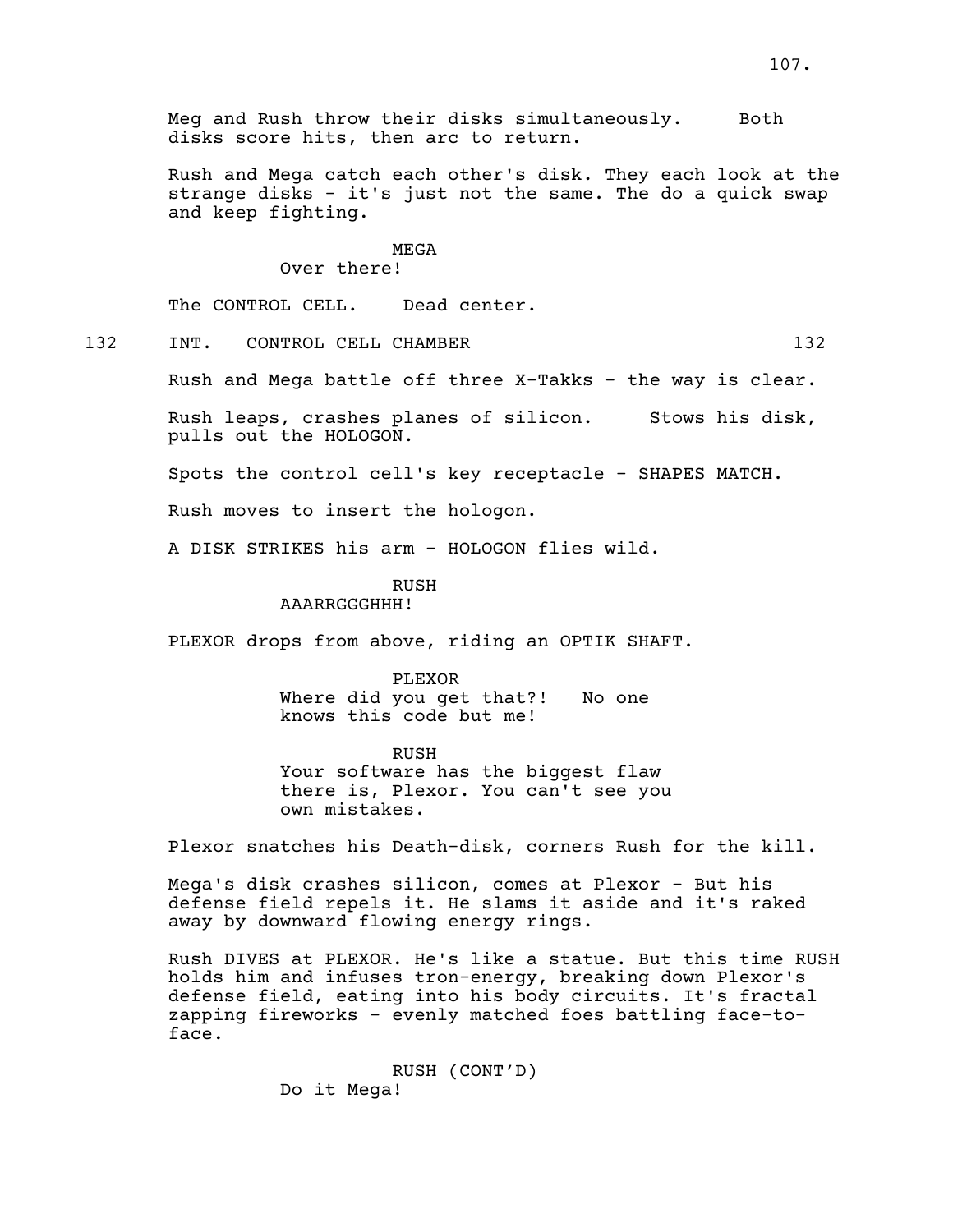Mega scoops HOLOGON off floor, makes for CONTROL CELL - Plexor's hand shoots out, GRABS HER, stops her like iron. Plexor exerts his power, holds Rush and Mega by the throats with his two hands, backing them toward a surface ripping with HOT ENERGY RINGS. Rush and Mega struggle, an inch from death - ZAAAAAA - Plexor stops, annoyed. Turns and sees: Krod, Fighters and I-beem have arrived, firing blasters at Plexor's SPINAL NEXUS. It hardly makes a dent, but it creates a fleeting opportunity for Rush - Rush ducks forward, SHOOTS his disk off his back, smacking Plexor in the throat. Mega falls clear - Rush hurls Plexor against energy rings - Energy rakes down<br>his body, but he fights the effects an DOES NOT MELT DOWN. He step away, shakes off the damage, retrieves his disk into a hand. Mega snags the hologon - MEGA RUSH! She tosses it to Rush, who's already airborne - Rush catches hologon, sails to the control unit - 132 CONTINUED: (2) 132 Jams hologon into its receptacle. Plexor cocks his death disk, EYES FLASH ELECTRO-PSYCHOSIS - Hologon REACTS with CENTRAL CELL - Shockwaves RADIATE - Energy rings go dim, then dark - Silicon shatters to ash - X-Takks power down. X-Net armor de-rezzes, leaving innocent civilian Programs. They shake off the mind-control and rise unshackled.

108.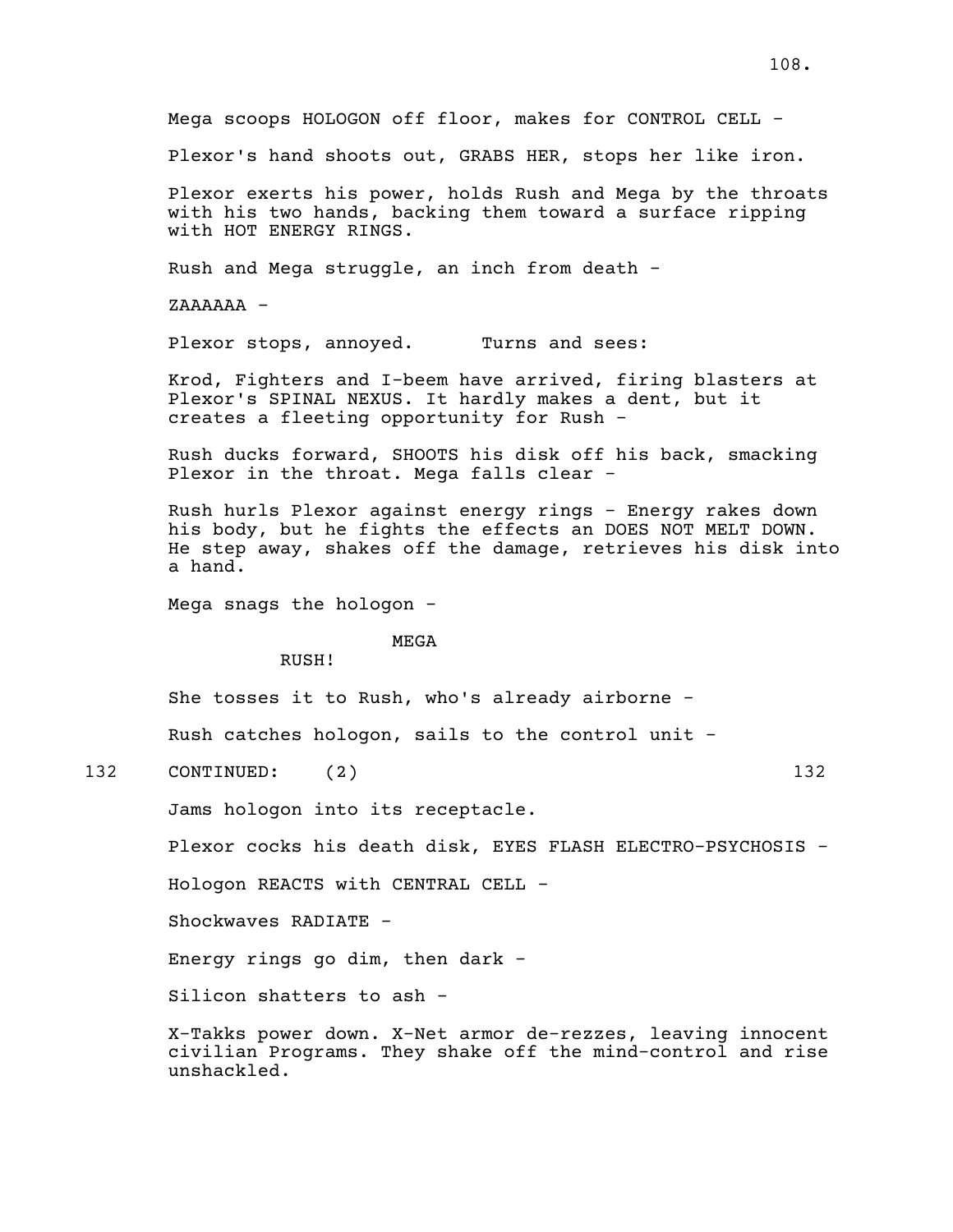And Plexor, like all things X-Net, chatters and glitches. His code erodes, his bits darken, the fiber of his being erodes from inside.

## MEGA Now who's obsolete?

Rush executes a final leap, extending his feet for the final blow, straight at Plexor - CRASH - shattering him to bits.

Rush finally breathes. Sees I-beem, Krod, Quantz, Boole, Code Monkeys.

RUSH

Thanks guys.

KROD I'll never let you forget it.

Boole tosses Rush his tron-disk.

133 EXT. CYBERSPACE VISTA POINT 133

Rush, Mega, Krod, I-beem, Fighters and liberated Programs stow disks and step to a high vantage point.

Before them expands a vista of cyberspace.

Power-down of X-Net radiates in all directions, leaving everything else intact. Beautiful, exotic old data networks instantly begin to regenerate into the open space.

MEGA

We're free. At last we're free.

EXT. X-NET GRAND OPENING CEREMONY - MORNING

Sinclair commands the podium:

SINCLAIR In a world exposed to increasing data corruption, I hereby switch on the first global network offering guaranteed data security. Flawless performance, zero downtime. The world works hard, the world deserves...

He throws a switch. HUGE monitors blaze with X-Net logos and graphic portals. Countdown 3,2,1...

SINCLAIR (CONT'D)

X-NET!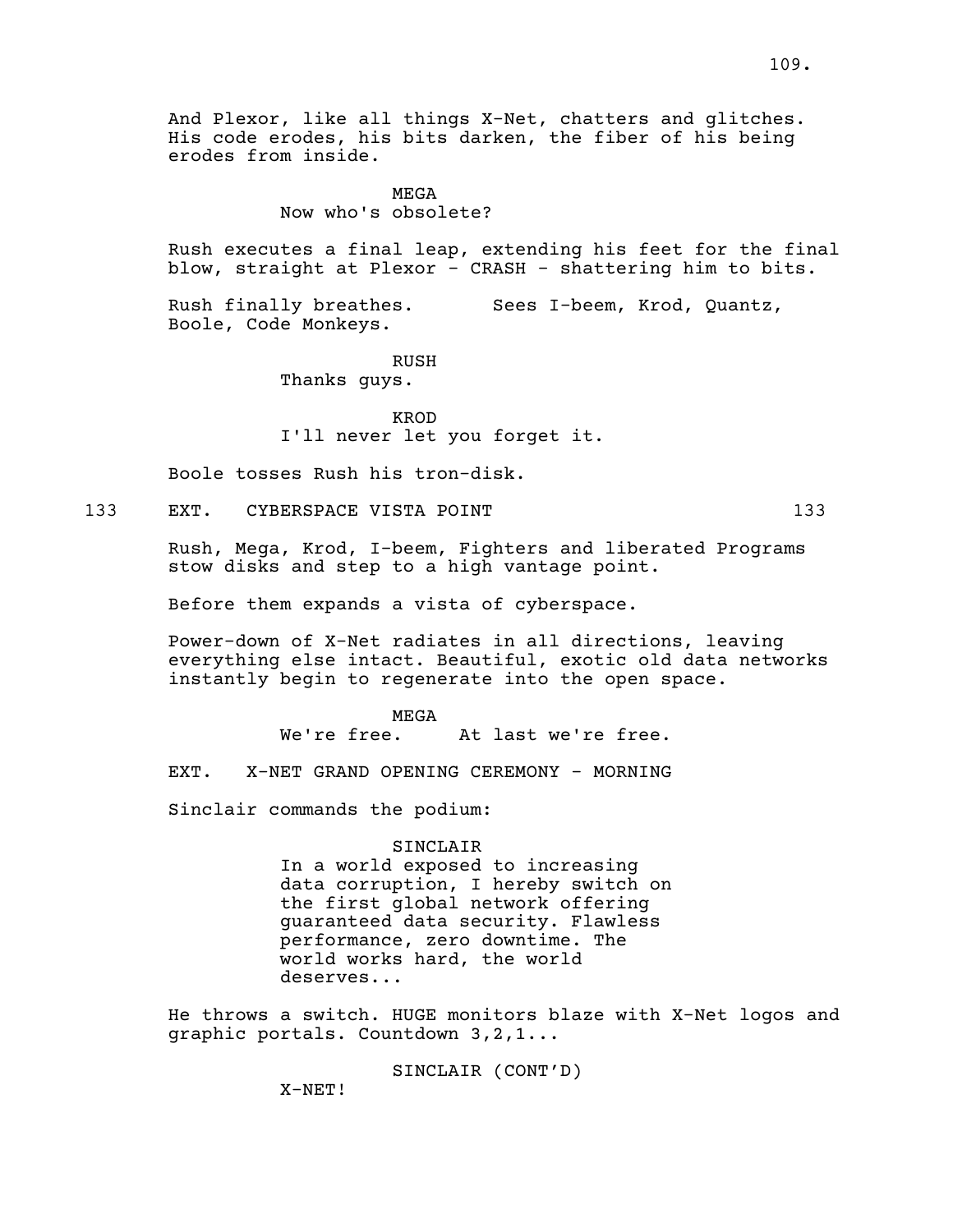CROWD CHEERS. MEDIA BUZZES...

X-Net instantly CRASHES. All screens jam, glitch and DIE. Crowd is stunned. Sinclair is mortified.

135 EXT. CYBERSPACE VISTA POINT 135

Krod, I-beem, Boole, Quantz and Code Monkeys CHEER.

Mega embraces Rush. Energy sizzles between them.

MEGA

I underestimated you. Thanks.

She presses her lips to his. It's electric.

KROD (to I-beem) You knew she always liked him.

CODE MONK B3T Is she pinging his EPROM?

CODE MONK J2R I can't see from here.

But out of triumph, a sudden concern -

Rush's body shoots DATA ENERGY into Mega, into ground circuits... Lightshow overload intensifies and spreads. Mega backs away in pain.

135 CONTINUED: 135

RUSH Whoa, ouch, what? Ahhhhh!

MEGA Rush, what is it?

Rush's body DRAINS AWAY into the energized circuitry.

RUSH<br>Mega! Guys! Mega! NOOO!

He reaches a hand to Mega. PAIN ENERGY ZAPS her,<br>but she clasps his hand anyway...

KROD

Help him!

Code Monkeys attempt desperate measures, but soon it's over.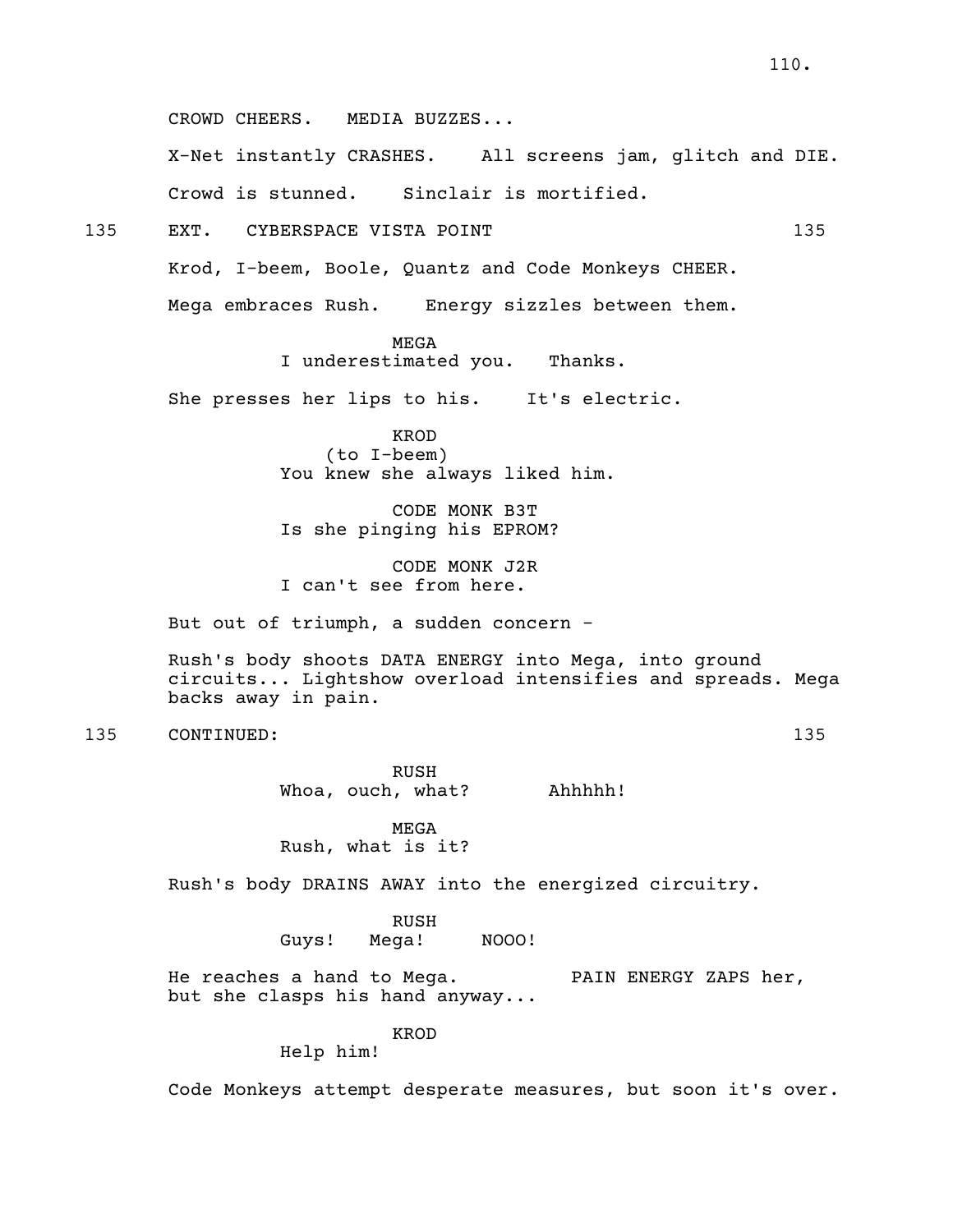Mega is left with a handful of nothing.

QUANTZ It's the way it should be.

BOOLE He's going back to the place he belongs.

136 EXT. CYBERSPACE TRANSITION 136

Rush's energy body hurls across cyberspace.

Bits streak, light bends -

137 INT. ENCOM ADVANCED RESEARCH LAB - NIGHT 137

Rush materializes in the target chair. Human flesh,<br>real clothes. Same as the moment he left.

He bolts up, realizes where he is. Looks at his hands. Sees Jo-jo the rat staring at him.

Meg and Dewey hurry over to unstrap Rush. Meg holds his hands, checks the integrity of his body.

> MEG Rush. You made it!

137 CONTINUED: 137

RUSH Like a bad cold, I'm always coming back.

VOICES He made it! Rush! You okay?!

Rush looks around. Miles ("Krod") and a group of oddlyfamiliar Co-WORKERS. People who look just like I-beem, Quantz, Boole and the Code Monkeys.

> RUSH (double-takes on Meg) I met a program you wrote. She's just as incredibly beautiful and confusing as you.

MEG I know. Mega told me all about what you did in there.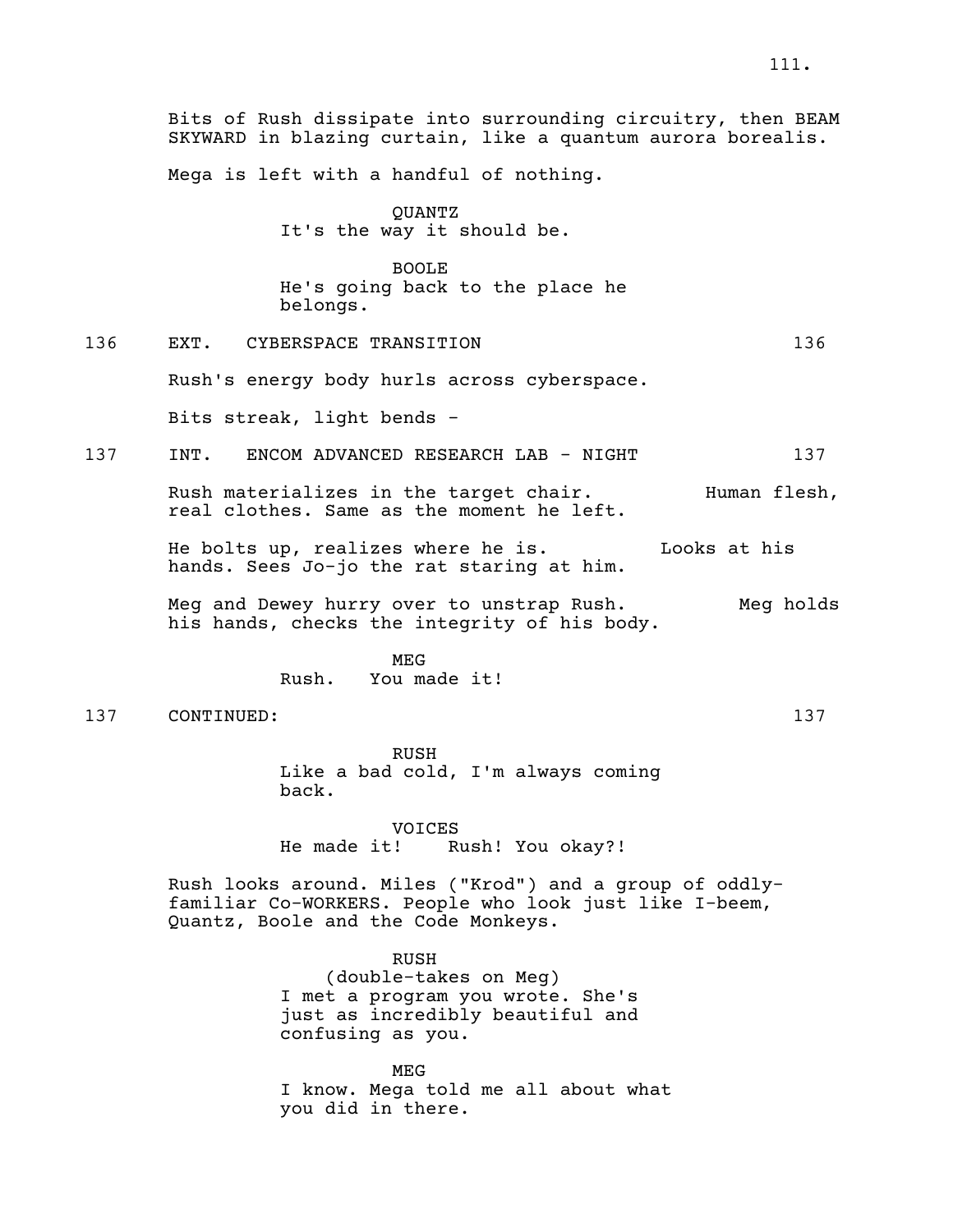RUSH<br>She qave you my coordinates. That's how you uploaded me? MEG Yes. Your coordinates... and his. They look across the room. At the control console stands <sup>a</sup> MAN with his back to us. He's curiously examining Meg's equipment. THE GUY She's done an amazing job here, Rush. He turns. It's FLYNN. In the flesh. Leg healed. RUSH Flynn! FLYNN I told you to trust the bigger plan. MEG I'd come to suspect Flynn was alive, inside. But I had no way to know for sure. FLYNN You picked the right guy to send in. 137 CONTINUED: (2) 137 MEG Working down here, I became convinced someone tried to murder Flynn. But the only person I could confide in was the guy I suspected most. Elevator opens. Sinclair charges in, furious. Trailed by SECURITY MEN. SINCLAIR What are you people doing down

here!?! Get back to work! X-Net has CRASHED! We'll all be ruined!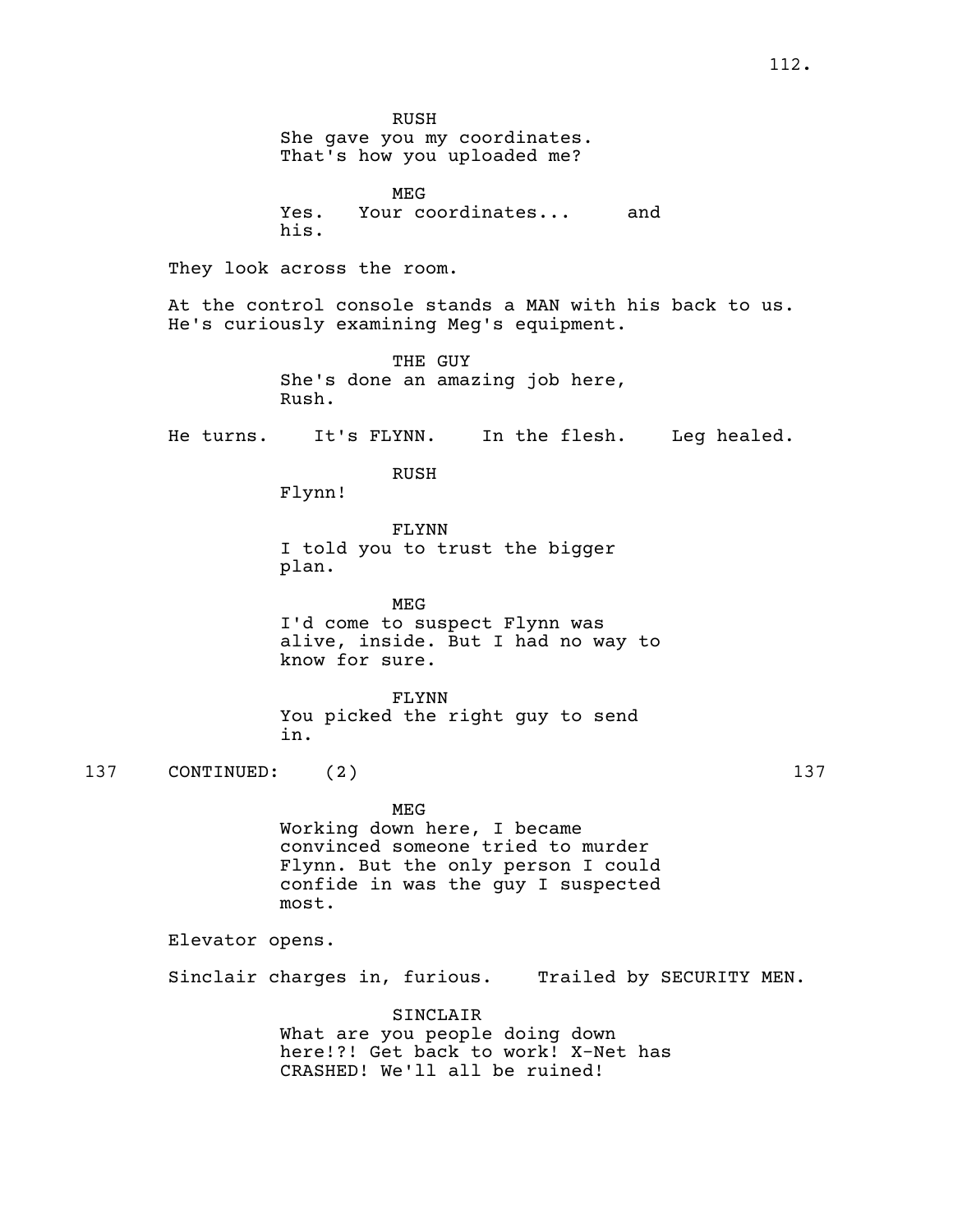FLYNN Speak for yourself, Sinclair.

Sinclair wheels to see Flynn: Alive, standing in front of him. Trapped by the ugly truth, Sinclair turns rage on Meg.

> SINCLAIR I ordered you to destroy this equipment!

Rush gets in Sinclair's face.

RUSH

Hey, jerk, she doesn't do your dirty work. Neither do I. Not anymore. You lied to me, to all of us. You want to deal with somebody? I'm the guy who crashed X-Net.

Sinclair goes for Rush. Rush delivers <sup>a</sup> solid punch. Sinclair grabs his bloody nose.

SINCLAIR You're fired, everybody get out.

FLYNN

No, Sinclair. I'm back. And I'm the boss again. You're fired. Not only are you fired, you're going to have a lot of explaining to do to the SEC, the Justice Department and the FBI. (to SECURITY MEN)

Hold him until the police get here.

SECURITY MAN 1 Yes Sir, Mr. Flynn.

SECURITY MEN haul out Sinclair.

Flynn addresses the group.

FLYNN

X-Net is dead. But Encom lives. We're going to bring this company back to its place as the leader in finding the next big thing. I'll need to be free to do the dreaming. So, effective immediately, I'm appointing two bold, bright, courageous people to head worldwide operations.

He presents Rush and Meg. They're stunned.